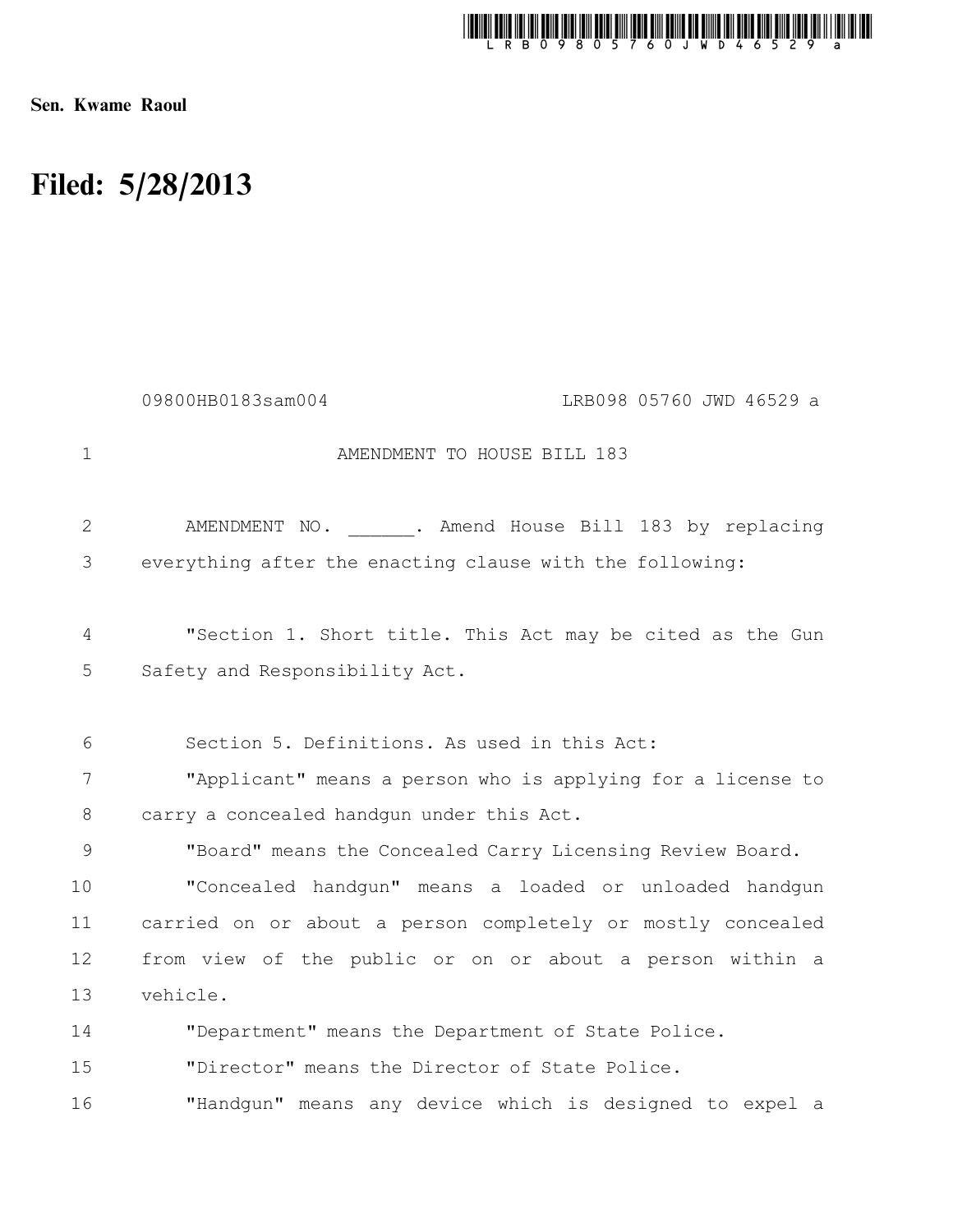09800HB0183sam004 -2- LRB098 05760 JWD 46529 a

projectile or projectiles by the action of an explosion, expansion of gas, or escape of gas that is designed to be held and fired by the use of a single hand. "Handgun" does not include: 1 2 3 4

5

(1) a stun gun or taser;

(2) a machine gun as defined in item (i) of paragraph (7) of subsection (a) of Section 24-1 of the Criminal Code of 2012; 6 7 8

(3) a short-barreled rifle or shotgun as defined in item (ii) of paragraph (7) of subsection (a) of Section 24-1 of the Criminal Code of 2012; or 9 10 11

(4) any pneumatic gun, spring gun, paint ball gun, or B-B gun which expels a single globular projectile not exceeding .18 inch in diameter, or which has a maximum muzzle velocity of less than 700 feet per second, or which expels breakable paint balls containing washable marking colors. 12 13 14 15 16 17

"Law enforcement agency" means any federal, State, or local law enforcement agency, including offices of State's Attorneys and the Office of the Attorney General. 18 19 20

"License" means a license issued by the Department of State Police to carry a concealed handgun. 21 22

"Licensee" means a person issued a license to carry a concealed handgun. 23 24

"Municipality" has the meaning ascribed to it in Section 1 of Article VII of the Illinois Constitution. 25 26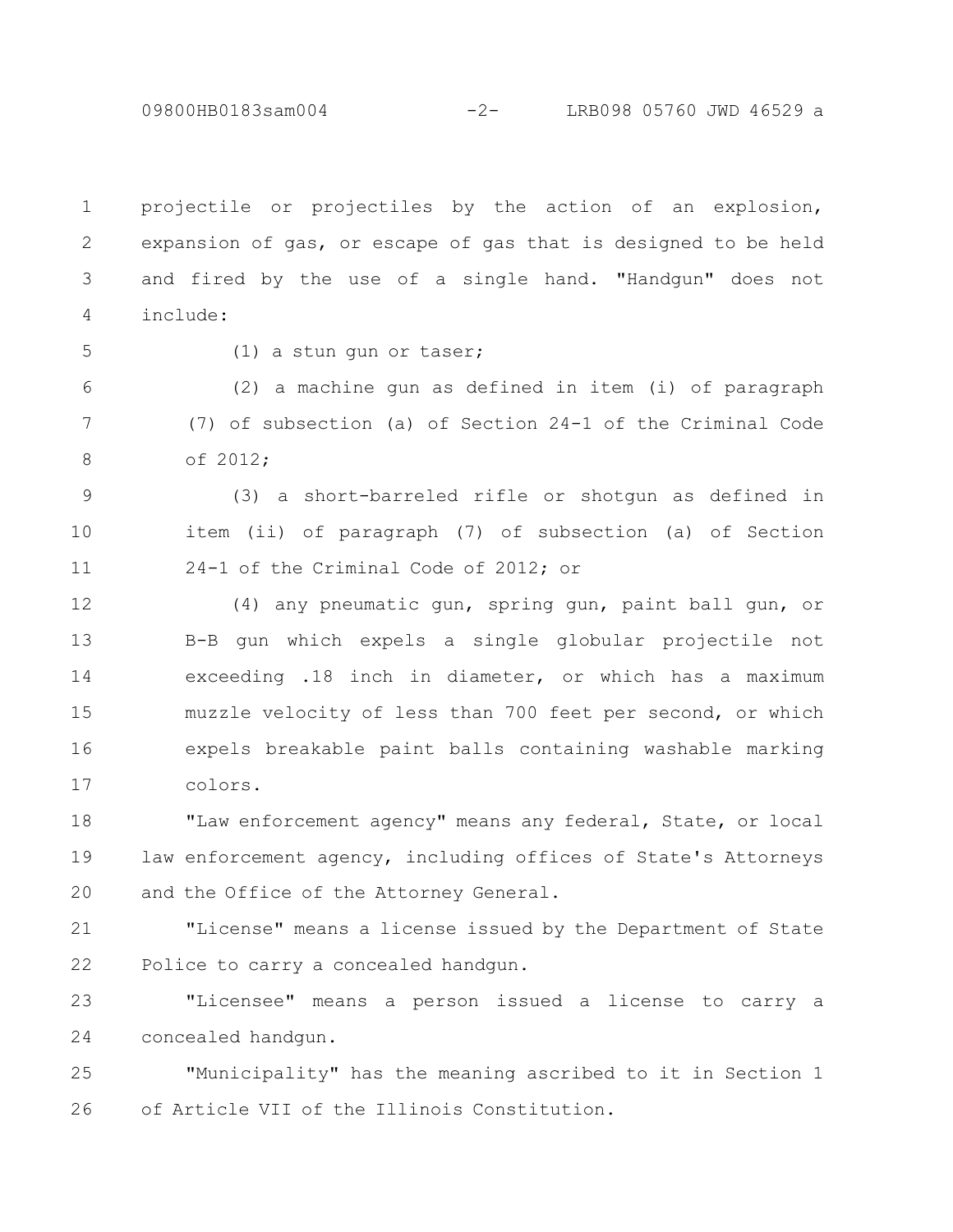09800HB0183sam004 -3- LRB098 05760 JWD 46529 a

| $\mathbf 1$ | "Unit of local government" has the meaning ascribed to it    |
|-------------|--------------------------------------------------------------|
| 2           | in Section 1 of Article VII of the Illinois Constitution.    |
|             |                                                              |
| 3           | Section 10. Issuance of licenses to carry a concealed        |
| 4           | firearm.                                                     |
| 5           | The Department shall issue a license to carry a<br>(a)       |
| 6           | concealed handgun under this Act to an applicant who:        |
| 7           | (1) meets the qualifications of Section 25 of this Act;      |
| 8           | has provided the application and documentation<br>(2)        |
| 9           | required in Section 30 of this Act;                          |
| 10          | (3) has submitted the requisite fees; and                    |
| 11          | (4) does not pose a danger to himself, herself, or           |
| 12          | others, or a threat to public safety as determined by the    |
| 13          | Concealed Carry Licensing Review Board in accordance with    |
| 14          | Section 20.                                                  |
| 15          | (b) The Department shall issue a renewal, corrected, or      |
| 16          | duplicate license as provided in this Act.                   |
| 17          | (c) A license shall be valid throughout the State for a      |
| 18          | period of 5 years from the date of issuance. A license shall |
| 19          | permit the licensee to:                                      |
| 20          | carry a loaded or unloaded concealed handgun,<br>(1)         |
| 21          | completely concealed or mostly concealed, on or about his    |
| 22          | or her person; and                                           |
| 23          | keep or carry a loaded or unloaded concealed<br>(2)          |
| 24          | handqun on or about his or her person within a vehicle.      |
| 25          | (d) The Department shall make applications for a license     |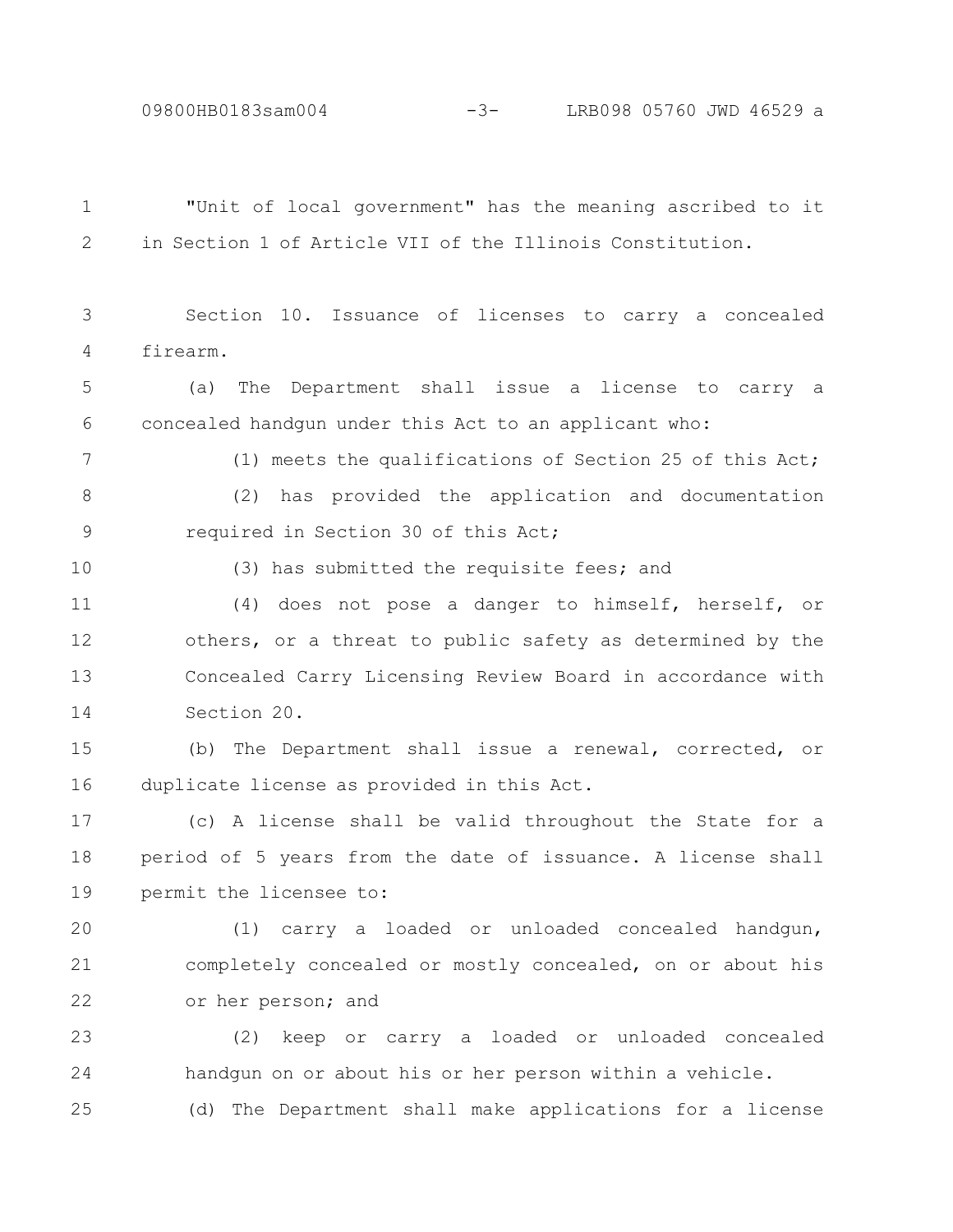available no later than 180 days after the effective date of this Act. The Department shall establish rules for the availability and submission of applications in accordance with this Act. 1 2 3 4

(e) An application for a license submitted to the Department that contains all the information and materials required by this Act, including the requisite fee, shall be deemed completed. Except as otherwise provided in this Act, no later than 90 days after receipt of a completed application, the Department shall issue or deny the applicant a license. 5 6 7 8 9 10

(f) The Department shall deny the applicant a license if the applicant fails to meet the requirements under this Act or the Department receives a determination from the Board that the applicant is ineligible for a license. The Department must notify the applicant stating the grounds for the denial. The notice of denial must inform the applicant of his or her right to an appeal through administrative and judicial review. 11 12 13 14 15 16 17

(g) A licensee shall possess a license at all times the licensee carries a concealed handgun except: 18 19

(1) when the licensee is carrying or possessing a concealed handgun on his or her land or in his or her abode, legal dwelling, or fixed place of business, or on the land or in the legal dwelling of another person as an invitee with that person's permission; 20 21 22 23 24

(2) when the person is authorized to carry a firearm under Section 24-2 of the Criminal Code of 2012, except 25 26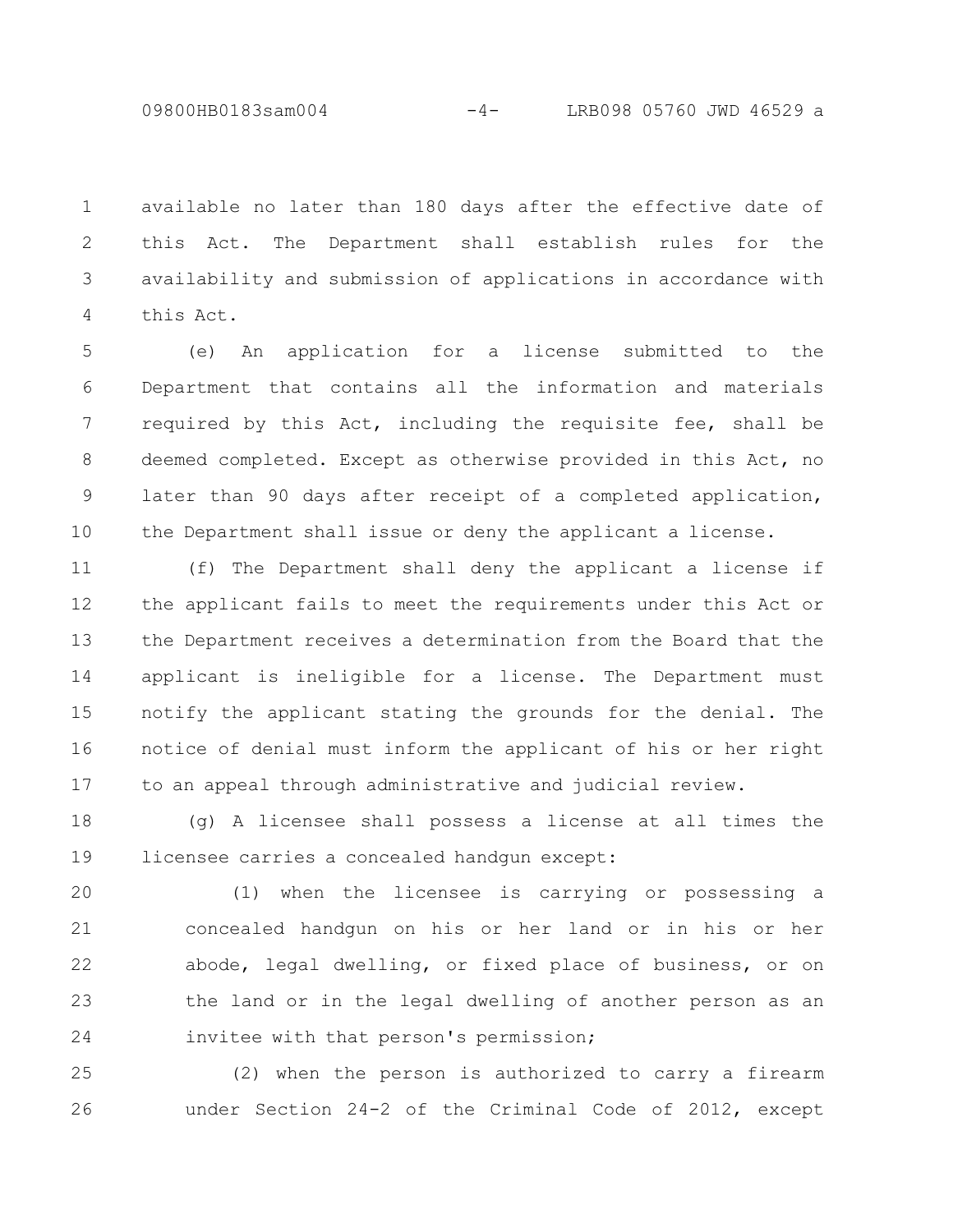1

subsection (a-5) of that Section; or

(3) when the handgun is broken down in a non-functioning state, is not immediately accessible, or is unloaded and enclosed in a case. 2 3 4

(h) If an officer of a law enforcement agency initiates an investigative stop, including but not limited to a traffic stop, of a licensee who is carrying a concealed handgun, upon the request of the officer the licensee shall disclose to the officer that he or she is in possession of a concealed handgun under this Act, present the license upon the request of the officer, and identify the location of the concealed handgun. 5 6 7 8 9 10 11

(i) The Department shall maintain a database of license applicants and licensees. The database shall be available to all federal, State, and local law enforcement agencies, State's Attorneys, the Attorney General, and authorized court personnel. Within 180 days after the effective date of this Act, the database shall be searchable and provide all information included in the application, including the applicant's previous addresses within the 10 years prior to the license application and any information related to violations of this Act. No law enforcement agency, State's Attorney, Attorney General, or member or staff of the judiciary shall provide any information to a requester who is not entitled to it by law. 12 13 14 15 16 17 18 19 20 21 22 23 24

(j) No later than 10 days after receipt of a completed application, the Department shall enter the relevant 25 26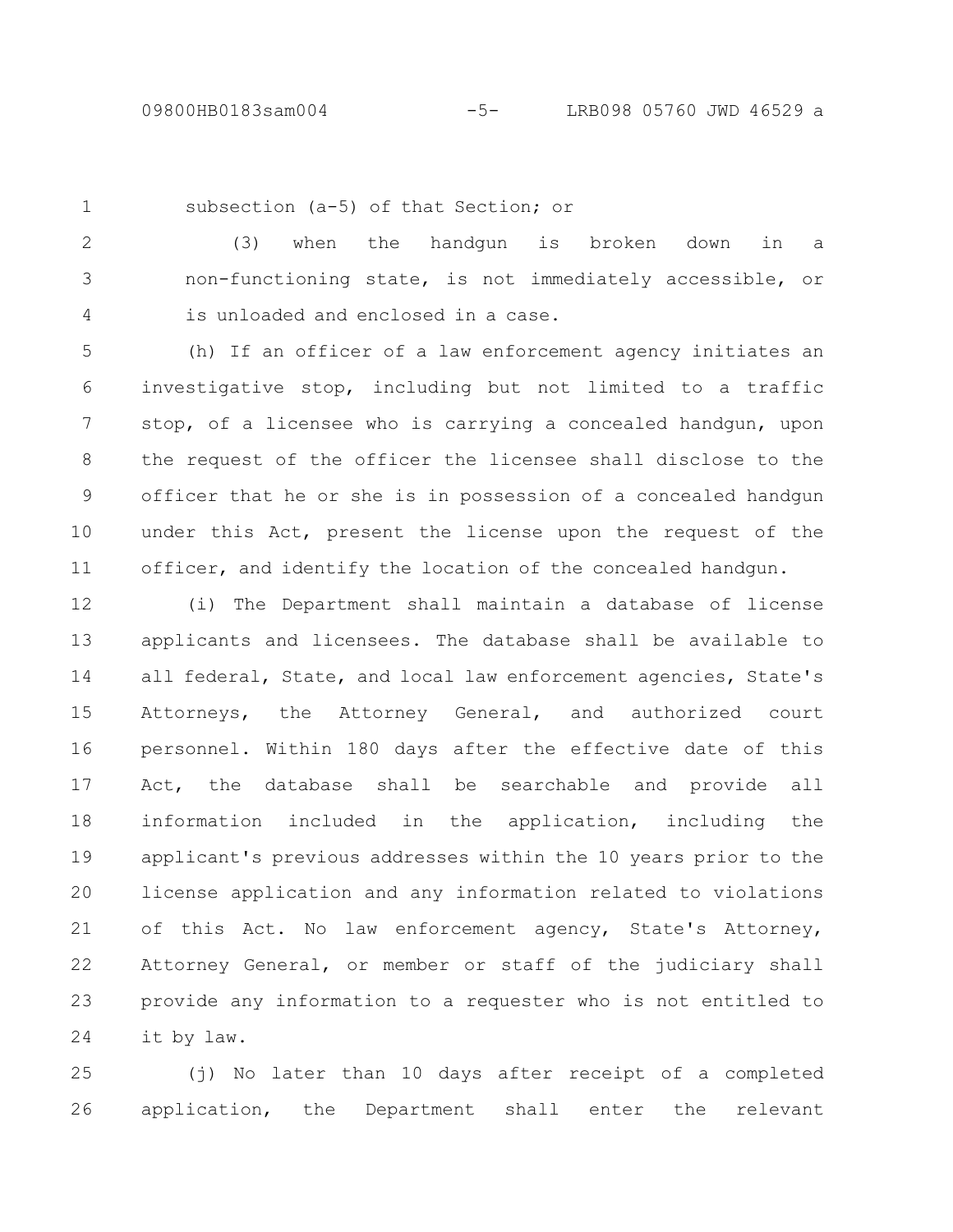information about the applicant into the database under subsection (i) of this Section which is accessible by law enforcement agencies. 1 2 3

4

Section 15. Objections by law enforcement agencies.

(a) Any law enforcement agency may submit an objection to a license applicant based upon a reasonable suspicion that the applicant is a danger to himself or herself or others, or a threat to public safety. The objection shall be made by the chief law enforcement officer of the law enforcement agency, or his or her designee, and must include any information relevant to the objection. If a law enforcement agency submits an objection within 30 days after the entry of an applicant into the database, the Department shall submit the objection and all information related to the application to the Board within 10 days of completing all necessary background checks. 5 6 7 8 9 10 11 12 13 14 15

(b) If an applicant has 5 or more arrests for any reason, that have been entered into the Criminal History Records Information (CHRI) System, within the 7 years preceding the date of application for a license, or has 3 or more arrests within the 7 years preceding the date of application for a license for any combination of gang-related offenses, the Department shall object and submit the applicant's arrest record, the application materials, and any additional information submitted by a law enforcement agency to the Board. For purposes of this subsection, "gang-related offense" is an 16 17 18 19 20 21 22 23 24 25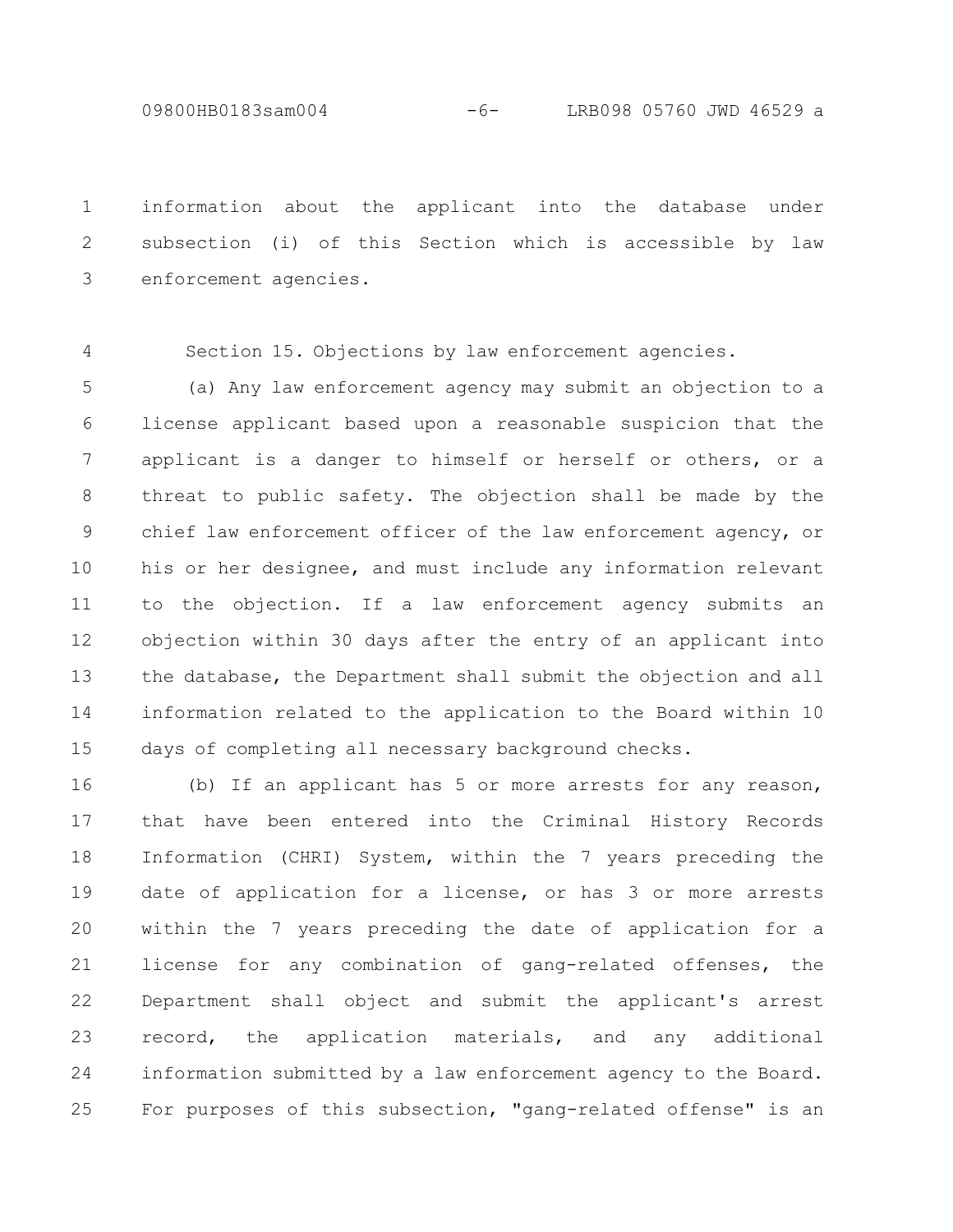09800HB0183sam004 -7- LRB098 05760 JWD 46529 a

offense described in Section 12-6.4, Section 24-1.8, Section 25-5, Section 33-4, or Section 33G-4, or in paragraph (1) of subsection (a) of Section  $12-6.2$ , paragraph (2) of subsection (b) of Section 16-30, paragraph (2) of subsection (b) of Section 31-4, or item (iii) of paragraph (1.5) of subsection (i) of Section 48-1 of the Criminal Code of 2012. 1 2 3 4 5 6

(c) The referral of an objection under this Section to the Board shall toll the 90-day period for the Department to issue or deny the applicant a license under subsection (e) of Section 10 of this Act, during the period of review and until the Board issues its decision. 7 8 9 10 11

(d) If no objection is made by a law enforcement agency or the Department under this Section, the Department shall process the application in accordance with this Act. 12 13 14

15

Section 20. Concealed Carry Licensing Review Board.

(a) There is hereby created a Concealed Carry Licensing Review Board to consider any objection to an applicant's eligibility to obtain a license under this Act submitted by a law enforcement agency or the Department under Section 15 of this Act. The Board shall consist of 7 commissioners to be appointed by the Governor, with the advice and consent of the Senate, with 3 commissioners residing within the First Judicial District and one commissioner residing within each of the 4 remaining Judicial Districts. No more than 4 commissioners shall be members of the same political party. The Governor 16 17 18 19 20 21 22 23 24 25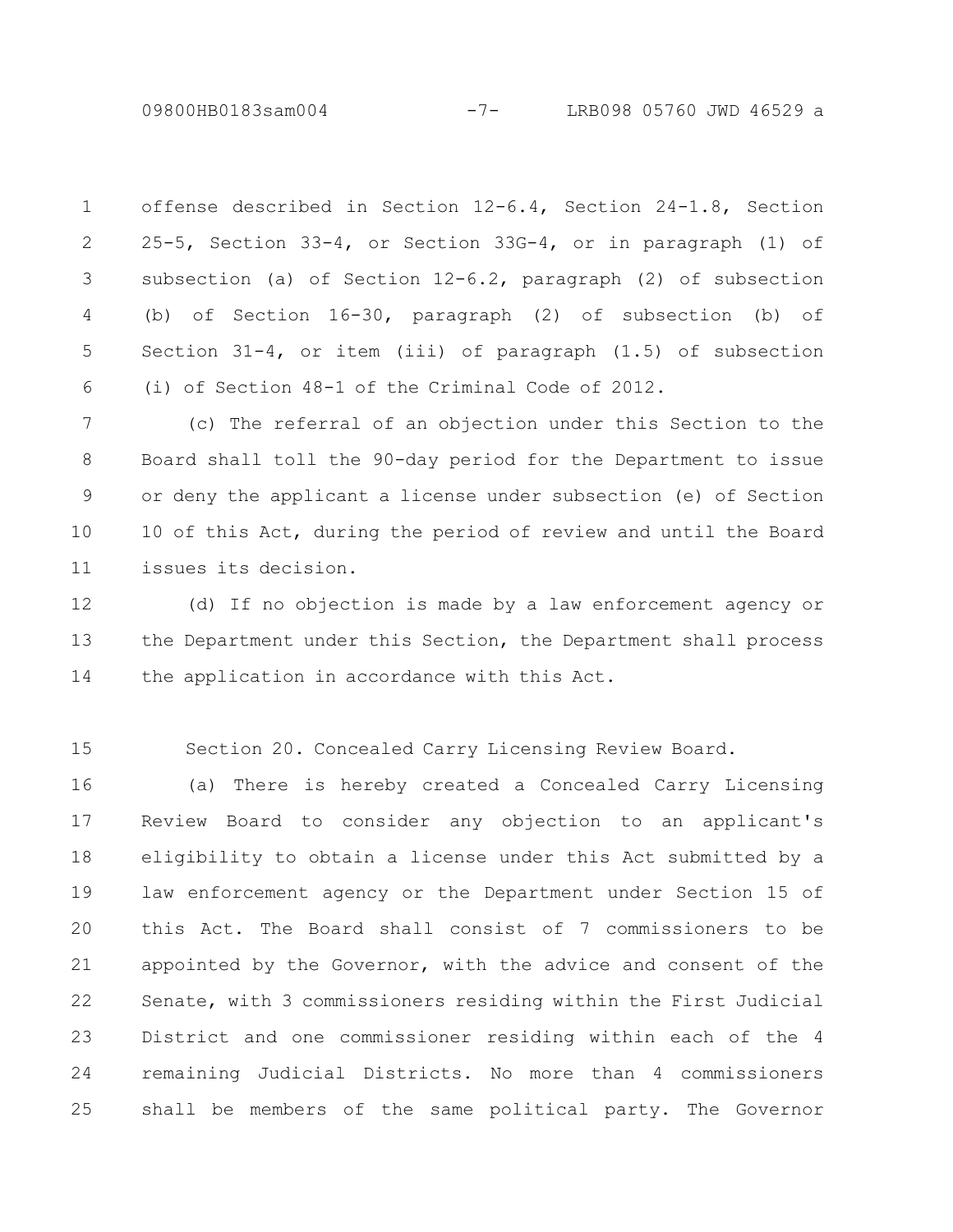shall designate one commissioner as the Chairperson. The Board shall consist of: 1 2

3

4

(1) one commissioner with at least 5 years of service as a federal judge;

(2) 2 commissioners with at least 5 years of experience serving as an attorney with the United States Department of Justice; 5 6 7

(3) 3 commissioners with at least 5 years of experience as a federal agent or employee with investigative experience or duties related to criminal justice under the United States Department of Justice, Drug Enforcement Administration, Department of Homeland Security, or Federal Bureau of Investigation; and 8 9 10 11 12 13

(4) one member with at least 5 years of experience as a licensed physician or clinical psychologist with expertise in the diagnosis and treatment of mental illness. 14 15 16

(b) The initial terms of the commissioners shall end on January 12, 2015. Thereafter, the commissioners shall hold office for 4 years, with terms expiring on the second Monday in January of the fourth year. Commissioners may be reappointed. Vacancies in the office of commissioner shall be filled in the same manner as the original appointment, for the remainder of the unexpired term. The Governor may remove a commissioner for incompetence, neglect of duty, malfeasance, or inability to serve. Commissioners shall receive compensation in an amount equal to the compensation of members of the Executive Ethics 17 18 19 20 21 22 23 24 25 26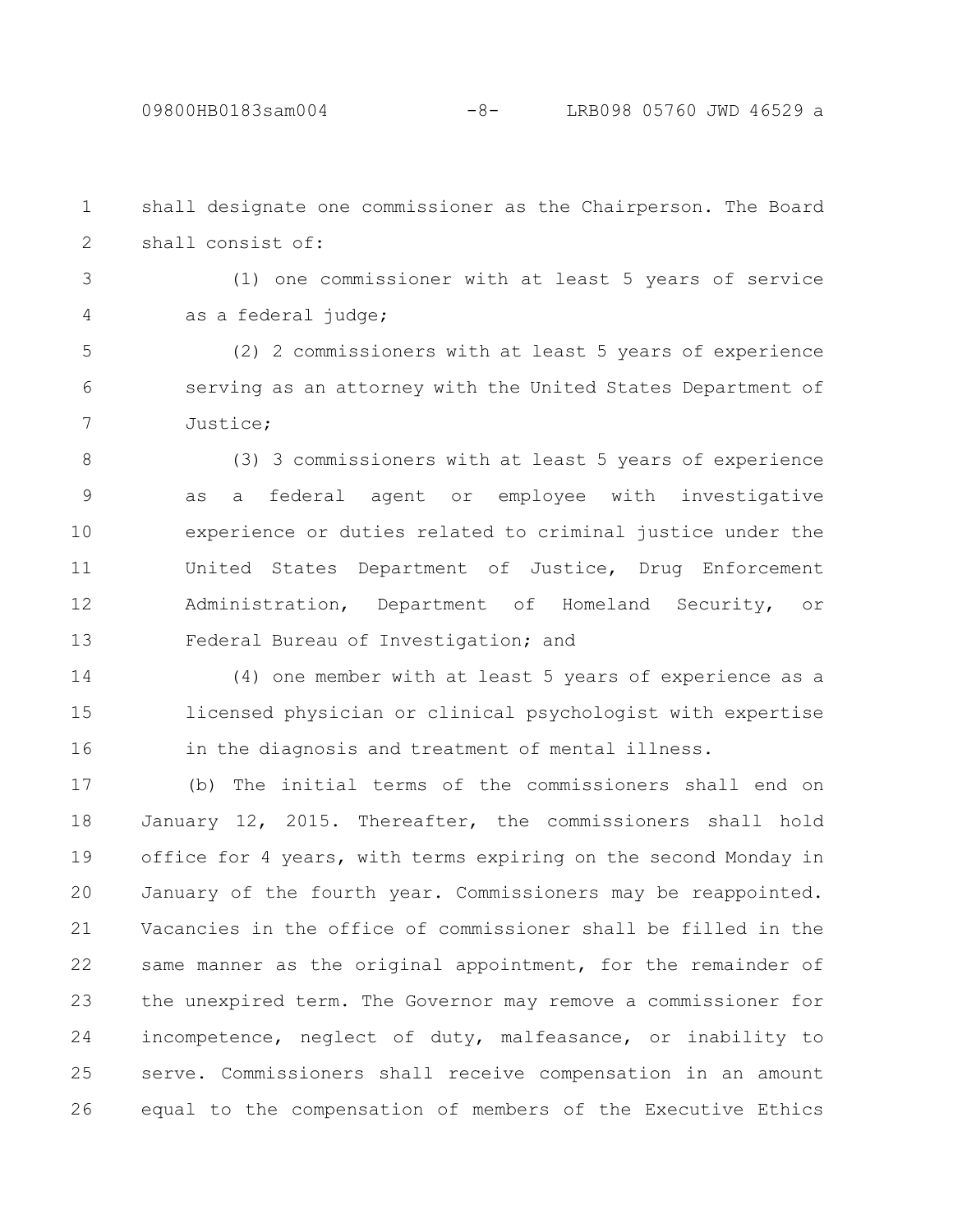09800HB0183sam004 -9- LRB098 05760 JWD 46529 a

Commission and may be reimbursed for reasonable expenses actually incurred in the performance of their Board duties, from funds appropriated for that purpose. 1 2 3

(c) The Board shall meet at the call of the chairperson as often as necessary to consider objections to applications for a license under this Act. If necessary to ensure the participation of a commissioner, the Board shall allow a commissioner to participate in a Board meeting by electronic communication. Any commissioner participating electronically shall be deemed present for purposes of establishing a quorum and voting. 4 5 6 7 8 9 10 11

(d) The Board shall adopt rules for the conduct of hearings. The Board shall maintain a record of its decisions and all materials considered in making its decisions. All Board decisions and voting records shall be kept confidential and all materials considered by the Board shall be exempt from inspection except upon order of a court. 12 13 14 15 16 17

(e) In considering an objection of a law enforcement agency or the Department, the Board shall review the materials received with the objection from the law enforcement agency or the Department. By a vote of at least 4 commissioners, the Board may request additional information from the law enforcement agency, Department, or the applicant, or the testimony of the law enforcement agency, Department, or the applicant. The Board may only consider information submitted by the Department, a law enforcement agency, or the applicant. The 18 19 20 21 22 23 24 25 26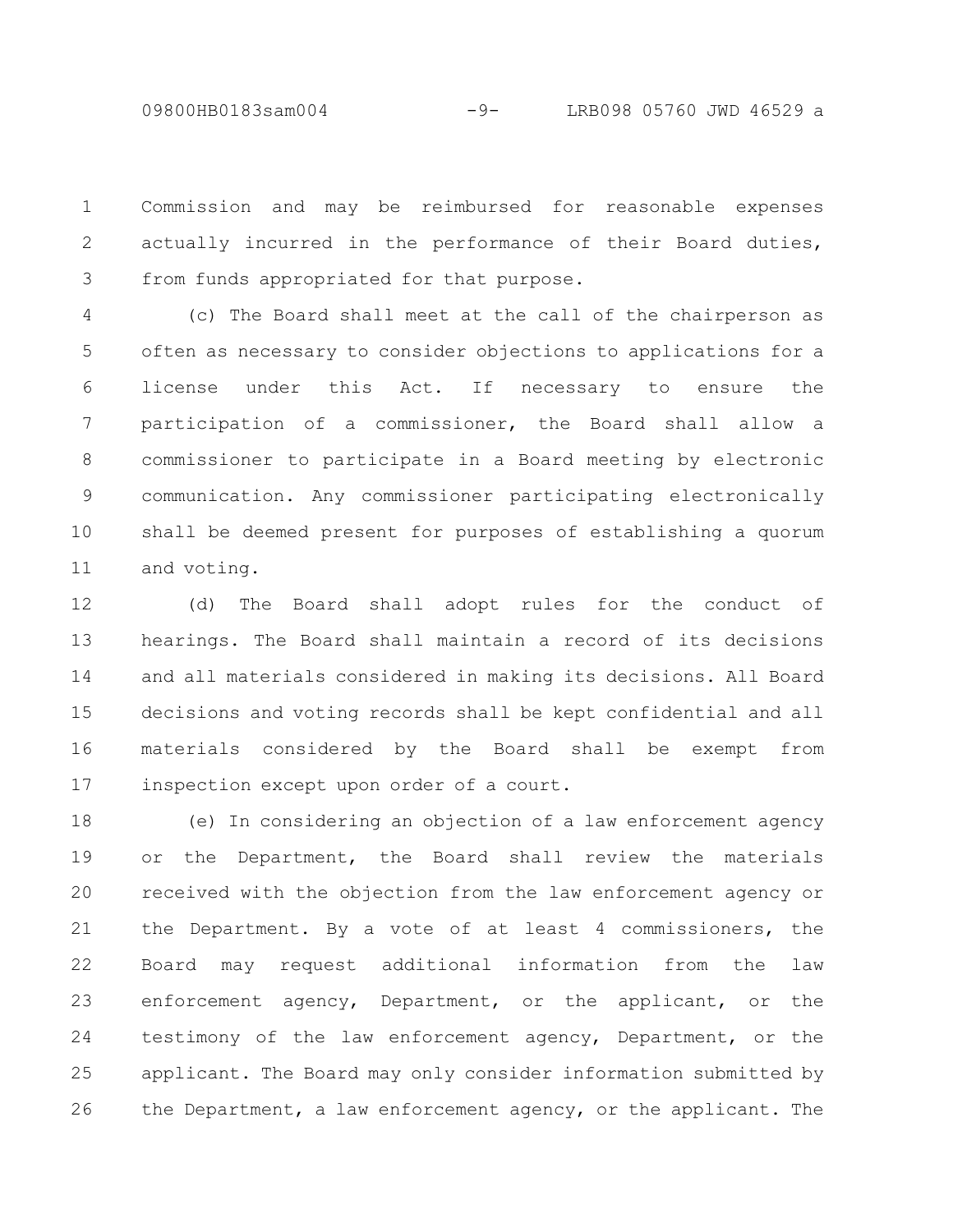Board shall review each objection and determine by a majority of commissioners whether an applicant is eligible for a license. 1 2 3

(f) The Board shall issue a decision within 30 days of receipt of the objection from the Department. However, the Board need not issue a decision within 30 days if: 4 5 6

(1) the Board requests information from the applicant in accordance with subsection (e) of this Section, in which case the Board shall make a decision within 30 days of receipt of the required information from the applicant; 7 8 9 10

(2) the applicant agrees, in writing, to allow the Board additional time to consider an objection; or 11 12

(3) the Board notifies the applicant and the Department that the Board needs an additional 30 days to issue a decision. 13 14 15

(g) If the Board determines by a preponderance of the evidence that the applicant poses a danger to himself or herself or others, or is a threat to public safety, then the Board shall affirm the objection of the law enforcement agency or the Department and shall notify the Department that the applicant is ineligible for a license. If the Board does not determine by a preponderance of the evidence that the applicant poses a danger to himself or herself or others, or is a threat to public safety, then the Board shall notify the Department that the applicant is eligible for a license. 16 17 18 19 20 21 22 23 24 25

26

(h) Meetings of the Board shall not be subject to the Open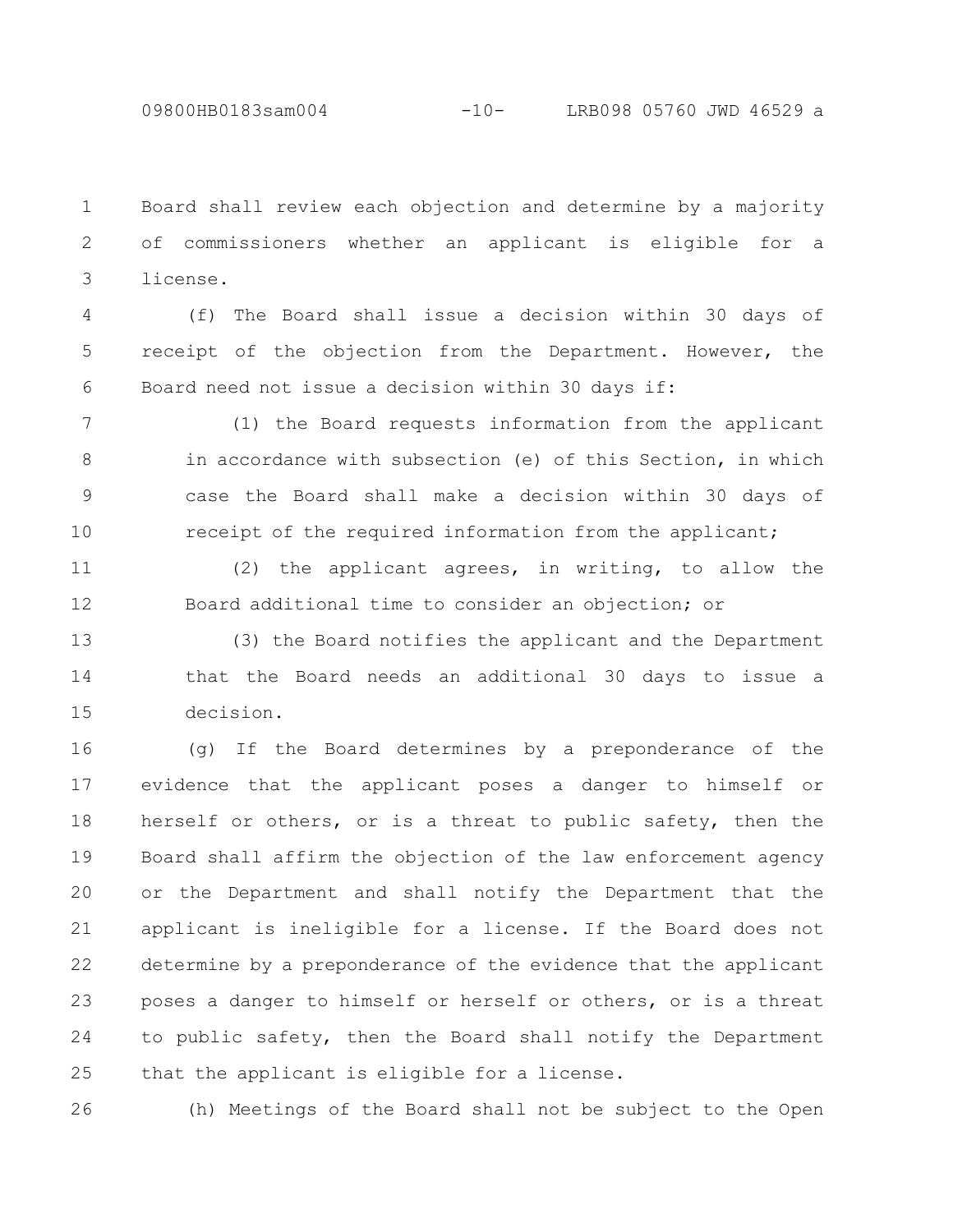Meetings Act and records of the Board shall not be subject to the Freedom of Information Act. 1 2

(i) The Board shall report monthly to the Governor and the General Assembly on the number of objections received and provide details of the circumstances in which the Board has determined to deny licensure based on law enforcement or Department objections under Section 15 of this Act. The report shall not contain any identifying information about the applicants. 3 4 5 6 7 8 9

Section 25. Qualifications for a license. 10

The Department shall issue a license to an applicant completing an application in accordance with Section 30 of this Act if the person: 11 12 13

14

(1) is at least 21 years of age;

(2) has a currently valid Firearm Owner's Identification Card and at the time of application meets the requirements for the issuance of a Firearm Owner's Identification Card and is not prohibited under the Firearm Owners Identification Card Act or federal law from possessing or receiving a firearm; 15 16 17 18 19 20

(3) has not been convicted or found guilty in this State or in any other state of: 21 22

(A) a misdemeanor involving the use or threat of physical force or violence to any person within the 5 years preceding the date of the license application; or 23 24 25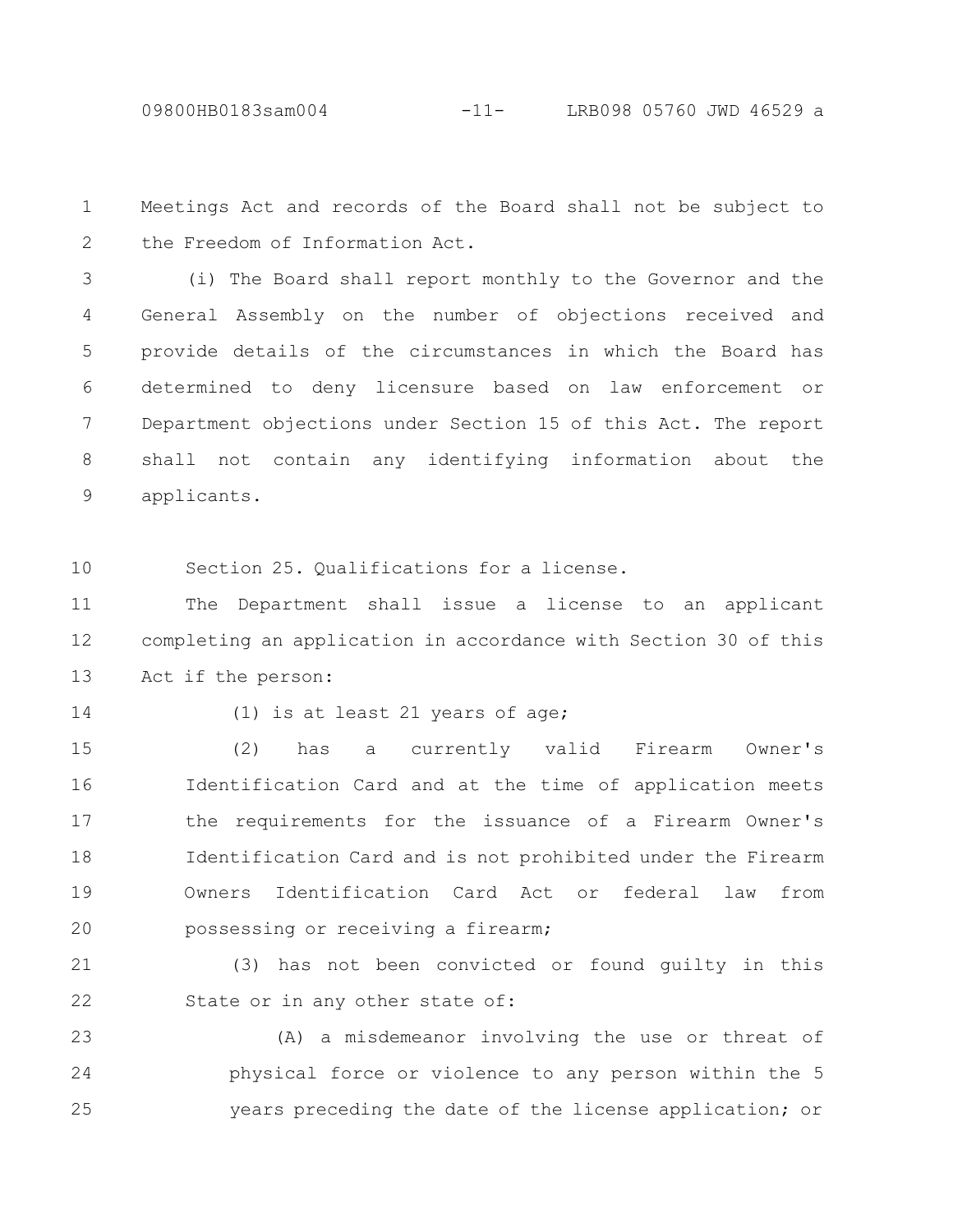25

(B) 2 or more violations related to driving while under the influence of alcohol, other drug or drugs, intoxicating compound or compounds, or any combination thereof, within the 5 years preceding the date of the license application; and 1 2 3 4 5

(4) is not the subject of a pending arrest warrant, prosecution, or proceeding for an offense or action that could lead to disqualification to own or possess a firearm; 6 7 8

(5) has not been in residential or court-ordered treatment for alcoholism, alcohol detoxification, or drug treatment within the 5 years immediately preceding the date of the license application; and 9 10 11 12

(6) has completed firearms training and any education component required under Section 75 of this Act. 13 14

Section 30. Contents of license application. 15

(a) The license application shall be in writing, under penalty of perjury, on a standard form adopted by the Department and shall be accompanied by the documentation required in this Section and the applicable fee. Each application form shall include the following statement printed in bold type: "Warning: Entering false information on this form is punishable as perjury under Section 32-2 of the Criminal Code of 2012." 16 17 18 19 20 21 22 23

(b) The application shall contain the following: 24

(1) the applicant's name, current address, date and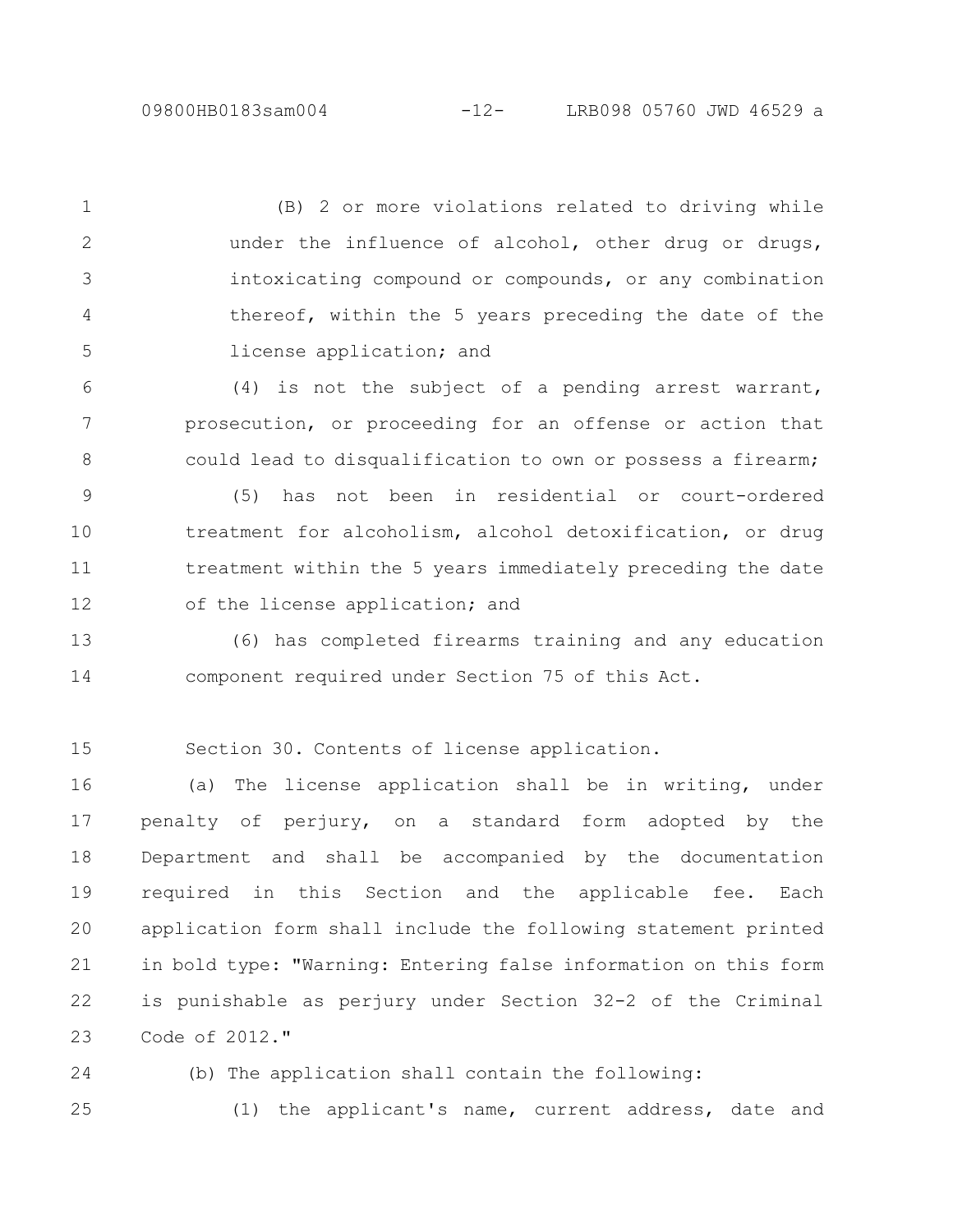09800HB0183sam004 -13- LRB098 05760 JWD 46529 a

year of birth, place of birth, height, weight, hair color, eye color, maiden name or any other name the applicant has used or identified with, and any address where the applicant resided for more than 30 days within the 10 years preceding the date of the license application; 1 2 3 4 5

(2) the applicant's valid driver's license number or valid state identification card number; 6 7

(3) a waiver of the applicant's privacy and confidentiality rights and privileges under all federal and state laws, including those limiting access to juvenile court, criminal justice, psychological, or psychiatric records or records relating to any institutionalization of the applicant, and an affirmative request that a person having custody of any of these records provide it or information concerning it to the Department; 8 9 10 11 12 13 14 15

(4) an affirmation that the applicant possesses a currently valid Firearm Owner's Identification Card and card number if possessed or notice the applicant is applying for a Firearm Owner's Identification Card in conjunction with the license application; 16 17 18 19 20

(5) an affirmation that the applicant has not been convicted or found guilty of: 21 22

(A) a felony;

23

(B) a misdemeanor involving the use or threat of physical force or violence to any person within the 5 years preceding the date of the application; or 24 25 26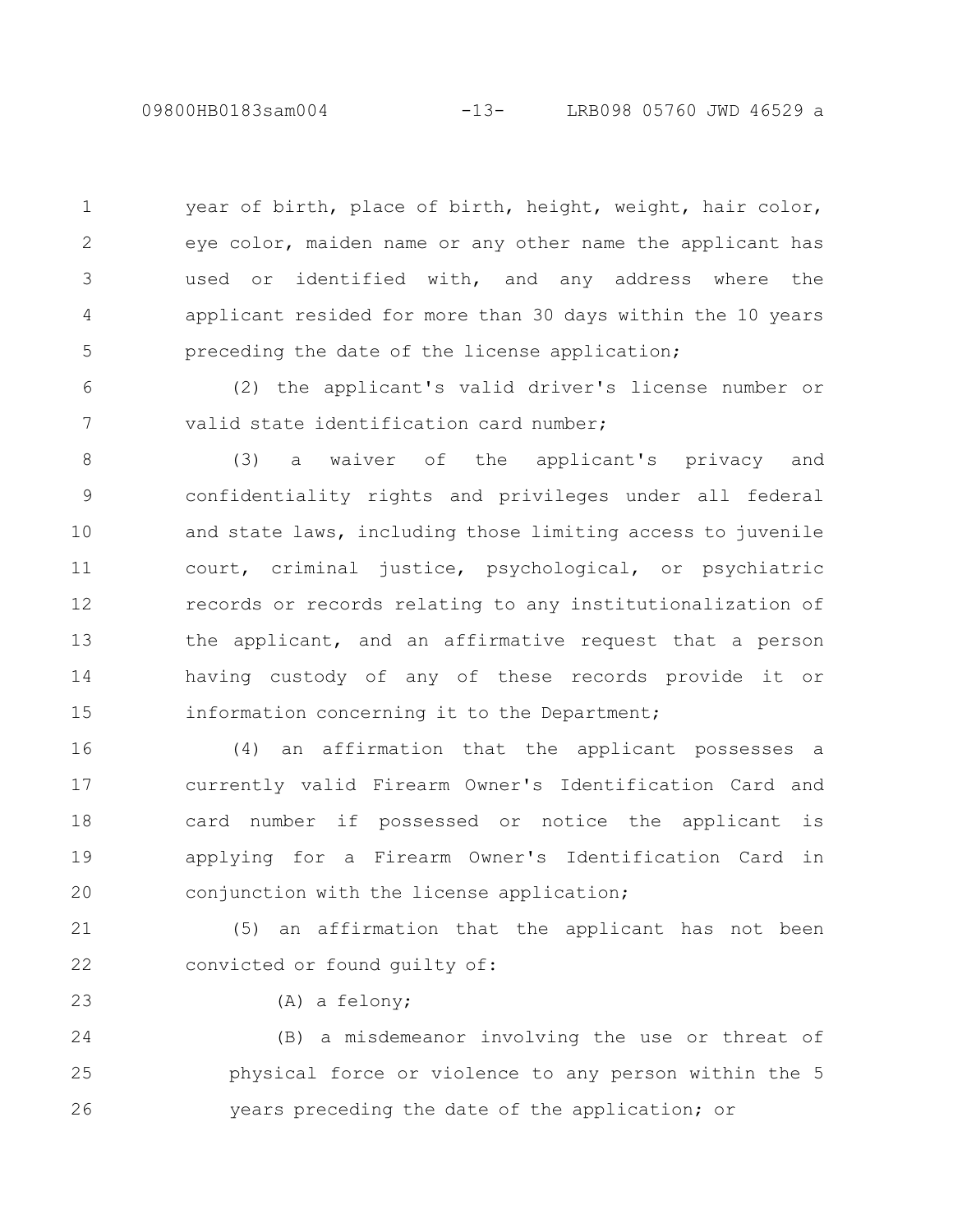(C) 2 or more violations related to driving while under the influence of alcohol, other drug or drugs, intoxicating compound or compounds, or any combination thereof, within the 5 years preceding the date of the license application; and 1 2 3 4 5

(6) whether the applicant has failed a drug test for a drug for which the applicant did not have a prescription, within the previous year, and if so, the provider of the test, the specific substance involved, and the date of the test; 6 7 8 9 10

(7) written consent for the Department to review and use the applicant's Illinois digital driver's license or Illinois identification card photograph and signature; 11 12 13

(8) a full set of fingerprints submitted to the Department in electronic format, provided the Department may accept an application submitted without a set of fingerprints in which case the Department shall be granted 30 days in addition to the 90 days provided under subsection (e) of Section 10 of this Act to issue or deny a license; 14 15 16 17 18 19 20

(9) a head and shoulder color photograph in a size specified by the Department taken within the 30 days preceding the date of the license application; and 21 22 23

(10) a photocopy of any certificates or other evidence of compliance with the training requirements under this Act. 24 25 26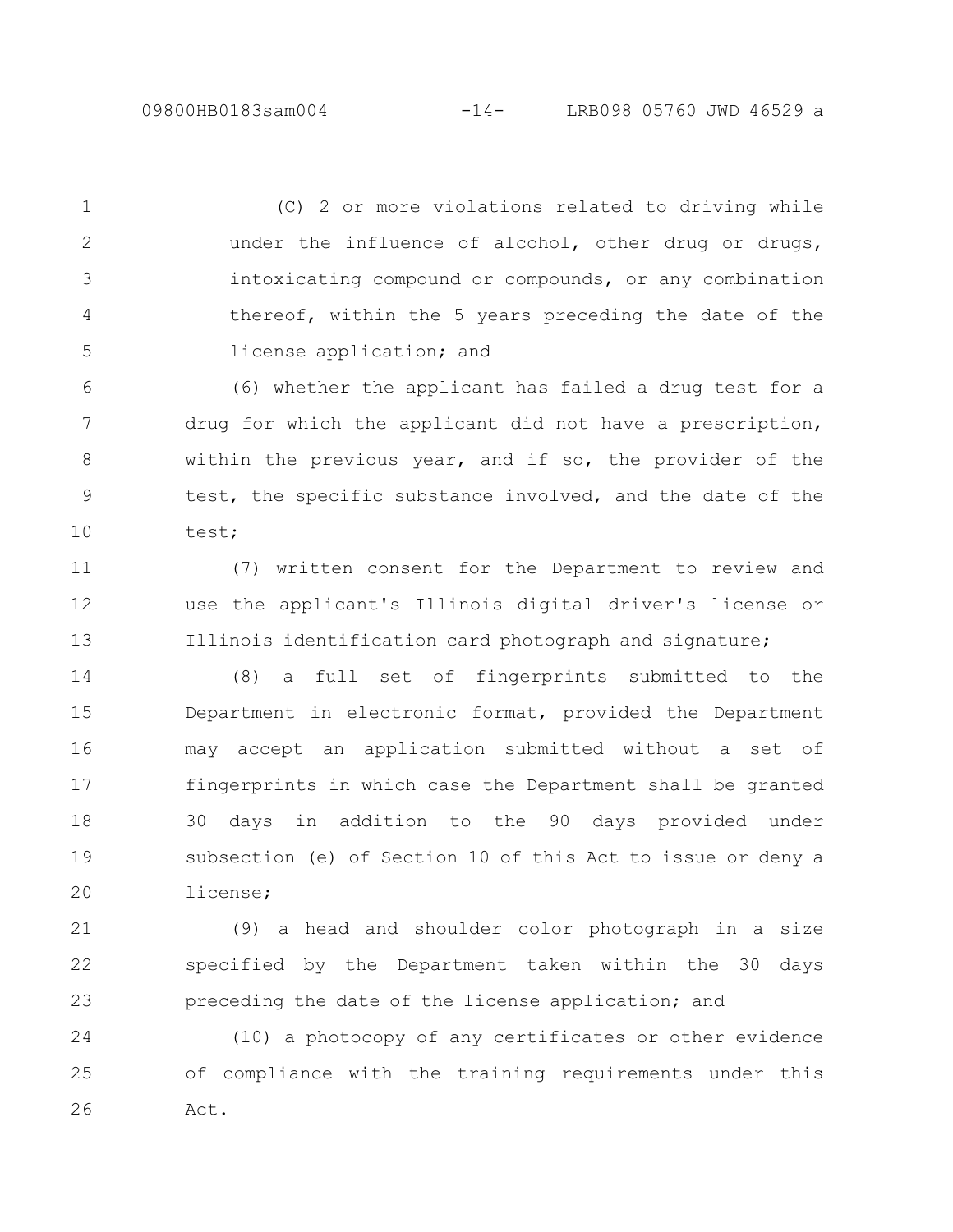Section 35. Investigation of the applicant. The Department shall conduct a background check of the applicant to ensure compliance with the requirements of this Act and all federal, State, and local laws. The background check shall include a search of the following: (1) the National Instant Criminal Background Check System of the Federal Bureau of Investigation; (2) all available state and local criminal history record information files, including records of juvenile adjudications; (3) all available federal, state, and local records regarding wanted persons; (4) all available federal, state, and local records of domestic violence restraining and protective orders; (5) the files of the Department of Human Services relating to mental health and developmental disabilities; and (6) all other available records of a federal, state, or local agency or other public entity in any jurisdiction likely to contain information relevant to whether the applicant is prohibited from purchasing, possessing, or carrying a firearm under federal, state, or local law. (7) Fingerprints collected under Section 30 shall be checked against the Department of State Police and Federal Bureau of Investigation criminal history record databases 1 2 3 4 5 6 7 8 9 10 11 12 13 14 15 16 17 18 19 20 21 22 23 24 25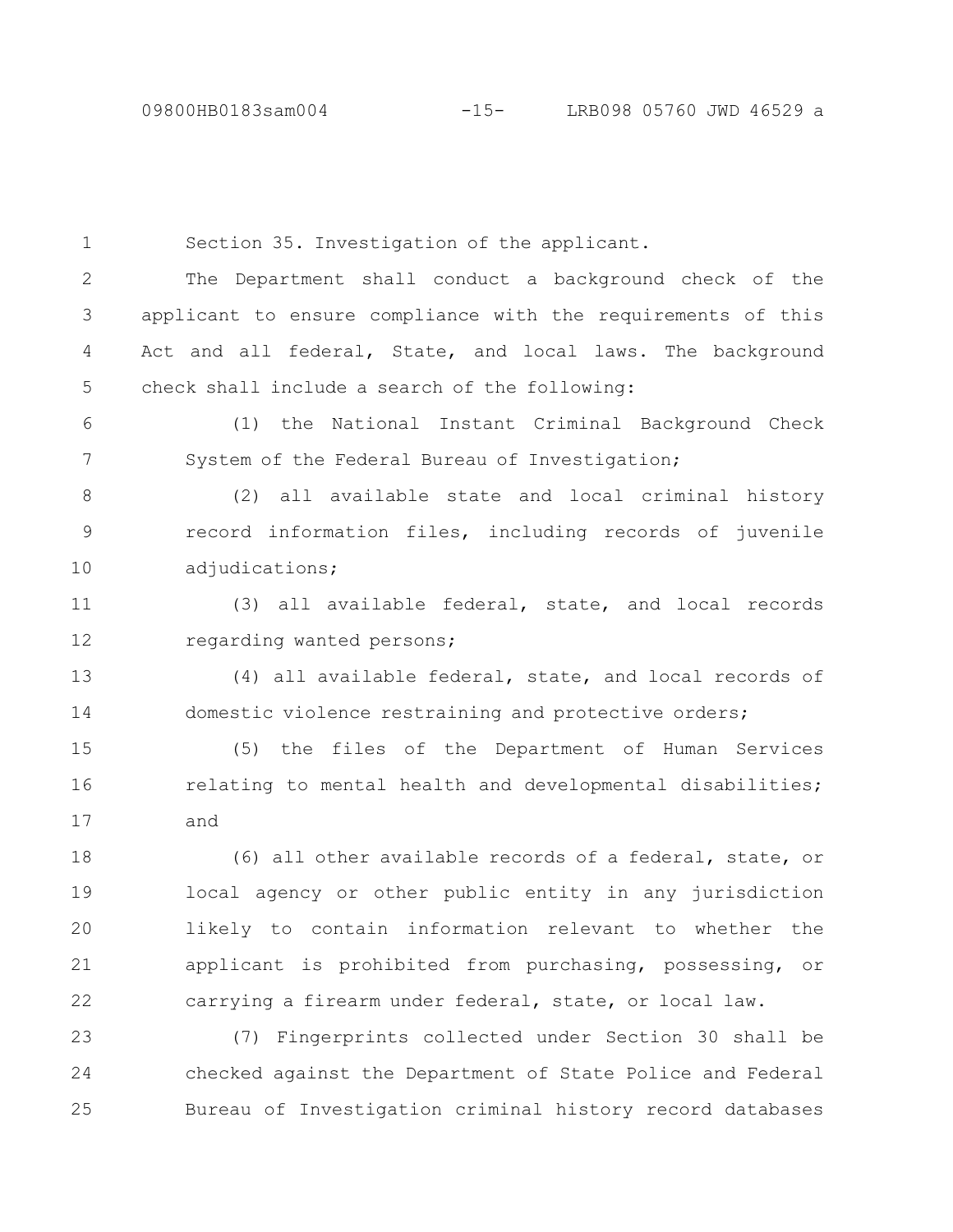09800HB0183sam004 -16- LRB098 05760 JWD 46529 a

now and hereafter filed. The Department shall charge applicants a fee for conducting the criminal history records check, which shall be deposited in the State Police Firearm Services Fund and shall not exceed the actual cost of the records check. 1 2 3 4 5

Section 40. Non-resident license applications. 6

(a) For the purposes of this Section, "non-resident" means a person who has not resided within this State for more than 30 days and resides in another state or territory. 7 8 9

(b) The Department shall by rule allow for non-resident license applications from any state or territory of the United States with laws related to firearm ownership, possession, and carrying, that are substantially similar to the requirements to obtain a license under this Act. 10 11 12 13 14

(c) A resident of a state or territory approved by the Department under subsection (b) of this Section may apply for a non-resident license. The applicant shall apply to the Department and must meet all of the qualifications established in Section 25 of this Act, except for the Illinois residency requirement in item (xiv) of paragraph (2) of subsection (a) of Section 4 of the Firearm Owners Identification Card Act. The applicant shall submit: 15 16 17 18 19 20 21 22

(1) the application and documentation required under Section 30 of this Act and the applicable fee; 23 24

25

(2) a notarized document stating that the applicant: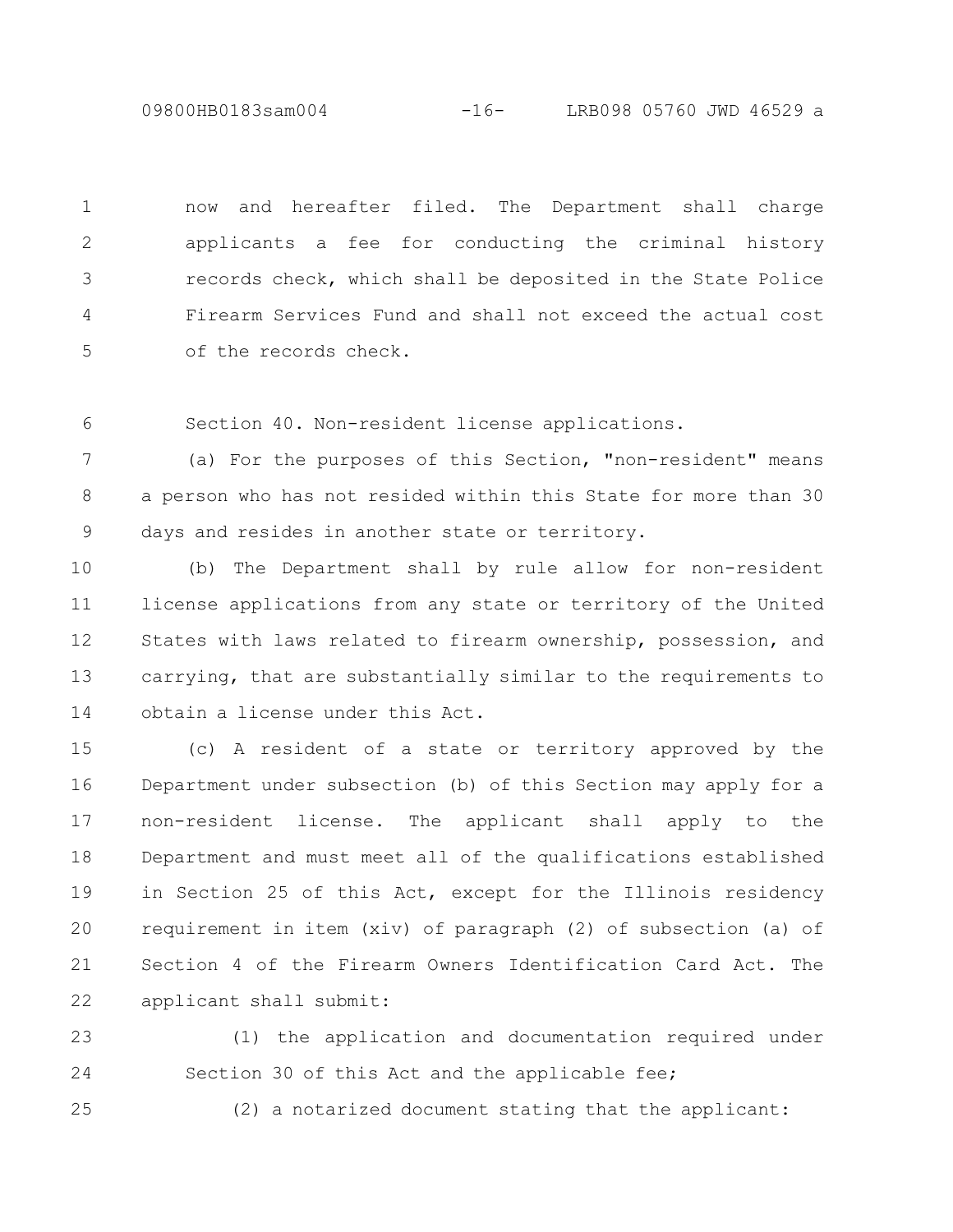(A) is eligible under federal law and the laws of his or her state or territory of residence to own or possess a firearm; (B) if applicable, has a license or permit to carry a firearm or concealed firearm issued by his or her state or territory of residence and attach a copy of the license or permit to the application; (C) understands Illinois laws pertaining to the possession and transport of firearms, and (D) acknowledges that the applicant is subject to the jurisdiction of the Department and Illinois courts for any violation of this Act; and (3) a photocopy of any certificates or other evidence of compliance with the training requirements under Section 75 of this Act; and (4) a head and shoulder color photograph in a size specified by the Department taken within the 30 days preceding the date of the application. (d) In lieu of an Illinois driver's license or Illinois identification card, a non-resident applicant shall provide similar documentation from his or her state or territory of residence. In lieu of a valid Firearm Owner's Identification Card, the applicant shall submit documentation and information 1 2 3 4 5 6 7 8 9 10 11 12 13 14 15 16 17 18 19 20 21 22 23 24

required by the Department to obtain a Firearm Owner's Identification Card, including an affidavit that the non-resident meets the mental health standards to obtain a 25 26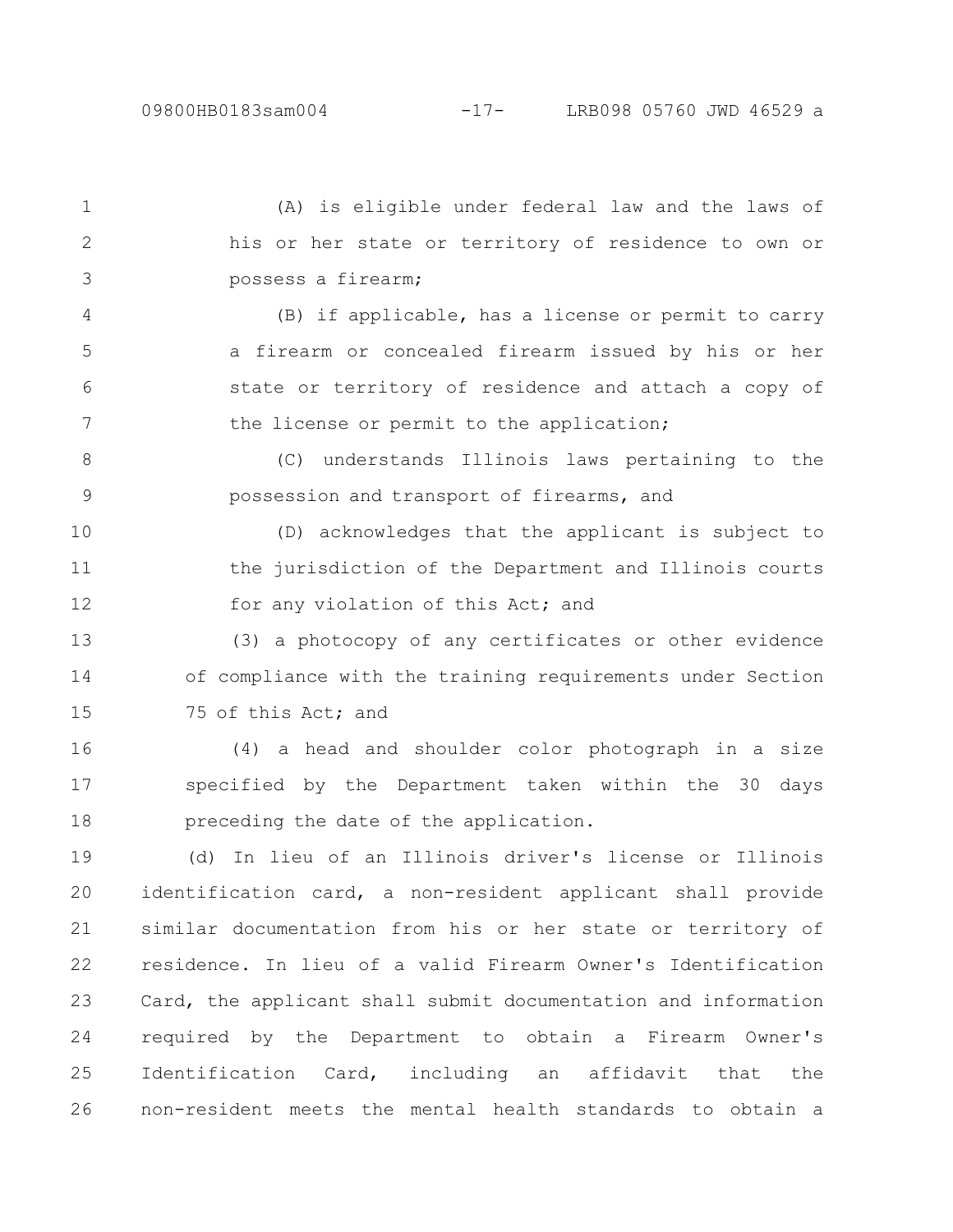09800HB0183sam004 -18- LRB098 05760 JWD 46529 a

firearm under Illinois law, and the Department shall ensure that the applicant would meet the eligibility criteria to obtain a Firearm Owner's Identification card if he or she was a resident of this State. 1 2 3 4

(e) Nothing in this Act shall prohibit a non-resident from transporting a concealed handgun within his or her vehicle in Illinois, if the concealed handgun remains within his or her vehicle and the non-resident: 5 6 7 8

(1) is transporting the concealed handgun in accordance with Article 24 of the Criminal Code of 2012 and all other applicable provisions of law; 9 10 11

(2) is not prohibited from owning or possessing a firearm under federal law; 12 13

(3) is eligible to carry a firearm in public under the laws of his or her state or territory of residence; and 14 15

(4) is not in possession of a license under this Act. If the non-resident leaves his or her vehicle unattended, he or she shall store the firearm within a locked vehicle or locked container within the vehicle. 16 17 18 19

Section 45. Civil immunity; Board, employees, and agents. The Board, Department, local law enforcement agency, or employees and agents of the Board, Department, or local law enforcement agency participating in the licensing process under this Act shall not be held liable for damages in any civil action arising from alleged wrongful or improper 20 21 22 23 24 25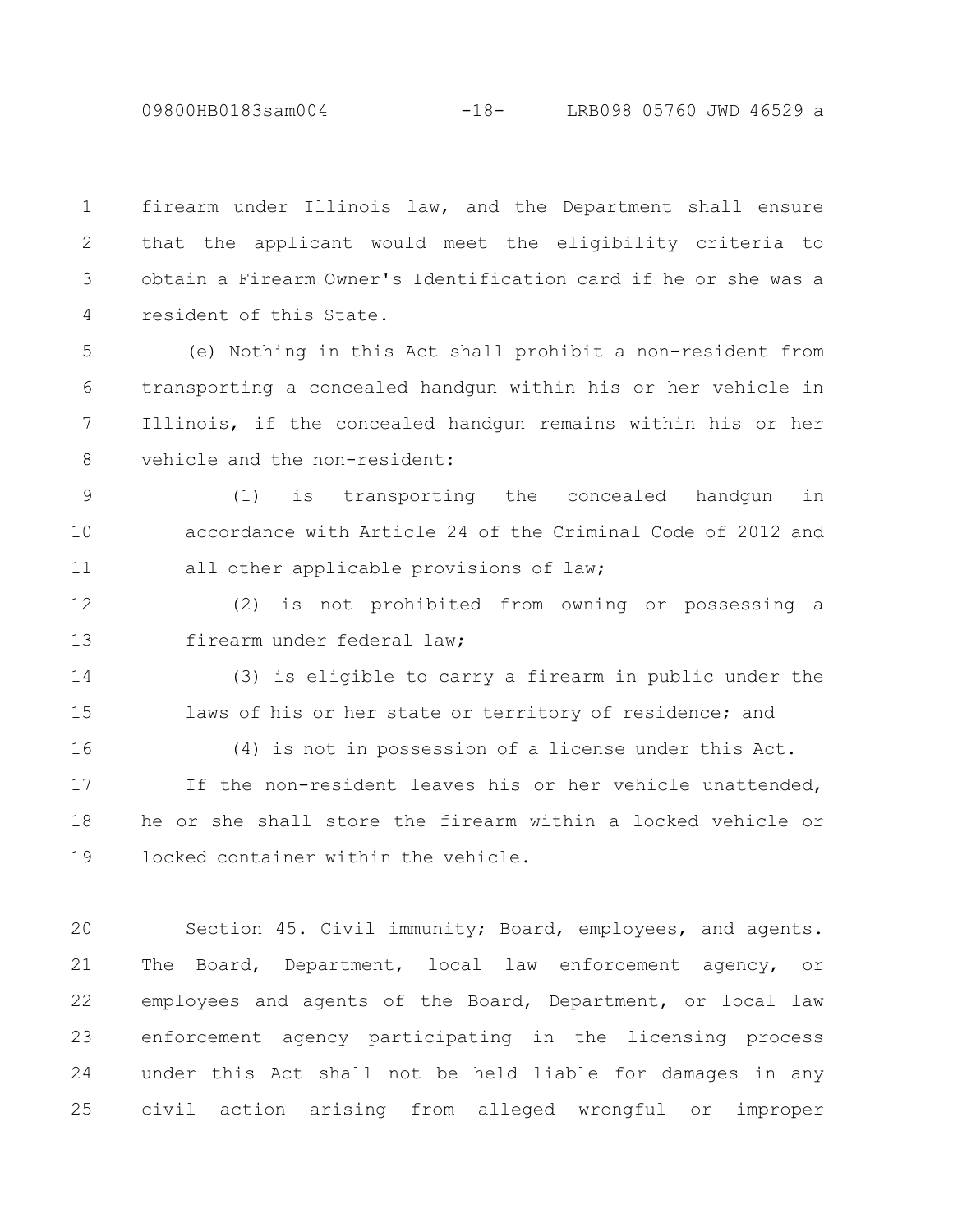09800HB0183sam004 -19- LRB098 05760 JWD 46529 a

granting, denying, renewing, revoking, suspending, or failing to grant, deny, renew, revoke, or suspend a license under this Act, except for willful or wanton misconduct. 1 2 3

Section 50. License renewal. 4

Applications for renewal of a license shall be made to the Department. A license shall be renewed for a period of 5 years upon receipt of a completed renewal application, completion of 3 hours of training required under Section 75 of this Section, payment of the applicable renewal fee, and completion of an investigation under Section 35 of this Act. The renewal application shall contain the information required in Section 30 of this Act, except that the applicant need not resubmit a full set of fingerprints. 5 6 7 8 9 10 11 12 13

Section 55. Change of address or name; lost, destroyed, or stolen licenses. 14 15

(a) A licensee shall notify the Department within 30 days of moving or changing residence or any change of name. The licensee shall submit: 16 17 18

(1) a notarized statement that the licensee has changed his or her residence or his or her name, including the prior and current address or name and the date the applicant moved or changed his or her name; and 19 20 21 22

23

(2) the requisite fee.

(b) A licensee shall notify the Department within 10 days 24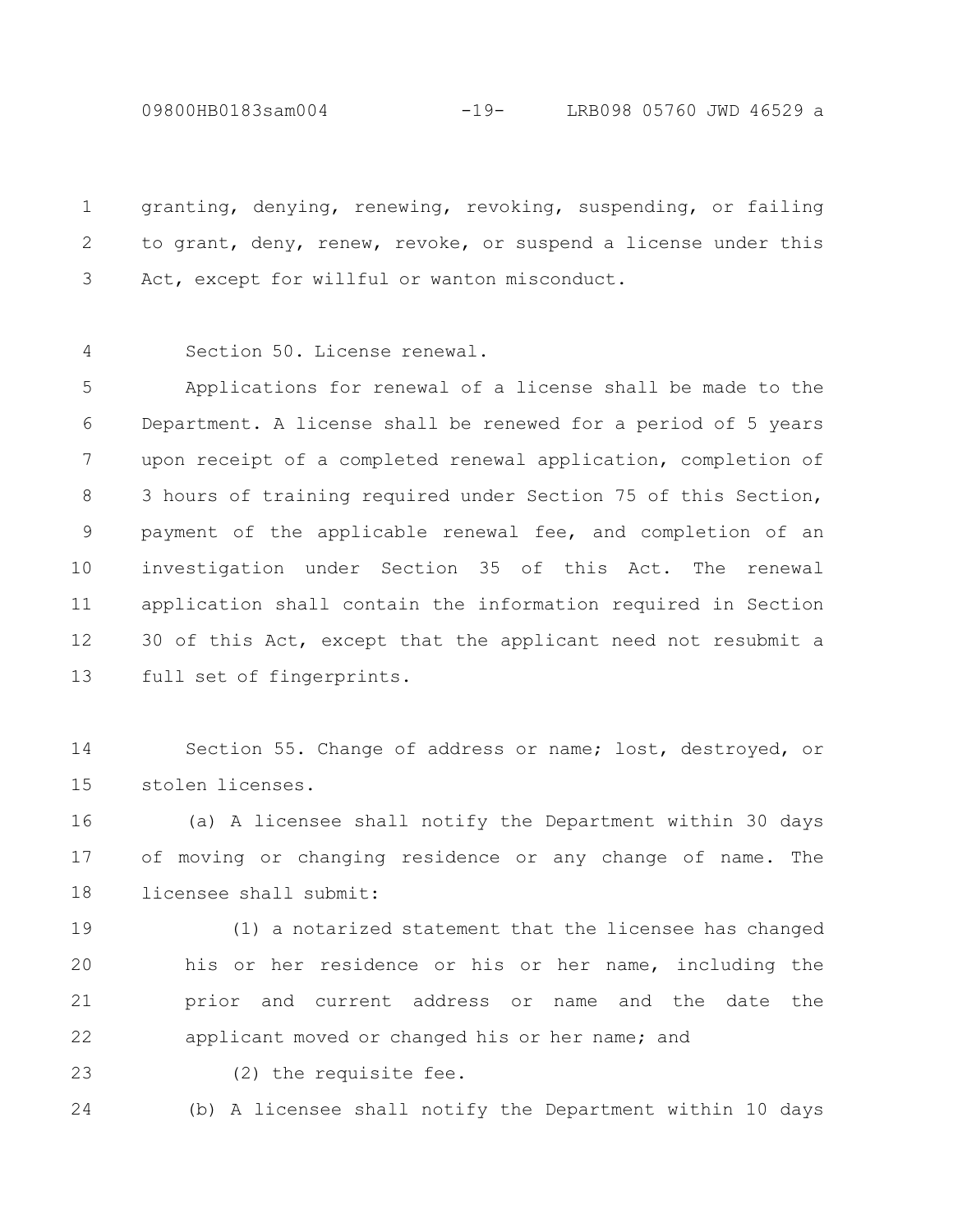09800HB0183sam004 -20- LRB098 05760 JWD 46529 a

of discovering that a license has been lost, destroyed, or stolen. A lost, destroyed, or stolen license is invalid. To request a replacement license, the licensee shall submit: 1 2 3

(1) a notarized statement that the licensee no longer possesses the license, and that it was lost, destroyed, or stolen; 4 5 6

(2) if applicable, a copy of a police report stating that the license was stolen; and 7 8

9

(3) the requisite fee.

(c) A violation of this Section is a petty offense with a fine of \$150 which shall be deposited into the Mental Health Reporting Fund. 10 11 12

Section 60. Fees. 13

(a) All fees collected under this Act shall be deposited as provided in this Section. Application, renewal, and replacement fees shall be non-refundable. 14 15 16

(b) An applicant for a new license or a renewal shall submit \$150 with the application, of which \$120 shall be apportioned to the State Police Firearm Services Fund, \$20 shall be apportioned to the Mental Health Reporting Fund, and \$10 shall be apportioned to the State Crime Laboratory Fund. 17 18 19 20 21

(c) A non-resident applicant for a new license or renewal shall submit \$300 with the application, of which \$250 shall be apportioned to the State Police Firearm Services Fund, \$40 shall be apportioned to the Mental Health Reporting Fund, and 22 23 24 25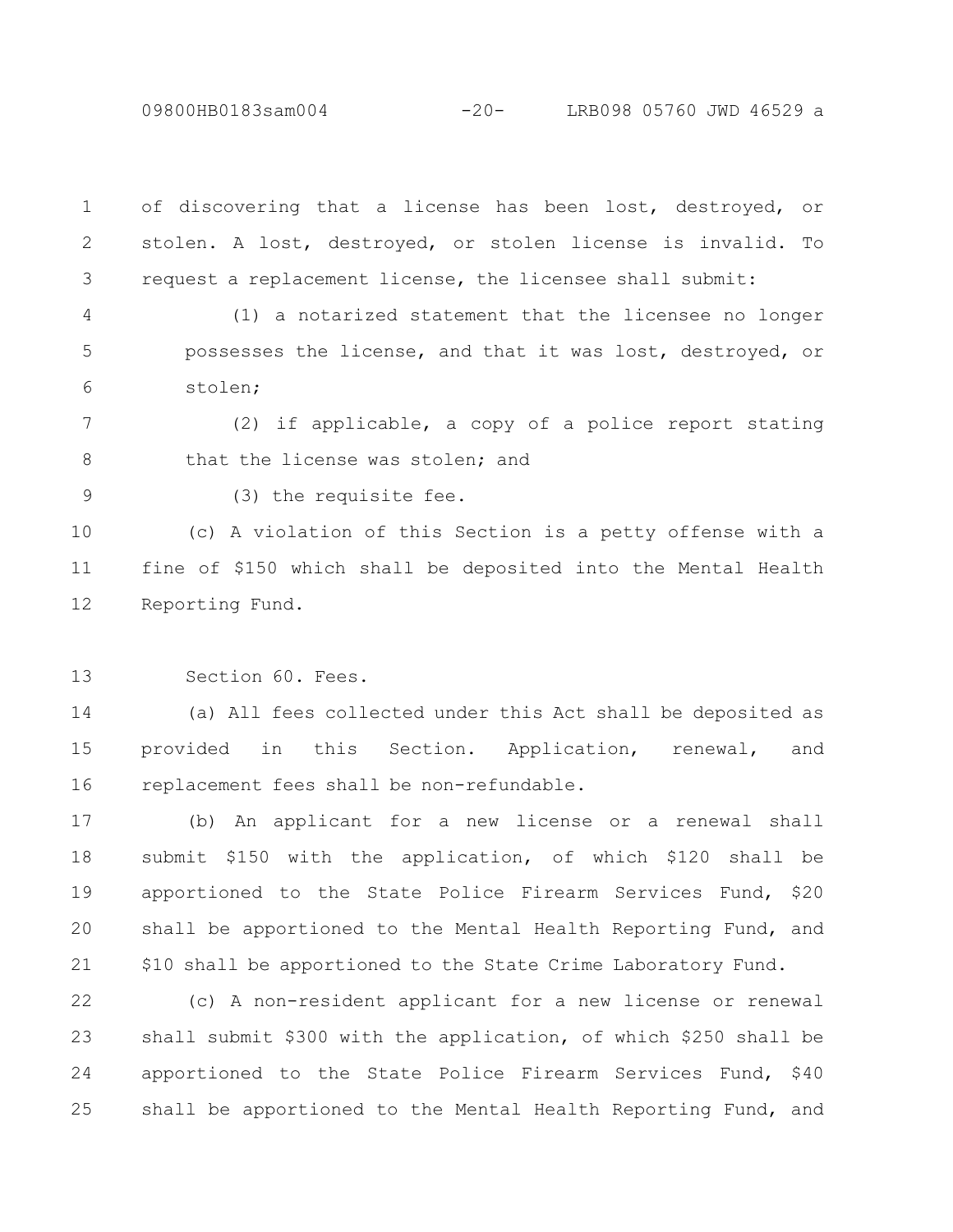## 09800HB0183sam004 -21- LRB098 05760 JWD 46529 a

\$10 shall be apportioned to the State Crime Laboratory Fund. 1

(d) A licensee requesting a new license in accordance with Section 55 shall submit \$75, of which \$60 shall be apportioned to the State Police Firearm Services Fund, \$5 shall be apportioned to the Mental Health Reporting Fund, and \$10 shall be apportioned to the State Crime Laboratory Fund. 2 3 4 5 6

Section 65. Prohibited areas. 7

(a) A licensee under this Act shall not knowingly carry a firearm on or into: 8 9

(1) Any building, real property, and parking area under the control of a public or private elementary or secondary school. 10 11 12

(2) Any building, real property, and parking area under the control of a pre-school or child care facility, including any room or portion of a building under the control of a pre-school or child care facility. Nothing in this paragraph shall prevent the operator of a child care facility in a family home from owning or possessing a firearm in the home or license under this Act, if no child under child care at the home is present in the home or the firearm in the home is stored in a locked container when a child under child care at the home is present in the home. 13 14 15 16 17 18 19 20 21 22

(3) Any building, parking area, or portion of a building under the control of an officer of the executive or legislative branch of government, provided that nothing 23 24 25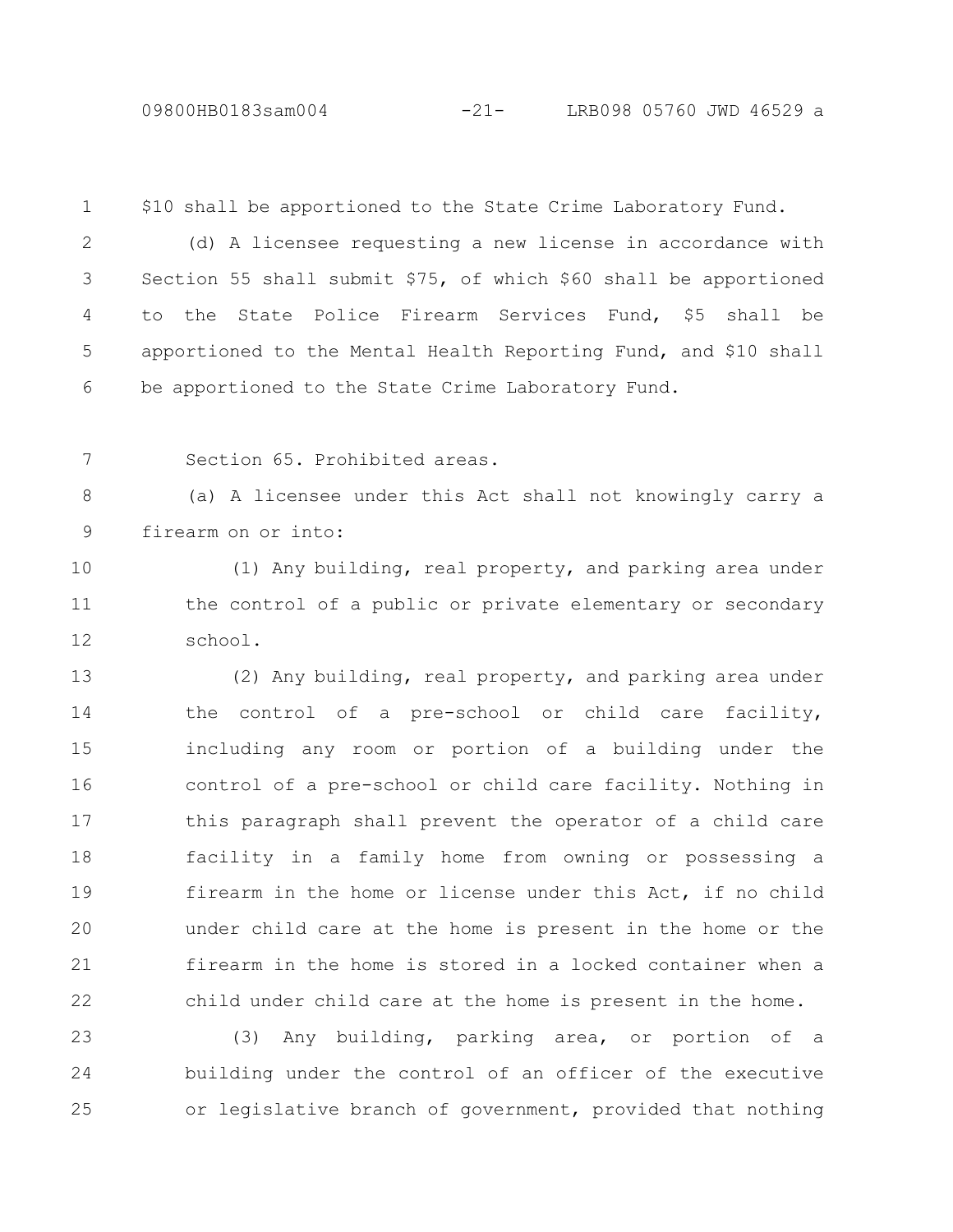in this paragraph shall prohibit a licensee from carrying a concealed handgun onto the real property, bikeway, or trail in a park regulated by the Department of Natural Resources or any other designated public hunting area or building where firearm possession is permitted as established by the Department of Natural Resources under Section 1.8 of the Wildlife Code. 1 2 3 4 5 6 7

(4) Any building designated for matters before a circuit court, appellate court, or the Supreme Court, and any building or portion of a building under the control of the Supreme Court. 8 9 10 11

(5) Any building or portion of a building under the control of a unit of local government. 12 13

(6) Any building, real property, and parking area under the control of an adult or juvenile detention or correctional institution, prison, or jail. 14 15 16

(7) Any building, real property, and parking area under the control of a public or private hospital or hospital affiliate, mental health facility, or nursing home. 17 18 19

(8) Any bus, train, or form of transportation paid for in whole or in part with public funds, and any building, real property, and parking area under the control of a public transportation facility paid for in whole or in part with public funds. 20 21 22 23 24

(9) Any building, real property, and parking area under the control of an establishment that serves alcohol on its 25 26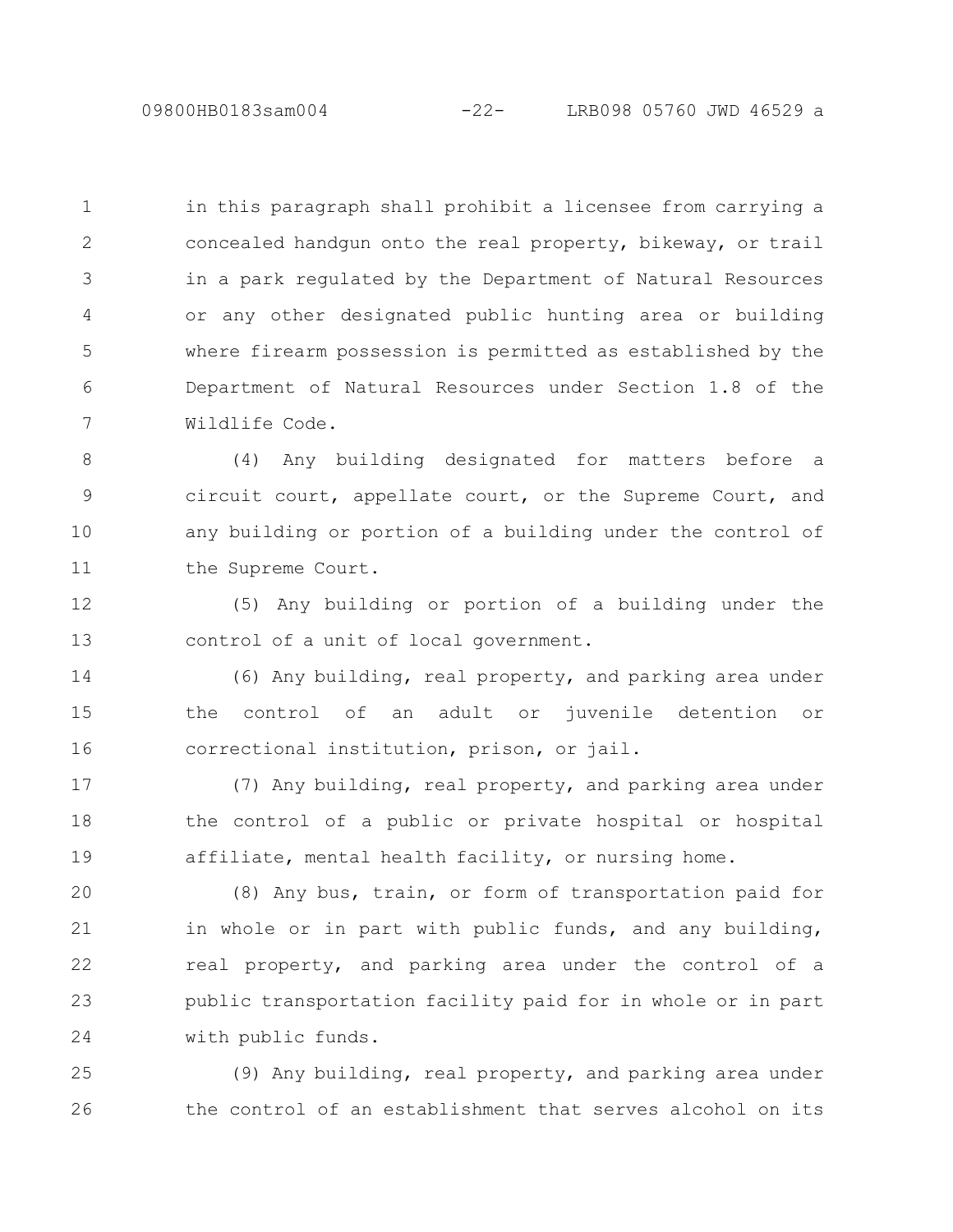premises.

1

(10) Any public gathering or special event conducted on property open to the public that requires the issuance of a permit from the unit of local government, provided this prohibition shall not apply to a licensee who must walk through a public gathering in order to access his or her residence, place of business, or vehicle. 2 3 4 5 6 7

(11) Any building or real property that has been issued a Special Event Retailer's license as defined in Section 1-3.17.1 of the Liquor Control Act during the time designated for the sale of alcohol by the special event retailer's license, or a Special use permit license as defined in subsection (q) of Section 5-1 of the Liquor Control Act during the time designated for the sale of alcohol by the Special use permit license. 8 9 10 11 12 13 14 15

16

(12) Any public playground.

(13) Any public park, athletic area, or athletic facility under the control of a municipality or park district, provided nothing in this Section shall prohibit a licensee from carrying a concealed handgun while on a trail or bikeway if only a portion of the trail or bikeway includes a public park. 17 18 19 20 21 22

(14) Any real property under the control of the Cook County Forest Preserve District. 23 24

(15) Any building, classroom, laboratory, medical clinic, hospital, artistic venue, athletic venue, 25 26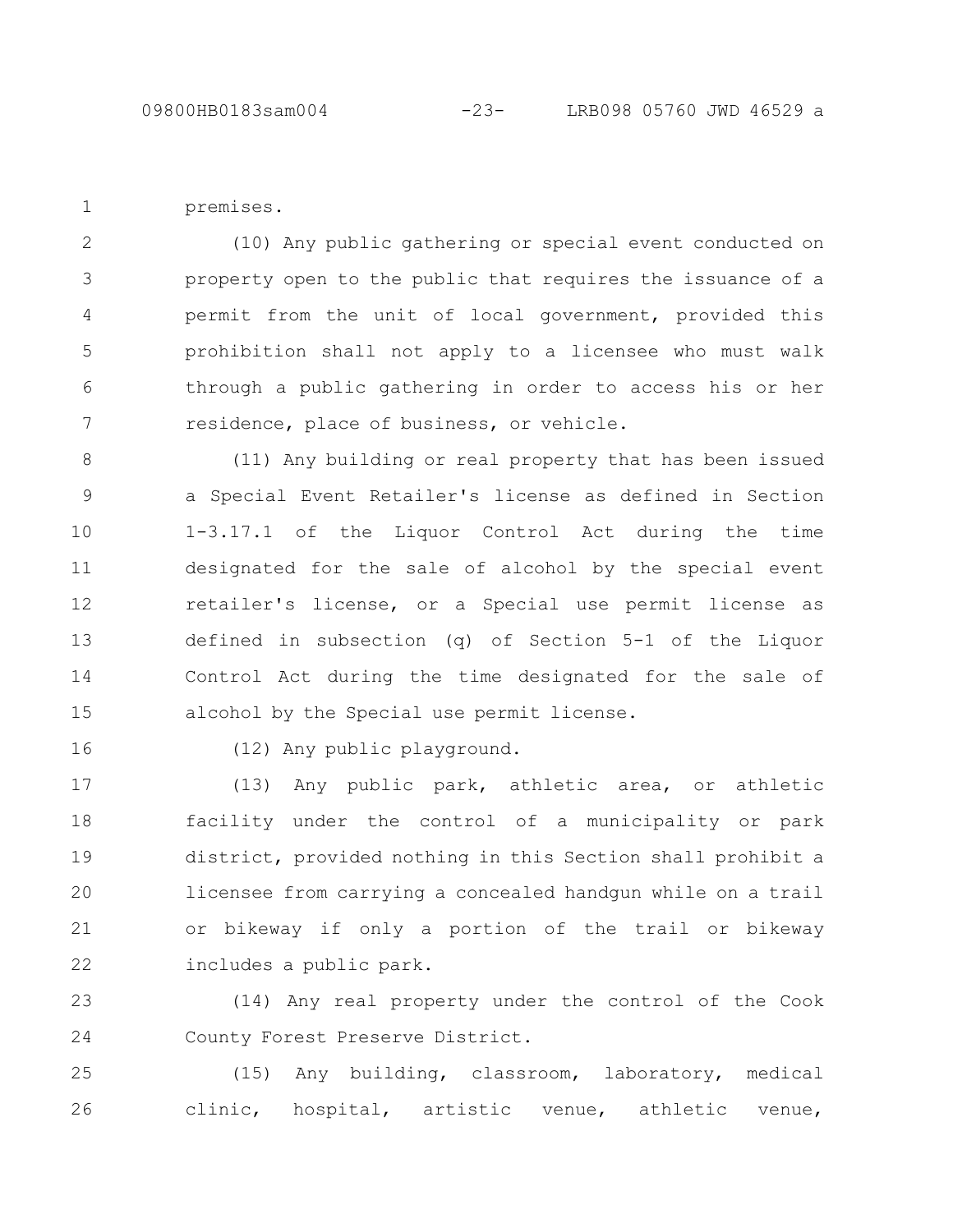entertainment venue, officially recognized university-related organization property, whether owned or leased, and any real property, including parking areas, sidewalks, and common areas under the control of a public or private community college, college, or university. 1 2 3 4 5

(16) Any building, real property, or parking area under the control of a gaming facility licensed under the Riverboat Gambling Act or the Illinois Horse Racing Act of 1975, including an inter-track wagering location licensee. 6 7 8 9

(17) Any stadium, arena, or the real property or parking area under the control of a stadium, arena, or any collegiate or professional sporting event. 10 11 12

(18) Any building, real property, or parking area under the control of a public library. 13 14

(19) Any building, real property, or parking area under the control of an airport. 15 16

(20) Any building, real property, or parking area under the control of an amusement park. 17 18

(21) Any building, real property, or parking area under the control of a zoo or museum. 19 20

(22) Any street, driveway, parking area, property, building, or facility, owned, leased, controlled, or used by a nuclear energy, storage, weapons, or development site or facility regulated by the federal Nuclear Regulatory Commission. The licensee shall not under any circumstance store a firearm or ammunition in his or her vehicle or in a 21 22 23 24 25 26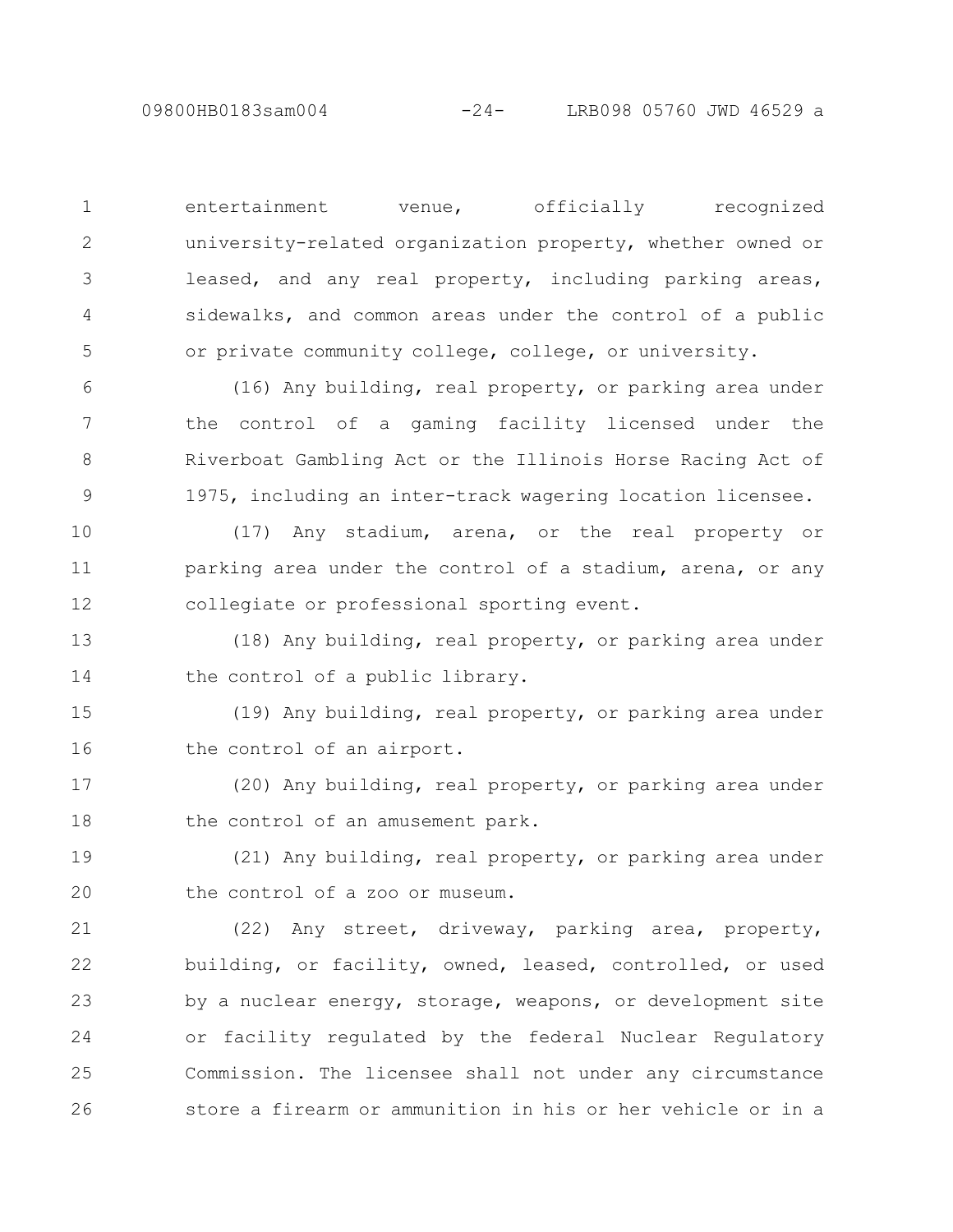1

2

3

09800HB0183sam004 -25- LRB098 05760 JWD 46529 a

compartment or container within a vehicle located anywhere in or on the street, driveway, parking area, property, building, or facility described in this paragraph.

(23) Any area where firearms are prohibited under federal law. 4 5

(a-5) Nothing in this Act shall prohibit a public or private community college, college, or university from: 6 7

(1) prohibiting persons from carrying a firearm within a vehicle owned, leased, or controlled by the college or university; 8 9 10

(2) developing resolutions, regulations, or policies regarding student, employee, or visitor misconduct and discipline, including suspension and expulsion; 11 12 13

(3) developing resolutions, regulations, or policies regarding the storage or maintenance of firearms, which must include designated areas where persons can park vehicles that carry firearms; and 14 15 16 17

(4) permitting the carrying or use of firearms for the purpose of instruction and curriculum of officially recognized programs, including but not limited to military science and law enforcement training programs, or in any designated area used for hunting purposes or target shooting. 18 19 20 21 22 23

(a-10) The owner of private real property of any type may prohibit firearms on the property under his or her control. The owner must post a sign in accordance with subsection (d) of 24 25 26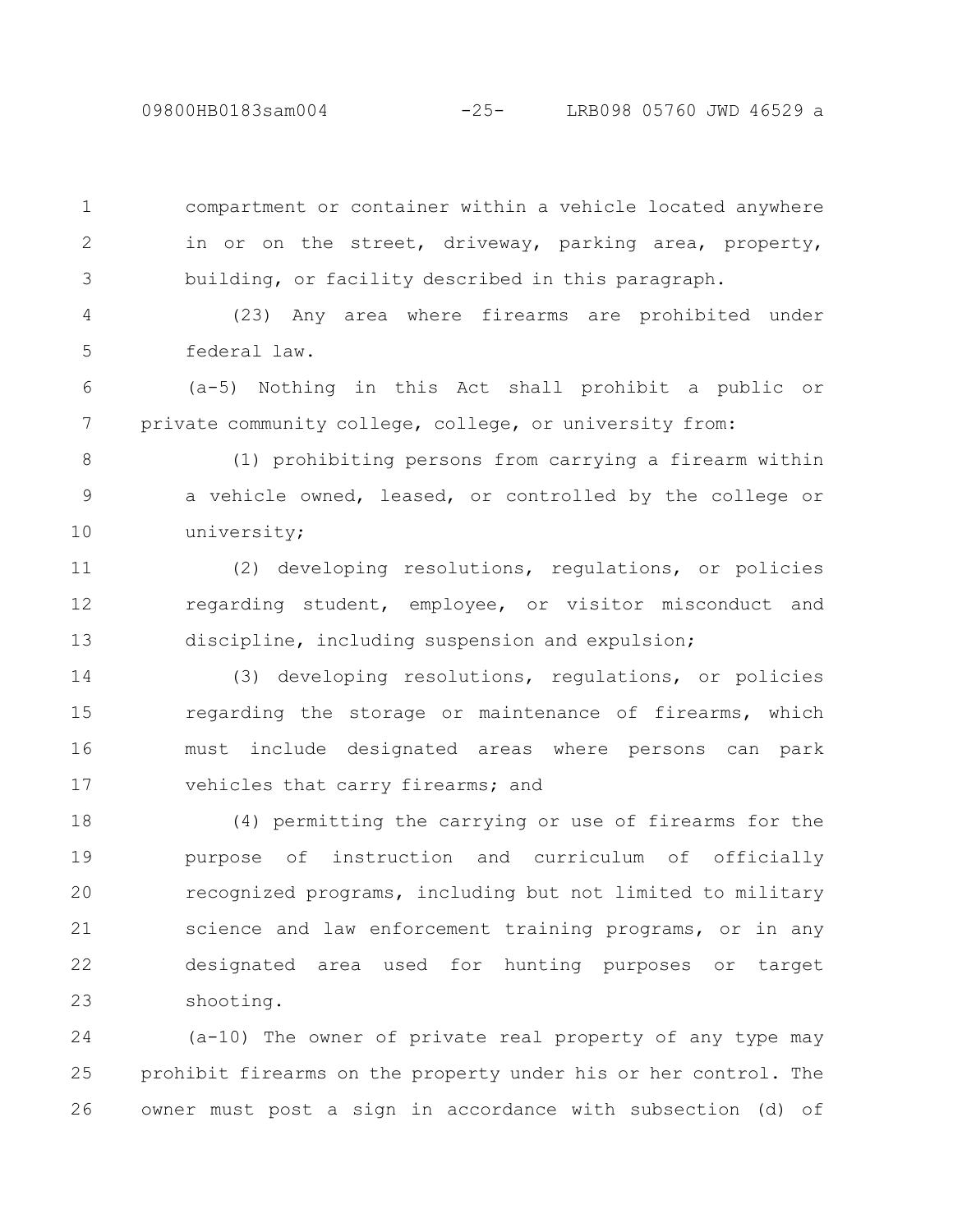this Section indicating that firearms are prohibited on the property, unless the property is a private residence. 1 2

(b) Notwithstanding subsection (a) of this Section except under paragraph (22) or (23) of subsection (a), any licensee prohibited from carrying a concealed handgun into the parking area of a prohibited location specified in subsection (a) of this Section shall be permitted to carry a concealed handgun on or about his or her person within a vehicle into the parking area and may store a handgun or ammunition concealed in a case within a locked vehicle or locked container out of plain view within the vehicle in the parking area. A licensee may carry a concealed handgun in the immediate area surrounding his or her vehicle within a prohibited parking lot area only for the limited purpose of storing or retrieving a handgun within the vehicle's trunk, provided the licensee ensures the concealed handgun is unloaded prior to exiting the vehicle. For purposes of this subsection, "case" includes a glove compartment or console that completely encloses the concealed handgun or ammunition, the trunk of the vehicle, or a firearm carrying box, shipping box, or other container. 3 4 5 6 7 8 9 10 11 12 13 14 15 16 17 18 19 20

(c) A licensee shall not be in violation of this Section while he or she is traveling along a public right of way that touches or crosses any of the premises under subsection (a) of this Section if the concealed handgun is carried on his or her person in accordance with the provisions of this Act or is being transported in a vehicle by the licensee in accordance 21 22 23 24 25 26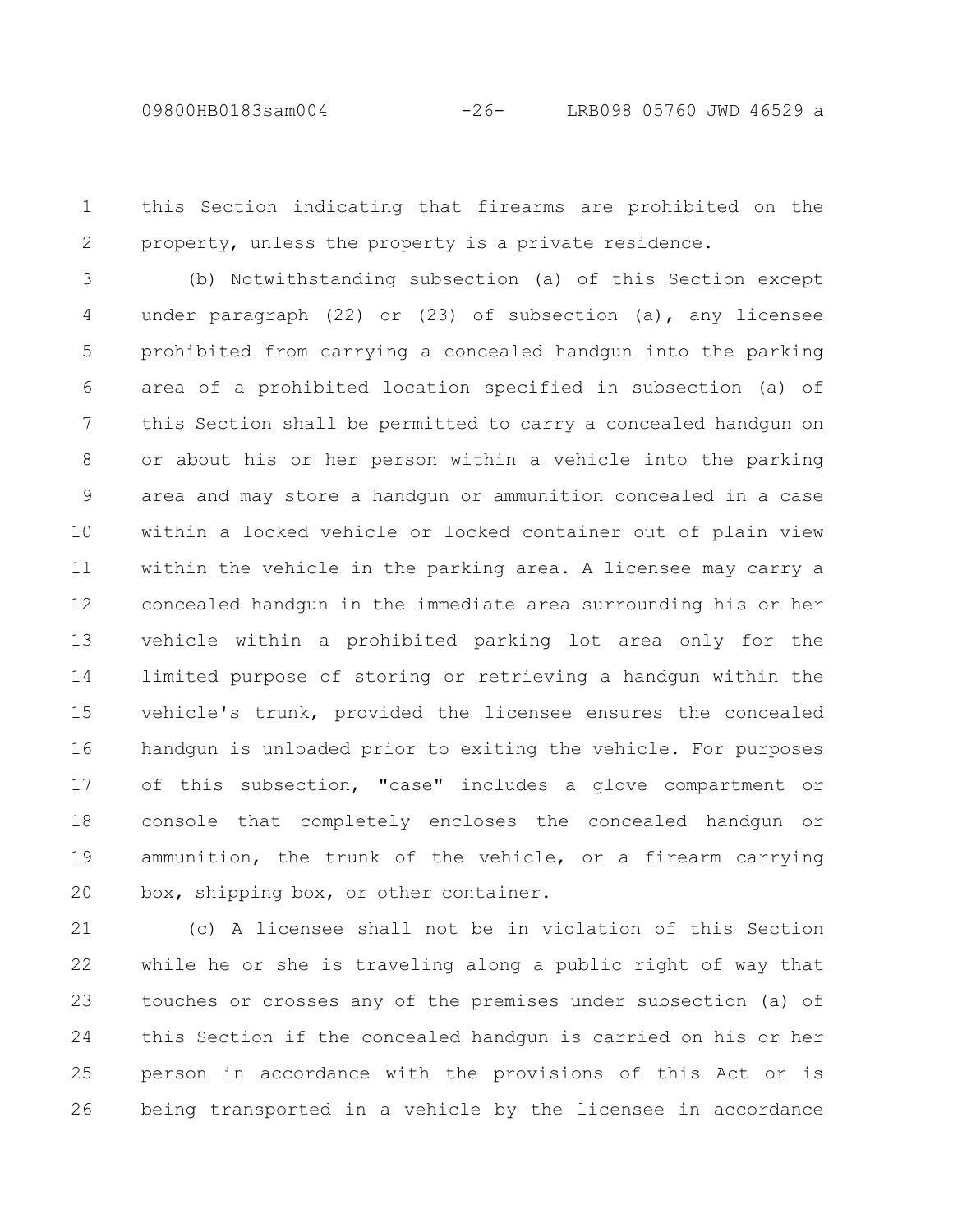09800HB0183sam004 -27- LRB098 05760 JWD 46529 a

with all other applicable provisions of law. 1

(d) Signs stating that the carrying of firearms is prohibited shall be clearly and conspicuously posted at the entrance of a building, premises, or real property specified in this Section as a prohibited area, unless the building or premises is a private residence. Signs shall be of a uniform design as established by the Department and shall be 4 inches by 6 inches in size. The Department shall adopt rules for standardized signs to be used under this subsection. 2 3 4 5 6 7 8 9

10

Section 70. Violations.

(a) A license issued or renewed under this Act shall be revoked if, at any time, the licensee is found to be ineligible for a license under this Act or the licensee no longer meets the eligibility requirements of the Firearm Owners Identification Card Act. 11 12 13 14 15

(b) A license shall be suspended if an order of protection, emergency order of protection, plenary order of protection, or interim order of protection under Article 112A of the Code of Criminal Procedure of 1963 or under the Illinois Domestic Violence Act of 1986 is issued against a licensee for the duration of the order, or if the Department is made aware of a similar order issued against the licensee in any other jurisdiction. If an order of protection is issued against a licensee, the licensee shall surrender the license, as applicable, to the court at the time the order is entered or to 16 17 18 19 20 21 22 23 24 25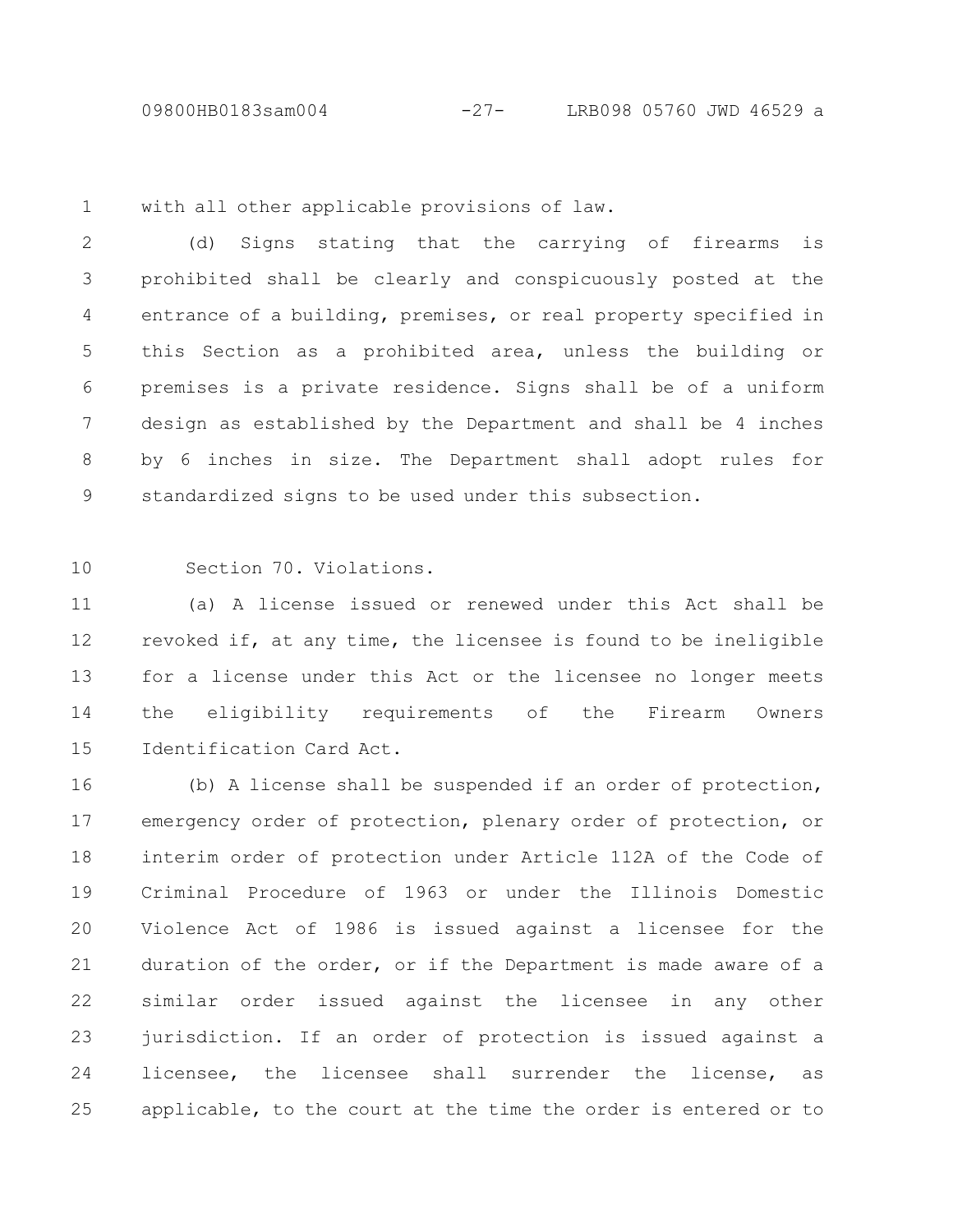09800HB0183sam004 -28- LRB098 05760 JWD 46529 a

the law enforcement agency or entity serving process at the time the licensee is served the order. The court, law enforcement agency, or entity responsible for serving the order shall notify the Department within 7 days and transmit the license to the Department. 1 2 3 4 5

(c) A license is invalid upon expiration of the license, unless the licensee has submitted an application to renew the license, and the applicant is otherwise eligible to possess a license under this Act. 6 7 8 9

(d) A licensee shall not carry a concealed firearm while under the influence of alcohol, other drug or drugs, intoxicating compound or combination of compounds, or any combination thereof, under the standards set forth in subsection (a) of Section 11-501 of the Illinois Vehicle Code. 10 11 12 13 14

A licensee in violation of this subsection (d) shall be guilty of a Class A misdemeanor for a first or second violation and a Class 4 felony for a third or subsequent violation. The Department may suspend a license for up to 6 months for a second violation and shall permanently revoke a license for a third violation. 15 16 17 18 19 20

(e) Except as otherwise provided, a licensee in violation of this Act shall be guilty of a Class B misdemeanor. A second or subsequent violation is a Class A misdemeanor. The Department may suspend a license for up to 6 months for a second violation and shall permanently revoke a license for 3 or more violations of Section 65 of this Act. Any person 21 22 23 24 25 26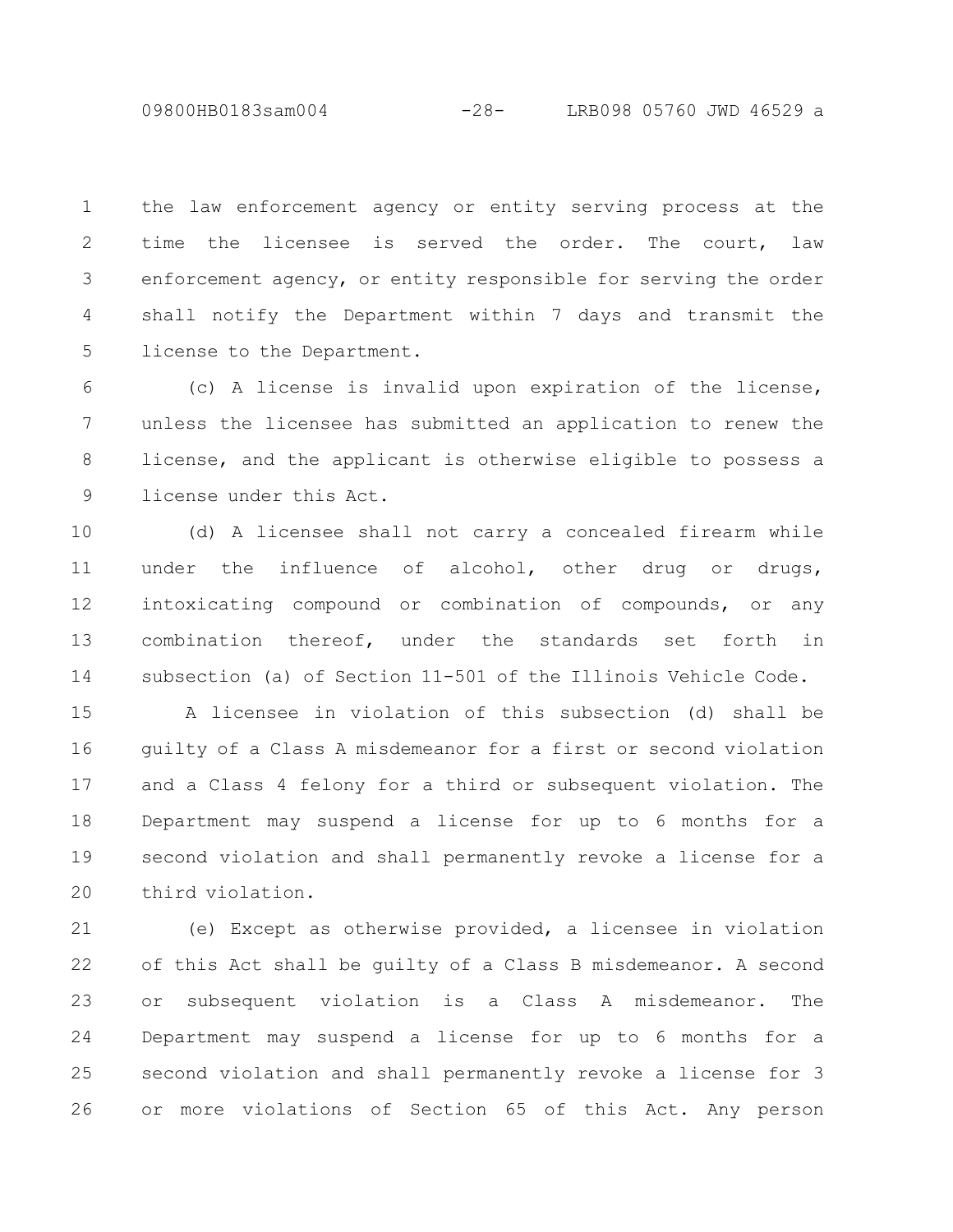convicted of a violation under this Section shall pay a \$150 fee to be deposited into the Mental Health Reporting Fund, plus any applicable court costs or fees. 1 2 3

(f) A licensee convicted or found guilty of a violation of this Act who has a valid license and is otherwise eligible to carry a concealed firearm shall only be subject to the penalties under this Section and shall not be subject to the penalties under Section 21-6, paragraph (4), (8), or (10) of subsection (a) of Section 24-1, or subparagraph (A-5) or (B-5) of paragraph (3) of subsection (a) of Section 24-1.6 of the Criminal Code of 2012. Except as otherwise provided in this subsection, nothing in this subsection prohibits the licensee from being subjected to penalties for violations other than those specified in this Act. 4 5 6 7 8 9 10 11 12 13 14

(g) A licensee whose license is revoked, suspended, or denied shall, within 48 hours of receiving notice of the revocation, suspension, or denial surrender his or her concealed carry license to the local law enforcement agency where the person resides. The local law enforcement agency shall provide the licensee a receipt and transmit the concealed carry license to the Department of State Police. If the licensee whose concealed carry license has been revoked, suspended, or denied fails to comply with the requirements of this subsection, the law enforcement agency where the person resides may petition the circuit court to issue a warrant to search for and seize the concealed carry license in the 15 16 17 18 19 20 21 22 23 24 25 26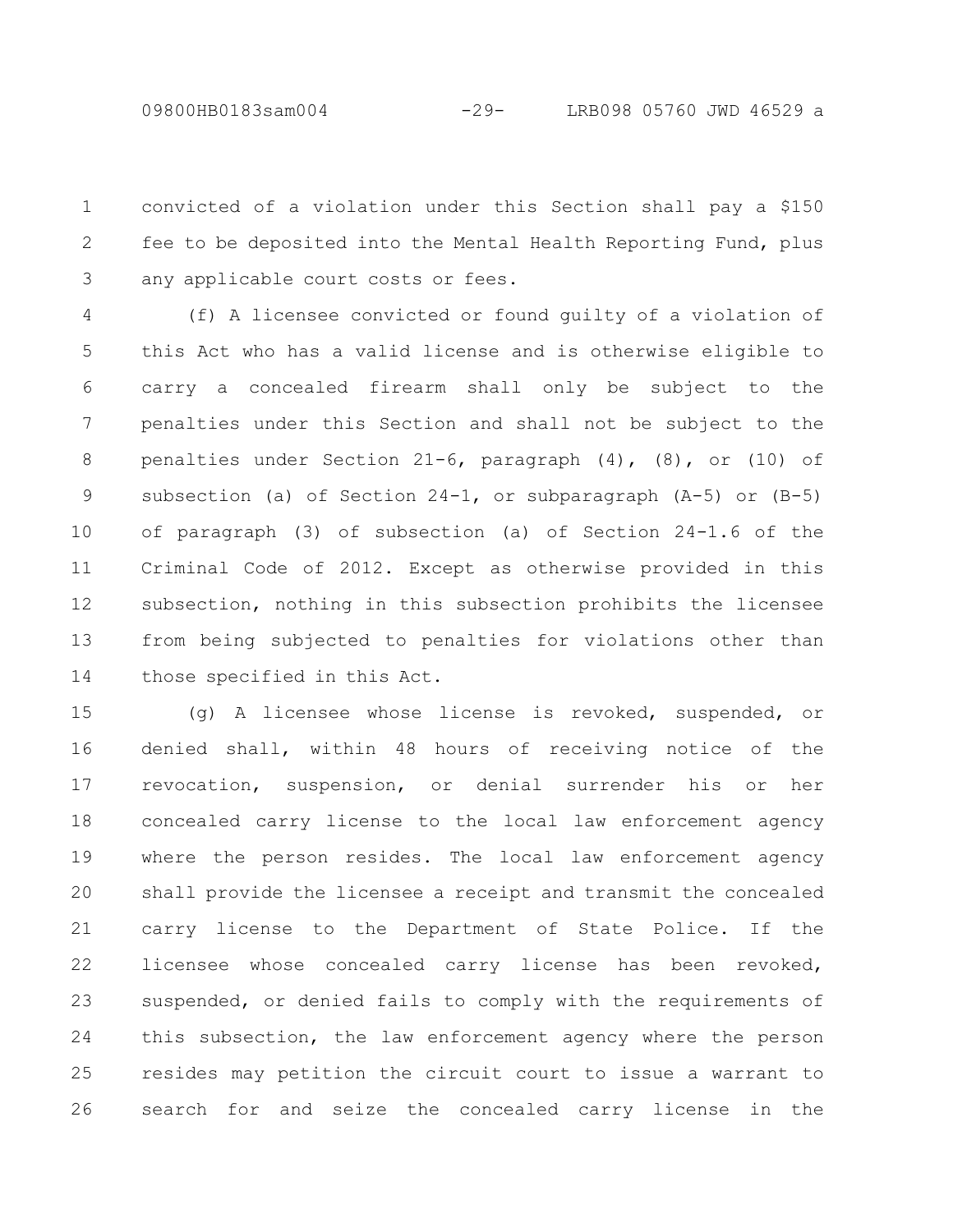09800HB0183sam004 -30- LRB098 05760 JWD 46529 a

possession and under the custody or control of the licensee whose concealed carry license has been revoked, suspended, or denied. The observation of a concealed carry license in the possession of a person whose license has been revoked, suspended, or denied constitutes a sufficient basis for the arrest of that person for violation of this subsection. A violation of this subsection is a Class A misdemeanor. 1 2 3 4 5 6 7

(h) A license issued or renewed under this Act shall be revoked if, at any time, the licensee is found ineligible for a Firearm Owner's Identification Card, or the licensee no longer possesses a valid Firearm Owner's Identification Card. A licensee whose license is revoked under this subsection (h) shall surrender his or her concealed carry license as provided for in subsection (g) of this Section. 8 9 10 11 12 13 14

This subsection shall not apply to a person who has filed an application with the State Police for renewal of a Firearm Owner's Identification Card and who is otherwise eligible to obtain a Firearm Owner's Identification Card. 15 16 17 18

19

Section 75. Applicant firearm training.

(a) Within 90 days of the effective date of this Act, the Department shall begin approval of firearm training courses and shall make a list of approved courses available of the Department's website. 20 21 22 23

(b) An applicant for a new license shall provide proof of completion of a firearms training course or combination of 24 25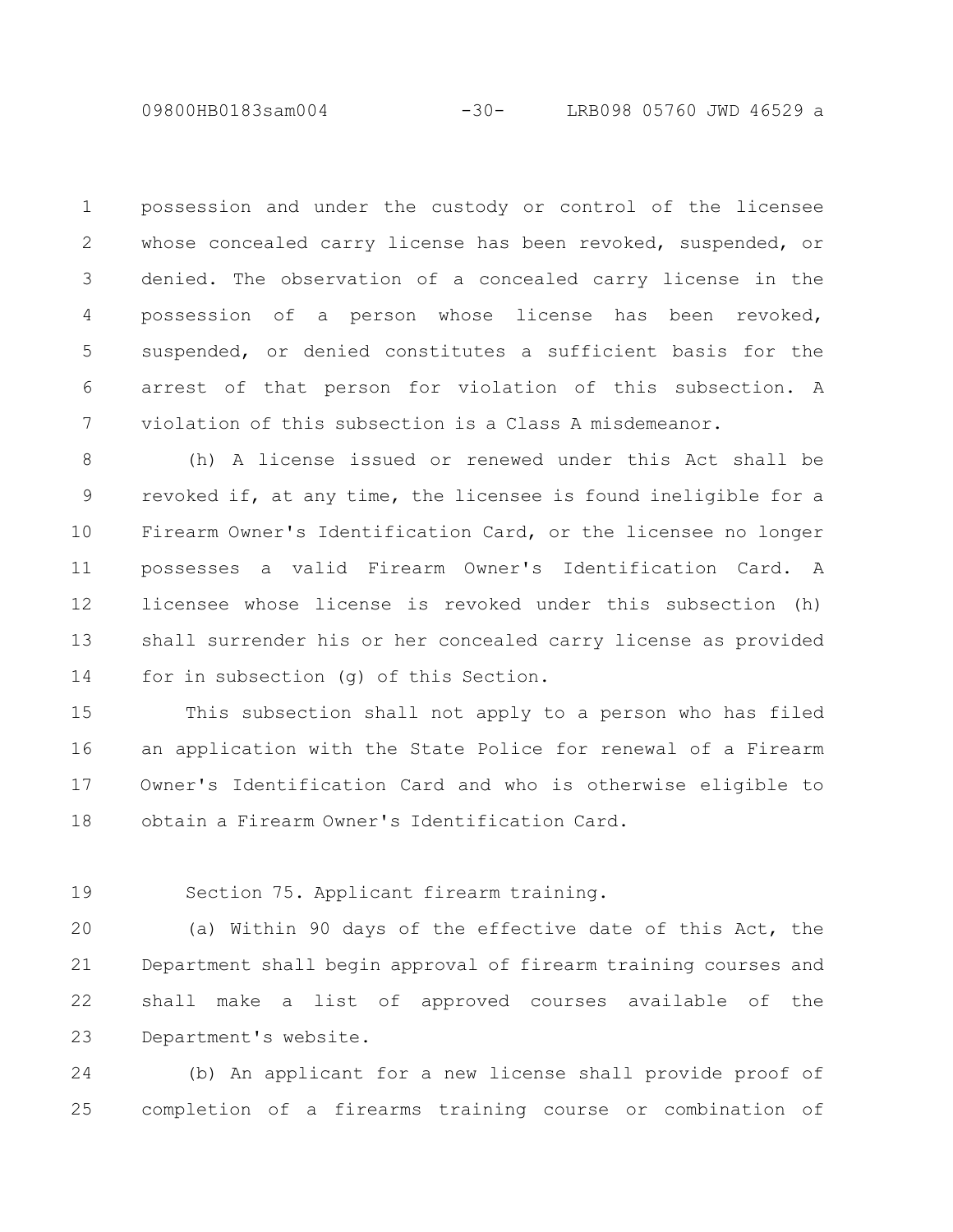courses approved by the Department of at least 16 hours, which includes range qualification time under subsection (c) of this Section, that covers the following: 1 2 3

4

5

(1) firearm safety;

(2) the basic principles of marksmanship;

(3) care, cleaning, loading, and unloading of a concealable firearm; 6 7

(4) all applicable State and federal laws relating to the ownership, storage, carry, and transportation of a firearm; and 8 9 10

(5) instruction on the appropriate and lawful interaction with law enforcement while transporting or carrying a concealed firearm. 11 12 13

(c) An applicant for a new license shall provide proof of certification by a certified instructor that the applicant passed a live fire exercise with a concealable firearm consisting of: 14 15 16 17

18

(1) a minimum of 30 rounds; and

(2) 10 rounds from a distance of 5 yards; 10 rounds from a distance of 7 yards; and 10 rounds from a distance of 10 yards at a B-27 silhouette target approved by the Department. 19 20 21 22

(d) An applicant for renewal of a license shall provide proof of completion of a firearms training course or combination of courses approved by the Department of at least 3 hours. 23 24 25 26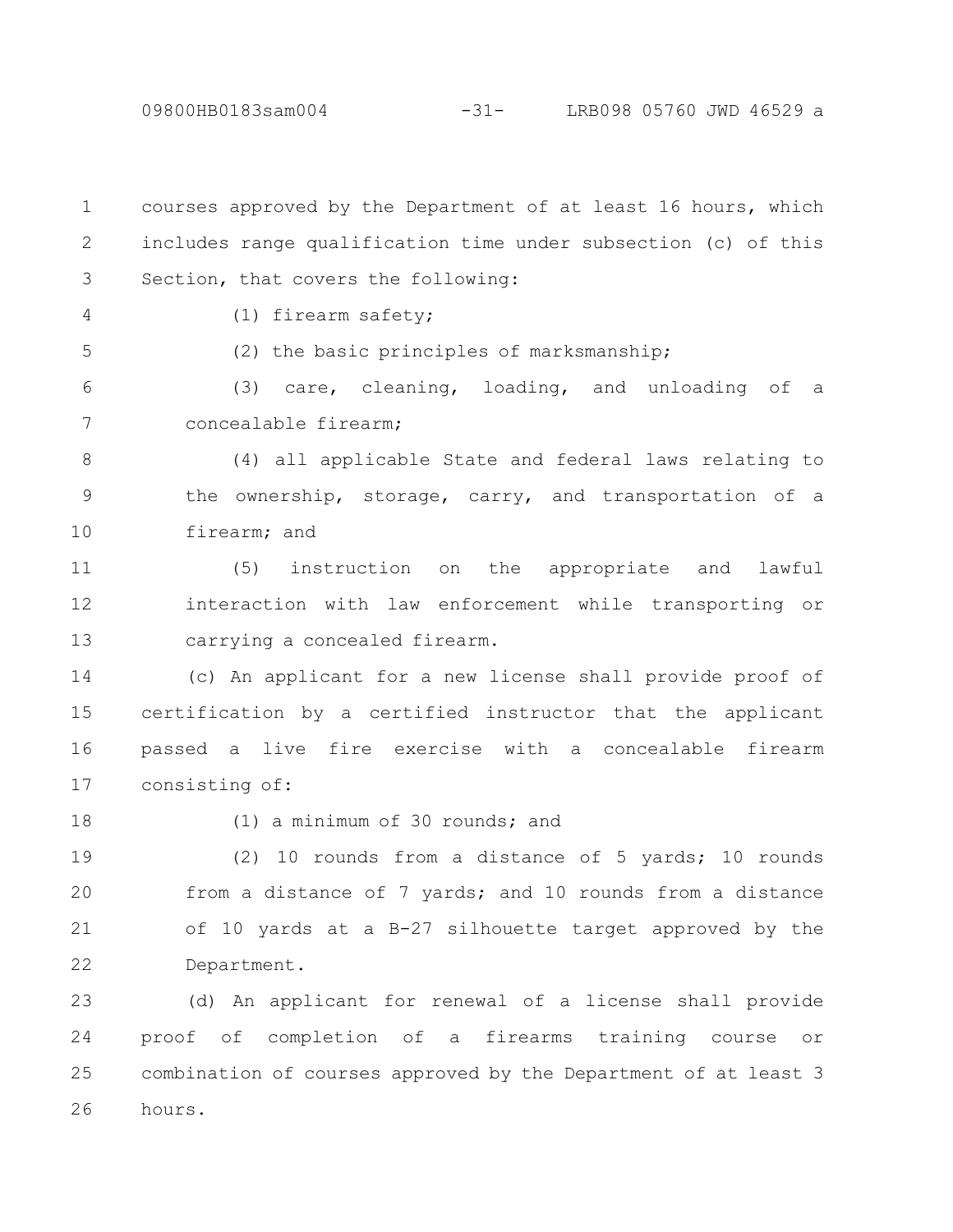09800HB0183sam004 -32- LRB098 05760 JWD 46529 a

(e) A certificate of completion for an applicant firearm training course shall not be issued to a student who: (1) does not follow the orders of the certified firearms instructor; (2) in the judgment of the certified instructor, handles a firearm in a manner that poses a danger to the student or to others; or (3) during the range firing portion of testing fails to hit the target with 70% of the rounds fired. 1 2 3 4 5 6 7 8 9

(f) An instructor shall maintain a record of each student's performance for at least 5 years, and shall make all records available upon demand of authorized personnel of the Department. 10 11 12 13

(g) The Department and certified firearms instructor shall recognize up to 8 hours of training already completed toward the 16 hour training requirement under this Section if the training course is approved by the Department and recognized under the laws of another state. Any remaining hours that the applicant completes must at least cover the classroom subject matter of paragraph (4) of subsection (b) of this Section, and the range qualification in subsection (c) of this Section. 14 15 16 17 18 19 20 21

(h) A person who has qualified to carry a firearm as an active law enforcement officer, a person certified as a firearms instructor by this Act or by the Illinois Law Enforcement Training Standards Board, or a person who has completed the required training and has been issued a firearm 22 23 24 25 26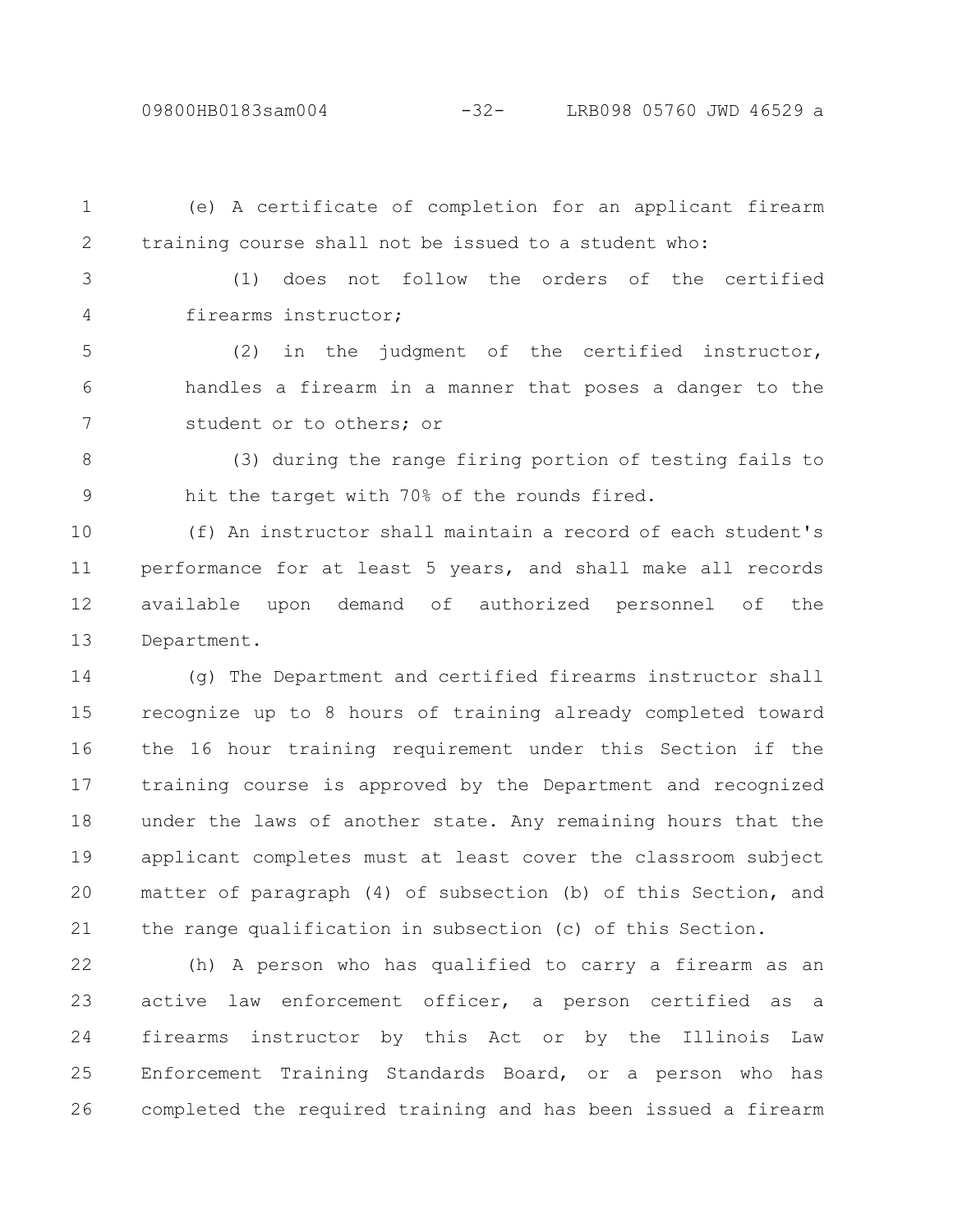09800HB0183sam004 -33- LRB098 05760 JWD 46529 a

control card by the Department of Financial and Professional Regulation shall be exempt from the requirements of this Section. 1 2 3

Section 80. Firearms instructor training. 4

(a) Within 90 days of the effective date of this Act, the Department shall begin approval of certified firearms instructors and enter certified firearms instructors into an online registry on the Department's website. 5 6 7 8

(b) A person who is not a certified firearms instructor shall not teach applicant training courses or advertise or otherwise represent courses they teach as qualifying their students to meet the requirements to receive a license under this Act. Each violation of this subsection is a business offense with a fine of at least \$1,000 per violation. 9 10 11 12 13 14

(c) A person seeking to become a certified firearms instructor shall: 15 16

17

(1) be at least 21 years of age;

(2) be a legal resident of the United States; and 18

(3) meet the requirements of Section 25 of this Act, and any additional uniformly applied requirements established by the Department. 19 20 21

(d) A person seeking to become a certified firearms instructor trainer, in addition to the requirements of subsection (c) of this Section, shall: 22 23 24

(1) possess a high school diploma or GED certificate; 25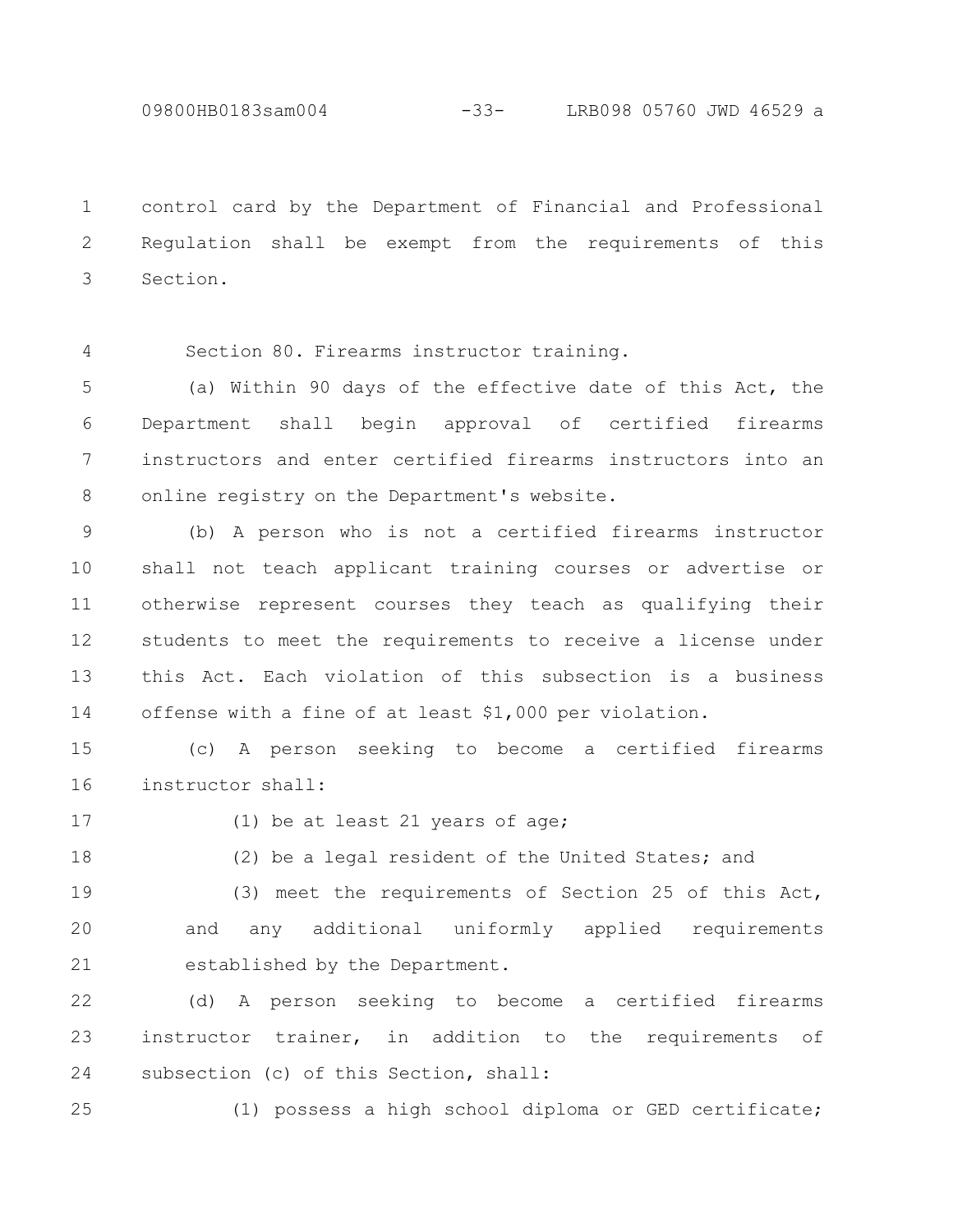| $\mathbf{1}$   | and                                                            |
|----------------|----------------------------------------------------------------|
| $\overline{2}$ | (2) have at least one of the following valid firearms          |
| 3              | instructor certifications:                                     |
| 4              | (A) certification from a law enforcement agency;               |
| 5              | (B) certification from a firearm instructor course             |
| 6              | offered by a State or federal governmental agency;             |
| 7              | (C) certification from a firearm instructor                    |
| 8              | qualification course offered by the Illinois Law               |
| 9              | Enforcement Training Standards Board; or                       |
| 10             | (D) certification from an entity approved by the               |
| 11             | Department that offers firearm instructor education            |
| 12             | and training in the use and safety of firearms.                |
| 13             | A person may have his or her firearms instructor<br>(e)        |
| 14             | certification denied or revoked if he or she does not meet the |

requirements to obtain a license under this Act, provides false or misleading information to the Department, or has had a prior instructor certification revoked or denied by the Department. 15 16 17

18

Section 85. Background Checks for Sales.

A license to carry a concealed handgun issued by this State shall not exempt the licensee from the requirements of a background check, including a check of the National Instant Criminal Background Check System, upon purchase or transfer of a firearm. 19 20 21 22 23

Section 87. Administrative and judicial review. 24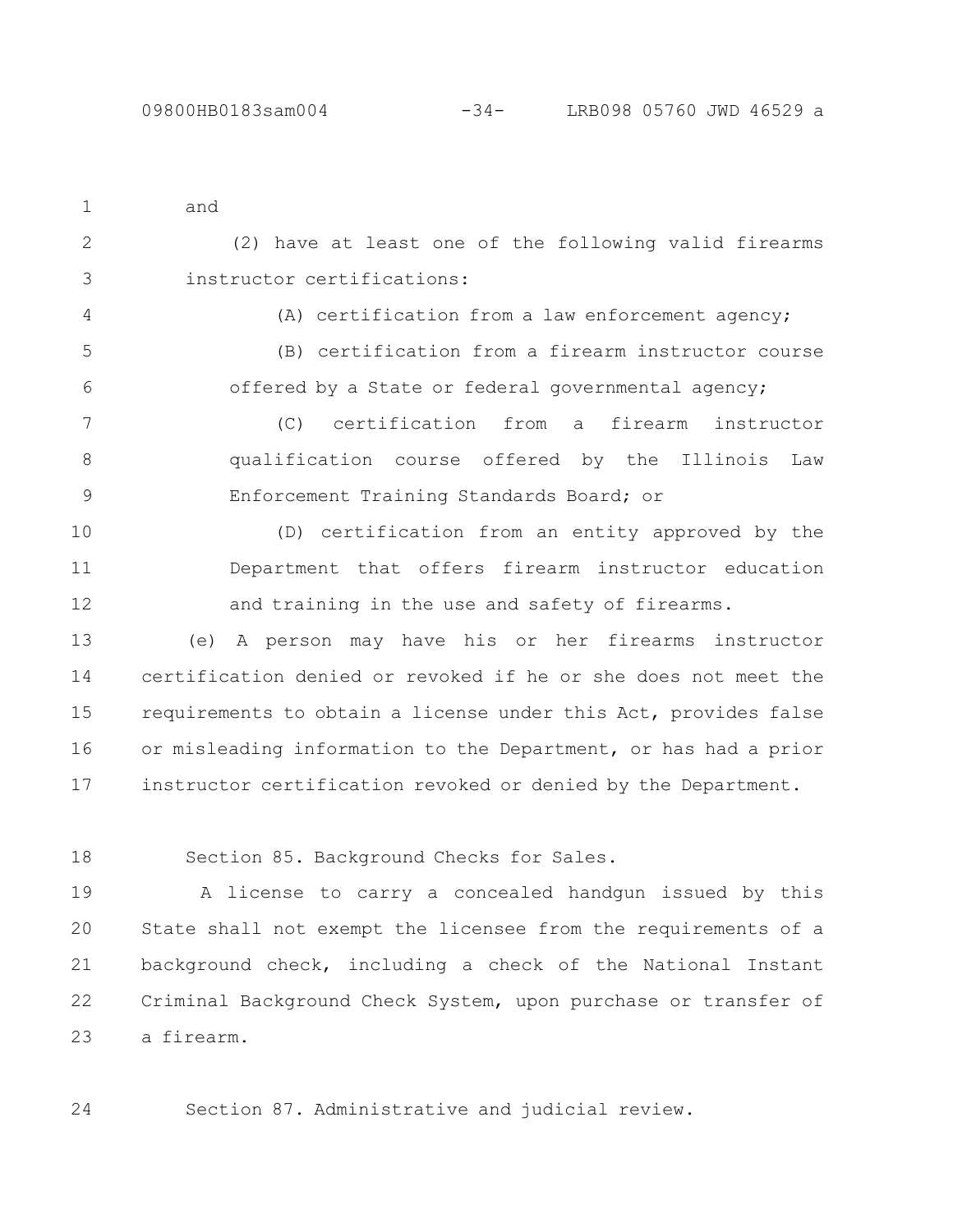09800HB0183sam004 -35- LRB098 05760 JWD 46529 a

(a) Whenever an application for a concealed carry license is denied, whenever the Department fails to act on an application within 90 days of its receipt, or whenever a license is revoked or suspended as provided in this Act, the aggrieved party may appeal to the Director for a hearing upon the denial, revocation, suspension, or failure to act on the application, unless the denial was made by the Concealed Carry Licensing Review Board, in which case the aggrieved party may petition the circuit court in writing in the county of his or her residence for a hearing upon the denial. 1 2 3 4 5 6 7 8 9 10

(b) All final administrative decisions of the Department or the Concealed Carry Licensing Review Board under this Act shall be subject to judicial review under the provisions of the Administrative Review Law. The term "administrative decision" is defined as in Section 3-101 of the Code of Civil Procedure. 11 12 13 14 15

Section 90. Preemption. The regulation and licensing of the carrying of firearms are exclusive powers and functions of the State. This Section is a denial and limitation of home rule powers and functions under subsection (h) of Section 6 of Article VII of the Illinois Constitution. 16 17 18 19 20

Section 92. Consolidation of concealed carry license and Firearm Owner's Identification Card. 21 22

(a) The Director shall create a task force to develop a plan to incorporate and consolidate the concealed carry license 23 24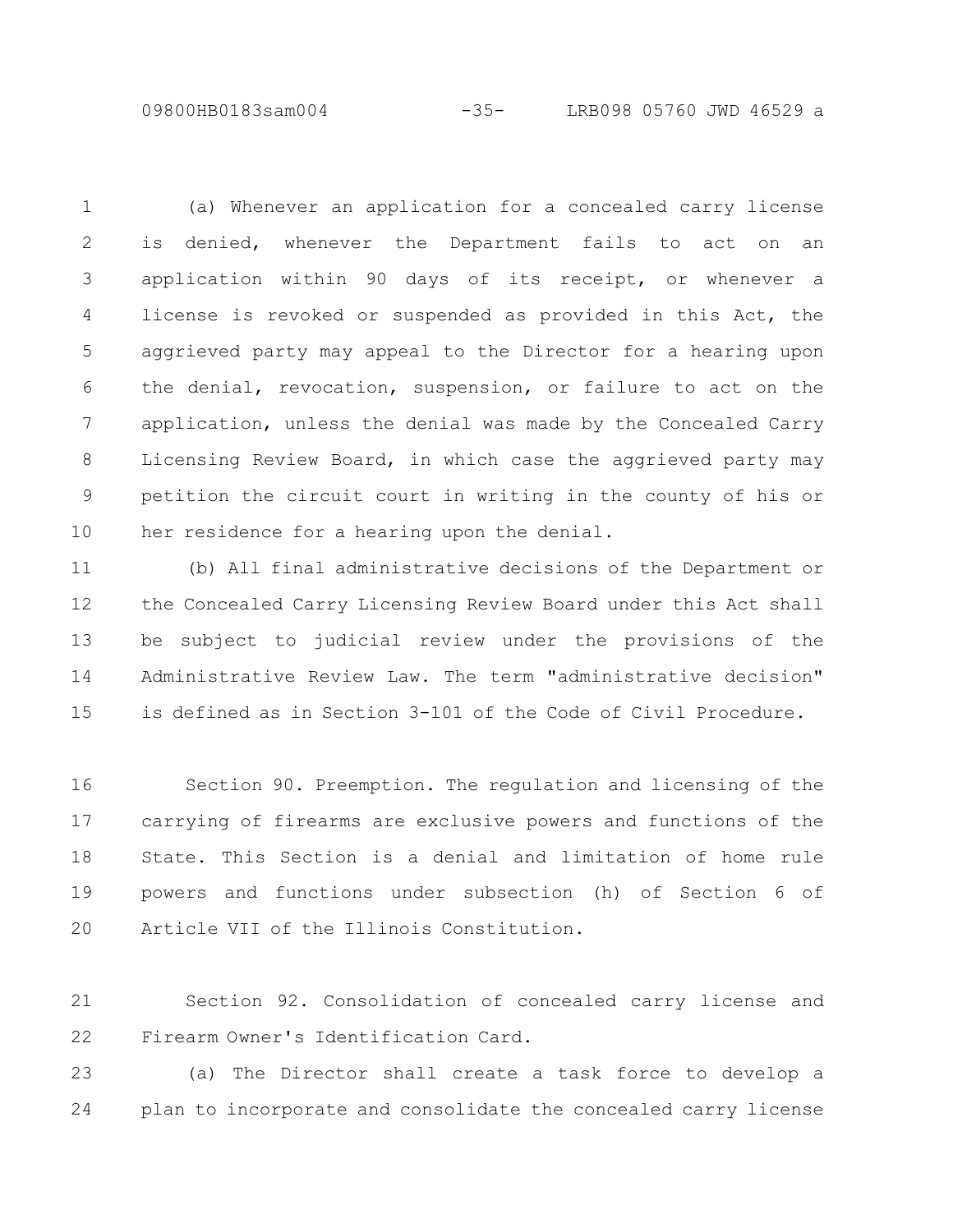09800HB0183sam004 -36- LRB098 05760 JWD 46529 a

under this Act and the Firearm Owner's Identification Card under the Firearm Owners Identification Card Act into a designation on the Illinois driver's license or Illinois identification card of a person with authority to possess a firearm under the Firearm Owners Identification Card Act, or authority to possess a firearm under the Firearm Owners Identification Card Act and authority to carry a concealed handgun under this Act. The plan must provide for an alternative card for: 1 2 3 4 5 6 7 8 9

(1) a non-resident or a resident without an Illinois driver's license or Illinois identification card, who has been granted authority under this Act to carry a concealed handgun in this State; and 10 11 12 13

(2) a resident without an Illinois driver's license or Illinois identification card, who has been granted authority to possess a firearm under the Firearm Owners Identification Card Act. 14 15 16 17

The plan shall include statutory changes necessary to implement it. 18 19

(b) The task force shall consist of the following members:

21

20

22

(1) one member appointed by the Speaker of the House of Representatives;

(2) one member appointed by the House of Representatives Minority Leader; 23 24

(3) one member appointed by the President of the Senate; 25 26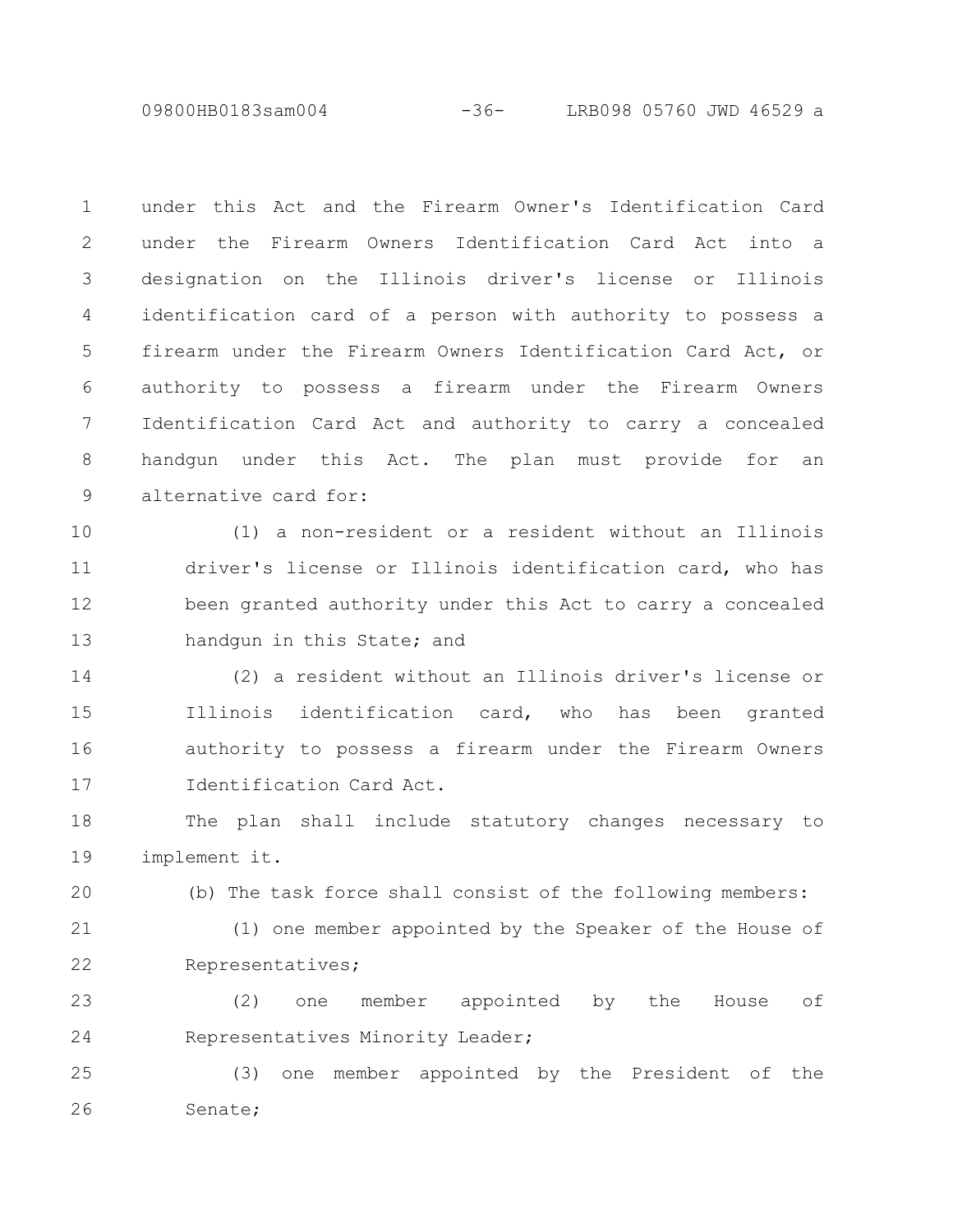(4) one member appointed by the Senate Minority Leader; (5) one member appointed by the Secretary of State; (6) one member appointed by the Director of State 1 2 3 4

Police;

(7) one member appointed by the Speaker of the House of Representatives representing the National Rifle Association; 5 6 7

(8) one member appointed by the Governor from the Department of Natural Resources; and 8 9

(9) one member appointed by the Governor representing the Chicago Police Department. 10 11

The task force shall elect a chairperson from its membership. Members shall serve without compensation. 12 13

(c) The task force shall file the plan supported by a majority of its members with the General Assembly and the Secretary of State on or before March 1, 2014. 14 15 16

(d) This Section is repealed on March 2, 2014. 17

Section 95. Procurement; rulemaking. 18

(a) The Department of State Police, in consultation with and subject to the approval of the Chief Procurement Officer, may procure a single contract or multiple contracts to implement the provisions of this Act. A contract or contracts under this paragraph are not subject to the provisions of the Illinois Procurement Code, except for Sections 20-60, 20-65, 20-70, and 20-160 and Article 50 of that Code, provided that 19 20 21 22 23 24 25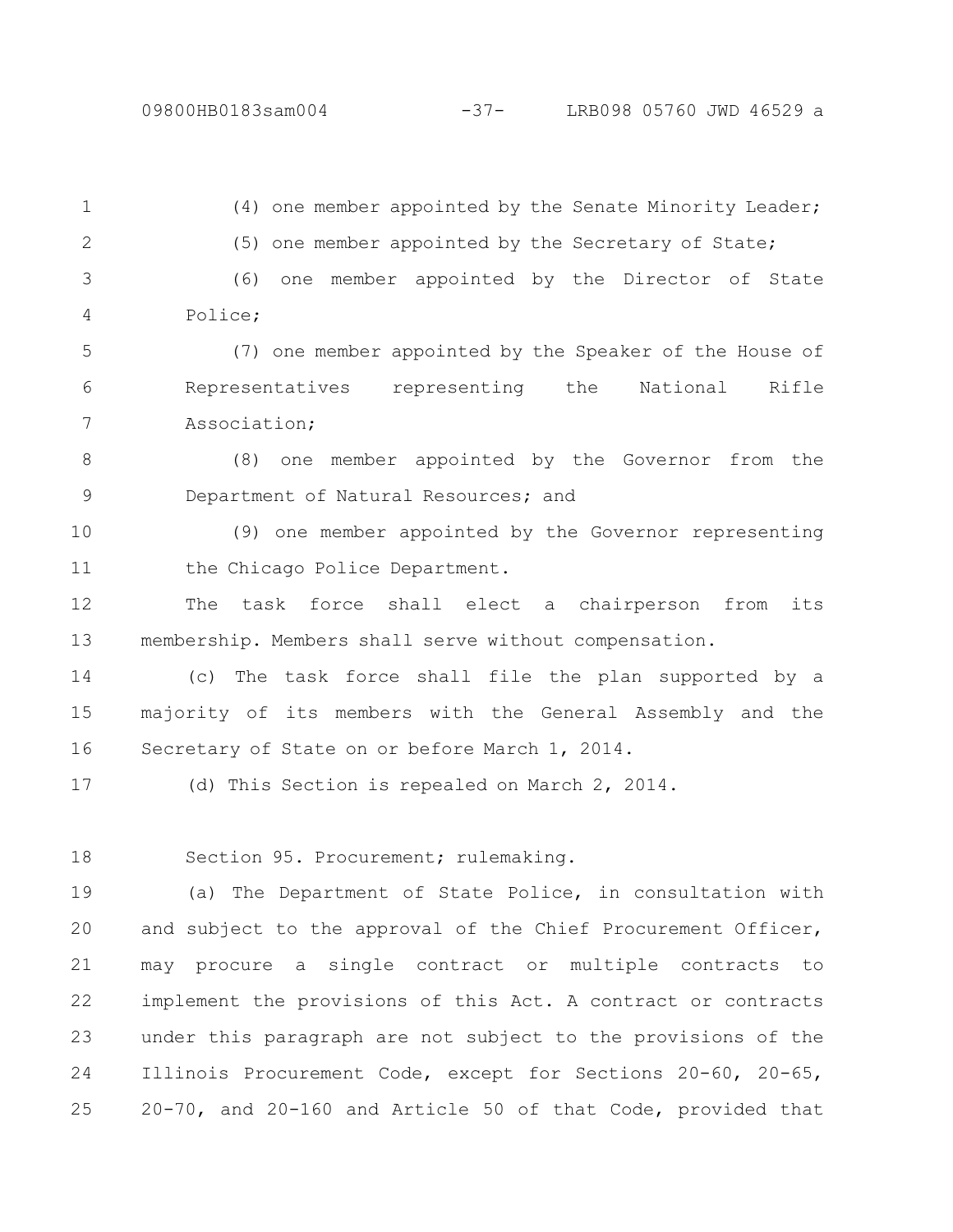09800HB0183sam004 -38- LRB098 05760 JWD 46529 a

the Chief Procurement Officer may, in writing with justification, waive any certification required under Article 50. This exemption shall be repealed one year from the effective date of this Act. 1 2 3 4

(b) The Department shall adopt rules to implement the provisions of this Act. The Department may adopt rules necessary to implement the provisions of this Act through the use of emergency rulemaking in accordance with Section 5-45 of the Illinois Administrative Procedure Act for a period not to exceed 180 days after the effective date of this Act. 5 6 7 8 9 10

Section 100. Short title. Sections 100 through 110 may be cited as the School Administrator Reporting of Mental Health Clear and Present Danger Determinations Law. 11 12 13

Section 105. Duty of school administrator. It is the duty of the principal of a public elementary or secondary school, or his or her designee, and the chief administrative officer of a private elementary or secondary school or a public or private community college, college, or university, or his or her designee, to report to the Department of State Police when a student is determined to pose a clear and present danger to himself, herself, or to others, within 24 hours of the determination as provided in Section 6-103.3 of the Mental Health and Developmental Disabilities Code. "Clear and present danger" has the meaning as defined in paragraph (2) of the 14 15 16 17 18 19 20 21 22 23 24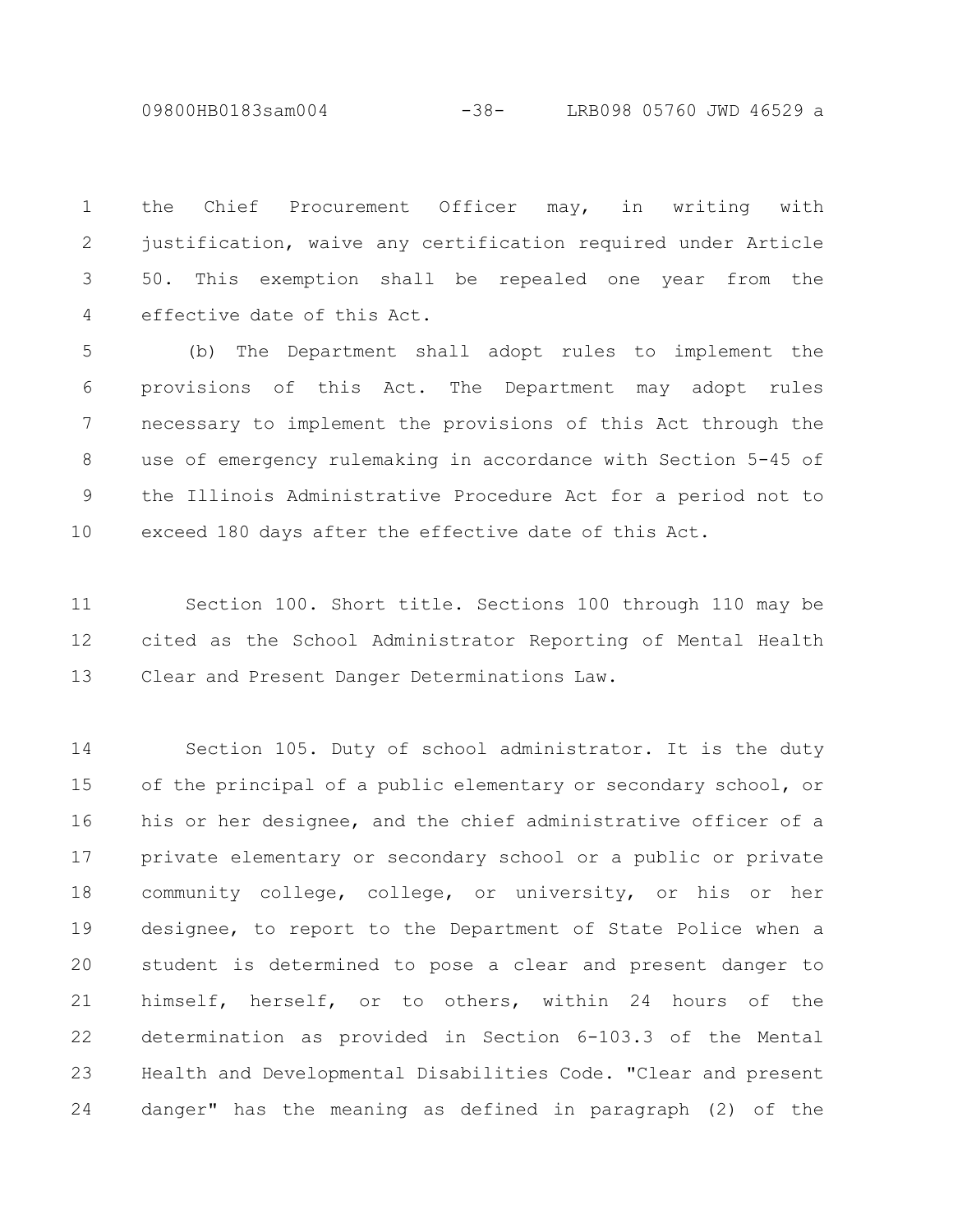09800HB0183sam004 -39- LRB098 05760 JWD 46529 a

definition of "clear and present danger" in Section 1.1 of the Firearm Owners Identification Card Act. 1 2

Section 110. Immunity. A principal or chief administrative officer, or the designee of a principal of chief administrative officer, making the determination and reporting under Section 105 of this Law shall not be held criminally, civilly, or professionally liable, except for willful or wanton misconduct. 3 4 5 6 7 8

Section 115. The Open Meetings Act is amended by changing Section 2 as follows: 9 10

(5 ILCS 120/2) (from Ch. 102, par. 42) 11

Sec. 2. Open meetings. 12

(a) Openness required. All meetings of public bodies shall be open to the public unless excepted in subsection (c) and closed in accordance with Section 2a. 13 14 15

(b) Construction of exceptions. The exceptions contained in subsection (c) are in derogation of the requirement that public bodies meet in the open, and therefore, the exceptions are to be strictly construed, extending only to subjects clearly within their scope. The exceptions authorize but do not require the holding of a closed meeting to discuss a subject included within an enumerated exception. 16 17 18 19 20 21 22

(c) Exceptions. A public body may hold closed meetings to 23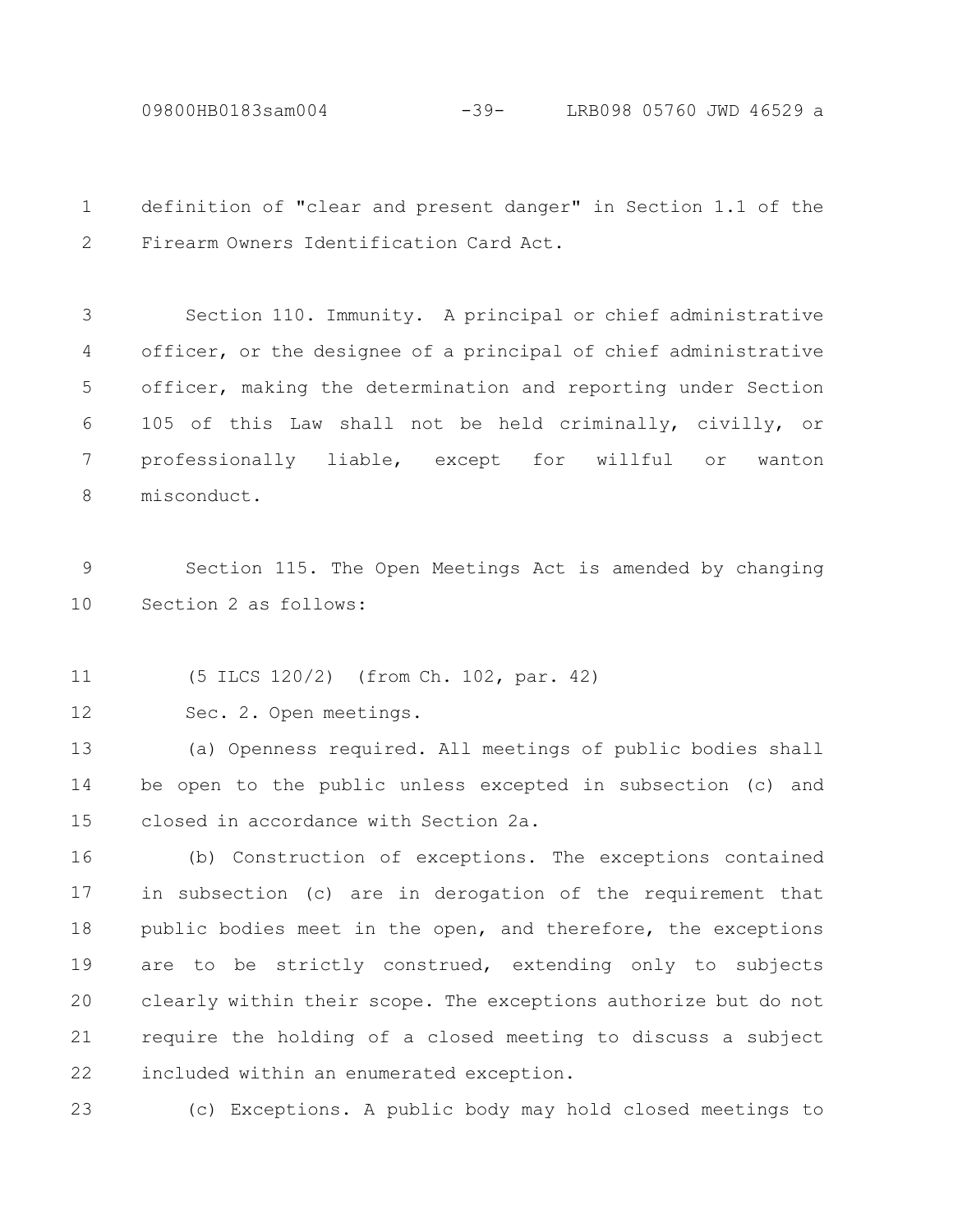1

consider the following subjects:

(1) The appointment, employment, compensation, discipline, performance, or dismissal of specific employees of the public body or legal counsel for the public body, including hearing testimony on a complaint lodged against an employee of the public body or against legal counsel for the public body to determine its validity. 2 3 4 5 6 7 8

(2) Collective negotiating matters between the public body and its employees or their representatives, or deliberations concerning salary schedules for one or more classes of employees. 9 10 11 12

(3) The selection of a person to fill a public office, as defined in this Act, including a vacancy in a public office, when the public body is given power to appoint under law or ordinance, or the discipline, performance or removal of the occupant of a public office, when the public body is given power to remove the occupant under law or ordinance. 13 14 15 16 17 18 19

(4) Evidence or testimony presented in open hearing, or in closed hearing where specifically authorized by law, to a quasi-adjudicative body, as defined in this Act, provided that the body prepares and makes available for public inspection a written decision setting forth its determinative reasoning. 20 21 22 23 24 25

26

(5) The purchase or lease of real property for the use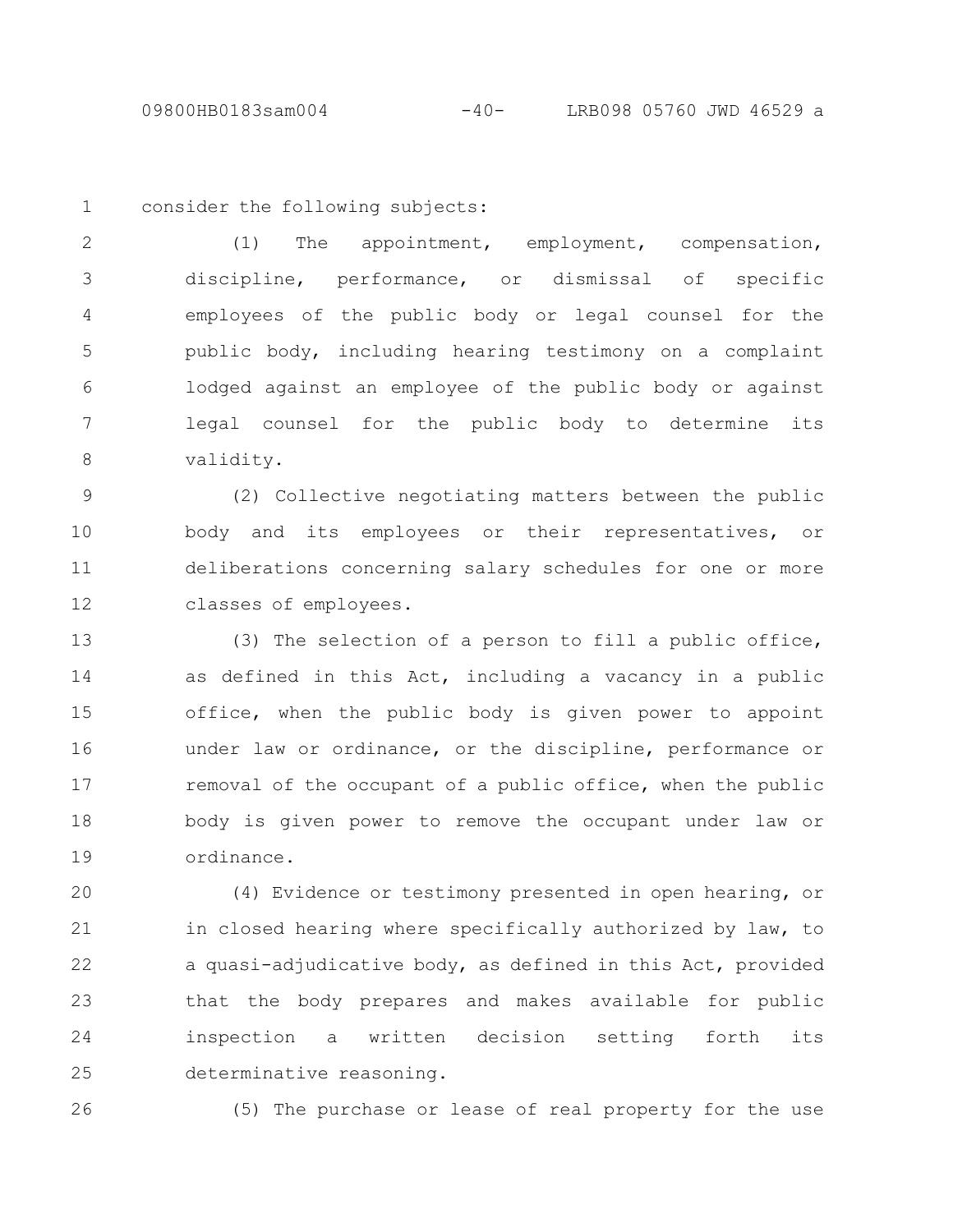of the public body, including meetings held for the purpose of discussing whether a particular parcel should be acquired. 1 2 3

(6) The setting of a price for sale or lease of property owned by the public body. 4 5

(7) The sale or purchase of securities, investments, or investment contracts. This exception shall not apply to the investment of assets or income of funds deposited into the Illinois Prepaid Tuition Trust Fund. 6 7 8 9

(8) Security procedures and the use of personnel and equipment to respond to an actual, a threatened, or a reasonably potential danger to the safety of employees, students, staff, the public, or public property. 10 11 12 13

14

(9) Student disciplinary cases.

(10) The placement of individual students in special education programs and other matters relating to individual students. 15 16 17

(11) Litigation, when an action against, affecting or on behalf of the particular public body has been filed and is pending before a court or administrative tribunal, or when the public body finds that an action is probable or imminent, in which case the basis for the finding shall be recorded and entered into the minutes of the closed meeting. 18 19 20 21 22 23 24

(12) The establishment of reserves or settlement of claims as provided in the Local Governmental and 25 26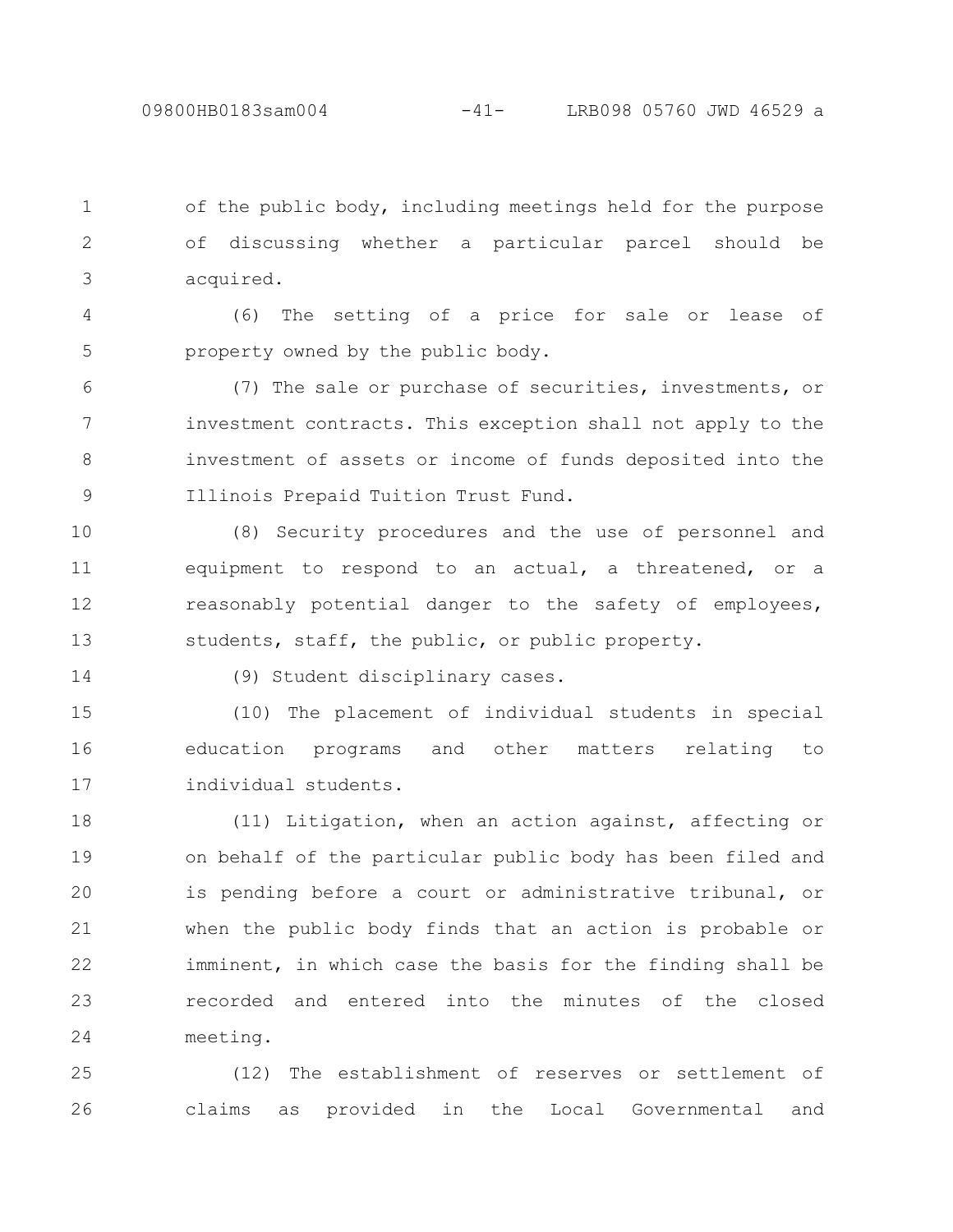09800HB0183sam004 -42- LRB098 05760 JWD 46529 a

Governmental Employees Tort Immunity Act, if otherwise the disposition of a claim or potential claim might be prejudiced, or the review or discussion of claims, loss or risk management information, records, data, advice or communications from or with respect to any insurer of the public body or any intergovernmental risk management association or self insurance pool of which the public body is a member. 1 2 3 4 5 6 7 8

(13) Conciliation of complaints of discrimination in the sale or rental of housing, when closed meetings are authorized by the law or ordinance prescribing fair housing practices and creating a commission or administrative agency for their enforcement. 9 10 11 12 13

(14) Informant sources, the hiring or assignment of undercover personnel or equipment, or ongoing, prior or future criminal investigations, when discussed by a public body with criminal investigatory responsibilities. 14 15 16 17

(15) Professional ethics or performance when considered by an advisory body appointed to advise a licensing or regulatory agency on matters germane to the advisory body's field of competence. 18 19 20 21

(16) Self evaluation, practices and procedures or professional ethics, when meeting with a representative of a statewide association of which the public body is a member. 22 23 24 25

26

(17) The recruitment, credentialing, discipline or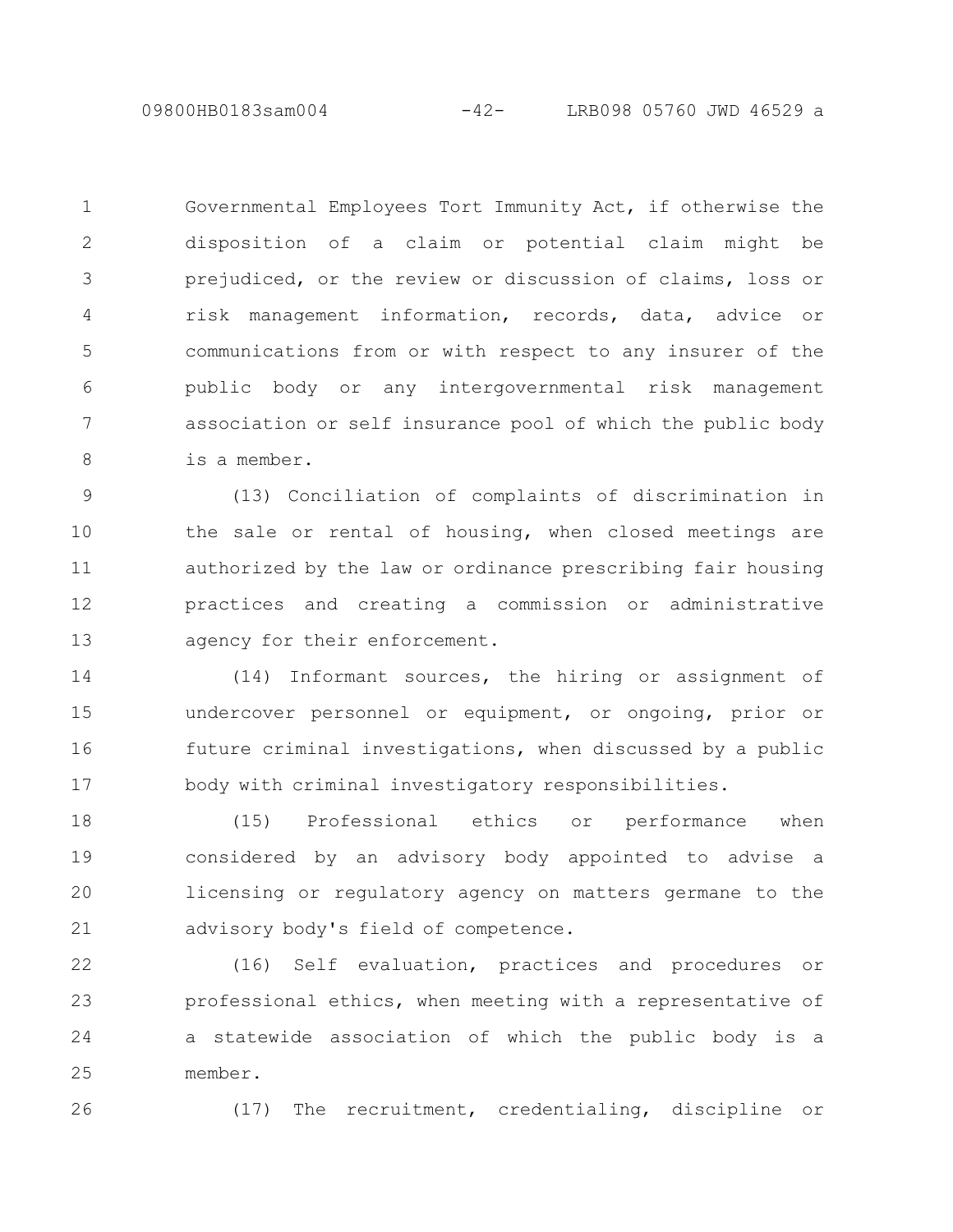09800HB0183sam004 -43- LRB098 05760 JWD 46529 a

formal peer review of physicians or other health care professionals for a hospital, or other institution providing medical care, that is operated by the public body. 1 2 3 4

(18) Deliberations for decisions of the Prisoner Review Board. 5 6

(19) Review or discussion of applications received under the Experimental Organ Transplantation Procedures Act. 7 8 9

(20) The classification and discussion of matters classified as confidential or continued confidential by the State Government Suggestion Award Board. 10 11 12

(21) Discussion of minutes of meetings lawfully closed under this Act, whether for purposes of approval by the body of the minutes or semi-annual review of the minutes as mandated by Section 2.06. 13 14 15 16

(22) Deliberations for decisions of the State Emergency Medical Services Disciplinary Review Board. 17 18

(23) The operation by a municipality of a municipal utility or the operation of a municipal power agency or municipal natural gas agency when the discussion involves (i) contracts relating to the purchase, sale, or delivery of electricity or natural gas or (ii) the results or conclusions of load forecast studies. 19 20 21 22 23 24

(24) Meetings of a residential health care facility resident sexual assault and death review team or the 25 26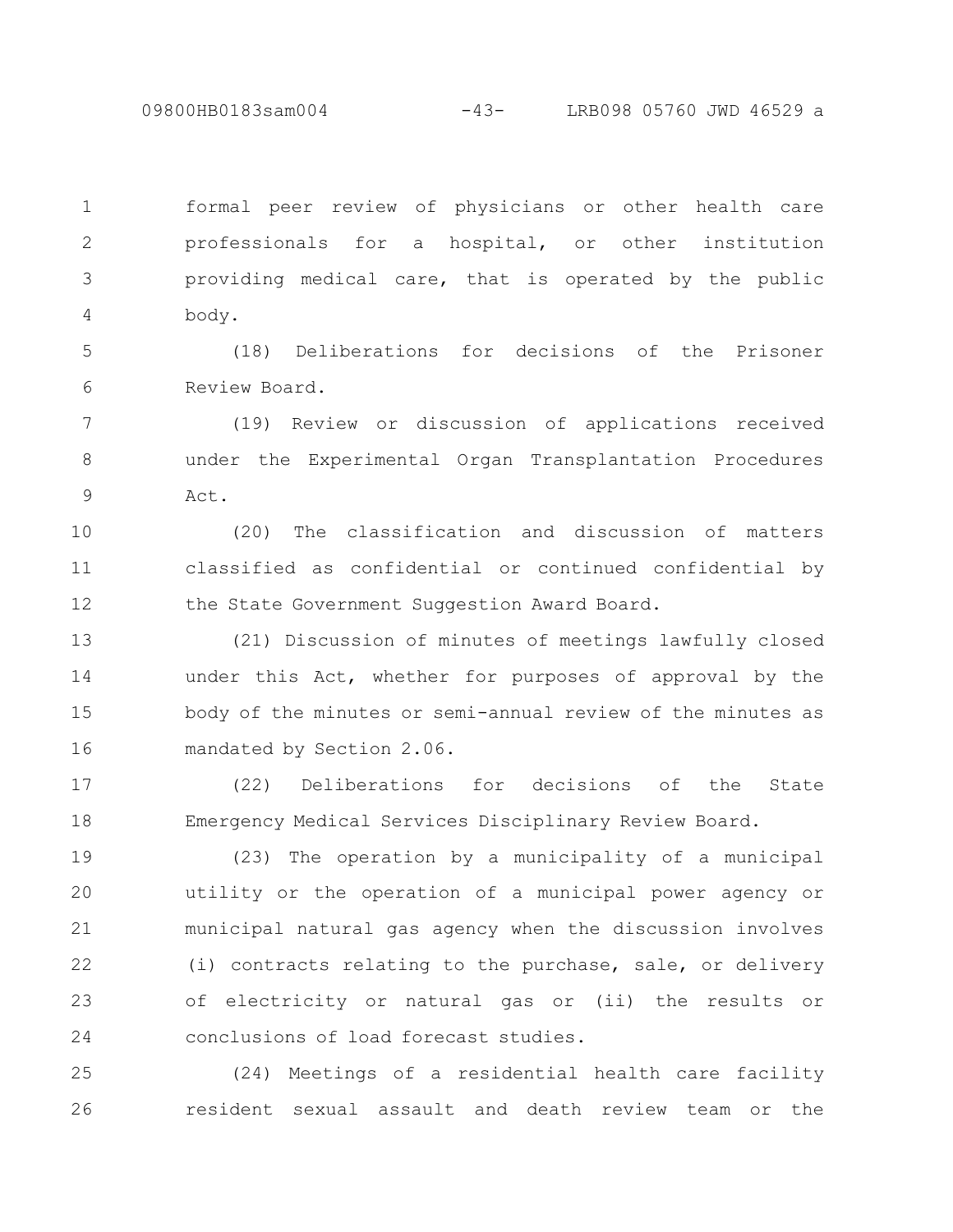Executive Council under the Abuse Prevention Review Team Act. 1 2

(25) Meetings of an independent team of experts under Brian's Law. 3 4

(26) Meetings of a mortality review team appointed under the Department of Juvenile Justice Mortality Review Team Act. 5 6 7

(27) Confidential information, when discussed by one or more members of an elder abuse fatality review team, designated under Section 15 of the Elder Abuse and Neglect Act, while participating in a review conducted by that team of the death of an elderly person in which abuse or neglect is suspected, alleged, or substantiated; provided that before the review team holds a closed meeting, or closes an open meeting, to discuss the confidential information, each participating review team member seeking to disclose the confidential information in the closed meeting or closed portion of the meeting must state on the record during an open meeting or the open portion of a meeting the nature of the information to be disclosed and the legal basis for otherwise holding that information confidential. 8 9 10 11 12 13 14 15 16 17 18 19 20 21

(28) Correspondence and records (i) that may not be disclosed under Section 11-9 of the Public Aid Code or (ii) that pertain to appeals under Section 11-8 of the Public Aid Code. 22 23 24 25

26

(29) Meetings between internal or external auditors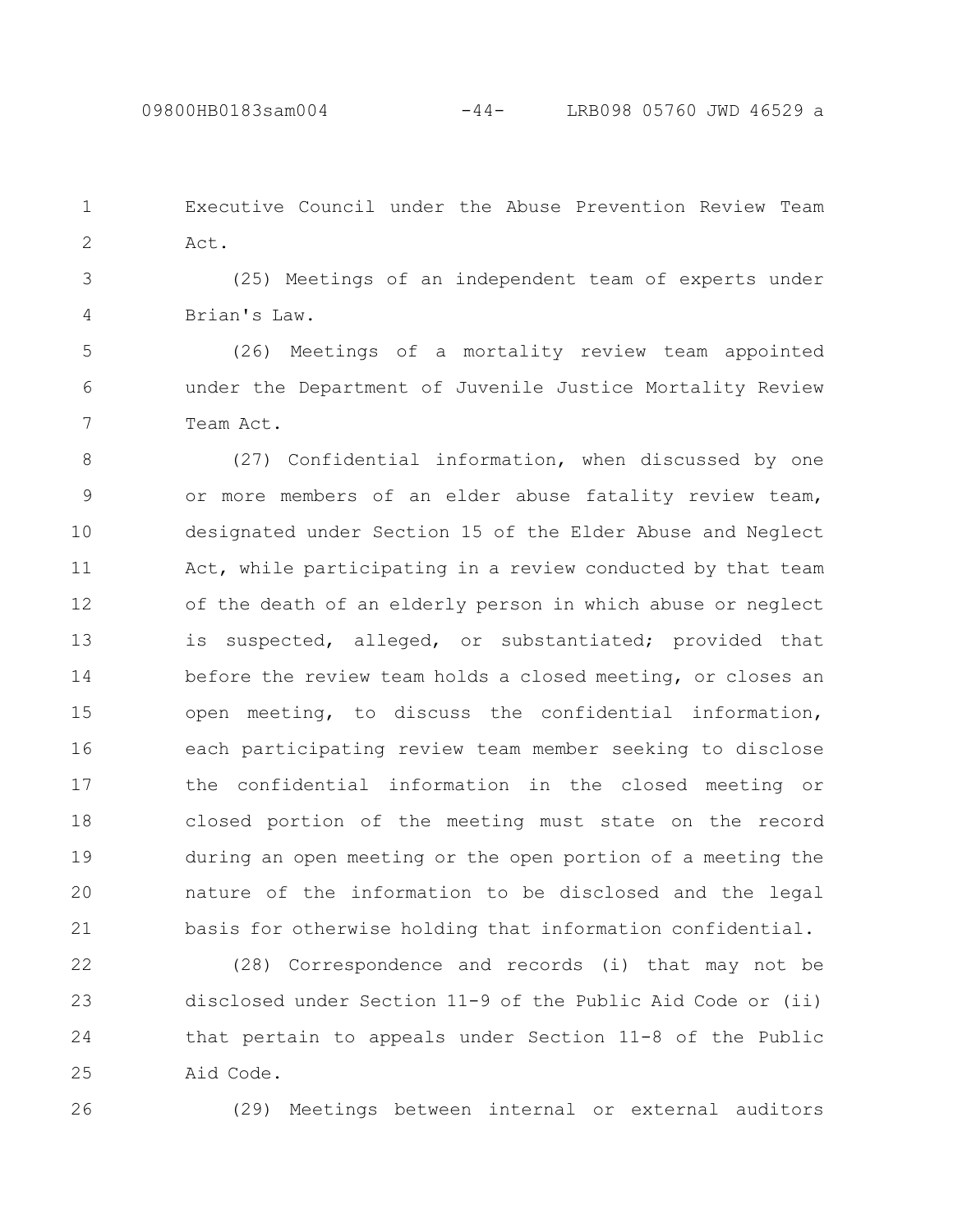09800HB0183sam004 -45- LRB098 05760 JWD 46529 a

and governmental audit committees, finance committees, and their equivalents, when the discussion involves internal control weaknesses, identification of potential fraud risk areas, known or suspected frauds, and fraud interviews conducted in accordance with generally accepted auditing standards of the United States of America. 1 2 3 4 5 6

(30) Meetings and deliberations for decisions of the Concealed Carry Licensing Review Board under the Gun Safety and Responsibility Act. 7 8 9

(d) Definitions. For purposes of this Section: 10

"Employee" means a person employed by a public body whose relationship with the public body constitutes an employer-employee relationship under the usual common law rules, and who is not an independent contractor. 11 12 13 14

"Public office" means a position created by or under the Constitution or laws of this State, the occupant of which is charged with the exercise of some portion of the sovereign power of this State. The term "public office" shall include members of the public body, but it shall not include organizational positions filled by members thereof, whether established by law or by a public body itself, that exist to assist the body in the conduct of its business. 15 16 17 18 19 20 21 22

"Quasi-adjudicative body" means an administrative body charged by law or ordinance with the responsibility to conduct hearings, receive evidence or testimony and make determinations based thereon, but does not include local 23 24 25 26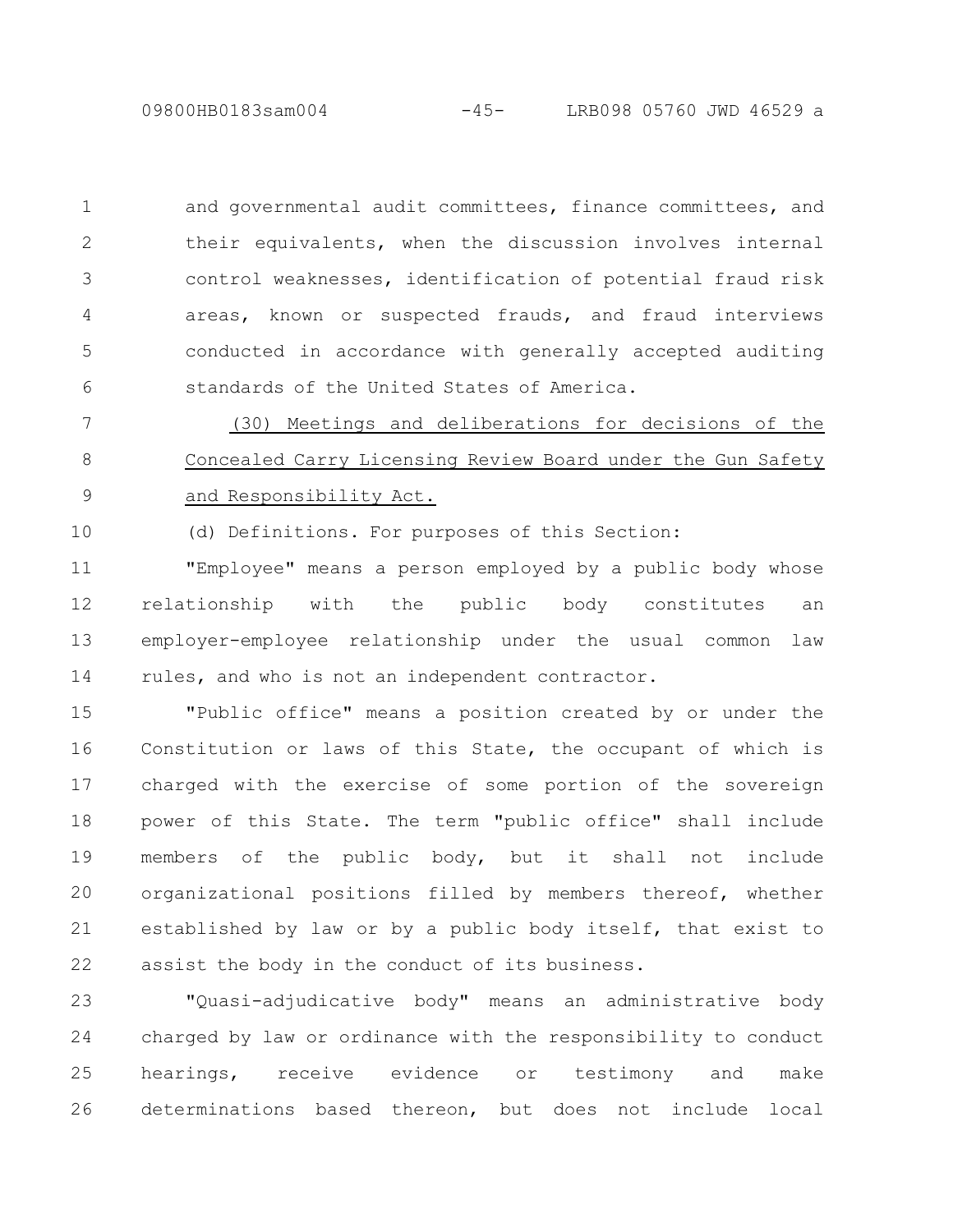electoral boards when such bodies are considering petition challenges. 1 2

(e) Final action. No final action may be taken at a closed meeting. Final action shall be preceded by a public recital of the nature of the matter being considered and other information that will inform the public of the business being conducted. 3 4 5 6

(Source: P.A. 96-1235, eff. 1-1-11; 96-1378, eff. 7-29-10; 96-1428, eff. 8-11-10; 97-318, eff. 1-1-12; 97-333, eff. 8-12-11; 97-452, eff. 8-19-11; 97-813, eff. 7-13-12; 97-876, eff. 8-1-12.) 7 8 9 10

Section 120. The Freedom of Information Act is amended by changing Section 7.5 as follows: 11 12

(5 ILCS 140/7.5) 13

Sec. 7.5. Statutory Exemptions. To the extent provided for by the statutes referenced below, the following shall be exempt from inspection and copying: 14 15 16

(a) All information determined to be confidential under Section 4002 of the Technology Advancement and Development Act. 17 18

(b) Library circulation and order records identifying library users with specific materials under the Library Records Confidentiality Act. 19 20 21

(c) Applications, related documents, and medical records received by the Experimental Organ Transplantation Procedures Board and any and all documents or other records prepared by 22 23 24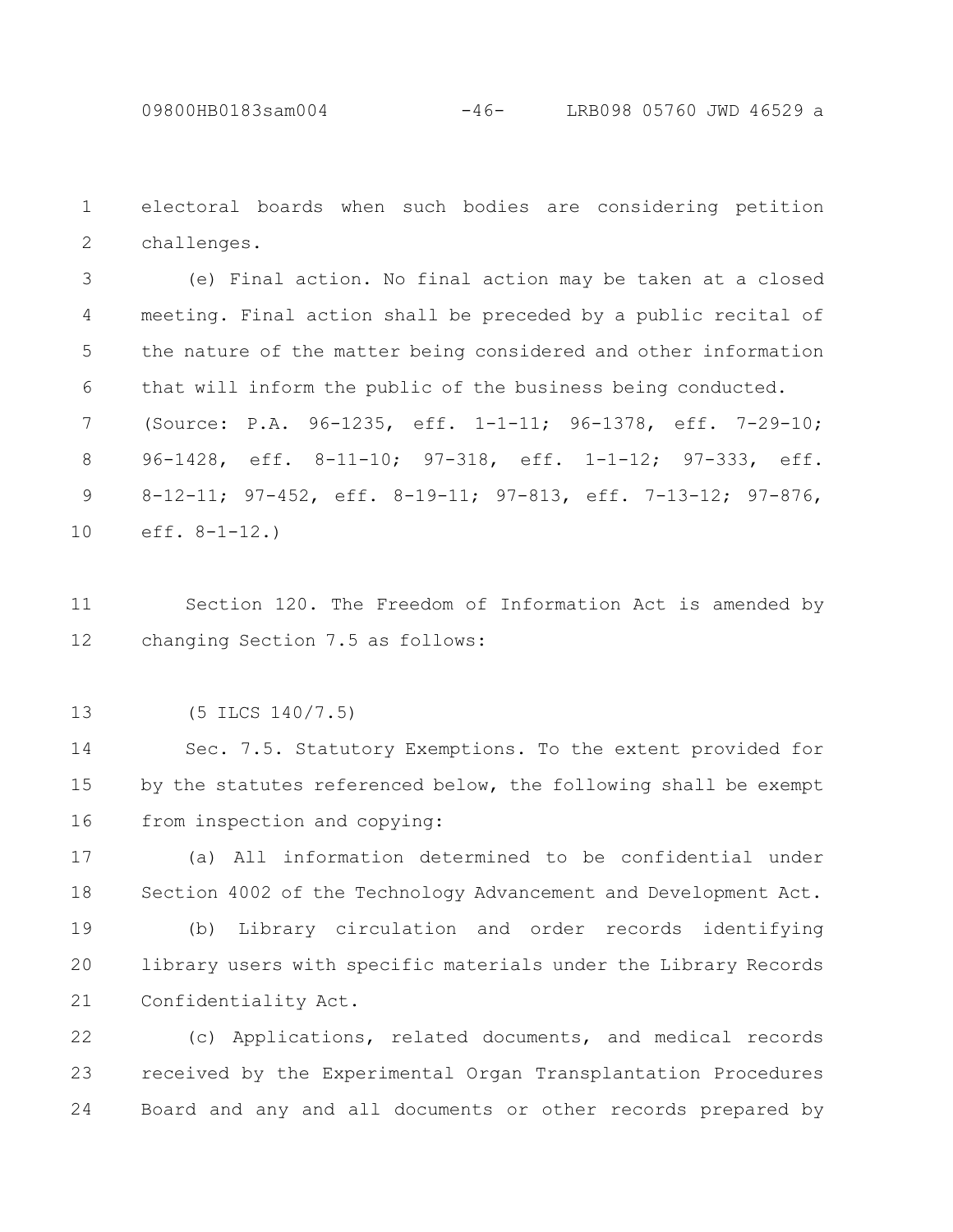the Experimental Organ Transplantation Procedures Board or its staff relating to applications it has received. 1 2

(d) Information and records held by the Department of Public Health and its authorized representatives relating to known or suspected cases of sexually transmissible disease or any information the disclosure of which is restricted under the Illinois Sexually Transmissible Disease Control Act. 3 4 5 6 7

(e) Information the disclosure of which is exempted under Section 30 of the Radon Industry Licensing Act. 8 9

(f) Firm performance evaluations under Section 55 of the Architectural, Engineering, and Land Surveying Qualifications Based Selection Act. 10 11 12

(g) Information the disclosure of which is restricted and exempted under Section 50 of the Illinois Prepaid Tuition Act. 13 14

(h) Information the disclosure of which is exempted under the State Officials and Employees Ethics Act, and records of any lawfully created State or local inspector general's office that would be exempt if created or obtained by an Executive Inspector General's office under that Act. 15 16 17 18 19

(i) Information contained in a local emergency energy plan submitted to a municipality in accordance with a local emergency energy plan ordinance that is adopted under Section 11-21.5-5 of the Illinois Municipal Code. 20 21 22 23

(j) Information and data concerning the distribution of surcharge moneys collected and remitted by wireless carriers under the Wireless Emergency Telephone Safety Act. 24 25 26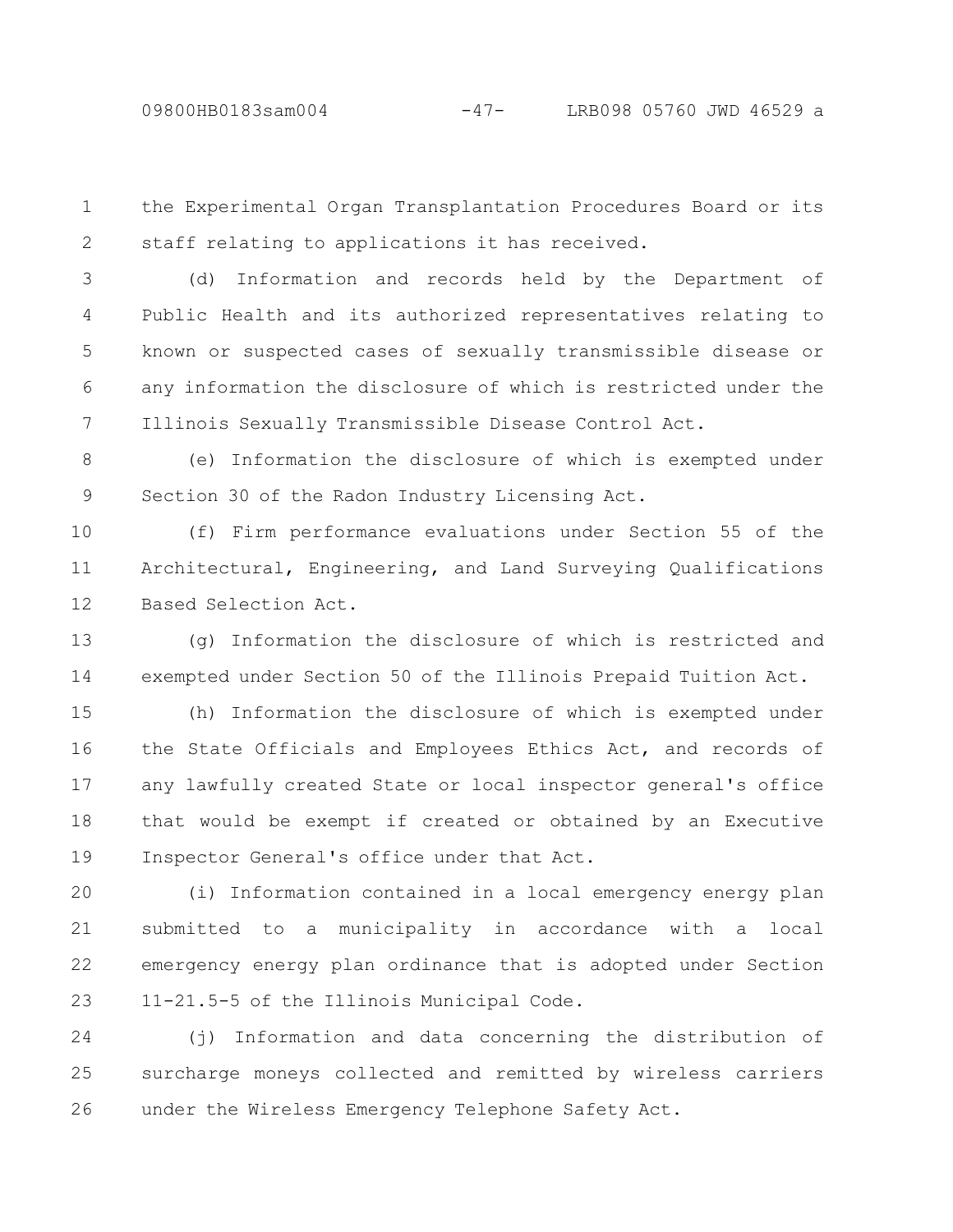09800HB0183sam004 -48- LRB098 05760 JWD 46529 a

(k) Law enforcement officer identification information or driver identification information compiled by a law enforcement agency or the Department of Transportation under Section 11-212 of the Illinois Vehicle Code. 1 2 3 4

(l) Records and information provided to a residential health care facility resident sexual assault and death review team or the Executive Council under the Abuse Prevention Review Team Act. 5 6 7 8

(m) Information provided to the predatory lending database created pursuant to Article 3 of the Residential Real Property Disclosure Act, except to the extent authorized under that Article. 9 10 11 12

(n) Defense budgets and petitions for certification of compensation and expenses for court appointed trial counsel as provided under Sections 10 and 15 of the Capital Crimes Litigation Act. This subsection (n) shall apply until the conclusion of the trial of the case, even if the prosecution chooses not to pursue the death penalty prior to trial or sentencing. 13 14 15 16 17 18 19

(o) Information that is prohibited from being disclosed under Section 4 of the Illinois Health and Hazardous Substances Registry Act. 20 21 22

(p) Security portions of system safety program plans, investigation reports, surveys, schedules, lists, data, or information compiled, collected, or prepared by or for the Regional Transportation Authority under Section 2.11 of the 23 24 25 26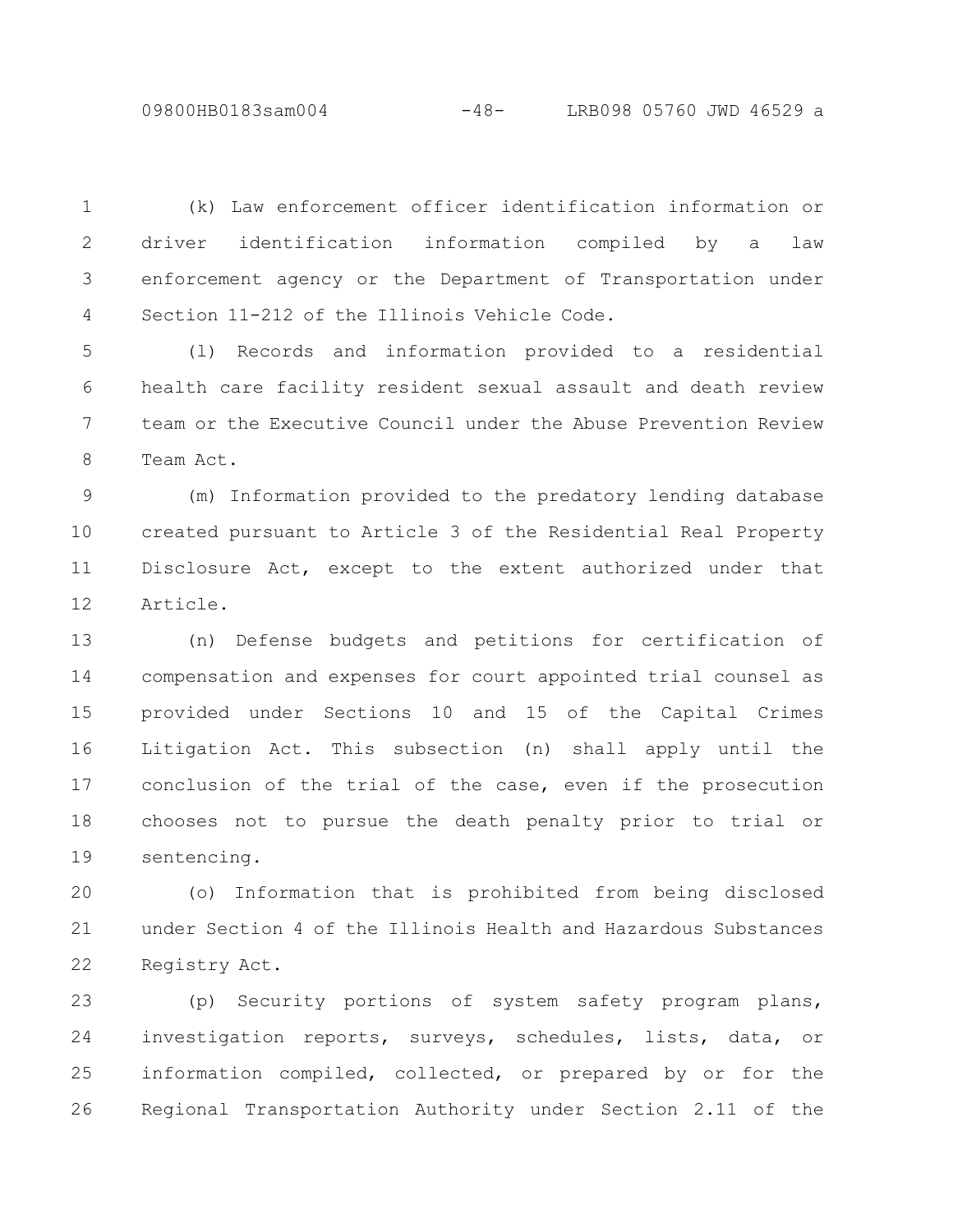Regional Transportation Authority Act or the St. Clair County Transit District under the Bi-State Transit Safety Act. 1 2

(q) Information prohibited from being disclosed by the Personnel Records Review Act. 3 4

(r) Information prohibited from being disclosed by the Illinois School Student Records Act. 5 6

(s) Information the disclosure of which is restricted under Section 5-108 of the Public Utilities Act. 7 8

(t) All identified or deidentified health information in the form of health data or medical records contained in, stored in, submitted to, transferred by, or released from the Illinois Health Information Exchange, and identified or deidentified health information in the form of health data and medical records of the Illinois Health Information Exchange in the possession of the Illinois Health Information Exchange Authority due to its administration of the Illinois Health Information Exchange. The terms "identified" and "deidentified" shall be given the same meaning as in the Health Insurance Accountability and Portability Act of 1996, Public Law 104-191, or any subsequent amendments thereto, and any regulations promulgated thereunder. 9 10 11 12 13 14 15 16 17 18 19 20 21

(u) Records and information provided to an independent team of experts under Brian's Law. 22 23

(v) Names and information of people who have applied for or received Firearm Owner's Identification Cards under the Firearm Owners Identification Card Act or applied for or 24 25 26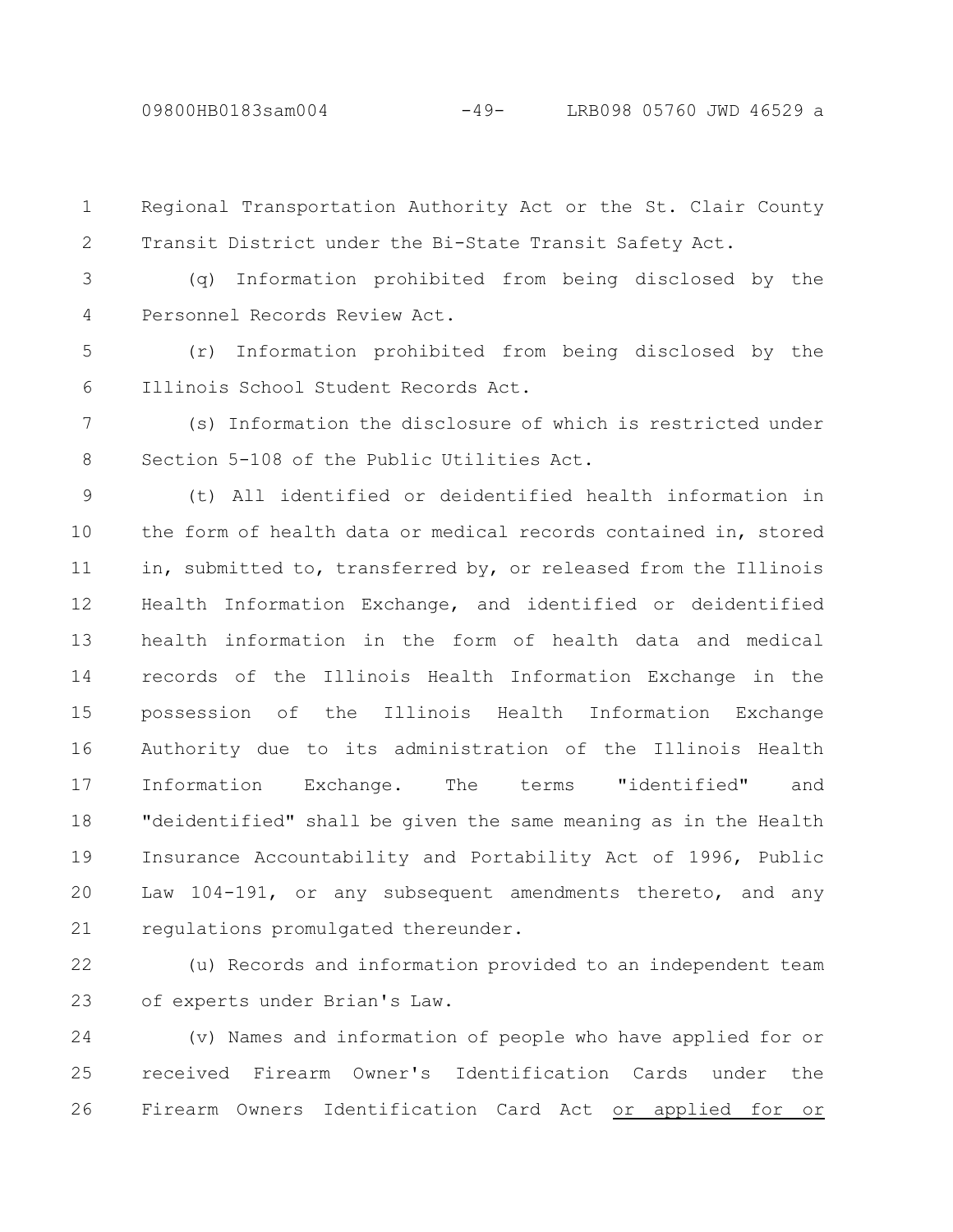09800HB0183sam004 -50- LRB098 05760 JWD 46529 a

received a concealed carry license under the Gun Safety and Responsibility Act, unless otherwise authorized by the Gun Safety and Responsibility Act; and databases under the Gun Safety and Responsibility Act, records of the Concealed Carry Licensing Review Board under the Gun Safety and Responsibility Act, and law enforcement agency objections under the Gun Safety and Responsibility Act. (w) Personally identifiable information which is exempted from disclosure under subsection (g) of Section 19.1 of the Toll Highway Act. (x) Information which is exempted from disclosure under Section 5-1014.3 of the Counties Code or Section 8-11-21 of the Illinois Municipal Code. (Source: P.A. 96-542, eff. 1-1-10; 96-1235, eff. 1-1-11; 96-1331, eff. 7-27-10; 97-80, eff. 7-5-11; 97-333, eff. 8-12-11; 97-342, eff. 8-12-11; 97-813, eff. 7-13-12; 97-976, eff. 1-1-13.) Section 122. The Secretary of State Act is amended by adding Section 13.5 as follows: (15 ILCS 305/13.5 new) Sec. 13.5. Department of State Police access to driver's license and identification card photographs. The Secretary of State shall allow the Department of State 1 2 3 4 5 6 7 8 9 10 11 12 13 14 15 16 17 18 19 20 21 22 23

Police to access the driver's license or Illinois 24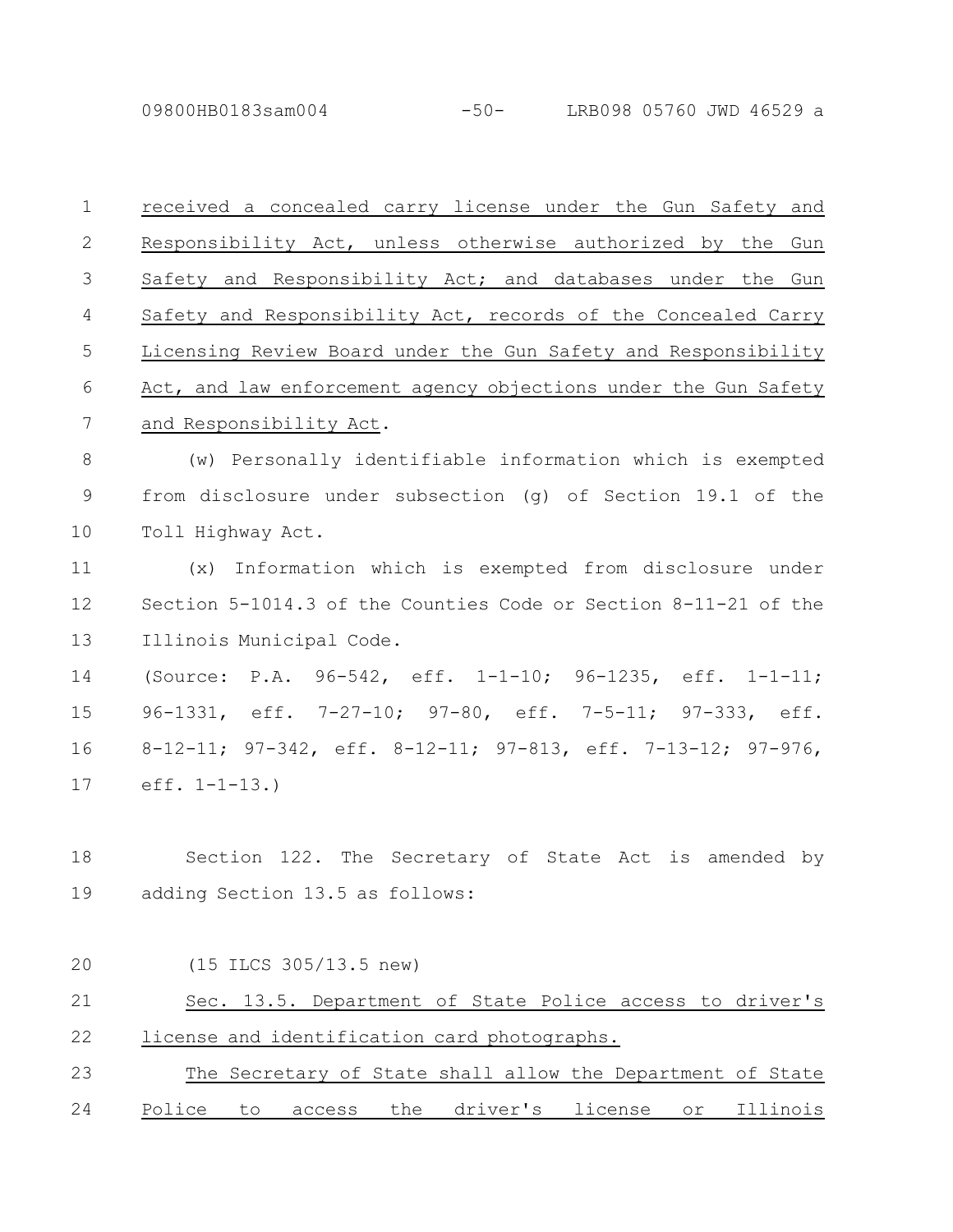09800HB0183sam004 -51- LRB098 05760 JWD 46529 a

1

Identification card photograph, if available, of an applicant for a handgun concealed carry license under the Gun Safety and Responsibility Act for the purpose of identifying the handgun concealed carry license applicant and issuing a license to the applicant. Section 125. The Department of State Police Law of the Civil Administrative Code of Illinois is amended by changing Section 2605-300 and by adding Section 2605-595 as follows: (20 ILCS 2605/2605-300) (was 20 ILCS 2605/55a in part) Sec. 2605-300. Records; crime laboratories; personnel. To do the following: (1) Be a central repository and custodian of criminal statistics for the State. (2) Be a central repository for criminal history record information. (3) Procure and file for record information that is necessary and helpful to plan programs of crime prevention, law enforcement, and criminal justice. (4) Procure and file for record copies of fingerprints that may be required by law. (5) Establish general and field crime laboratories. (6) Register and file for record information that may be required by law for the issuance of firearm owner's identification cards under the Firearm Owners 2 3 4 5 6 7 8 9 10 11 12 13 14 15 16 17 18 19 20 21 22 23 24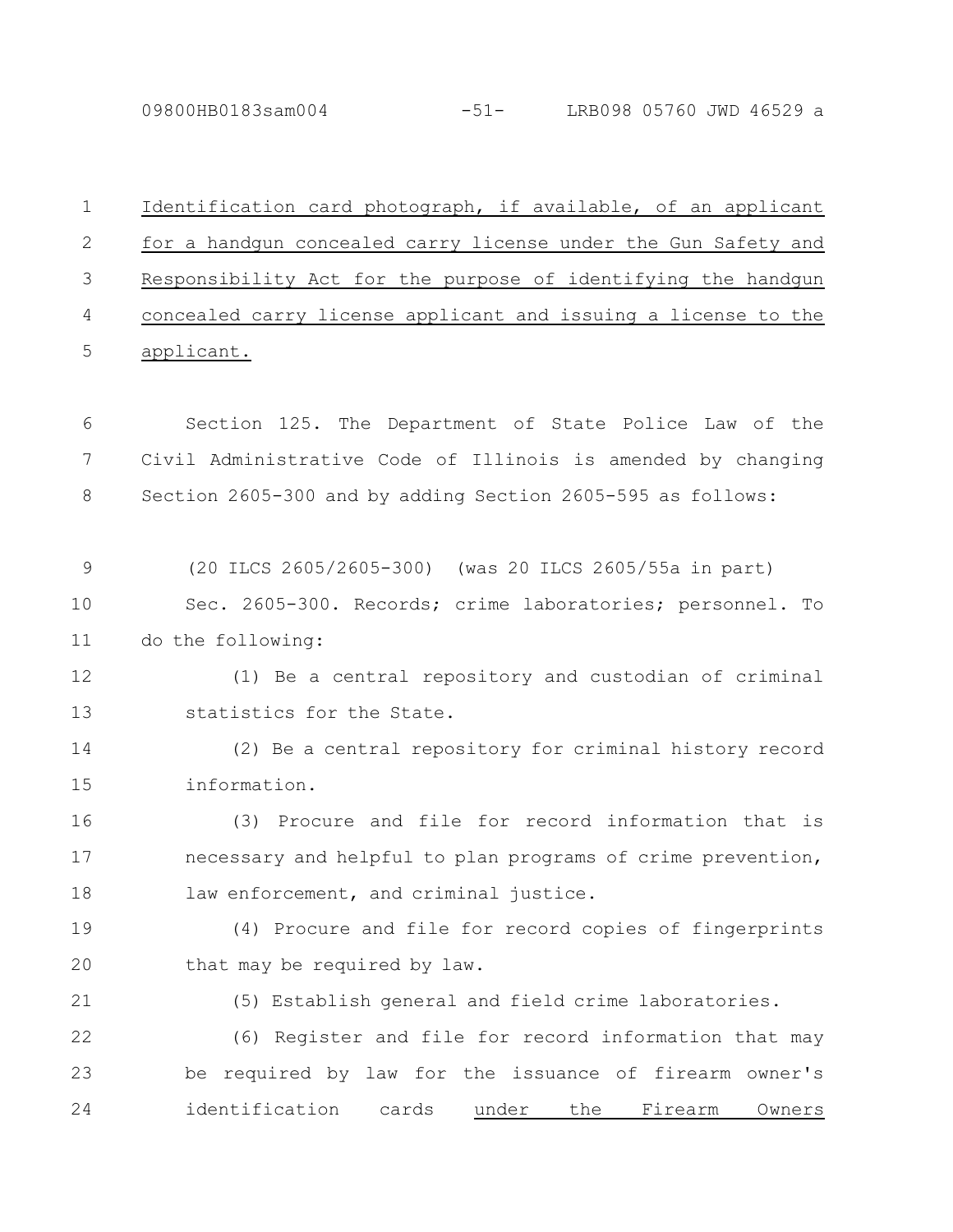| $\mathbf 1$   | Identification Card Act and concealed carry licenses under      |
|---------------|-----------------------------------------------------------------|
| $\mathbf{2}$  | the Gun Safety and Responsibility Act.                          |
| 3             | Employ polygraph operators, laboratory<br>(7)                   |
| 4             | technicians, and other specially qualified persons to aid       |
| 5             | in the identification of criminal activity.                     |
| 6             | Undertake other identification, information,<br>(8)             |
| 7             | laboratory, statistical, or registration activities that        |
| 8             | may be required by law.                                         |
| $\mathcal{G}$ | (Source: P.A. 90-18, eff. 7-1-97; 90-130, eff. 1-1-98; 90-372,  |
| 10            | eff. 7-1-98; 90-590, eff. 1-1-00; 90-655, eff. 7-30-98; 90-793, |
| 11            | eff. $8-14-98$ ; $91-239$ , eff. $1-1-00$ .)                    |
|               |                                                                 |
| 12            | (20 ILCS 2605/2605-595 new)                                     |
| 13            | Sec. 2605-595. State Police Firearm Services Fund.              |
| 14            | (a) There is created in the State treasury a special fund       |
| 15            | known as the State Police Firearm Services Fund. The Fund shall |
| 16            | receive revenue under the Gun Safety and Responsibility Act and |
| 17            | Section 5 of the Firearm Owners Identification Card Act. The    |
| 18            | Fund may also receive revenue from grants, pass-through grants, |
| 19            | donations, appropriations, and any other legal source.          |

(b) The Department of State Police may use moneys in the Fund to finance any of its lawful purposes, mandates, functions, and duties under the Firearm Owners Identification Card Act and the Gun Safety and Responsibility Act, including the cost of sending notices of expiration of Firearm Owner's Identification Cards, concealed carry licenses, the prompt and 20 21 22 23 24 25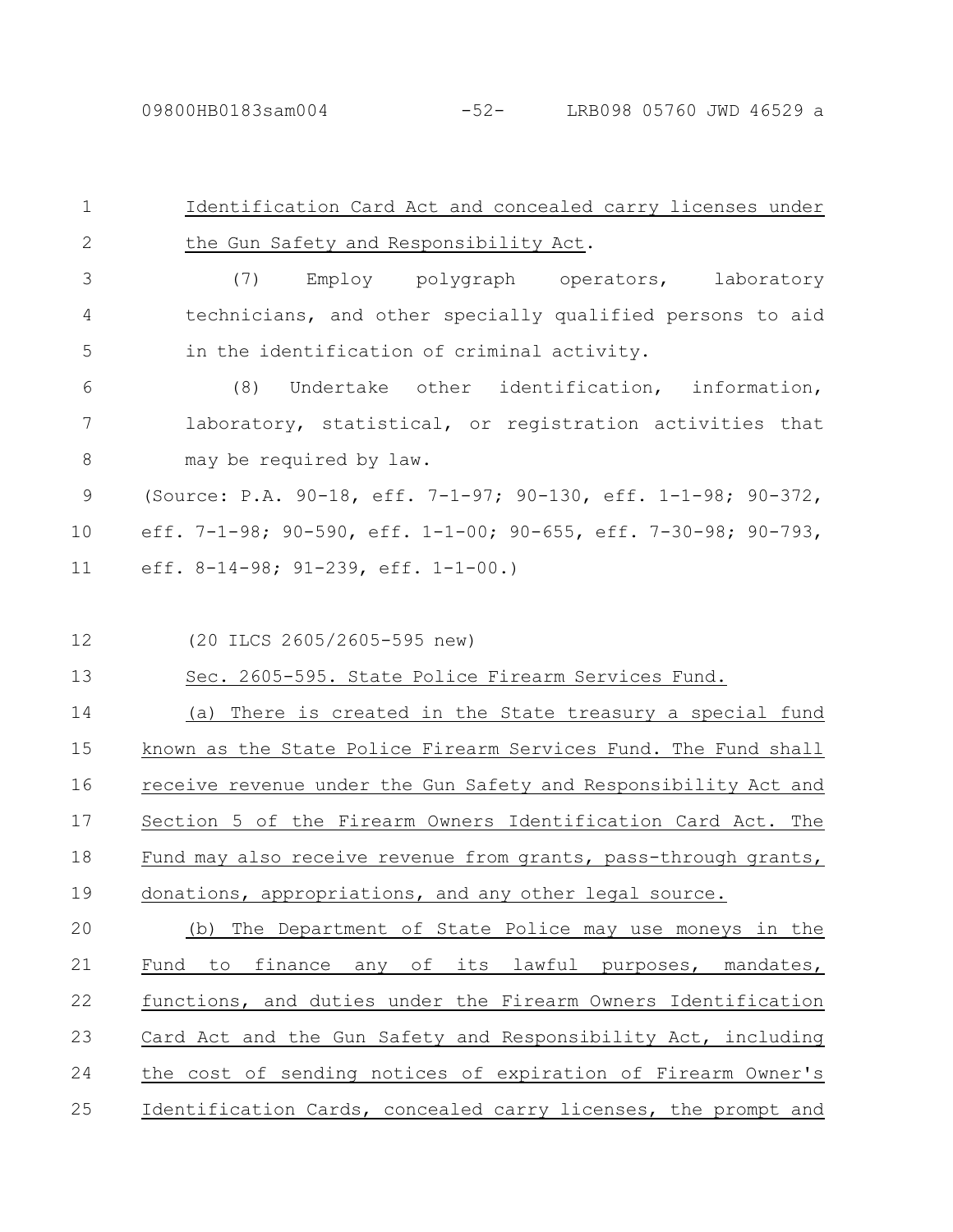09800HB0183sam004 -53- LRB098 05760 JWD 46529 a

| $\mathbf 1$    | efficient processing of applications under the Firearm Owners   |
|----------------|-----------------------------------------------------------------|
| $\mathbf{2}$   | Identification Card Act and the Gun Safety and Responsibility   |
| $\mathfrak{Z}$ | Act, the improved efficiency and reporting of the Law           |
| 4              | Enforcement Agencies Data System (LEADS) and federal NICS law   |
| 5              | enforcement data systems, and support for investigations        |
| 6              | required under these Acts and law. Any surplus funds beyond     |
| 7              | what is needed to comply with the aforementioned purposes shall |
| $8\,$          | be used by the Department to improve the LEADS and criminal     |
| $\mathsf 9$    | history background check system.                                |
| 10             | Investment income that is attributable to<br>the<br>(C)         |
| 11             | investment of moneys in the Fund shall be retained in the Fund  |
| 12             | for the uses specified in this Section.                         |
|                |                                                                 |
| 13             | Section 130. The State Finance Act is amended by adding         |
| 14             | Sections 5.826, 5.827, and 6z-98 as follows:                    |
|                |                                                                 |
| 15             | (30 ILCS 105/5.826 new)                                         |
| 16             | Sec. 5.826. The Mental Health Reporting Fund.                   |
|                |                                                                 |
| 17             | (30 ILCS 105/5.827 new)                                         |
| 18             | Sec. 5.827. The State Police Firearm Services Fund.             |
|                |                                                                 |
| 19             | (30 ILCS 105/6z-98 new)                                         |
| 20             | Sec. 6z-98. The Mental Health Reporting Fund.                   |
| 21             | (a) There is created in the State treasury a special fund       |
| 22             | as the Mental Health Reporting Fund. The Fund shall<br>known    |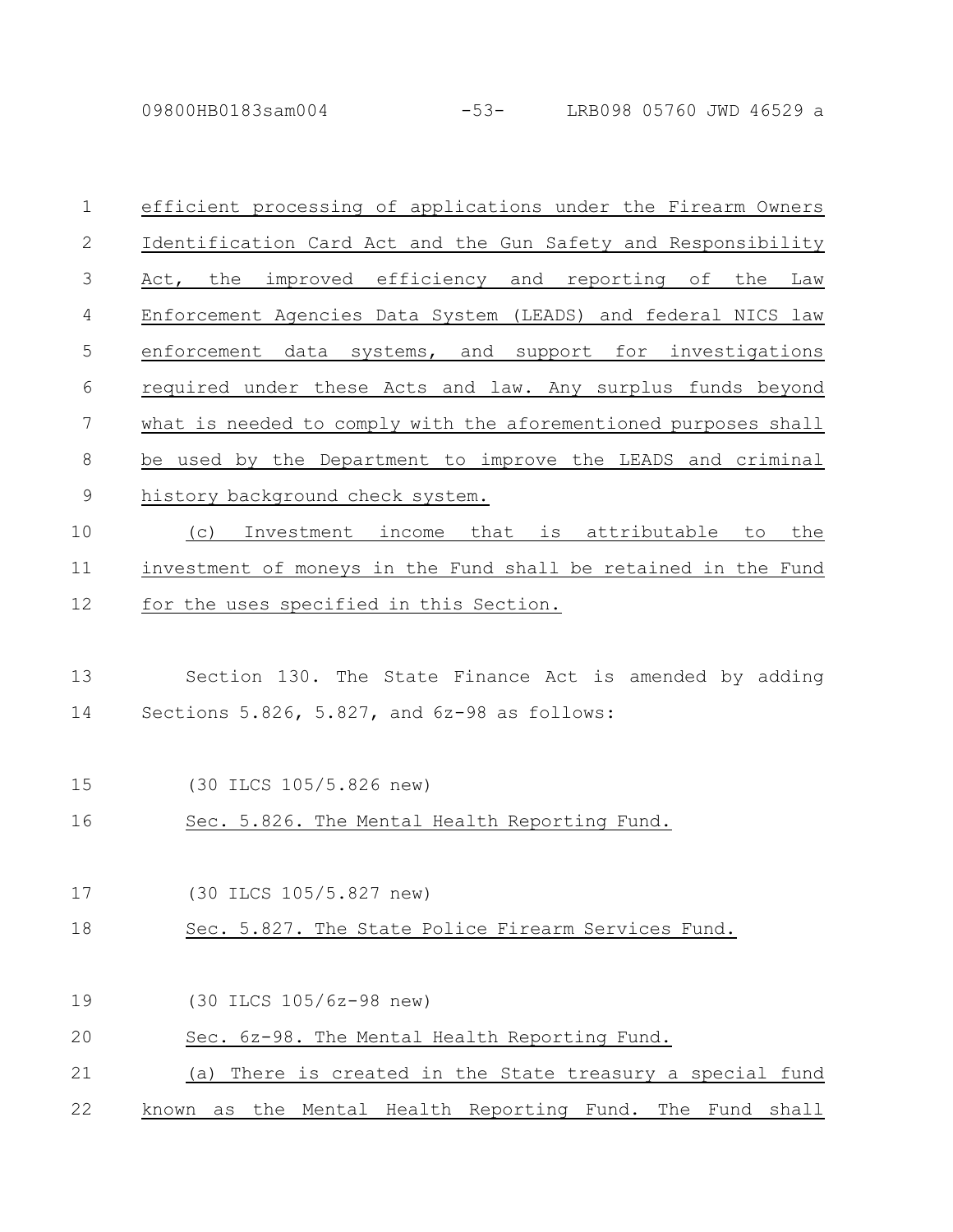09800HB0183sam004 -54- LRB098 05760 JWD 46529 a

receive revenue under the Gun Safety and Responsibility Act. The Fund may also receive revenue from grants, pass-through grants, donations, appropriations, and any other legal source. (b) The Department of State Police and Department of Human Services shall coordinate to use moneys in the Fund to finance their respective duties of collecting and reporting data on mental health records and ensuring that mental health firearm possession prohibitors are enforced as set forth under the Gun Safety and Responsibility Act and the Firearm Owners Identification Card Act. Any surplus in the Fund beyond what is necessary to ensure compliance with mental health reporting under these Acts shall be used by the Department of Human Services for mental health treatment programs. (c) Investment income that is attributable to the 1 2 3 4 5 6 7 8 9 10 11 12 13 14

investment of moneys in the Fund shall be retained in the Fund for the uses specified in this Section. 15 16

(30 ILCS 105/5.206 rep.) 17

Section 135. The State Finance Act is amended by repealing Section 5.206. 18 19

Section 140. The Illinois Explosives Act is amended by changing Section 2005 as follows: 20 21

(225 ILCS 210/2005) (from Ch. 96 1/2, par. 1-2005) Sec. 2005. Qualifications for licensure. 22 23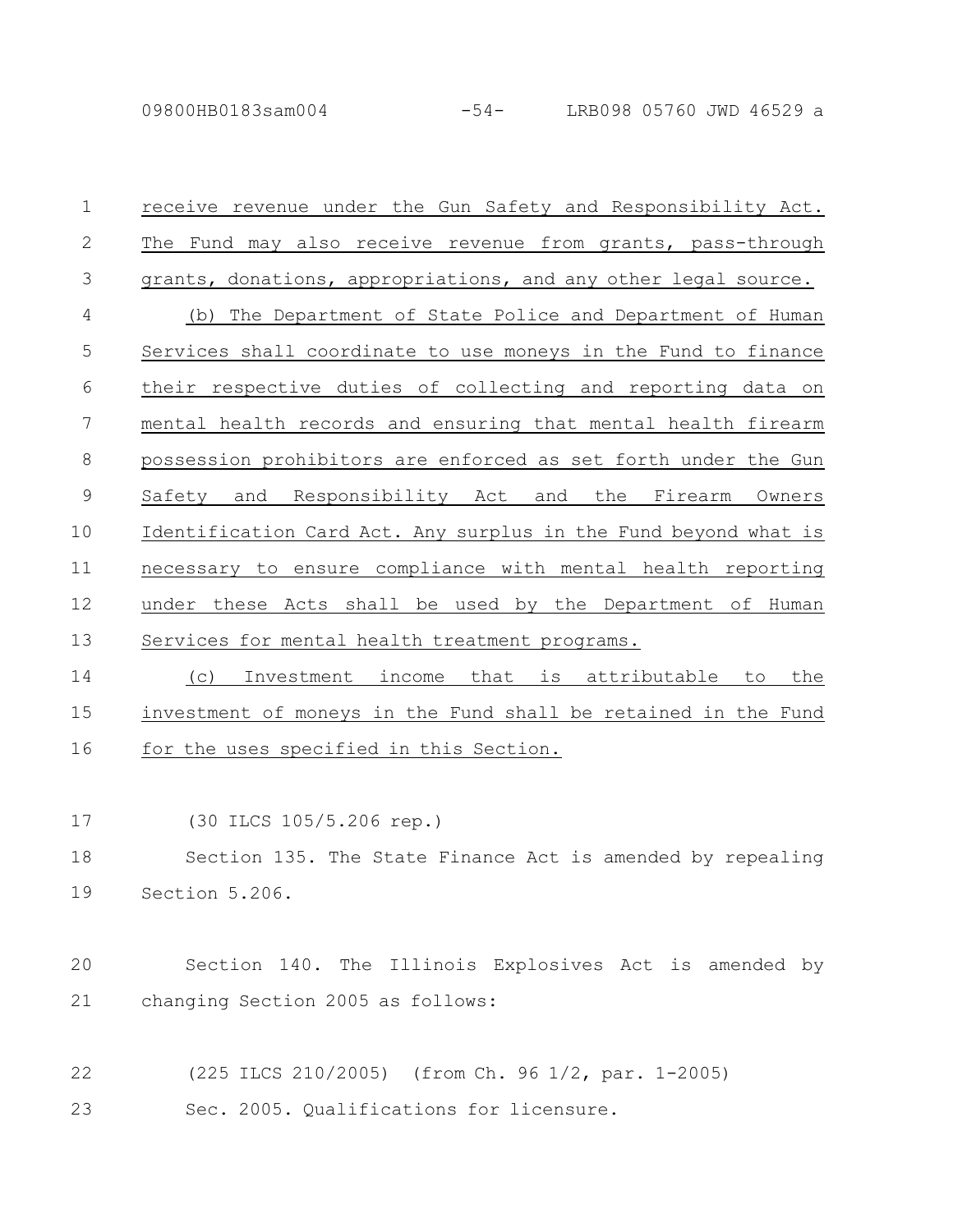(a) No person shall qualify to hold a license who: (1) is under 21 years of age; (2) has been convicted in any court of a crime punishable by imprisonment for a term exceeding one year; (3) is under indictment for a crime punishable by imprisonment for a term exceeding one year; (4) is a fugitive from justice; (5) is an unlawful user of or addicted to any controlled substance as defined in Section 102 of the federal Controlled Substances Act (21 U.S.C. Sec. 802 et seq.); (6) has been adjudicated a mentally disabled person as defined in Section 1.1 of the Firearm Owners Identification Card Act mental defective; or (7) is not a legal citizen of the United States. (b) A person who has been granted a "relief from disabilities" regarding criminal convictions and indictments, 1 2 3 4 5 6 7 8 9 10 11 12 13 14 15 16 17

pursuant to the federal Safe Explosives Act (18 U.S.C. Sec. 845) may receive a license provided all other qualifications under this Act are met. 18 19 20

(Source: P.A. 96-1194, eff. 1-1-11.) 21

Section 145. The Mental Health and Developmental Disabilities Code is amended by changing Section 6-103.1 and by adding Sections 6-103.2 and 6-103.3 as follows: 22 23 24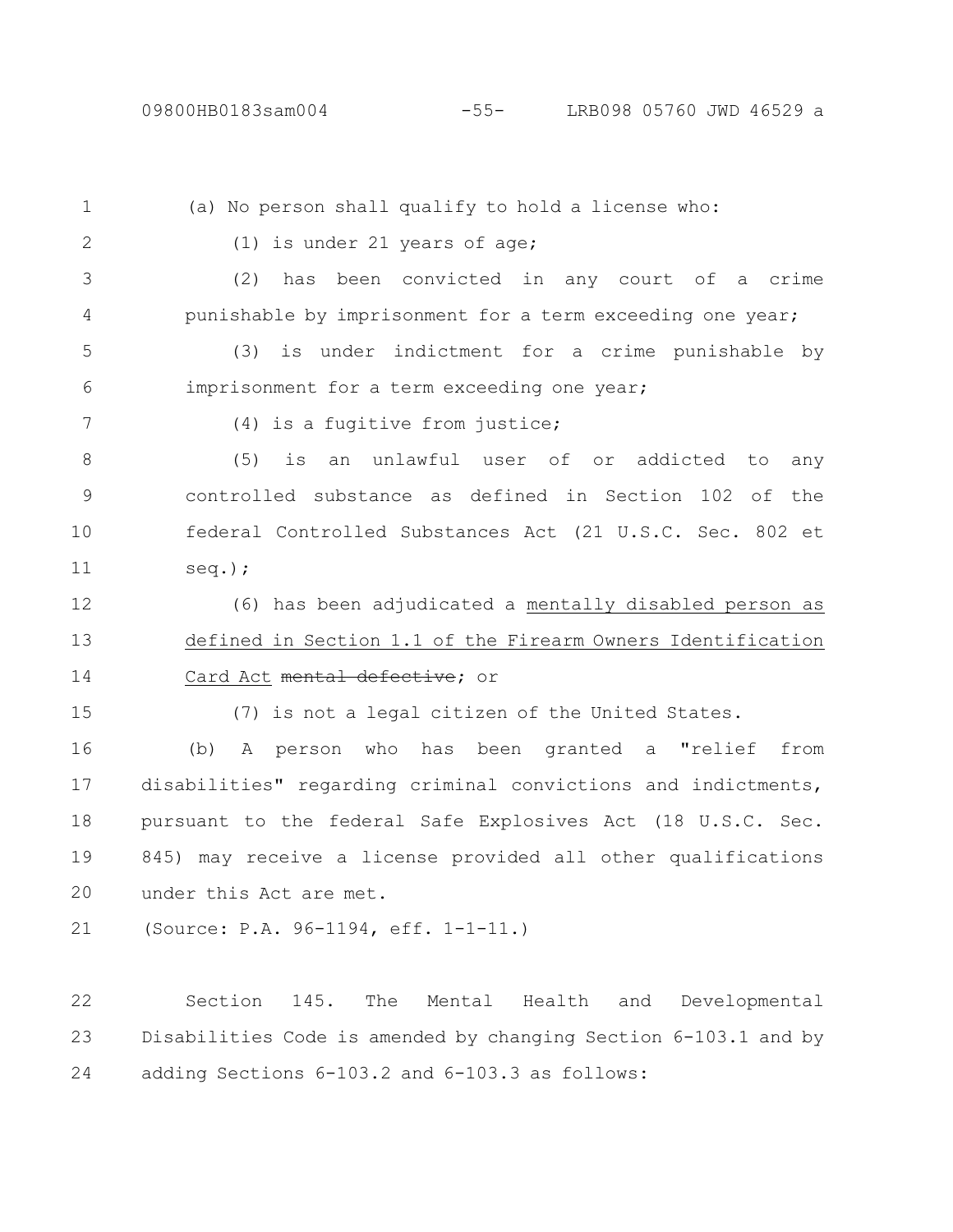|  | $(405$ ILCS $5/6 - 103.1)$ |  |  |
|--|----------------------------|--|--|

Sec. 6-103.1. Adjudication as a mentally disabled person ental defective. 2 3

When a person has been adjudicated as a mentally disabled person mental defective as defined in Section 1.1 of the Firearm Owners Identification Card Act, including, but not limited to, an adjudication as a disabled person as defined in Section 11a-2 of the Probate Act of 1975, the court shall direct the circuit court clerk to immediately notify the Department of State Police, Firearm Owner's Identification (FOID) Office, in a form and manner prescribed by the Department of State Police, and shall forward a copy of the court order to the Department no later than 7 days after the entry of the order. Upon receipt of the order, the Department of State Police shall provide notification to the National Instant Criminal Background Check System. 4 5 6 7 8 9 10 11 12 13 14 15 16

(Source: P.A. 97-1131, eff. 1-1-13.) 17

(405 ILCS 5/6-103.2 new) 18

Sec. 6-103.2. Developmental disability; notice. 19

For purposes of this Section, if a person is determined to be developmentally disabled as defined in Section 1.1 of the Firearm Owners Identification Card Act by a physician, clinical psychologist, or qualified examiner, whether practicing at a public or by a private mental health facility or developmental disability facility, the physician, clinical psychologist, or 20 21 22 23 24 25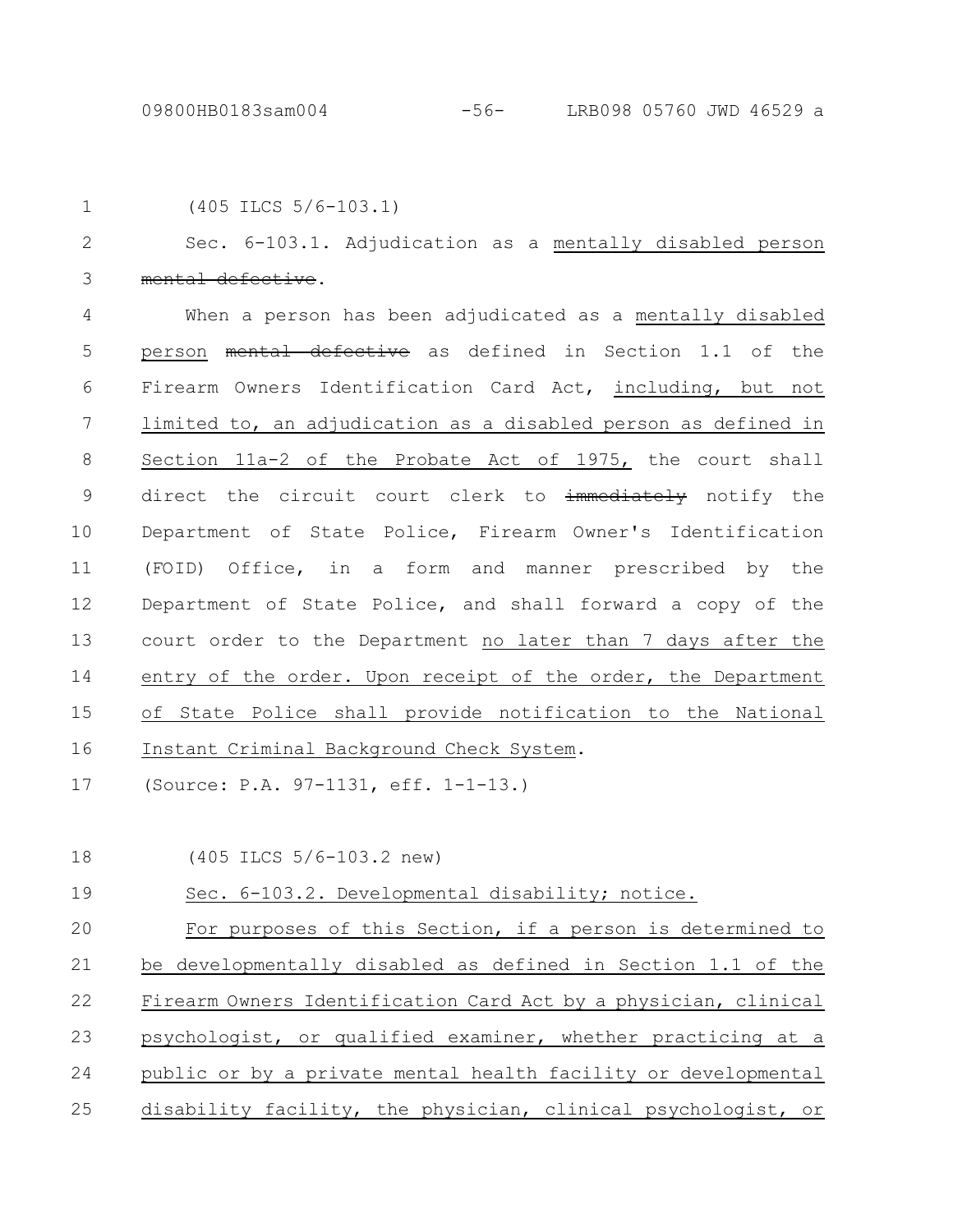qualified examiner shall notify the Department of Human Services within 24 hours of making the determination that the person has a developmental disability. The Department of Human Services shall immediately update its records and information relating to mental health and developmental disabilities, and if appropriate, shall notify the Department of State Police in a form and manner prescribed by the Department of State Police. Information disclosed under this Section shall remain privileged and confidential, and shall not be redisclosed, except as required under subsection (e) of Section 3.1 of the Firearm Owners Identification Card Act, nor used for any other purpose. The method of providing this information shall guarantee that the information is not released beyond that which is necessary for the purpose of this Section and shall be provided by rule by the Department of Human Services. The identity of the person reporting under this Section shall not be disclosed to the subject of the report. The physician, clinical psychologist, or qualified 1 2 3 4 5 6 7 8 9 10 11 12 13 14 15 16 17 18

examiner making the determination and his or her employer may not be held criminally, civilly, or professionally liable for making or not making the notification required under this Section, except for willful or wanton misconduct. 19 20 21 22

(405 ILCS 5/6-103.3 new) 23

## Sec. 6-103.3. Clear and present danger; notice. 24

If a person is determined to pose a clear and present 25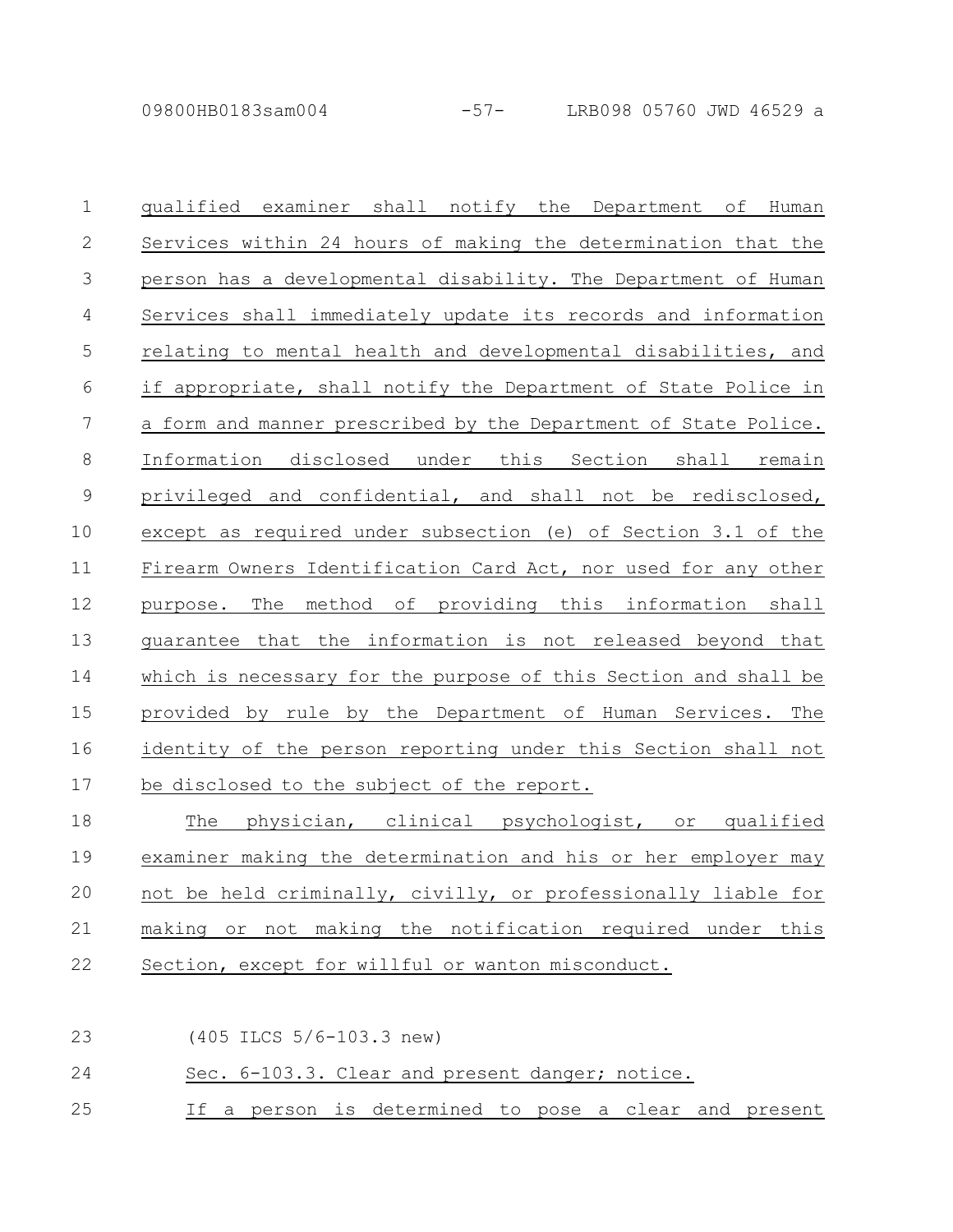| $\mathbf{1}$   | danger to himself, herself, or to others by a physician,        |
|----------------|-----------------------------------------------------------------|
| $\mathbf{2}$   | clinical psychologist, or qualified examiner, whether employed  |
| 3              | by the State, by any public or private mental health facility   |
| $\overline{4}$ | or part thereof, or by a law enforcement official or a school   |
| 5              | administrator, then the physician, clinical psychologist,       |
| 6              | qualified examiner shall notify the Department of Human         |
| 7              | Services and a law enforcement official or school administrator |
| $\,8\,$        | shall notify the Department of State Police, within 24 hours of |
| $\overline{9}$ | making the determination that the person poses a clear and      |
| 10             | present danger. The Department of Human Services shall          |
| 11             | immediately update its records and information relating to      |
| 12             | mental health and developmental disabilities, and if            |
| 13             | appropriate, shall notify the Department of State Police in a   |
| 14             | form and manner prescribed by the Department of State Police.   |
| 15             | Information disclosed under this Section shall remain           |
| 16             | privileged and confidential, and shall not be redisclosed,      |
| 17             | except as required under subsection (e) of Section 3.1 of the   |
| 18             | Firearm Owners Identification Card Act, nor used for any other  |
| 19             | purpose. The method of providing this information shall         |
| 20             | guarantee that the information is not released beyond that      |
| 21             | which is necessary for the purpose of this Section and shall be |
| 22             | provided by rule by the Department of Human Services.<br>The    |
| 23             | identity of the person reporting under this Section shall not   |
| 24             | disclosed to the subject of the report. The physician,<br>be    |
| 25             | clinical psychologist, qualified examiner, law enforcement      |
| 26             | official, or school administrator making the determination and  |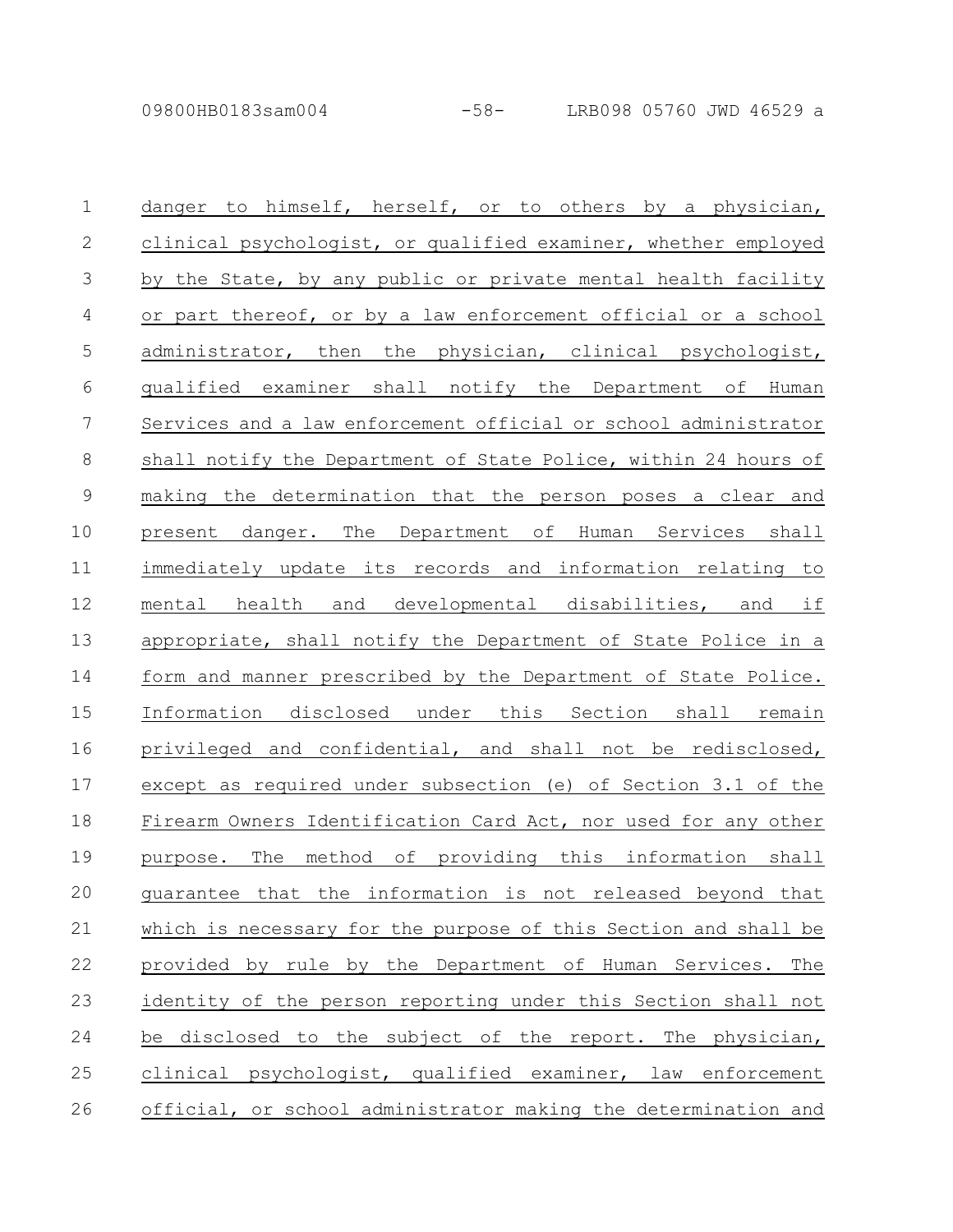| $\mathbf 1$    | his or her employer shall not be held criminally, civilly, or      |
|----------------|--------------------------------------------------------------------|
| $\mathbf{2}$   | professionally liable for making or not making the notification    |
| 3              | required under this Section, except for willful or wanton          |
| 4              | misconduct. This Section does not apply to a law enforcement       |
| 5              | official, if making the notification under this Section will       |
| 6              | interfere with an ongoing or pending criminal investigation.       |
| 7              | For the purposes of this Section:                                  |
| 8              | "Clear and present danger" has the meaning ascribed to             |
| $\overline{9}$ | it in Section 1.1 of the Firearm Owners Identification Card        |
| 10             | Act.                                                               |
| 11             | "School administrator" means the person required to                |
| 12             | report under the School Administrator Reporting of Mental          |
| 13             | Health Clear and Present Danger Determinations Law.                |
|                |                                                                    |
| 14             | Section 150. The Firearm Owners Identification Card Act is         |
| 15             | amended by changing Sections 1.1, 3.1, 4, 5, 8, 8.1, 9, 10,        |
| 16             | 13.1, and 13.2 and by adding Sections 5.1 and 9.5 as follows:      |
|                |                                                                    |
| 17             | (430 ILCS 65/1.1) (from Ch. 38, par. 83-1.1)                       |
| 18             | (Text of Section before amendment by P.A. 97-1167)                 |
| 19             | Sec. 1.1. For purposes of this Act:                                |
| 20             | "Addicted to narcotics" means a person who has been:               |
| 21             | convicted of an offense involving the use<br>(1)<br>O <sub>T</sub> |
| 22             | possession of cannabis, a controlled substance,<br>Оr              |
| 23             | methamphetamine within the past year; or                           |
| 24             | (2) determined by the Department of State Police to be             |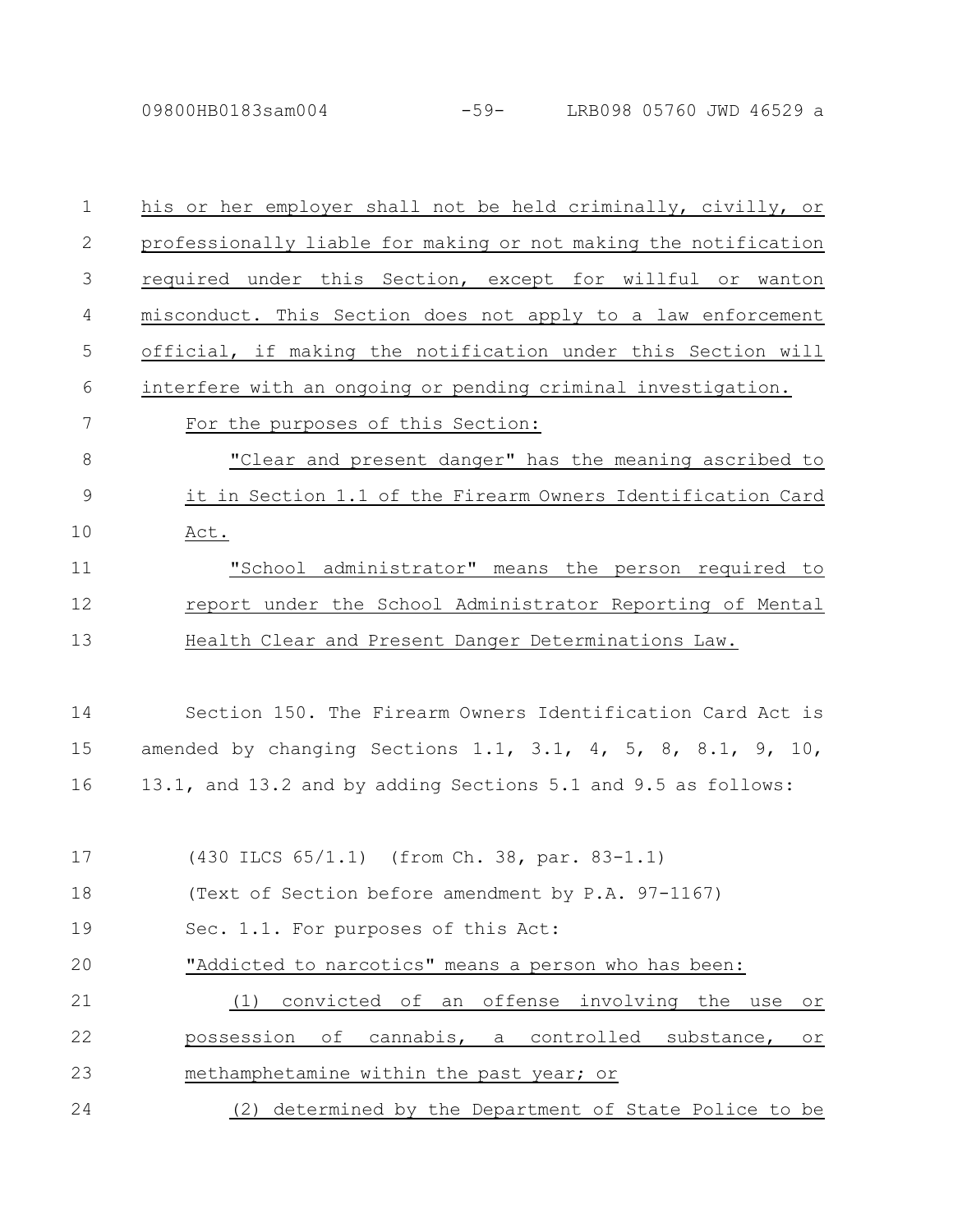addicted to narcotics based upon federal law or federal guidelines. "Addicted to narcotics" does not include possession or use of a prescribed controlled substance under the direction and authority of a physician or other person authorized to prescribe the controlled substance when the controlled substance is used in the prescribed manner. "Adjudicated Has been adjudicated as a mentally disabled person mental defective" means the person is the subject of a determination by a court, board, commission or other lawful authority that the  $a$  person, as a result of marked subnormal intelligence, or mental illness, mental impairment, incompetency, condition, or disease: (1) presents a clear and present  $\frac{1}{13}$  a danger to himself, herself, or to others; (2) lacks the mental capacity to manage his or her own affairs or is adjudicated a disabled person as defined in Section 11a-2 of the Probate Act of 1975; (3) is not guilty in a criminal case by reason of insanity, mental disease or defect; (3.5) is guilty but mentally ill, as provided in Section 5-2-6 of the Unified Code of Corrections; (4) is incompetent to stand trial in a criminal case; (5) is not guilty by reason of lack of mental responsibility under pursuant to Articles 50a and 72b of the Uniform Code of Military Justice, 10 U.S.C. 850a, 1 2 3 4 5 6 7 8 9 10 11 12 13 14 15 16 17 18 19 20 21 22 23 24 25 26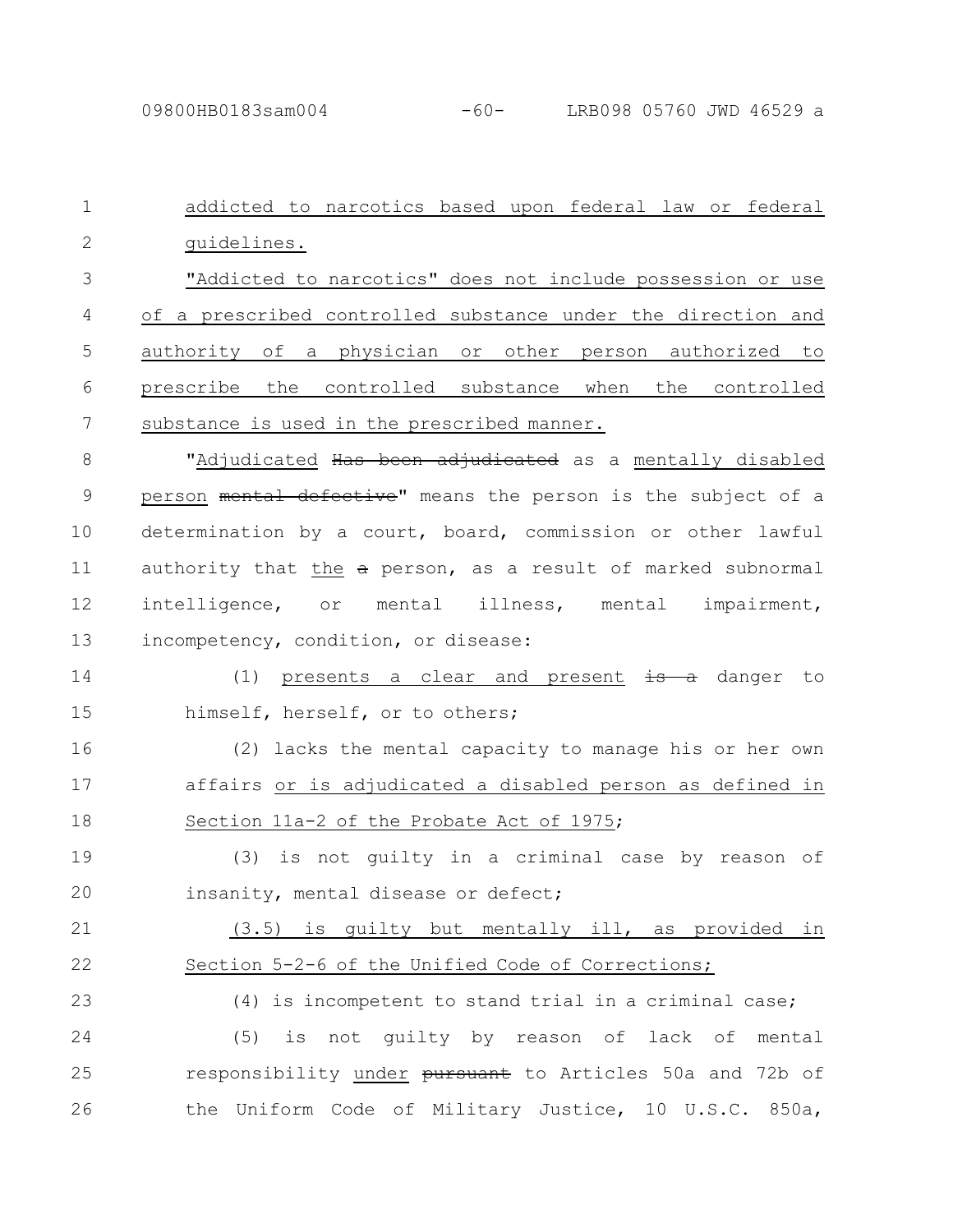| 1             | $876b; -$                                                  |
|---------------|------------------------------------------------------------|
| $\mathbf{2}$  | $(6)$ is a sexually violent person under subsection $(f)$  |
| 3             | of Section 5 of the Sexually Violent Persons Commitment    |
| 4             | Act;                                                       |
| 5             | has been found to be a sexually dangerous person<br>(7)    |
| 6             | under the Sexually Dangerous Persons Act;                  |
| 7             | (8) is unfit to stand trial under the Juvenile Court       |
| 8             | <u>Act of 1987;</u>                                        |
| $\mathcal{G}$ | is not guilty by reason of insanity under the<br>(9)       |
| 10            | Juvenile Court Act of 1987;                                |
| 11            | (10)<br>subject to involuntary admission<br>is<br>as<br>an |
| 12            | inpatient as defined in Section 1-119 of the Mental Health |
| 13            | and Development Disabilities Code;                         |
| 14            | subject to involuntary admission<br>(11)<br>is<br>as<br>an |
| 15            | outpatient as defined in Section 1-119.1 of the Mental     |
| 16            | Health and Developmental Disabilities Code;                |
| 17            | (12) is subject to judicial admission as set forth in      |
| 18            | 4-500 of the Mental Health and Developmental<br>Section    |
| 19            | Disabilities Code; or                                      |
| 20            | (13) is subject to the provisions of the Interstate        |
| 21            | Agreements on Sexually Dangerous Persons Act.              |
| 22            | "Clear and present danger" means a person who:             |
| 23            | (1) communicates a serious threat of physical violence     |
| 24            | against a reasonably identifiable victim or poses a clear  |
| 25            | and imminent risk of serious physical injury to himself,   |
| 26            | herself, or another person as determined by a physician,   |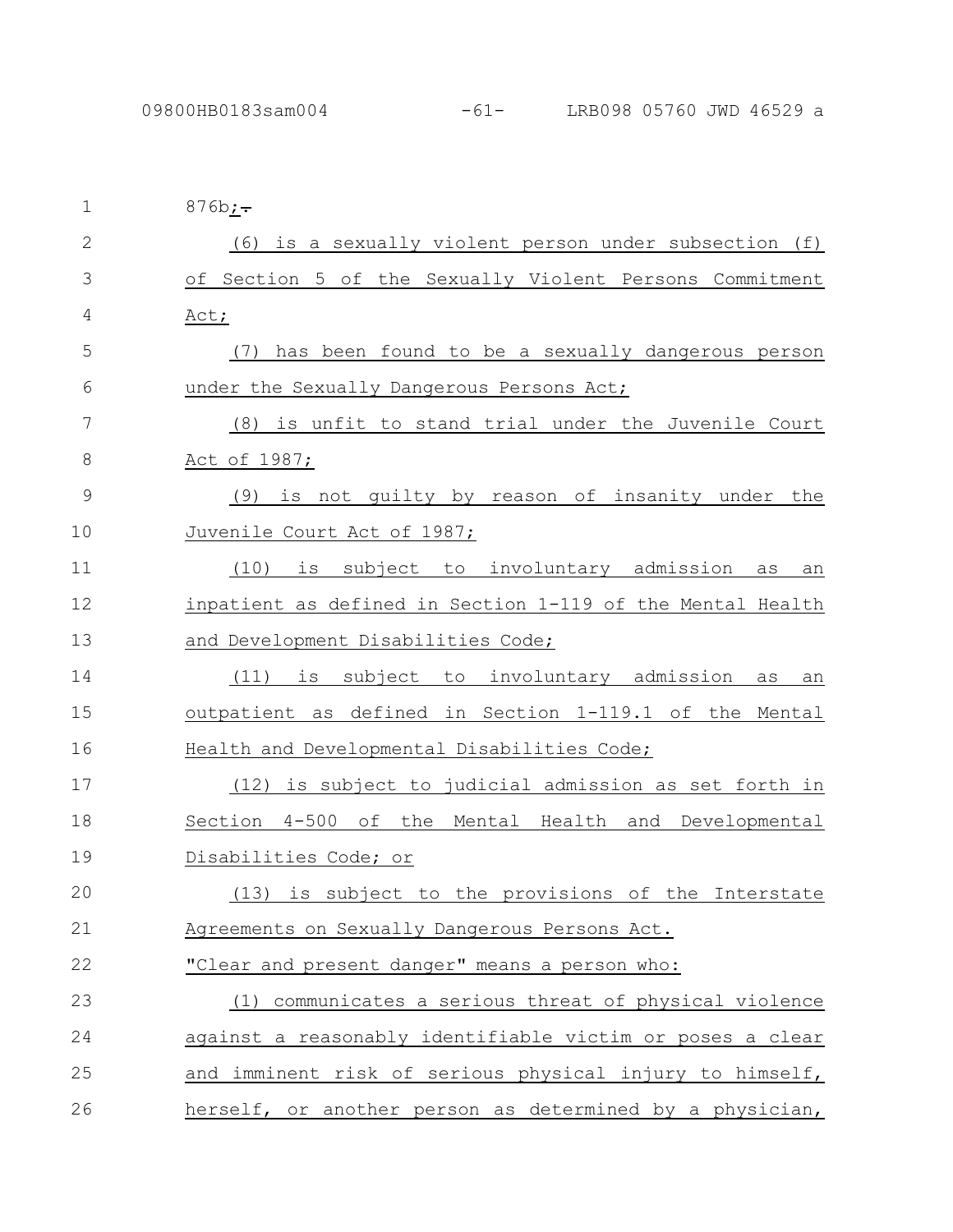| $\mathbf 1$    | clinical psychologist, or qualified examiner; or                |
|----------------|-----------------------------------------------------------------|
| $\mathbf{2}$   | (2) demonstrates threatening physical or verbal                 |
| 3              | behavior, such as violent, suicidal, or assaultive              |
| 4              | threats, actions, or other behavior, as determined by a         |
| 5              | physician, clinical psychologist, qualified examiner,           |
| 6              | school administrator, or law enforcement official.              |
| $\overline{7}$ | "Clinical psychologist" has the meaning provided in             |
| 8              | Section 1-103 of the Mental Health and Developmental            |
| 9              | Disabilities Code.                                              |
| 10             | "Controlled substance" means a controlled substance or          |
| 11             | controlled substance analog as defined in the Illinois          |
| 12             | Controlled Substances Act.                                      |
| 13             | "Counterfeit" means to copy or imitate, without legal           |
| 14             | authority, with intent to deceive.                              |
| 15             | "Developmentally disabled" means a disability which is          |
| 16             | attributable to any other condition which results in impairment |
| 17             | similar to that caused by an intellectual disability and which  |
| 18             | requires services similar to those required by intellectually   |
| 19             | disabled persons. The disability must originate before the age  |
| 20             | of 18 years, be expected to continue indefinitely, and          |
| 21             | constitute a substantial handicap.                              |
| 22             | "Federally licensed firearm dealer" means a person who is       |
| 23             | licensed as a federal firearms dealer under Section 923 of the  |
| 24             | federal Gun Control Act of 1968 (18 U.S.C. 923).                |
| 25             | "Firearm" means any device, by whatever name known, which       |
| 26             | is designed to expel a projectile or projectiles by the action  |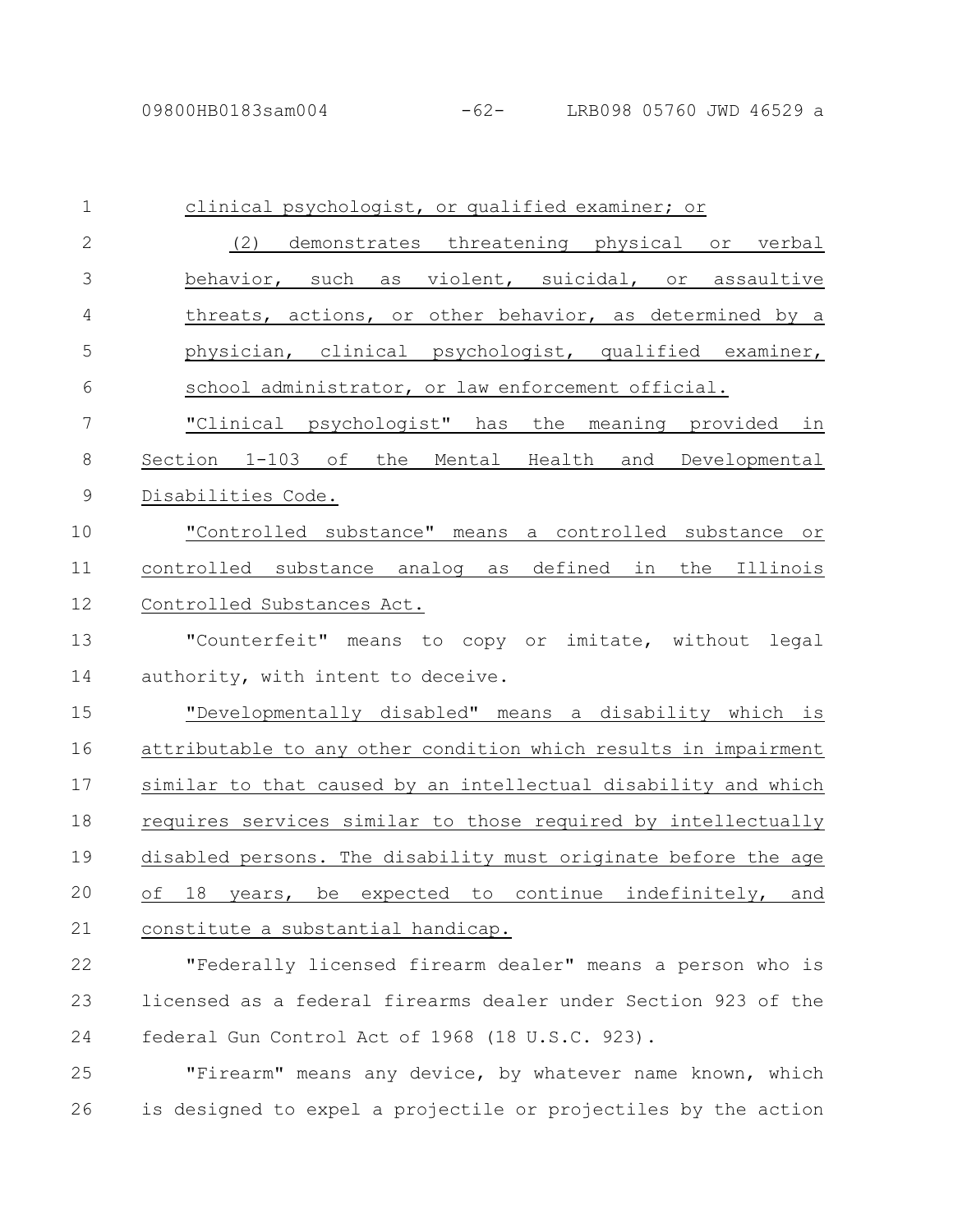of an explosion, expansion of gas or escape of gas; excluding, however: 1 2

(1) any pneumatic gun, spring gun, paint ball gun, or B-B gun which expels a single globular projectile not exceeding .18 inch in diameter or which has a maximum muzzle velocity of less than 700 feet per second; 3 4 5 6

(1.1) any pneumatic gun, spring gun, paint ball gun, or B-B gun which expels breakable paint balls containing washable marking colors; 7 8 9

(2) any device used exclusively for signalling or safety and required or recommended by the United States Coast Guard or the Interstate Commerce Commission; 10 11 12

(3) any device used exclusively for the firing of stud cartridges, explosive rivets or similar industrial ammunition; and 13 14 15

(4) an antique firearm (other than a machine-gun) which, although designed as a weapon, the Department of State Police finds by reason of the date of its manufacture, value, design, and other characteristics is primarily a collector's item and is not likely to be used as a weapon. 16 17 18 19 20 21

"Firearm ammunition" means any self-contained cartridge or shotgun shell, by whatever name known, which is designed to be used or adaptable to use in a firearm; excluding, however: 22 23 24

(1) any ammunition exclusively designed for use with a device used exclusively for signalling or safety and 25 26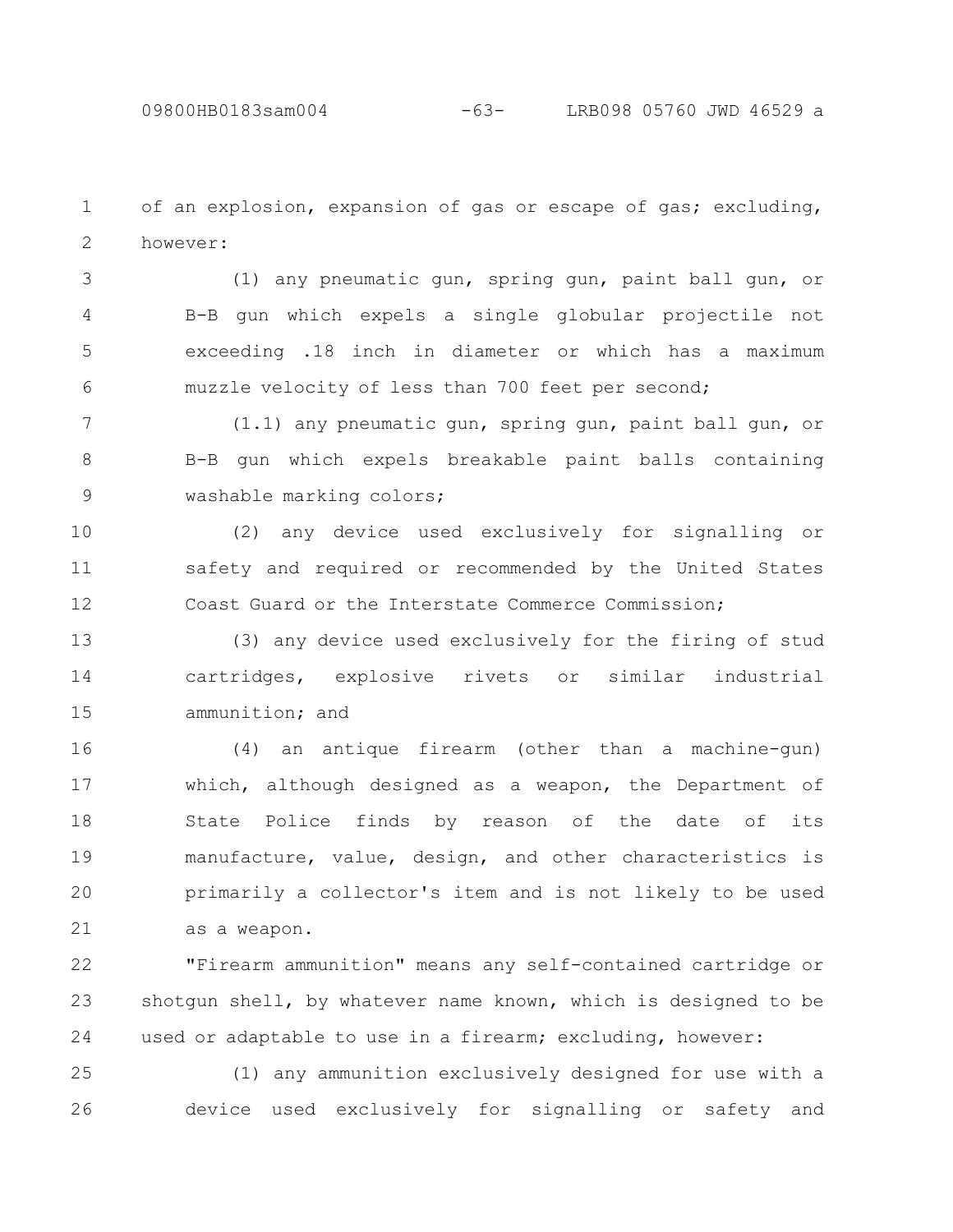1

2

required or recommended by the United States Coast Guard or

the Interstate Commerce Commission; and

(2) any ammunition designed exclusively for use with a stud or rivet driver or other similar industrial ammunition. 3 4 5

"Gun show" means an event or function: 6

(1) at which the sale and transfer of firearms is the regular and normal course of business and where 50 or more firearms are displayed, offered, or exhibited for sale, transfer, or exchange; or 7 8 9 10

(2) at which not less than 10 gun show vendors display, offer, or exhibit for sale, sell, transfer, or exchange firearms. 11 12 13

"Gun show" includes the entire premises provided for an event or function, including parking areas for the event or function, that is sponsored to facilitate the purchase, sale, transfer, or exchange of firearms as described in this Section. 14 15 16 17

"Gun show" does not include training or safety classes, competitive shooting events, such as rifle, shotgun, or handgun matches, trap, skeet, or sporting clays shoots, dinners, banquets, raffles, or any other event where the sale or transfer of firearms is not the primary course of business. 18 19 20 21 22

"Gun show promoter" means a person who organizes or operates a gun show. 23 24

"Gun show vendor" means a person who exhibits, sells, offers for sale, transfers, or exchanges any firearms at a gun 25 26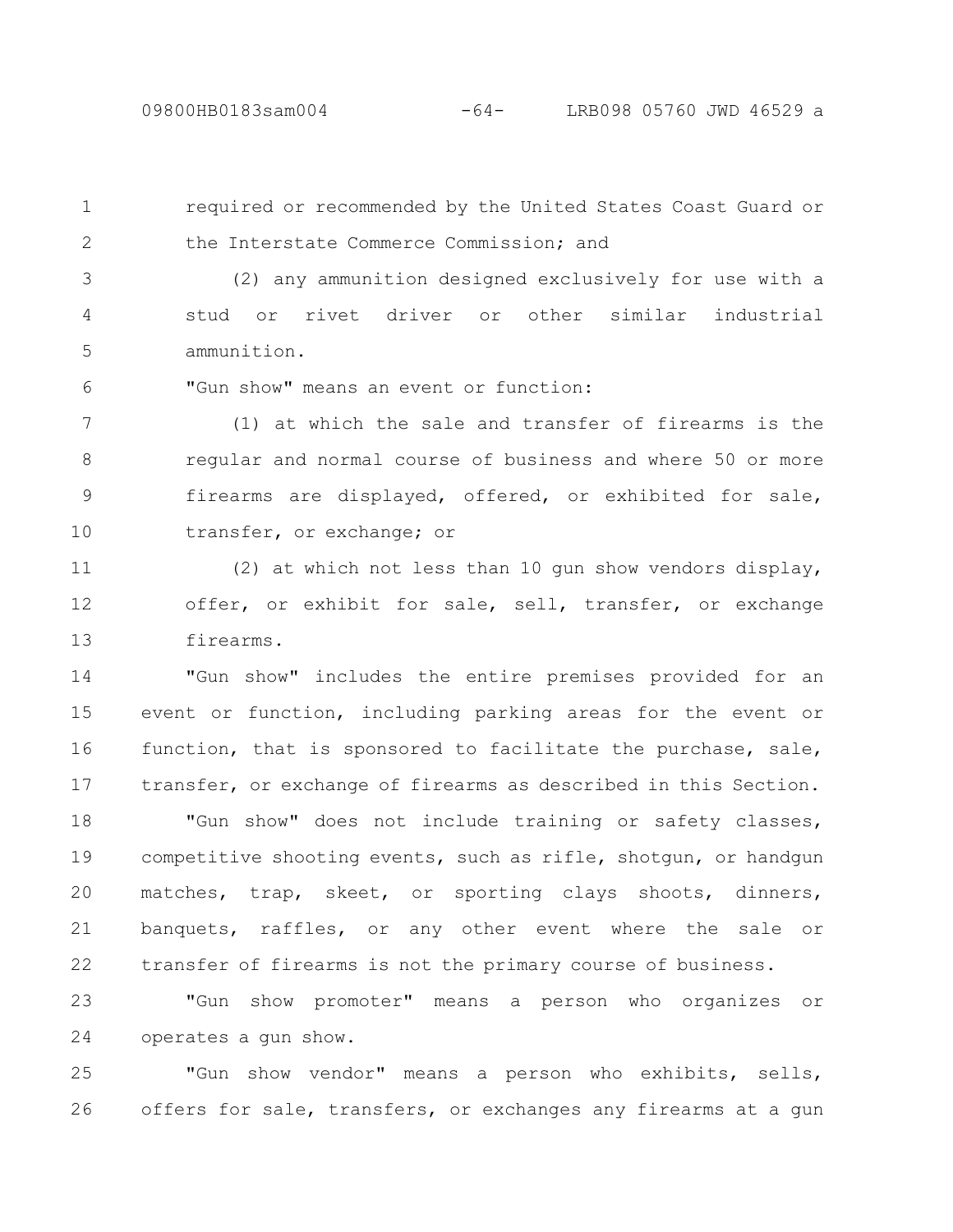09800HB0183sam004 -65- LRB098 05760 JWD 46529 a

show, regardless of whether the person arranges with a gun show promoter for a fixed location from which to exhibit, sell, offer for sale, transfer, or exchange any firearm. "Intellectually disabled" means significantly subaverage general intellectual functioning which exists concurrently with impairment in adaptive behavior and which originates before the age of 18 years. "Involuntarily admitted" has the meaning as prescribed in Sections 1-119 and 1-119.1 of the Mental Health and Developmental Disabilities Code. "Mental health facility" means any licensed private hospital or hospital affiliate, institution, or facility, or part thereof, and any facility, or part thereof, operated by the State or a political subdivision thereof which provide treatment of persons with mental illness and includes all hospitals, institutions, clinics, evaluation facilities, mental health centers, colleges, universities, long-term care facilities, and nursing homes, or parts thereof, which provide treatment of persons with mental illness whether or not the primary purpose is to provide treatment of persons with mental illness. "Patient" means: (1) a person who voluntarily receives mental health treatment as an in-patient or resident of any public or private mental health facility, unless the treatment was solely for an alcohol abuse disorder and no other secondary 1 2 3 4 5 6 7 8 9 10 11 12 13 14 15 16 17 18 19 20 21 22 23 24 25 26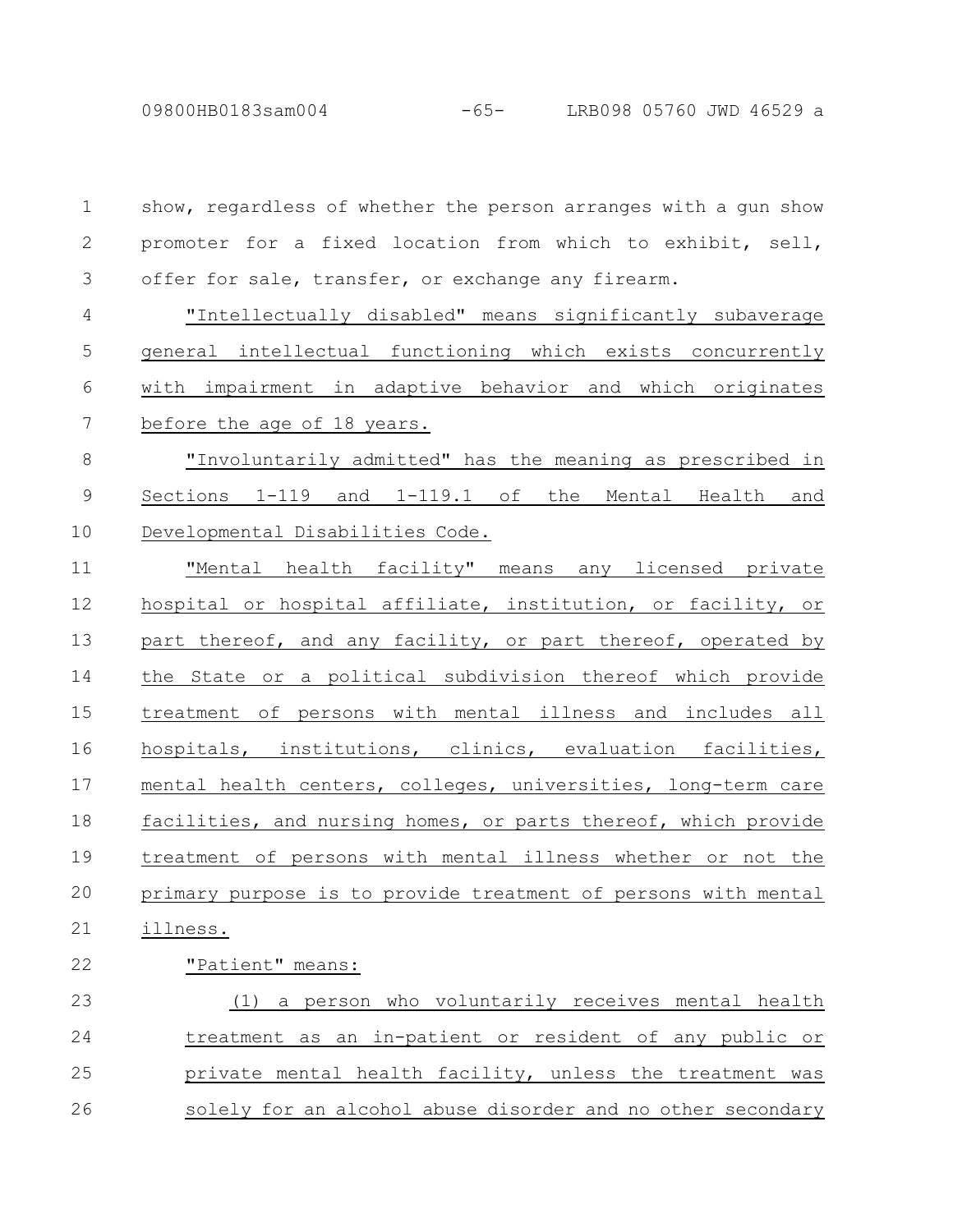| $\mathbf 1$  | substance abuse disorder or mental illness; or                     |
|--------------|--------------------------------------------------------------------|
| $\mathbf{2}$ | (2) a person who voluntarily receives mental health                |
| 3            | treatment as an out-patient or is provided services by a           |
| 4            | public or private mental health facility, and who poses a          |
| 5            | clear and present danger to himself, herself, or to others.        |
| 6            | "Physician" has the meaning as defined in Section 1-120 of         |
| 7            | the Mental Health and Developmental Disabilities Code.             |
| 8            | "Qualified examiner" has the meaning provided in Section           |
| 9            | 1-122 of the Mental Health and Developmental Disabilities Code.    |
| 10           | "Sanctioned competitive shooting event" means a shooting           |
| 11           | contest officially recognized by a national or state shooting      |
| 12           | sport association, and includes any sight-in or practice           |
| 13           | conducted in conjunction with the event.                           |
| 14           | "School administrator" means the person required to report         |
| 15           | under the School Administrator Reporting of Mental Health Clear    |
| 16           | and Present Danger Determinations Law.                             |
| 17           | "Stun gun or taser" has the meaning ascribed to it in              |
| 18           | Section 24-1 of the Criminal Code of 2012.                         |
| 19           | (Source: P.A. 97-776, eff. 7-13-12; 97-1150, eff. 1-25-13.)        |
|              |                                                                    |
| 20           | (Text of Section after amendment by P.A. 97-1167)                  |
| 21           | Sec. 1.1. For purposes of this Act:                                |
| 22           | "Addicted to narcotics" means a person who has been:               |
| 23           | convicted of an offense involving the use<br>(1)<br>O <sub>T</sub> |
| 24           | of cannabis, a controlled substance,<br>possession<br>or           |
| 25           | methamphetamine within the past year; or                           |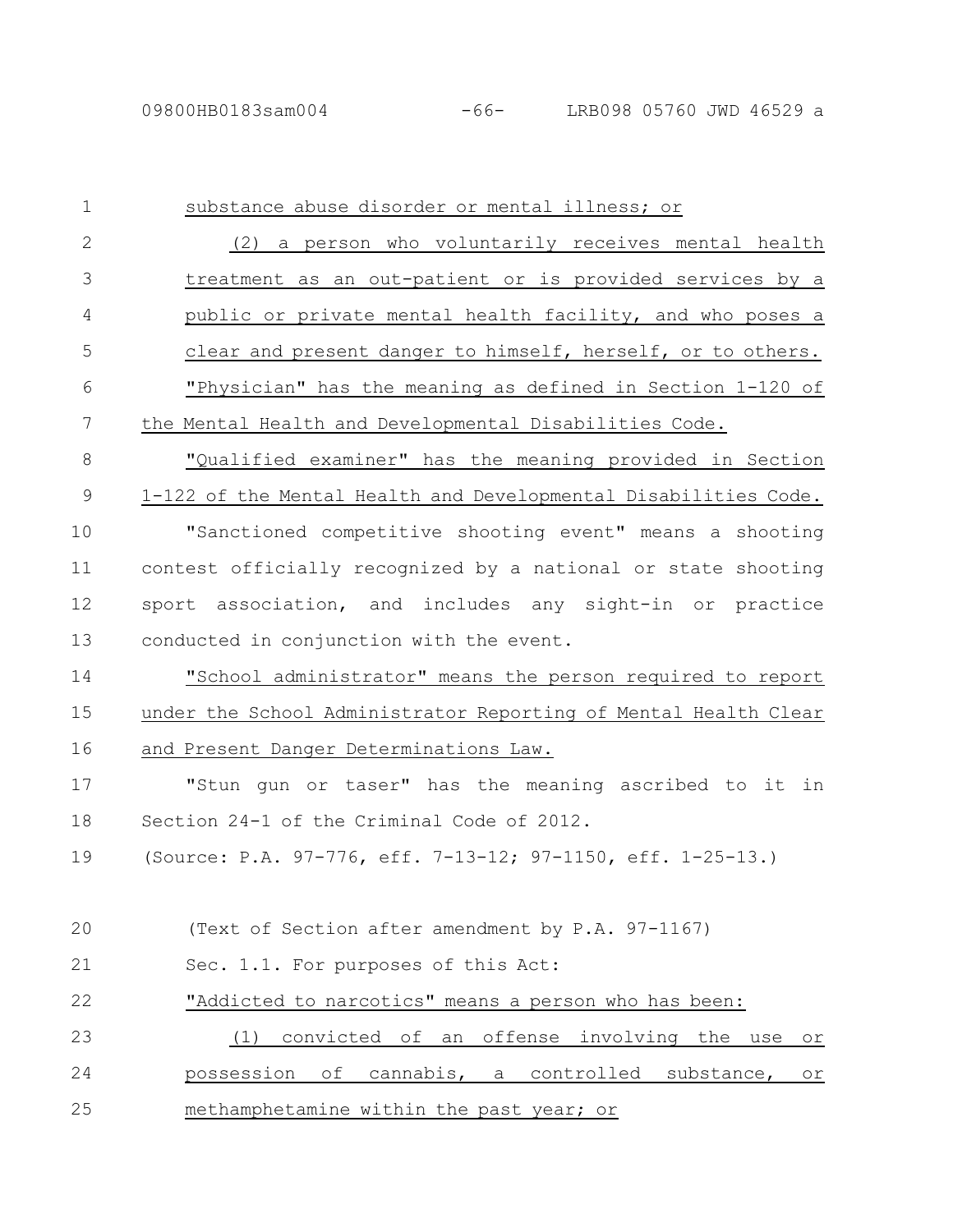(2) determined by the Department of State Police to be addicted to narcotics based upon federal law or federal guidelines. "Addicted to narcotics" does not include possession or use of a prescribed controlled substance under the direction and authority of a physician or other person authorized to prescribe the controlled substance when the controlled substance is used in the prescribed manner. "Adjudicated Has been adjudicated as a mentally disabled person mental defective" means the person is the subject of a determination by a court, board, commission or other lawful authority that the a person, as a result of marked subnormal intelligence, or mental illness, mental impairment, incompetency, condition, or disease: (1) presents a clear and present  $\frac{1}{18}$  a danger to himself, herself, or to others; (2) lacks the mental capacity to manage his or her own affairs or is adjudicated a disabled person as defined in Section 11a-2 of the Probate Act of 1975; (3) is not guilty in a criminal case by reason of insanity, mental disease or defect; (3.5) is guilty but mentally ill, as provided in Section 5-2-6 of the Unified Code of Corrections; (4) is incompetent to stand trial in a criminal case; (5) is not guilty by reason of lack of mental responsibility under pursuant to Articles 50a and 72b of 1 2 3 4 5 6 7 8 9 10 11 12 13 14 15 16 17 18 19 20 21 22 23 24 25 26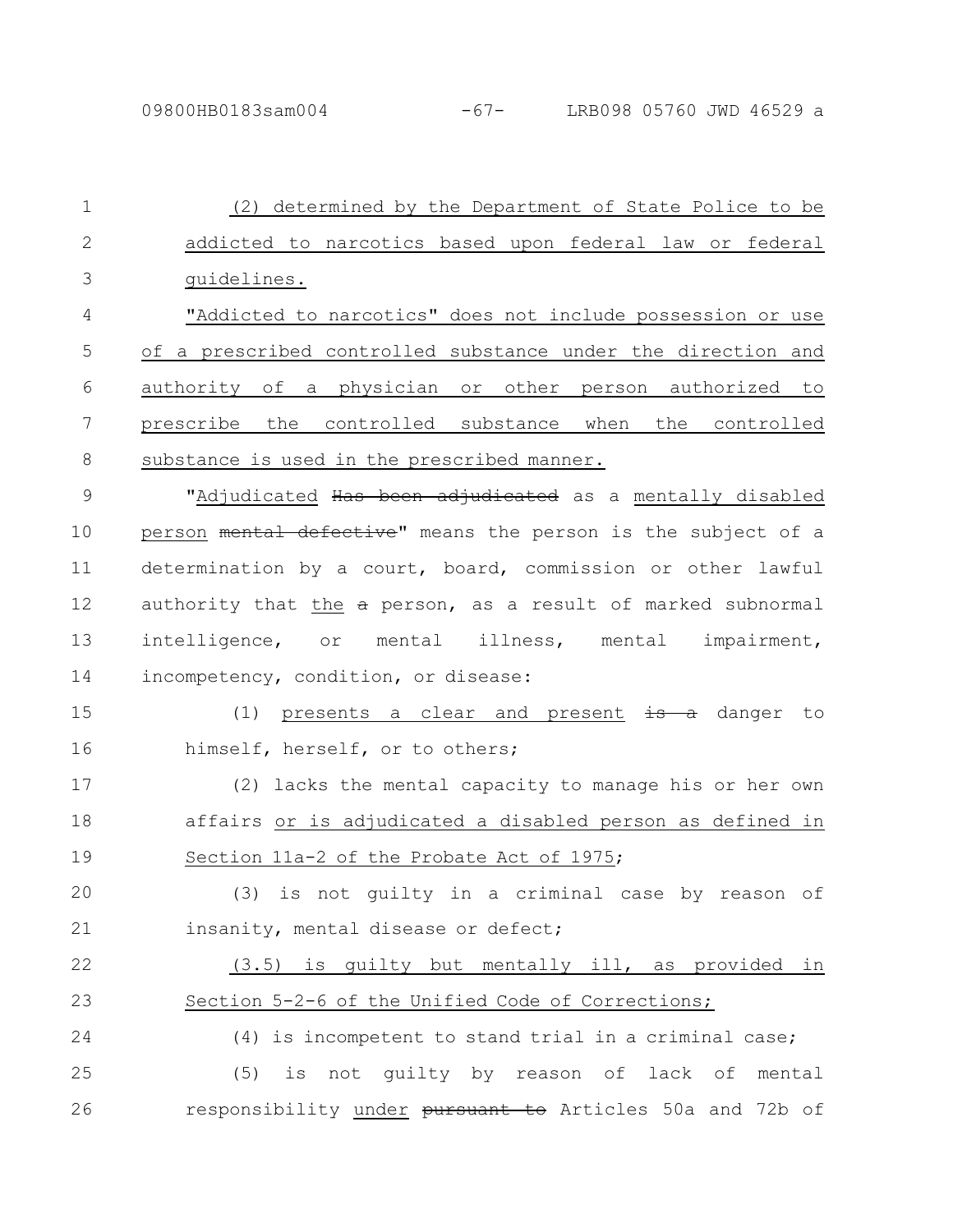| 1             | Uniform Code of Military Justice, 10 U.S.C. 850a,<br>the   |
|---------------|------------------------------------------------------------|
| $\mathbf{2}$  | $876b_{i}$ .                                               |
| 3             | (6) is a sexually violent person under subsection (f)      |
| 4             | of Section 5 of the Sexually Violent Persons Commitment    |
| 5             | Act;                                                       |
| 6             | (7) is a sexually dangerous person under the Sexually      |
| 7             | Dangerous Persons Act; or                                  |
| 8             | (8) is unfit to stand trial under the Juvenile Court       |
| $\mathcal{G}$ | <u>Act of 1987;</u>                                        |
| 10            | (9) is not guilty by reason of insanity under the          |
| 11            | Juvenile Court Act of 1987;                                |
| 12            | is subject to involuntary admission<br>(10)<br>as<br>an    |
| 13            | inpatient as defined in Section 1-119 of the Mental Health |
| 14            | and Development Disabilities Code;                         |
| 15            | (11) is subject to involuntary admission<br>as<br>an       |
| 16            | outpatient as defined in Section 1-119.1 of the Mental     |
| 17            | Health and Developmental Disabilities Code;                |
| 18            | (12) is subject to judicial admission as set forth in      |
| 19            | Section 4-500 of the Mental Health and Developmental       |
| 20            | Disabilities Code; or                                      |
| 21            | (13) is subject to the provisions of the Interstate        |
| 22            | Agreements on Sexually Dangerous Persons Act.              |
| 23            | "Clear and present danger" means a person who:             |
| 24            | (1) communicates a serious threat of physical violence     |
| 25            | against a reasonably identifiable victim or poses a clear  |
| 26            | and imminent risk of serious physical injury to himself,   |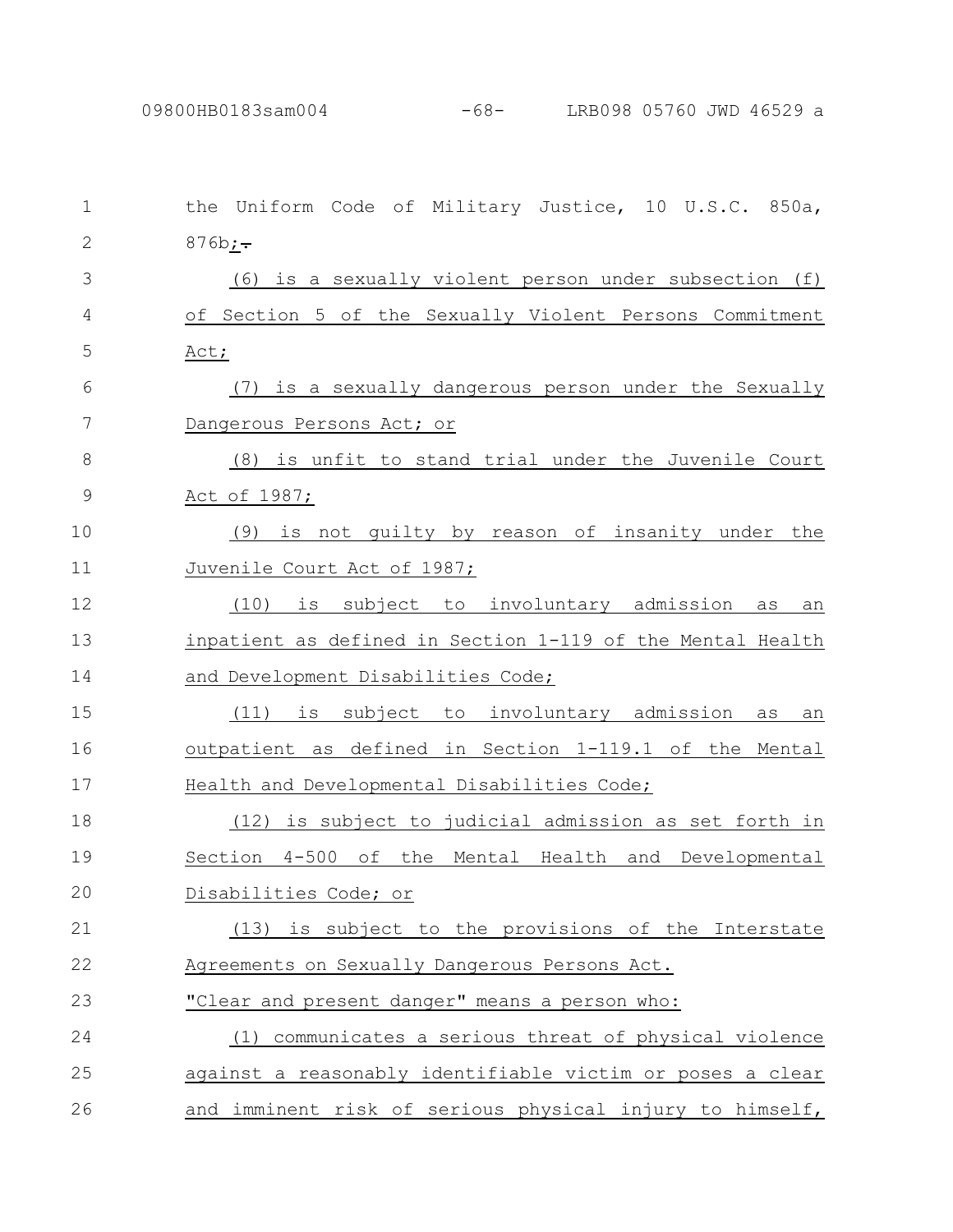| $\mathbf 1$    | herself, or another person as determined by a physician,        |
|----------------|-----------------------------------------------------------------|
| $\mathbf{2}$   | clinical psychologist, or qualified examiner; or                |
| 3              | (2) demonstrates threatening physical or verbal                 |
| $\overline{4}$ | behavior, such as violent, suicidal, or assaultive              |
| 5              | threats, actions, or other behavior, as determined by a         |
| 6              | physician, clinical psychologist, qualified examiner,           |
| $\overline{7}$ | school administrator, or law enforcement official.              |
| $8\,$          | "Clinical psychologist" has the meaning provided in             |
| $\mathcal{G}$  | Section 1-103 of the Mental Health and Developmental            |
| 10             | Disabilities Code.                                              |
| 11             | "Controlled substance" means a controlled substance or          |
| 12             | controlled substance analog as defined in the Illinois          |
| 13             | Controlled Substances Act.                                      |
| 14             | "Counterfeit" means to copy or imitate, without legal           |
| 15             | authority, with intent to deceive.                              |
| 16             | "Developmentally disabled" means a disability which is          |
| 17             | attributable to any other condition which results in impairment |
| 18             | similar to that caused by an intellectual disability and which  |
| 19             | requires services similar to those required by intellectually   |
| 20             | disabled persons. The disability must originate before the age  |
| 21             | of<br>18 years, be expected to continue indefinitely,<br>and    |
| 22             | constitute a substantial handicap.                              |
| 23             | "Federally licensed firearm dealer" means a person who is       |
| 24             | licensed as a federal firearms dealer under Section 923 of the  |
| 25             | federal Gun Control Act of 1968 (18 U.S.C. 923).                |

26 **The "Firearm"** means any device, by whatever name known, which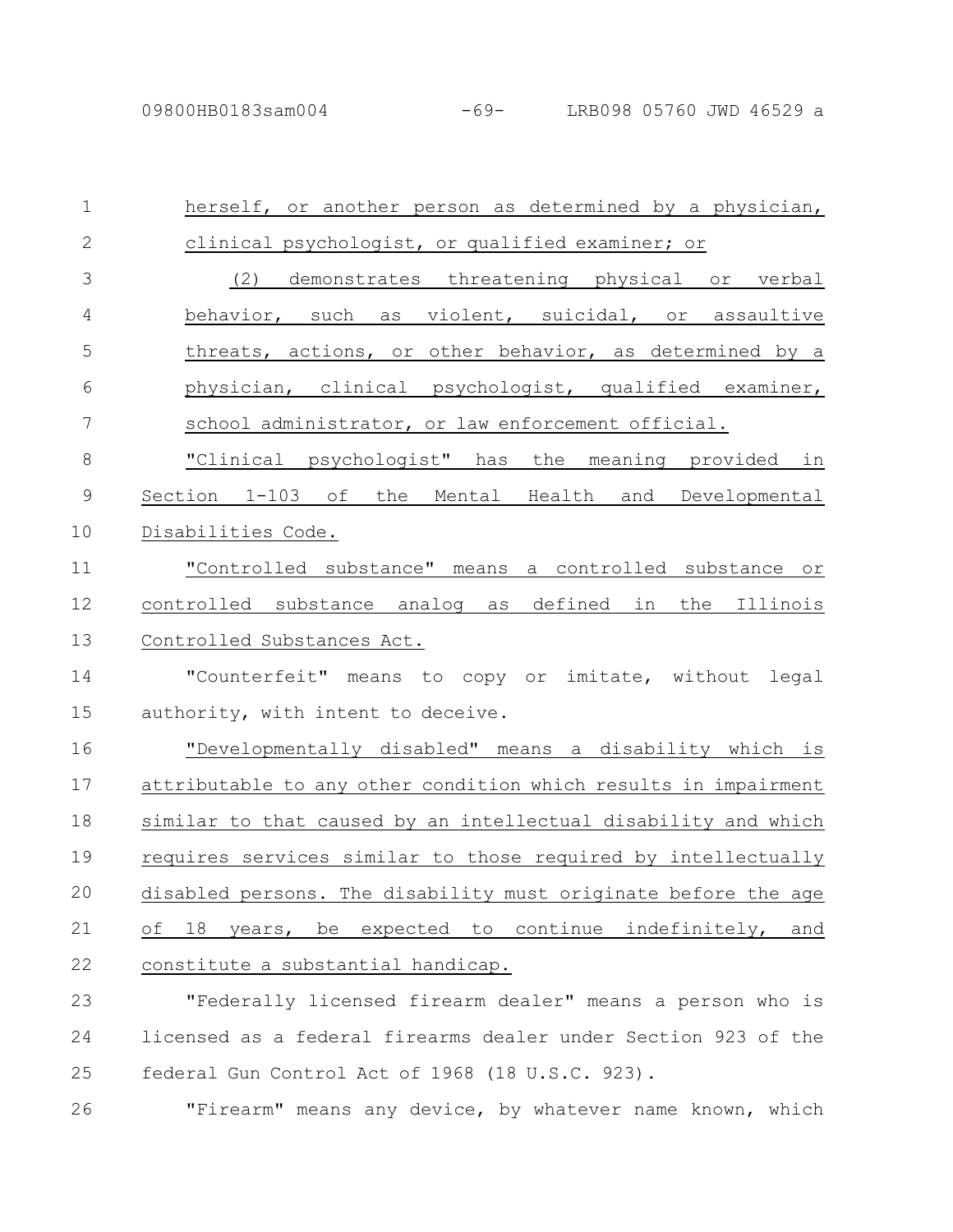26

is designed to expel a projectile or projectiles by the action of an explosion, expansion of gas or escape of gas; excluding, however: 1 2 3

(1) any pneumatic gun, spring gun, paint ball gun, or B-B gun which expels a single globular projectile not exceeding .18 inch in diameter or which has a maximum muzzle velocity of less than 700 feet per second; 4 5 6 7

(1.1) any pneumatic gun, spring gun, paint ball gun, or B-B gun which expels breakable paint balls containing washable marking colors; 8 9 10

(2) any device used exclusively for signalling or safety and required or recommended by the United States Coast Guard or the Interstate Commerce Commission; 11 12 13

(3) any device used exclusively for the firing of stud cartridges, explosive rivets or similar industrial ammunition; and 14 15 16

(4) an antique firearm (other than a machine-gun) which, although designed as a weapon, the Department of State Police finds by reason of the date of its manufacture, value, design, and other characteristics is primarily a collector's item and is not likely to be used as a weapon. 17 18 19 20 21 22

"Firearm ammunition" means any self-contained cartridge or shotgun shell, by whatever name known, which is designed to be used or adaptable to use in a firearm; excluding, however: 23 24 25

(1) any ammunition exclusively designed for use with a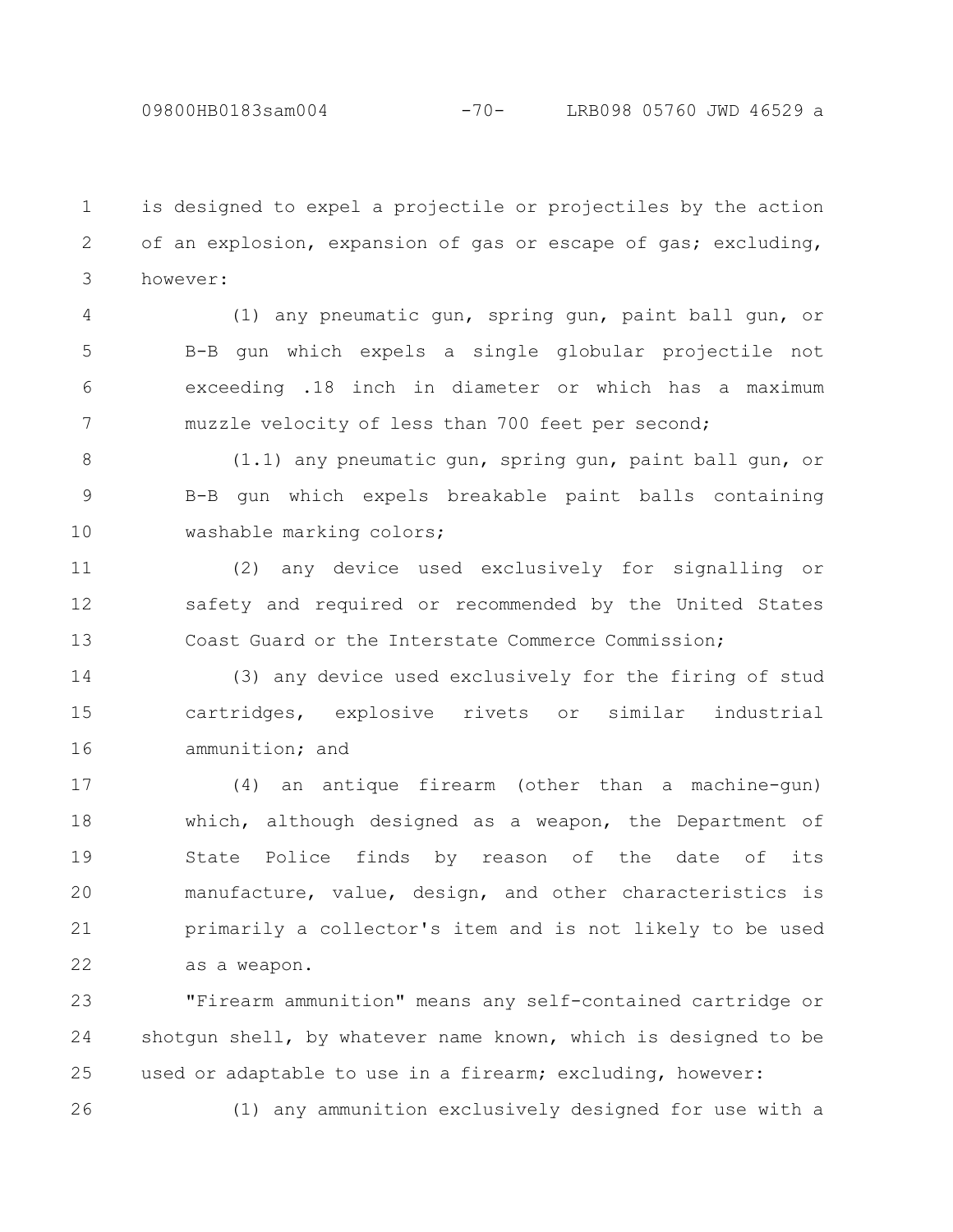09800HB0183sam004 -71- LRB098 05760 JWD 46529 a

device used exclusively for signalling or safety and required or recommended by the United States Coast Guard or the Interstate Commerce Commission; and 1 2 3

(2) any ammunition designed exclusively for use with a stud or rivet driver or other similar industrial ammunition. 4 5 6

"Gun show" means an event or function: 7

(1) at which the sale and transfer of firearms is the regular and normal course of business and where 50 or more firearms are displayed, offered, or exhibited for sale, transfer, or exchange; or 8 9 10 11

(2) at which not less than 10 gun show vendors display, offer, or exhibit for sale, sell, transfer, or exchange firearms. 12 13 14

"Gun show" includes the entire premises provided for an event or function, including parking areas for the event or function, that is sponsored to facilitate the purchase, sale, transfer, or exchange of firearms as described in this Section. 15 16 17 18

"Gun show" does not include training or safety classes, competitive shooting events, such as rifle, shotgun, or handgun matches, trap, skeet, or sporting clays shoots, dinners, banquets, raffles, or any other event where the sale or transfer of firearms is not the primary course of business. 19 20 21 22 23

"Gun show promoter" means a person who organizes or operates a gun show. 24 25

"Gun show vendor" means a person who exhibits, sells, 26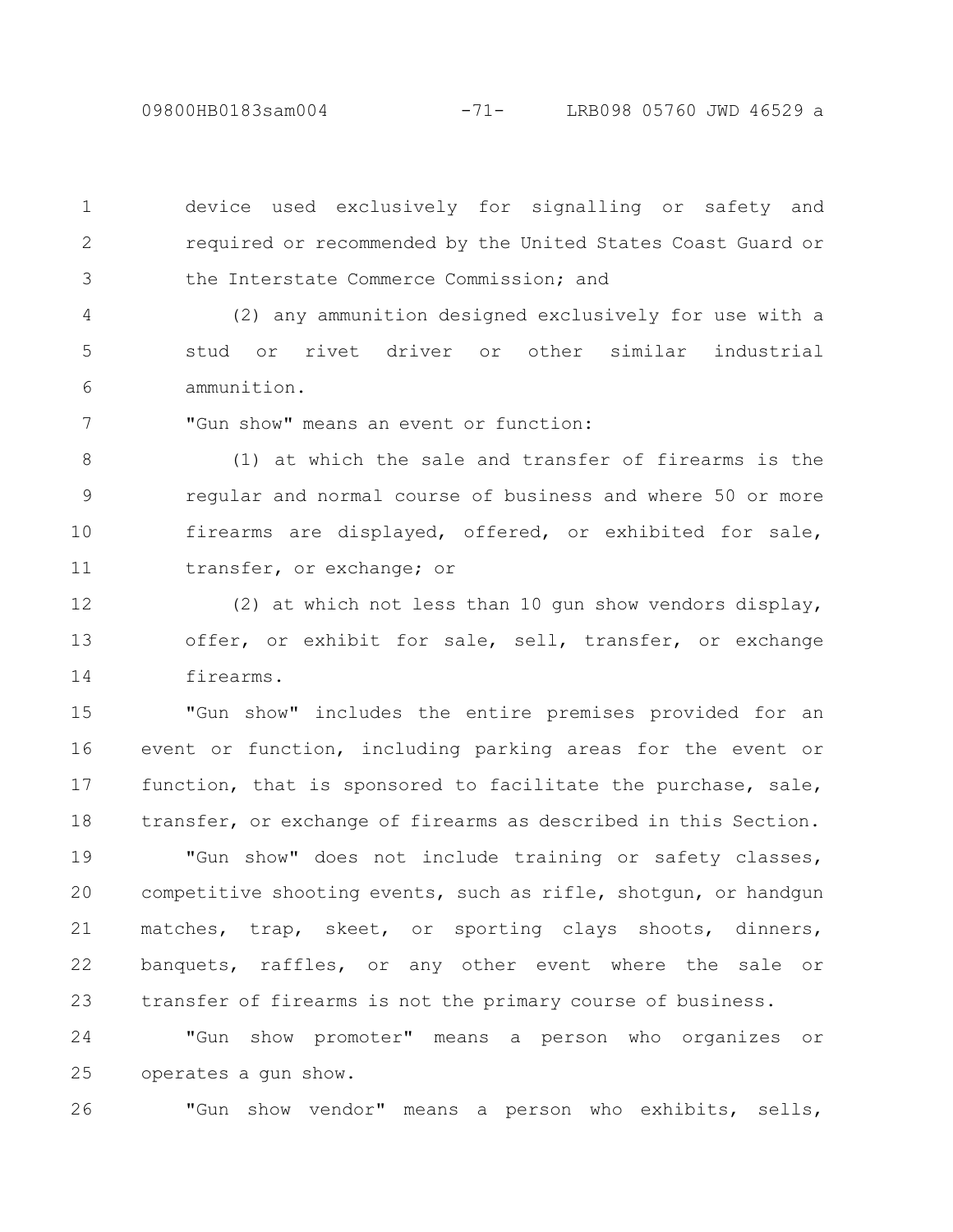| $\mathbf{1}$   | offers for sale, transfers, or exchanges any firearms at a gun      |
|----------------|---------------------------------------------------------------------|
| 2              | show, regardless of whether the person arranges with a gun show     |
| 3              | promoter for a fixed location from which to exhibit, sell,          |
| $\overline{4}$ | offer for sale, transfer, or exchange any firearm.                  |
| 5              | "Intellectually disabled" means significantly subaverage            |
| 6              | general intellectual functioning which exists concurrently          |
| 7              | with impairment in adaptive behavior and which originates           |
| 8              | before the age of 18 years.                                         |
| $\mathsf 9$    | "Involuntarily admitted" has the meaning as prescribed in           |
| 10             | Sections 1-119 and 1-119.1 of the Mental Health and                 |
| 11             | Developmental Disabilities Code.                                    |
| 12             | "Mental health facility <del>institution</del> " means any licensed |
| 13             | private hospitalor hospital affiliate, institution, or              |
| 14             | facility, or part thereof, and any facility, or part thereof,       |
| 15             | operated by the State or a political subdivision thereof which      |
| 16             | provide elinic, evaluation facility, mental health center, or       |
| 17             | part thereof, which is used primarily for the care or treatment     |
| 18             | of persons with mental illness and includes all hospitals,          |
| 19             | institutions, clinics, evaluation facilities, mental health         |
| 20             | centers, colleges, universities, long-term care facilities,         |
| 21             | and nursing homes, or parts thereof, which provide treatment of     |
| 22             | persons with mental illness whether or not the primary purpose      |
| 23             | is to provide treatment of persons with mental illness.             |
| 24             | "Patient" means:                                                    |
| 25             | a person who voluntarily receives mental health<br>(1)              |
| 26             | treatment as an in-patient or resident of any public or             |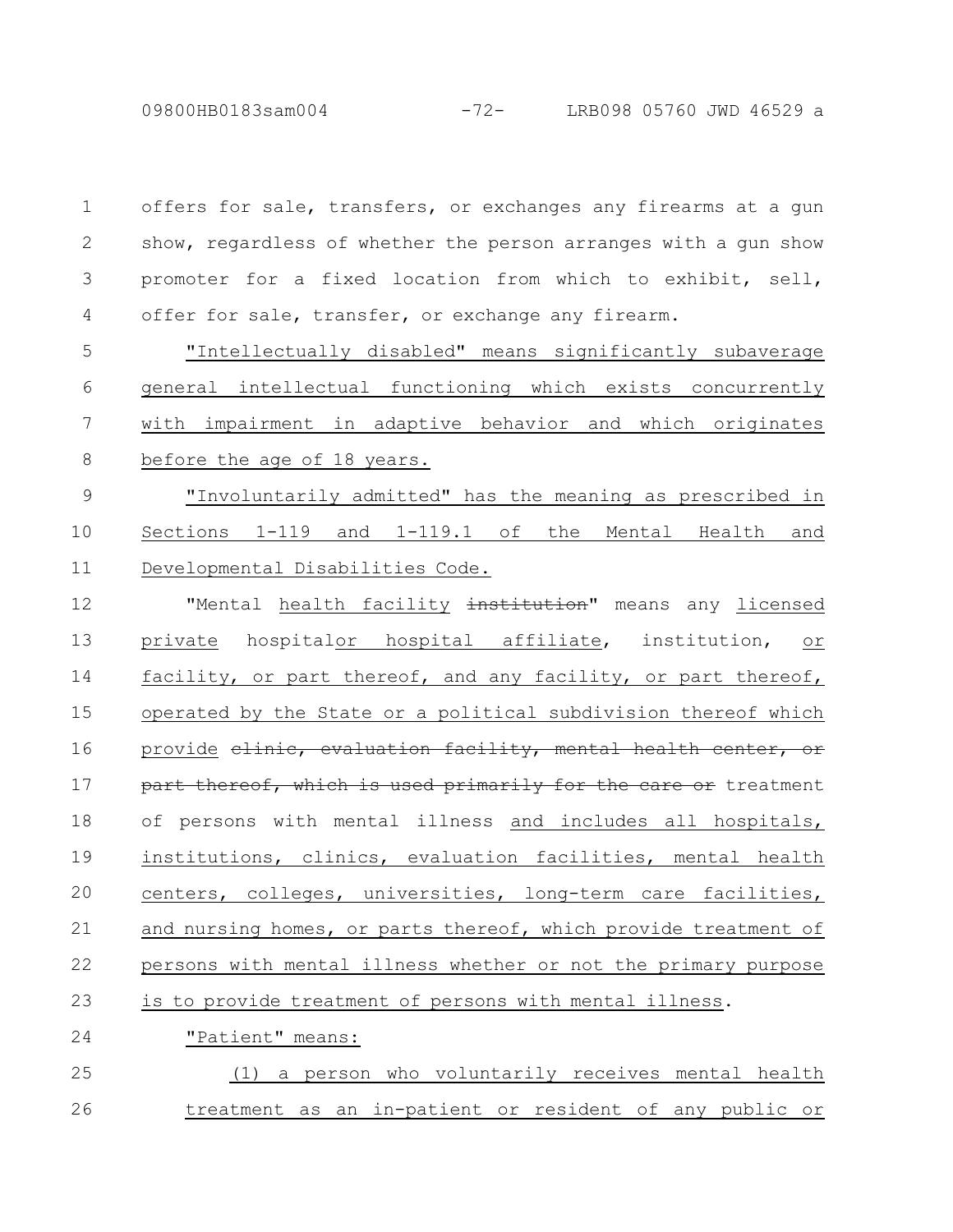private mental health facility, unless the treatment was solely for an alcohol abuse disorder and no other secondary substance abuse disorder or mental illness; or 1 2 3

(2) a person who voluntarily receives mental health treatment as an out-patient or is provided services by a public or private mental health facility, and who poses a clear and present danger to himself, herself, or to others. "Physician" has the meaning as defined in Section 1-120 of the Mental Health and Developmental Disabilities Code. 4 5 6 7 8 9

"Qualified examiner" has the meaning provided in Section 1-122 of the Mental Health and Developmental Disabilities Code. "Patient in a mental institution" means the person was mitted, either voluntarily or involuntarily, stitution for mental health treatment, unless woluntary and solely for an alcohol abuse other secondary substance abuse disorder or mental illness. 10 11 12 13 14 15 16

"Sanctioned competitive shooting event" means a shooting contest officially recognized by a national or state shooting sport association, and includes any sight-in or practice conducted in conjunction with the event. 17 18 19 20

"School administrator" means the person required to report under the School Administrator Reporting of Mental Health Clear and Present Danger Determinations Law. 21 22 23

"Stun gun or taser" has the meaning ascribed to it in Section 24-1 of the Criminal Code of 2012. 24 25

(Source: P.A. 97-776, eff. 7-13-12; 97-1150, eff. 1-25-13; 26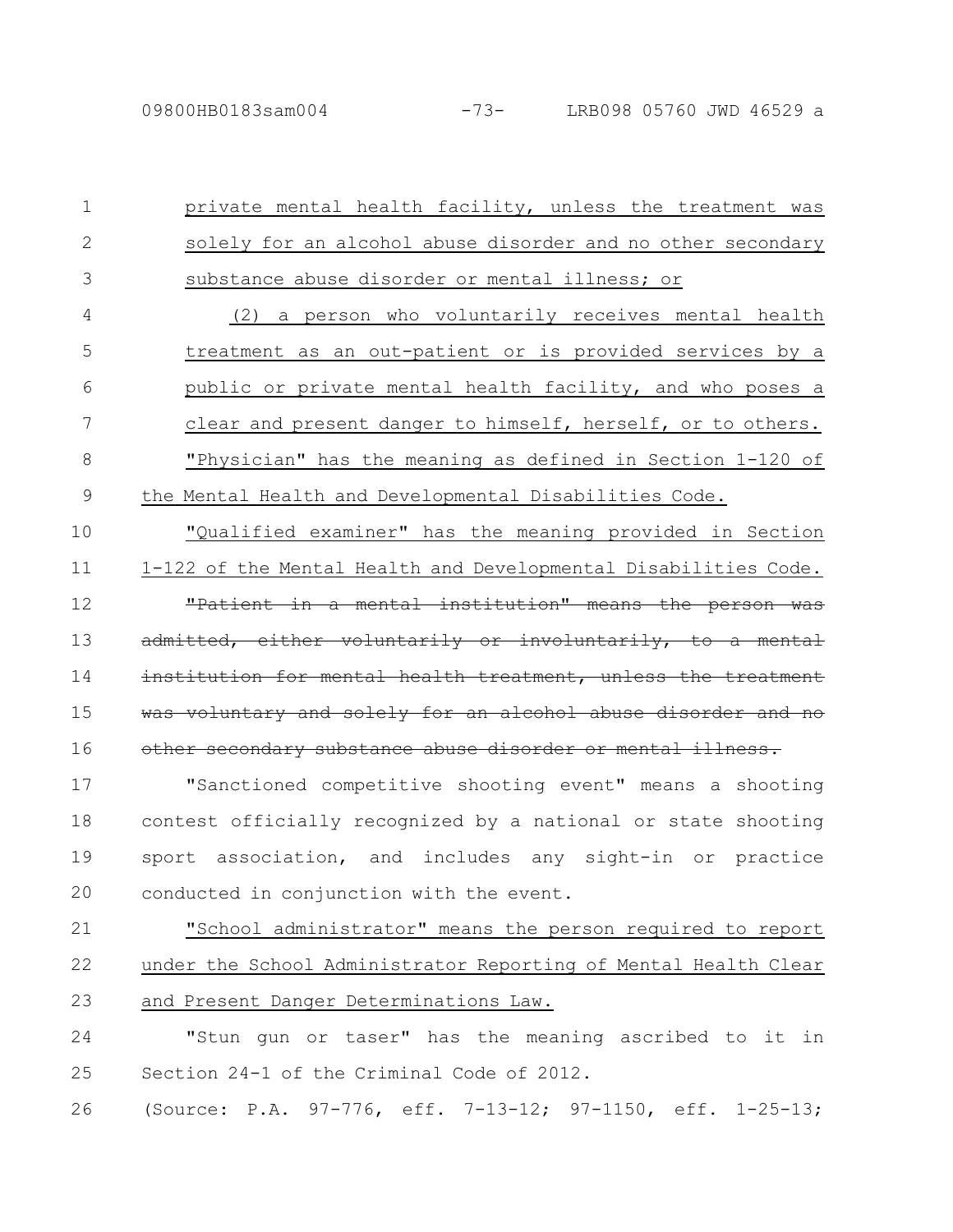97-1167, eff. 6-1-13.) 1

(430 ILCS 65/3.1) (from Ch. 38, par. 83-3.1) 2

3

Sec. 3.1. Dial up system.

(a) The Department of State Police shall provide a dial up telephone system or utilize other existing technology which shall be used by any federally licensed firearm dealer, gun show promoter, or gun show vendor who is to transfer a firearm, stun gun, or taser under the provisions of this Act. The Department of State Police may utilize existing technology which allows the caller to be charged a fee not to exceed \$2. Fees collected by the Department of State Police shall be deposited in the State Police Services Fund and used to provide the service. 4 5 6 7 8 9 10 11 12 13

(b) Upon receiving a request from a federally licensed firearm dealer, gun show promoter, or gun show vendor, the Department of State Police shall immediately approve, or within the time period established by Section 24-3 of the Criminal Code of 2012 regarding the delivery of firearms, stun guns, and tasers notify the inquiring dealer, gun show promoter, or gun show vendor of any objection that would disqualify the transferee from acquiring or possessing a firearm, stun gun, or taser. In conducting the inquiry, the Department of State Police shall initiate and complete an automated search of its criminal history record information files and those of the Federal Bureau of Investigation, including the National 14 15 16 17 18 19 20 21 22 23 24 25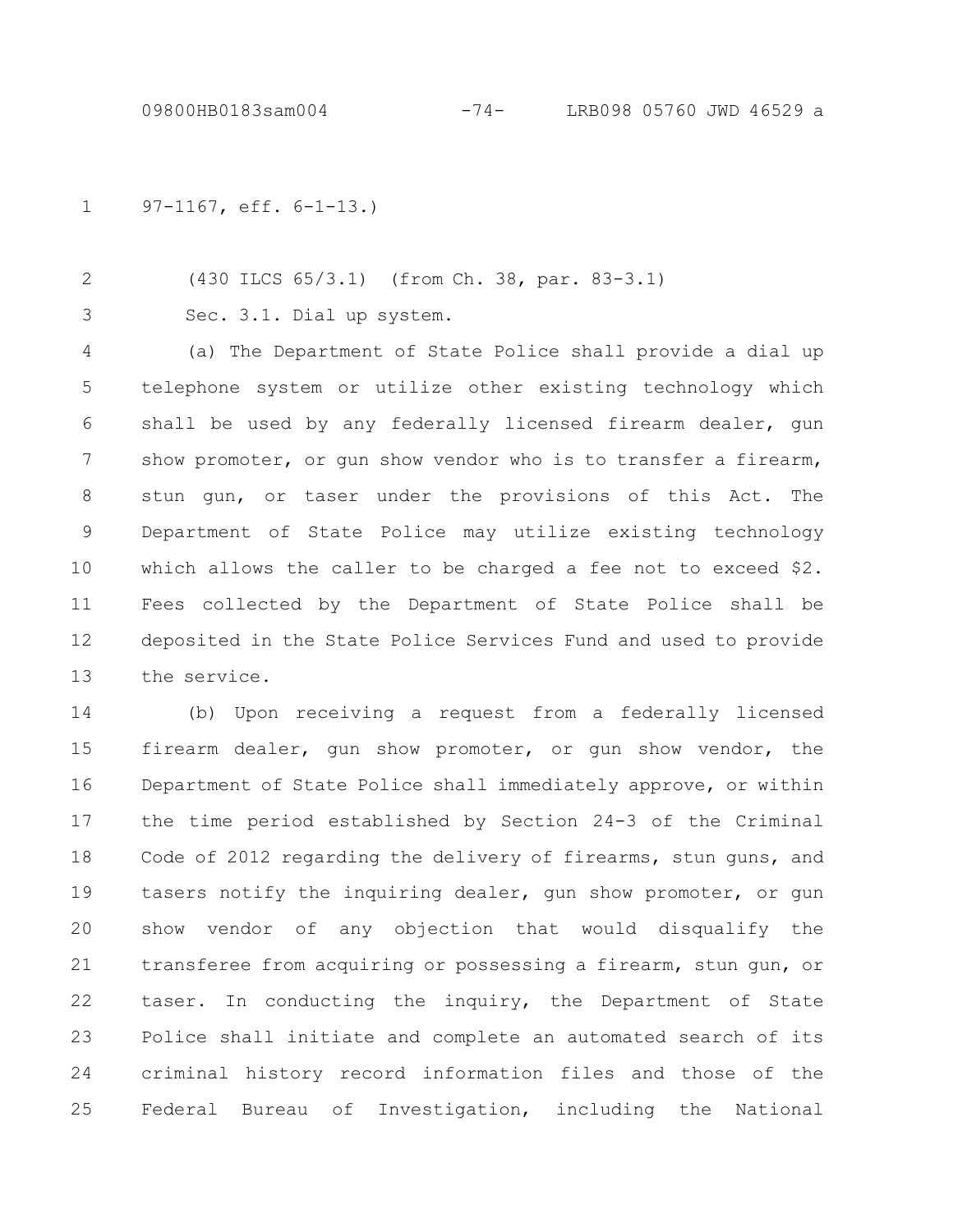09800HB0183sam004 -75- LRB098 05760 JWD 46529 a

Instant Criminal Background Check System, and of the files of the Department of Human Services relating to mental health and developmental disabilities to obtain any felony conviction or patient hospitalization information which would disqualify a person from obtaining or require revocation of a currently valid Firearm Owner's Identification Card. 1 2 3 4 5 6

(c) If receipt of a firearm would not violate Section 24-3 of the Criminal Code of 2012, federal law, or this Act the Department of State Police shall: 7 8 9

(1) assign a unique identification number to the transfer; and 10 11

(2) provide the licensee, gun show promoter, or gun show vendor with the number. 12 13

(d) Approvals issued by the Department of State Police for the purchase of a firearm are valid for 30 days from the date of issue. 14 15 16

(e) (1) The Department of State Police must act as the Illinois Point of Contact for the National Instant Criminal Background Check System. 17 18 19

(2) The Department of State Police and the Department of Human Services shall, in accordance with State and federal law regarding confidentiality, enter into a memorandum of understanding with the Federal Bureau of Investigation for the purpose of implementing the National Instant Criminal Background Check System in the State. The Department of State Police shall report the name, date of birth, and physical 20 21 22 23 24 25 26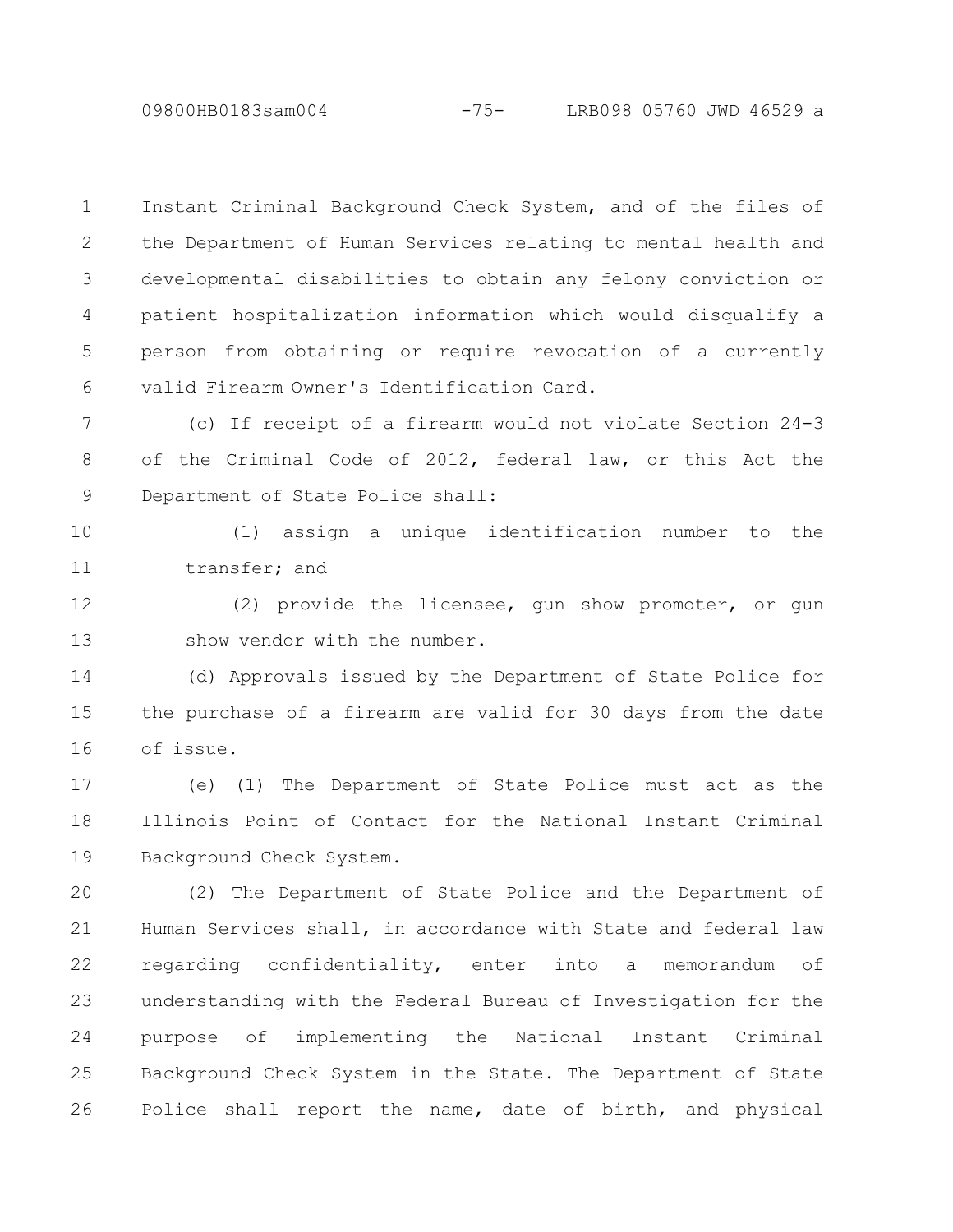09800HB0183sam004 -76- LRB098 05760 JWD 46529 a

description of any person prohibited from possessing a firearm pursuant to the Firearm Owners Identification Card Act or 18 U.S.C. 922(g) and (n) to the National Instant Criminal Background Check System Index, Denied Persons Files. 1 2 3 4

(3) The Department of State Police shall provide notice of the disqualification of a person under subsection (b) of this Section or the revocation of a person's Firearm Owner's Identification Card under Section 8 of this Act, and the reason for the disqualification or revocation, to all law enforcement agencies with jurisdiction to assist with the seizure of the person's Firearm Owner's Identification Card. 5 6 7 8 9 10 11

(f) The Department of State Police shall adopt promulgate rules not inconsistent with this Section to implement this system. 12 13 14

(Source: P.A. 97-1150, eff. 1-25-13.) 15

25

(430 ILCS 65/4) (from Ch. 38, par. 83-4) 16

(Text of Section before amendment by P.A. 97-1167) 17

Sec. 4. (a) Each applicant for a Firearm Owner's Identification Card must: 18 19

(1) Make application on blank forms prepared and furnished at convenient locations throughout the State by the Department of State Police, or by electronic means, if and when made available by the Department of State Police; and 20 21 22 23 24

(2) Submit evidence to the Department of State Police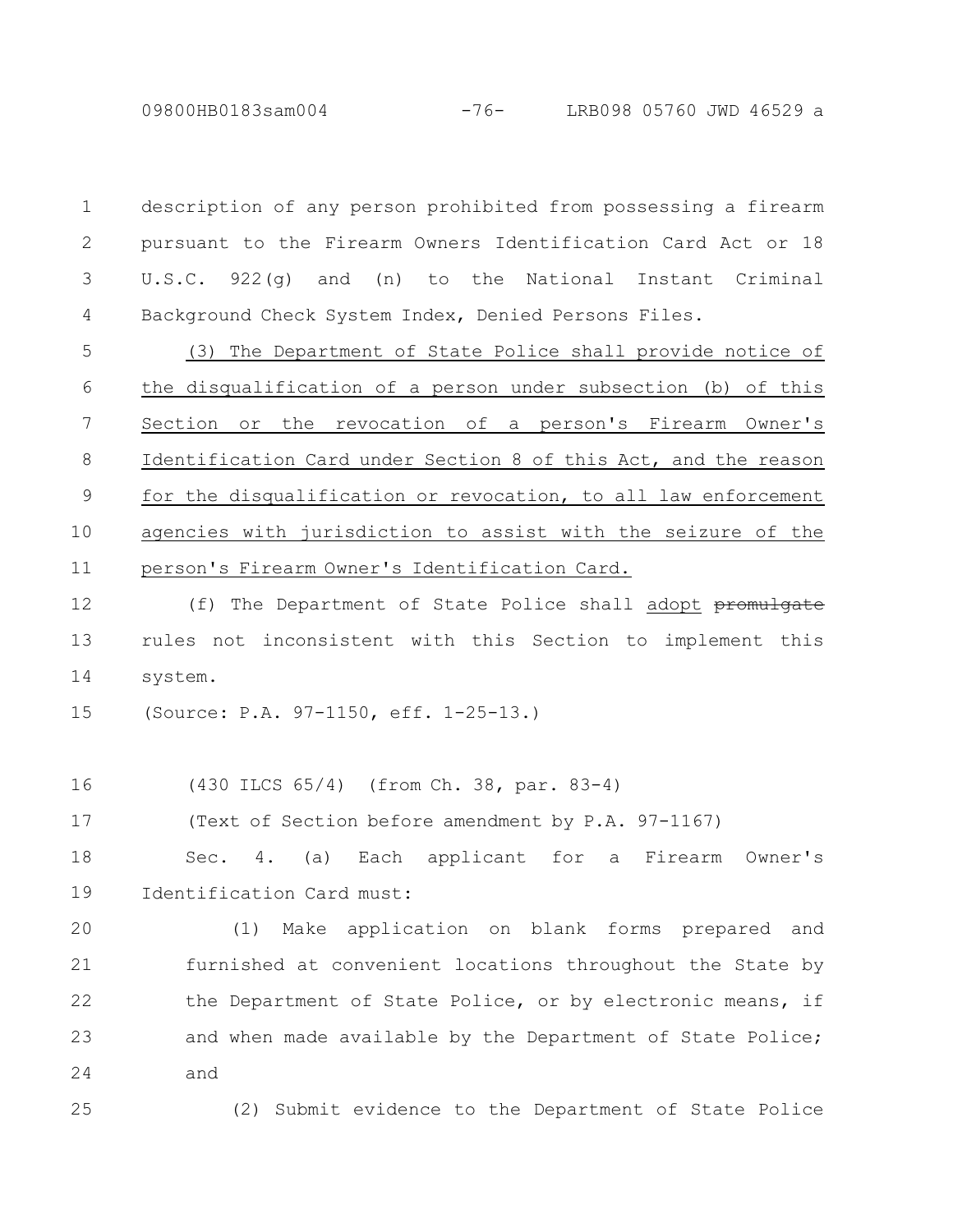that:

1

14

15

16

24

(i) He or she is 21 years of age or over, or if he or she is under 21 years of age that he or she has the written consent of his or her parent or legal guardian to possess and acquire firearms and firearm ammunition and that he or she has never been convicted of a misdemeanor other than a traffic offense or adjudged delinquent, provided, however, that such parent or legal guardian is not an individual prohibited from having a Firearm Owner's Identification Card and files an affidavit with the Department as prescribed by the Department stating that he or she is not an individual prohibited from having a Card; 2 3 4 5 6 7 8 9 10 11 12 13

(ii) He or she has not been convicted of a felony under the laws of this or any other jurisdiction;

(iii) He or she is not addicted to narcotics;

(iv) He or she has not been a patient in a mental health facility institution within the past 5 years or, if he or she has been a patient in a mental health facility more than 5 years ago submit the certification required under subsection (u) of Section 8 of this Actand he or she has not been adjudicated as defective; 17 18 19 20 21 22 23

(v) He or she is not intellectually disabled;

(vi) He or she is not an alien who is unlawfully present in the United States under the laws of the 25 26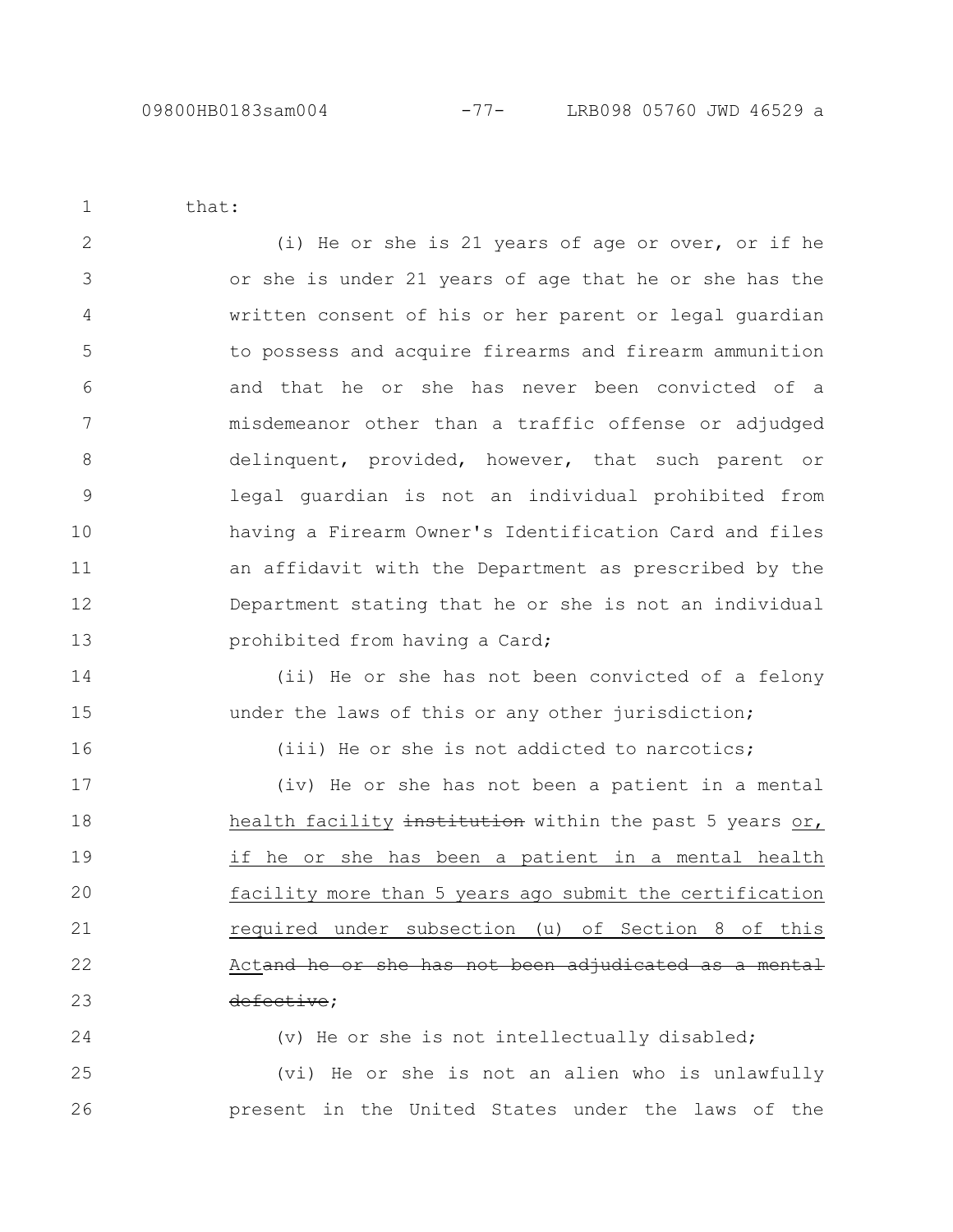```
United States;
1
```
2

3

4

(vii) He or she is not subject to an existing order of protection prohibiting him or her from possessing a firearm;

(viii) He or she has not been convicted within the past 5 years of battery, assault, aggravated assault, violation of an order of protection, or a substantially similar offense in another jurisdiction, in which a firearm was used or possessed; 5 6 7 8 9

(ix) He or she has not been convicted of domestic battery, aggravated domestic battery, or a substantially similar offense in another jurisdiction committed before, on or after January 1, 2012 (the effective date of Public Act 97-158). If the applicant knowingly and intelligently waives the right to have an offense described in this clause (ix) tried by a jury, and by guilty plea or otherwise, results in a conviction for an offense in which a domestic relationship is not a required element of the offense but in which a determination of the applicability of 18 U.S.C. 922 $(q)$ (9) is made under Section 112A-11.1 of the Code of Criminal Procedure of 1963, an entry by the court of a judgment of conviction for that offense shall be grounds for denying the issuance of a Firearm Owner's Identification Card under this Section; 10 11 12 13 14 15 16 17 18 19 20 21 22 23 24 25

26

 $(x)$  (Blank);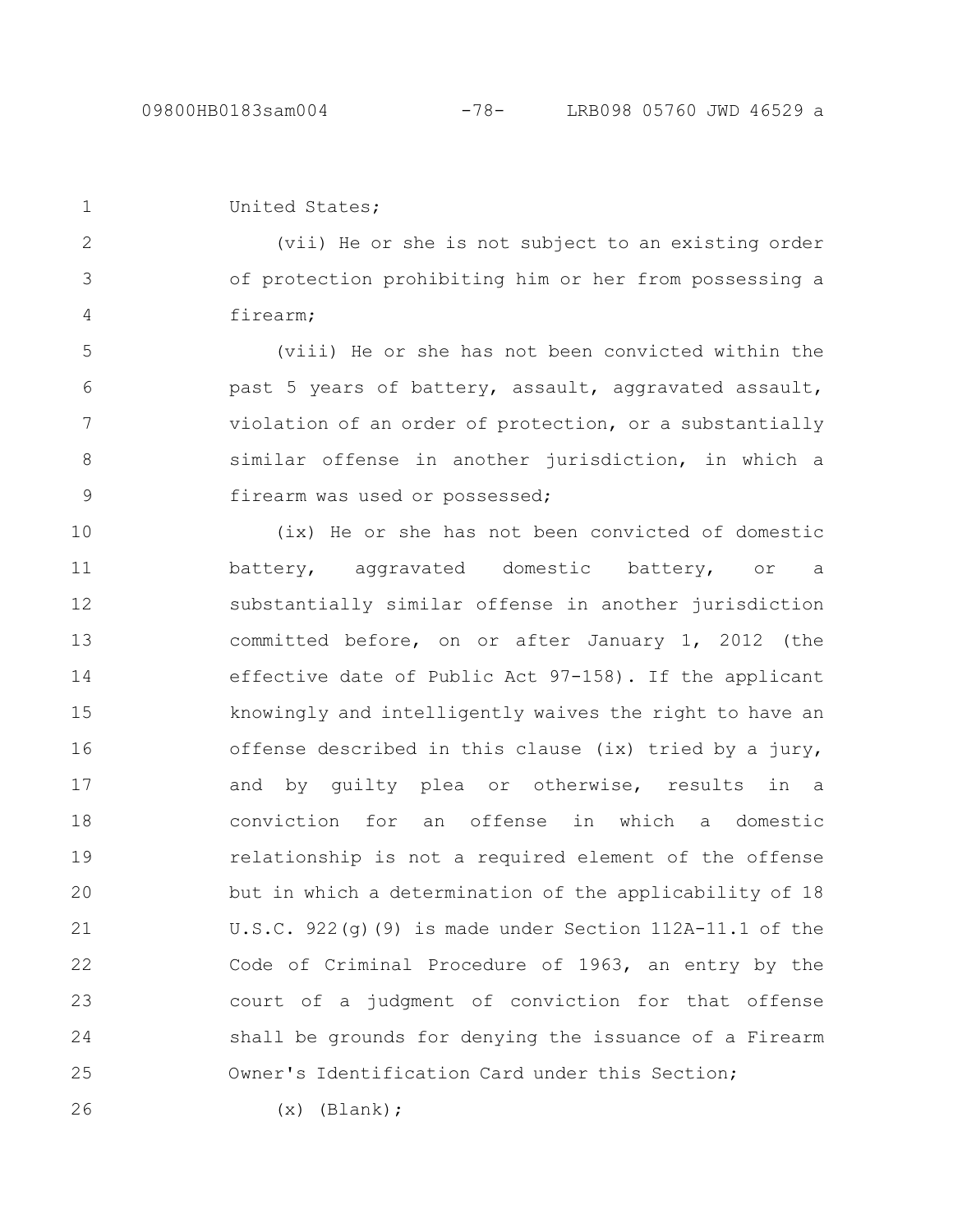(xi) He or she is not an alien who has been admitted to the United States under a non-immigrant visa (as that term is defined in Section 101(a)(26) of the Immigration and Nationality Act (8 U.S.C. 1101(a)(26))), or that he or she is an alien who has been lawfully admitted to the United States under a non-immigrant visa if that alien is: (1) admitted to the United States for lawful hunting or sporting purposes; (2) an official representative of a foreign government who is: (A) accredited to the United States Government or the Government's mission to an international organization having its headquarters in the United States; or (B) en route to or from another country to which that alien is accredited: (3) an official of a foreign government or distinguished foreign visitor who has been so designated by the Department of State; (4) a foreign law enforcement officer of a friendly foreign government entering the United States on official business; or (5) one who has received a waiver from the Attorney General of the United States pursuant to 18 U.S.C. 922(y)(3); 1 2 3 4 5 6 7 8 9 10 11 12 13 14 15 16 17 18 19 20 21 22 23 24 25 26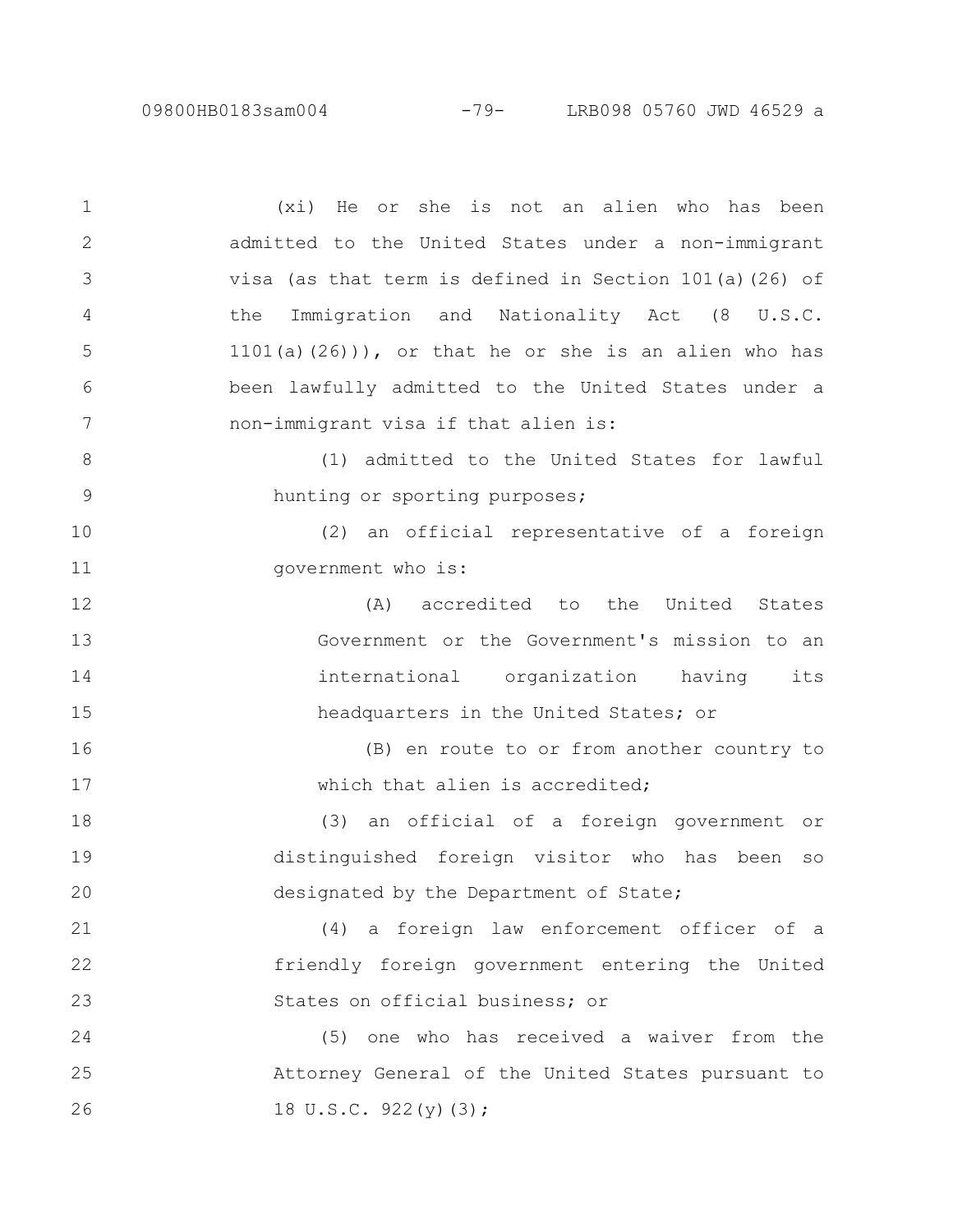(xii) He or she is not a minor subject to a petition filed under Section 5-520 of the Juvenile Court Act of 1987 alleging that the minor is a delinquent minor for the commission of an offense that if committed by an adult would be a felony; (xiii) He or she is not an adult who had been adjudicated a delinquent minor under the Juvenile Court Act of 1987 for the commission of an offense that if committed by an adult would be a felony; and (xiv) He or she is a resident of the State of Illinois; and (xv) He or she has not been adjudicated as a mentally disabled person; (xvi) He or she has not been involuntarily admitted into a mental health facility; and (xvii) He or she is not developmentally disabled; and (3) Upon request by the Department of State Police, sign a release on a form prescribed by the Department of State Police waiving any right to confidentiality and requesting the disclosure to the Department of State Police of limited mental health institution admission information from another state, the District of Columbia, any other territory of the United States, or a foreign nation concerning the applicant for the sole purpose of determining whether the applicant is or was a patient in a 1 2 3 4 5 6 7 8 9 10 11 12 13 14 15 16 17 18 19 20 21 22 23 24 25 26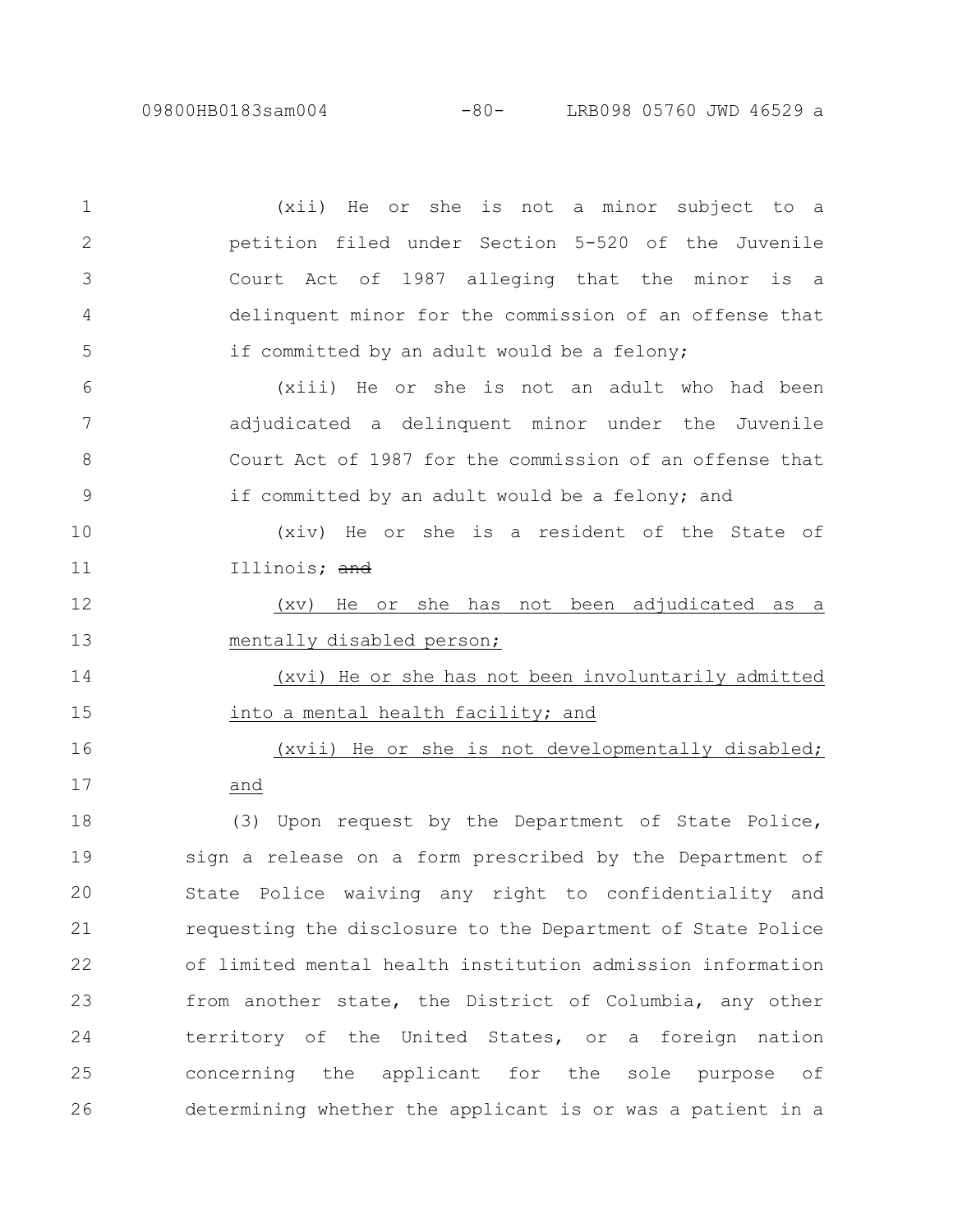09800HB0183sam004 -81- LRB098 05760 JWD 46529 a

mental health institution and disqualified because of that status from receiving a Firearm Owner's Identification Card. No mental health care or treatment records may be requested. The information received shall be destroyed within one year of receipt. 1 2 3 4 5

(a-5) Each applicant for a Firearm Owner's Identification Card who is over the age of 18 shall furnish to the Department of State Police either his or her Illinois driver's license number or Illinois Identification Card number, except as provided in subsection (a-10). 6 7 8 9 10

(a-10) Each applicant for a Firearm Owner's Identification Card, who is employed as a law enforcement officer, an armed security officer in Illinois, or by the United States Military permanently assigned in Illinois and who is not an Illinois resident, shall furnish to the Department of State Police his or her driver's license number or state identification card number from his or her state of residence. The Department of State Police may adopt **promulgate** rules to enforce the provisions of this subsection (a-10). 11 12 13 14 15 16 17 18 19

(a-15) If an applicant applying for a Firearm Owner's Identification Card moves from the residence address named in the application, he or she shall immediately notify in a form and manner prescribed by the Department of State Police of that change of address. 20 21 22 23 24

(a-20) Each applicant for a Firearm Owner's Identification Card shall furnish to the Department of State Police his or her 25 26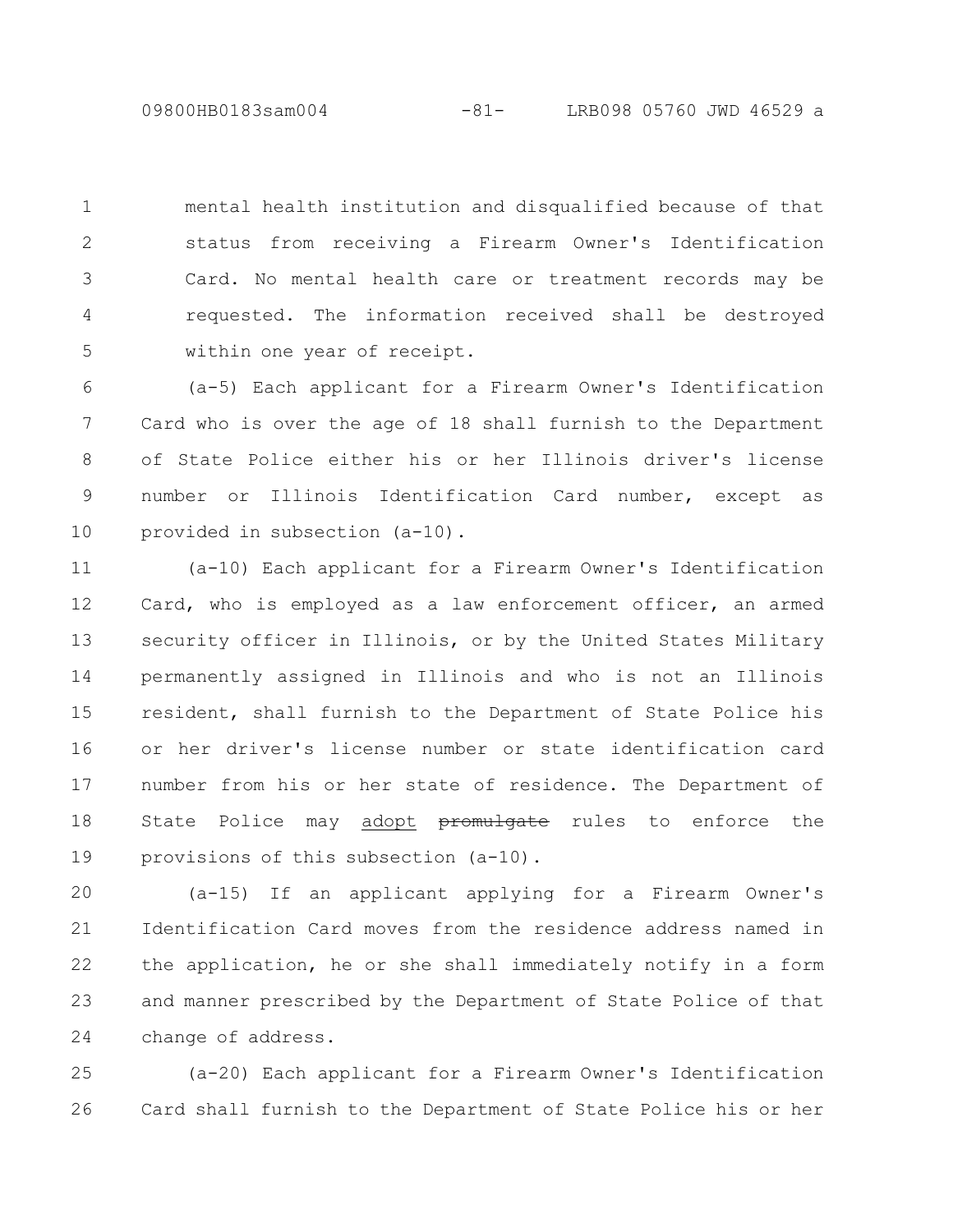09800HB0183sam004 -82- LRB098 05760 JWD 46529 a

photograph. An applicant who is 21 years of age or older seeking a religious exemption to the photograph requirement must furnish with the application an approved copy of United States Department of the Treasury Internal Revenue Service Form 4029. In lieu of a photograph, an applicant regardless of age seeking a religious exemption to the photograph requirement shall submit fingerprints on a form and manner prescribed by the Department with his or her application. 1 2 3 4 5 6 7 8

(b) Each application form shall include the following statement printed in bold type: "Warning: Entering false information on an application for a Firearm Owner's Identification Card is punishable as a Class 2 felony in accordance with subsection (d-5) of Section 14 of the Firearm Owners Identification Card Act.". 9 10 11 12 13 14

(c) Upon such written consent, pursuant to Section 4, paragraph (a)(2)(i), the parent or legal guardian giving the consent shall be liable for any damages resulting from the applicant's use of firearms or firearm ammunition. 15 16 17 18

(Source: P.A. 97-158, eff. 1-1-12; 97-227, eff. 1-1-12; 97-813, eff. 7-13-12; 97-1131, eff. 1-1-13.) 19 20

(Text of Section after amendment by P.A. 97-1167) 21

Sec. 4. (a) Each applicant for a Firearm Owner's Identification Card must: 22 23

(1) Make application on blank forms prepared and furnished at convenient locations throughout the State by 24 25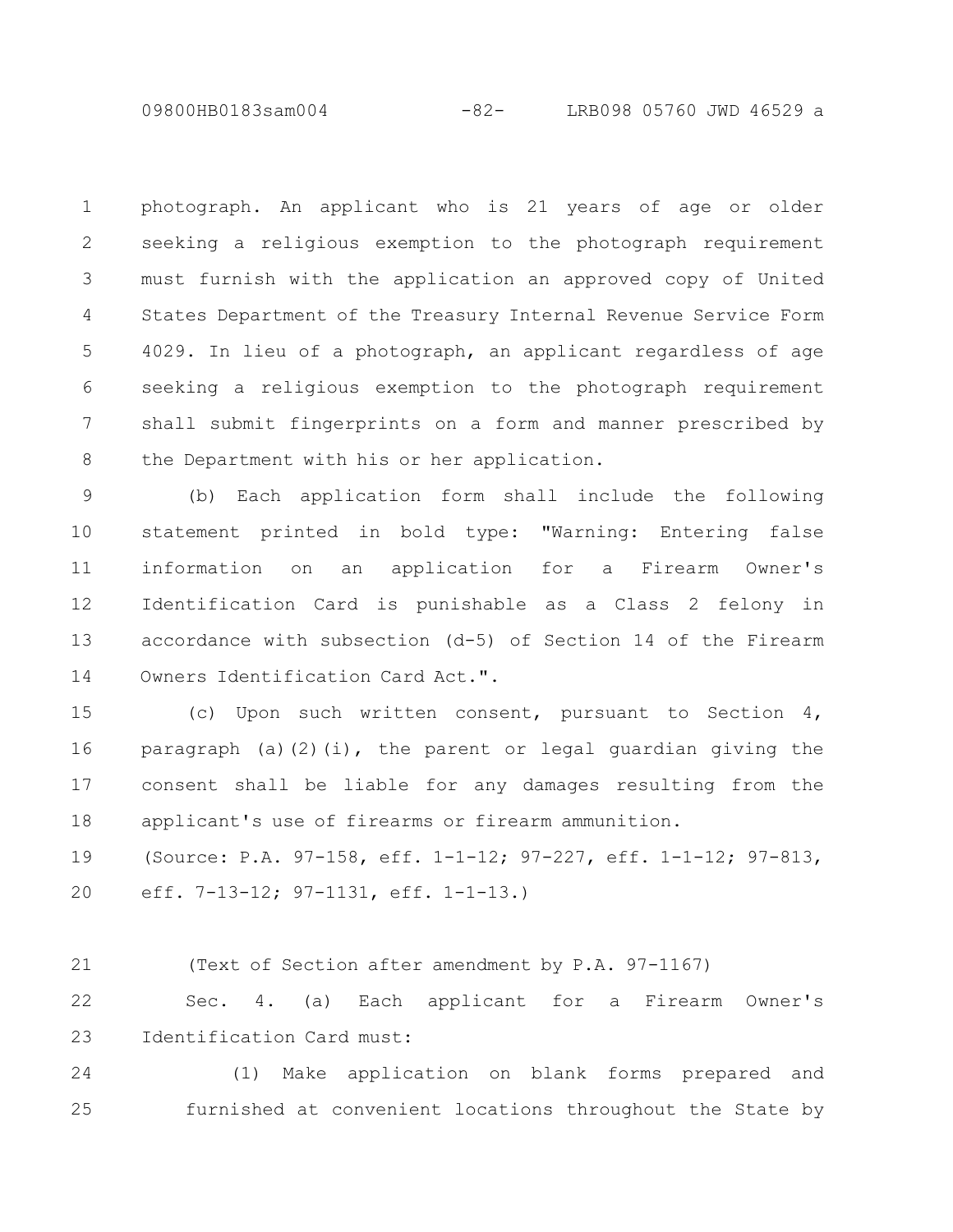the Department of State Police, or by electronic means, if and when made available by the Department of State Police; and

(2) Submit evidence to the Department of State Police that: 4 5

(i) He or she is 21 years of age or over, or if he or she is under 21 years of age that he or she has the written consent of his or her parent or legal guardian to possess and acquire firearms and firearm ammunition and that he or she has never been convicted of a misdemeanor other than a traffic offense or adjudged delinquent, provided, however, that such parent or legal guardian is not an individual prohibited from having a Firearm Owner's Identification Card and files an affidavit with the Department as prescribed by the Department stating that he or she is not an individual prohibited from having a Card; 6 7 8 9 10 11 12 13 14 15 16 17

(ii) He or she has not been convicted of a felony under the laws of this or any other jurisdiction; 18 19

20

1

2

3

(iii) He or she is not addicted to narcotics;

(iv) He or she has not been a patient in a mental health facility institution within the past 5 years or, if he or she has been a patient in a mental health facility more than 5 years ago submit the certification required under subsection (u) of Section 8 of this Act; (v) He or she is not intellectually disabled; 21 22 23 24 25 26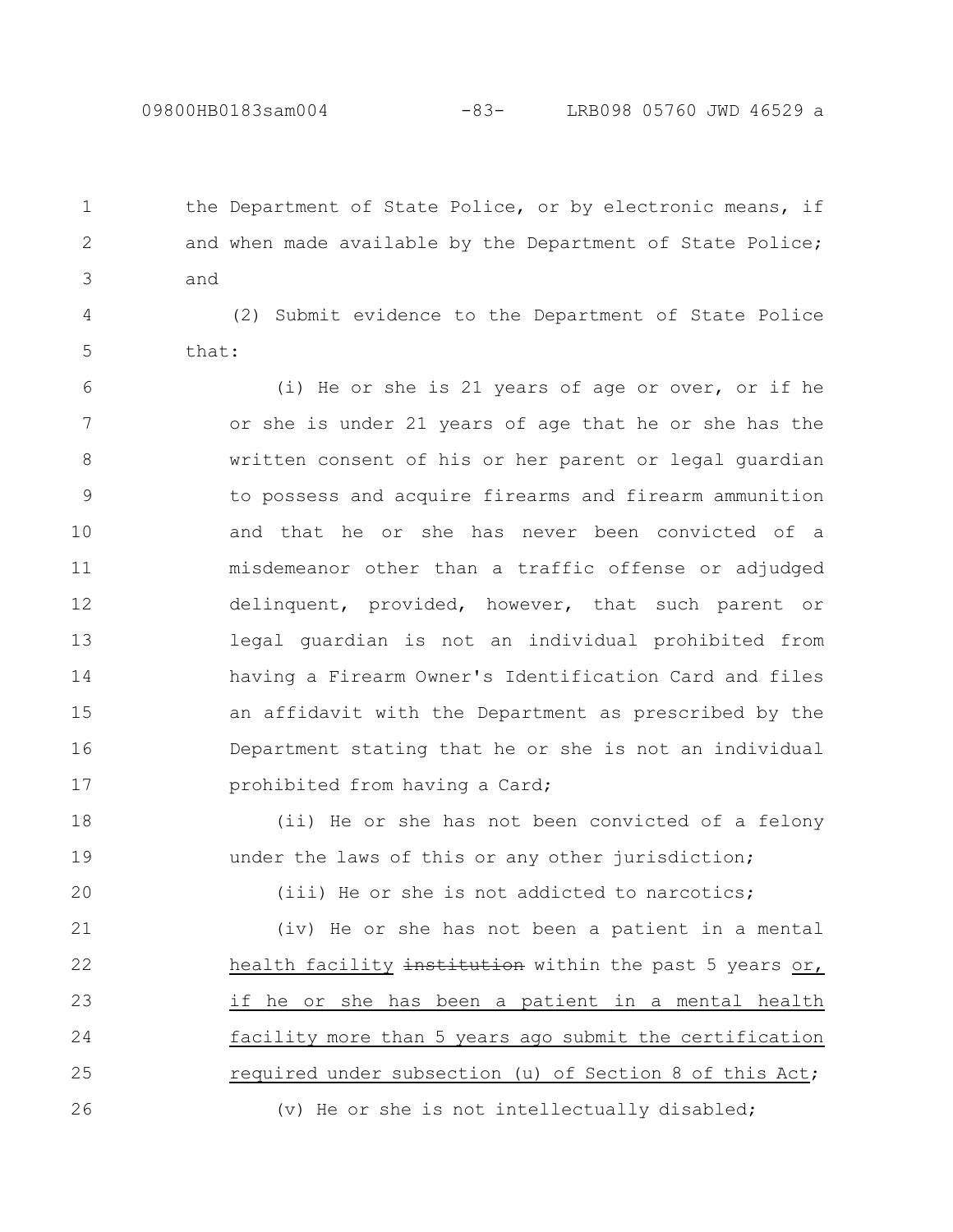(vi) He or she is not an alien who is unlawfully present in the United States under the laws of the United States; 1 2 3

(vii) He or she is not subject to an existing order of protection prohibiting him or her from possessing a firearm; 4 5 6

(viii) He or she has not been convicted within the past 5 years of battery, assault, aggravated assault, violation of an order of protection, or a substantially similar offense in another jurisdiction, in which a firearm was used or possessed; 7 8 9 10 11

(ix) He or she has not been convicted of domestic battery, aggravated domestic battery, or a substantially similar offense in another jurisdiction committed before, on or after January 1, 2012 (the effective date of Public Act 97-158). If the applicant knowingly and intelligently waives the right to have an offense described in this clause (ix) tried by a jury, and by guilty plea or otherwise, results in a conviction for an offense in which a domestic relationship is not a required element of the offense but in which a determination of the applicability of 18 U.S.C. 922(g)(9) is made under Section 112A-11.1 of the Code of Criminal Procedure of 1963, an entry by the court of a judgment of conviction for that offense shall be grounds for denying the issuance of a Firearm 12 13 14 15 16 17 18 19 20 21 22 23 24 25 26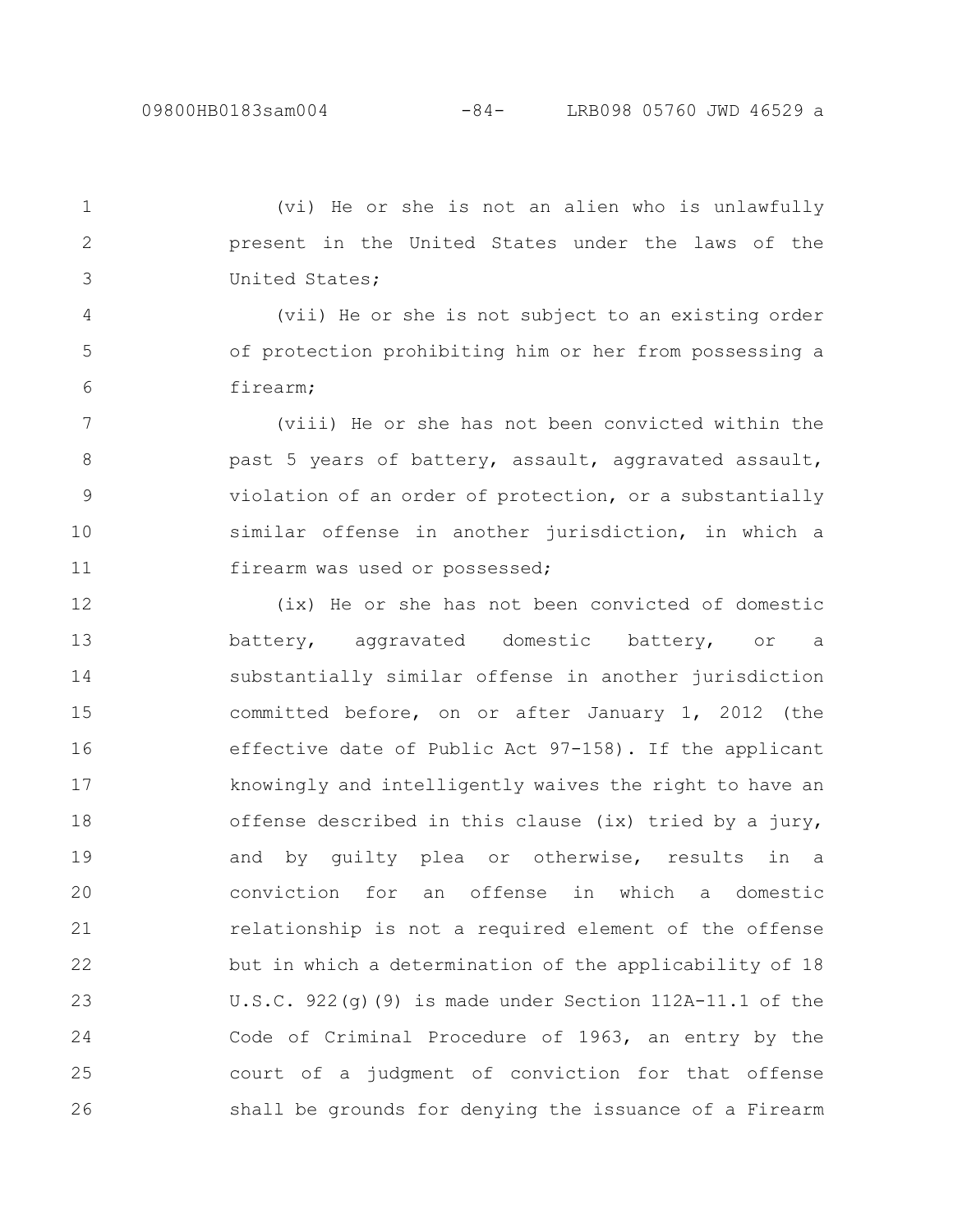Owner's Identification Card under this Section;  $(x)$  (Blank); (xi) He or she is not an alien who has been admitted to the United States under a non-immigrant visa (as that term is defined in Section 101(a)(26) of the Immigration and Nationality Act (8 U.S.C.  $1101(a)(26))$ , or that he or she is an alien who has been lawfully admitted to the United States under a non-immigrant visa if that alien is: (1) admitted to the United States for lawful hunting or sporting purposes; (2) an official representative of a foreign government who is: (A) accredited to the United States Government or the Government's mission to an international organization having its headquarters in the United States; or (B) en route to or from another country to which that alien is accredited; (3) an official of a foreign government or distinguished foreign visitor who has been so designated by the Department of State; (4) a foreign law enforcement officer of a friendly foreign government entering the United States on official business; or (5) one who has received a waiver from the 1 2 3 4 5 6 7 8 9 10 11 12 13 14 15 16 17 18 19 20 21 22 23 24 25 26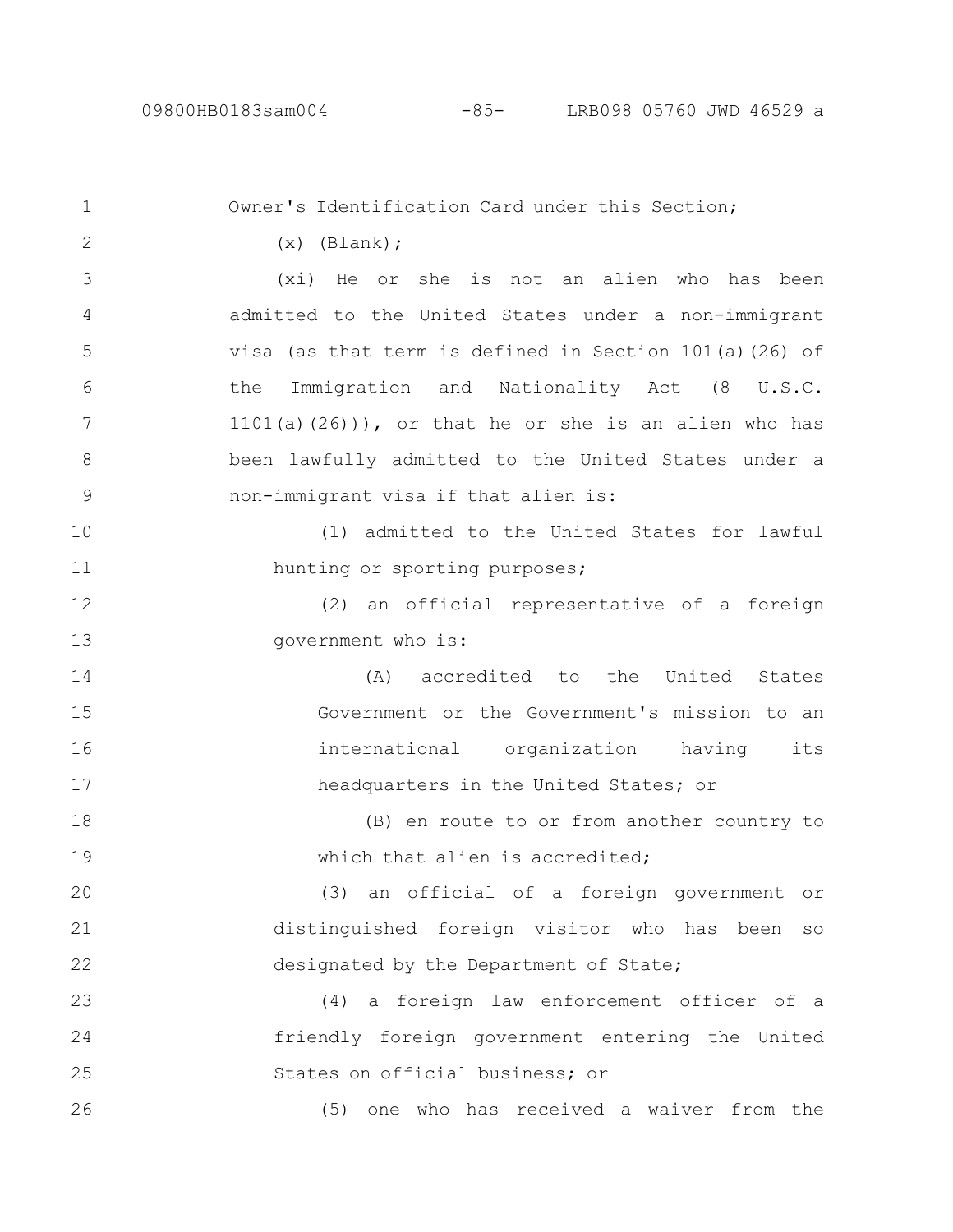Attorney General of the United States pursuant to 18 U.S.C. 922(y)(3); (xii) He or she is not a minor subject to a petition filed under Section 5-520 of the Juvenile Court Act of 1987 alleging that the minor is a delinquent minor for the commission of an offense that if committed by an adult would be a felony; (xiii) He or she is not an adult who had been adjudicated a delinquent minor under the Juvenile Court Act of 1987 for the commission of an offense that if committed by an adult would be a felony; (xiv) He or she is a resident of the State of Illinois; and (xv) He or she has not been adjudicated as a mentally disabled person mental defective; and (xvi) He or she has not been involuntarily admitted into a mental health facility; and (xvii) He or she is not developmentally disabled; and (3) Upon request by the Department of State Police, sign a release on a form prescribed by the Department of State Police waiving any right to confidentiality and requesting the disclosure to the Department of State Police of limited mental health institution admission information from another state, the District of Columbia, any other territory of the United States, or a foreign nation 1 2 3 4 5 6 7 8 9 10 11 12 13 14 15 16 17 18 19 20 21 22 23 24 25 26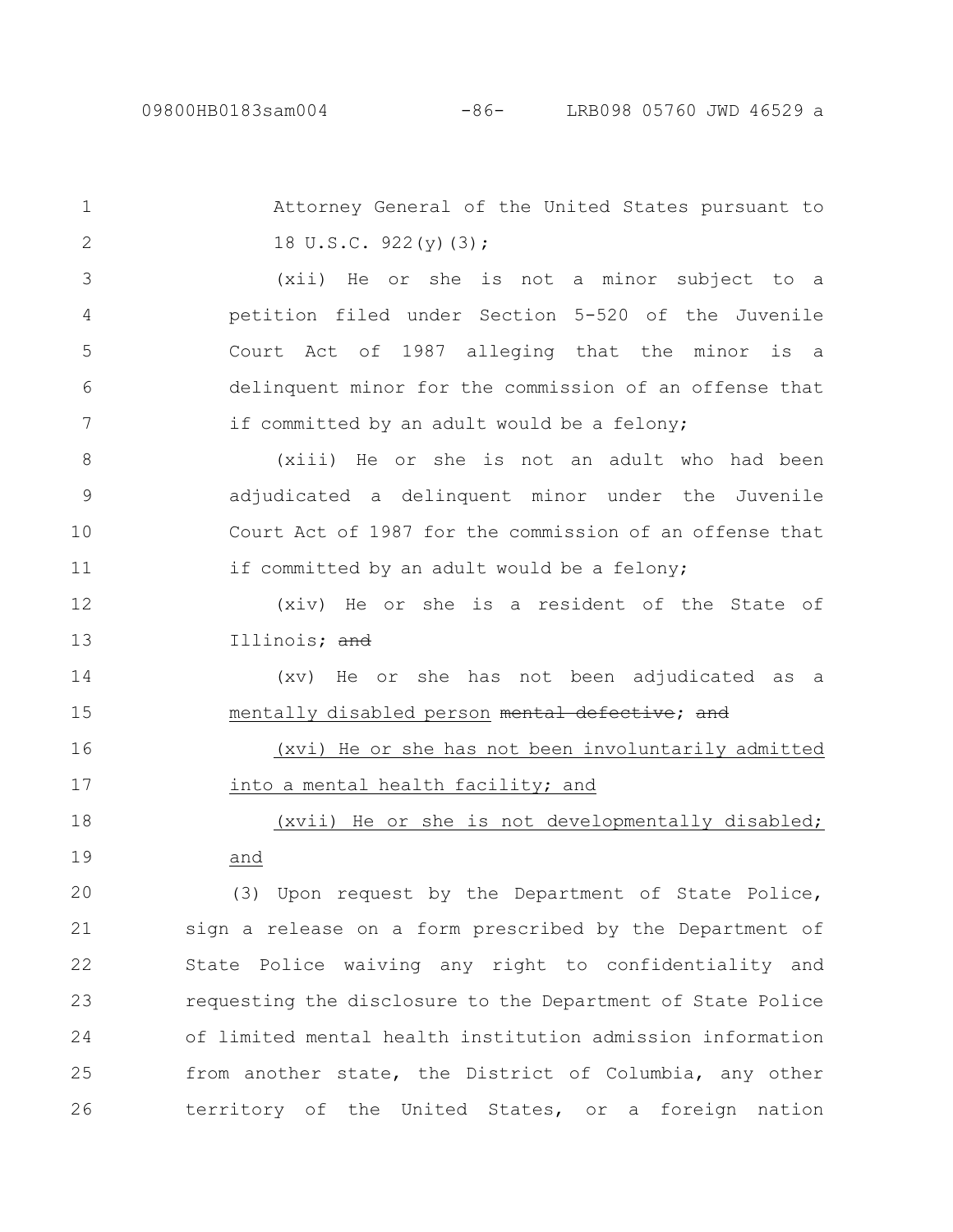09800HB0183sam004 -87- LRB098 05760 JWD 46529 a

concerning the applicant for the sole purpose of determining whether the applicant is or was a patient in a mental health institution and disqualified because of that status from receiving a Firearm Owner's Identification Card. No mental health care or treatment records may be requested. The information received shall be destroyed within one year of receipt. 1 2 3 4 5 6 7

(a-5) Each applicant for a Firearm Owner's Identification Card who is over the age of 18 shall furnish to the Department of State Police either his or her Illinois driver's license number or Illinois Identification Card number, except as provided in subsection (a-10). 8 9 10 11 12

(a-10) Each applicant for a Firearm Owner's Identification Card, who is employed as a law enforcement officer, an armed security officer in Illinois, or by the United States Military permanently assigned in Illinois and who is not an Illinois resident, shall furnish to the Department of State Police his or her driver's license number or state identification card number from his or her state of residence. The Department of State Police may adopt promulgate rules to enforce the provisions of this subsection (a-10). 13 14 15 16 17 18 19 20 21

(a-15) If an applicant applying for a Firearm Owner's Identification Card moves from the residence address named in the application, he or she shall immediately notify in a form and manner prescribed by the Department of State Police of that change of address. 22 23 24 25 26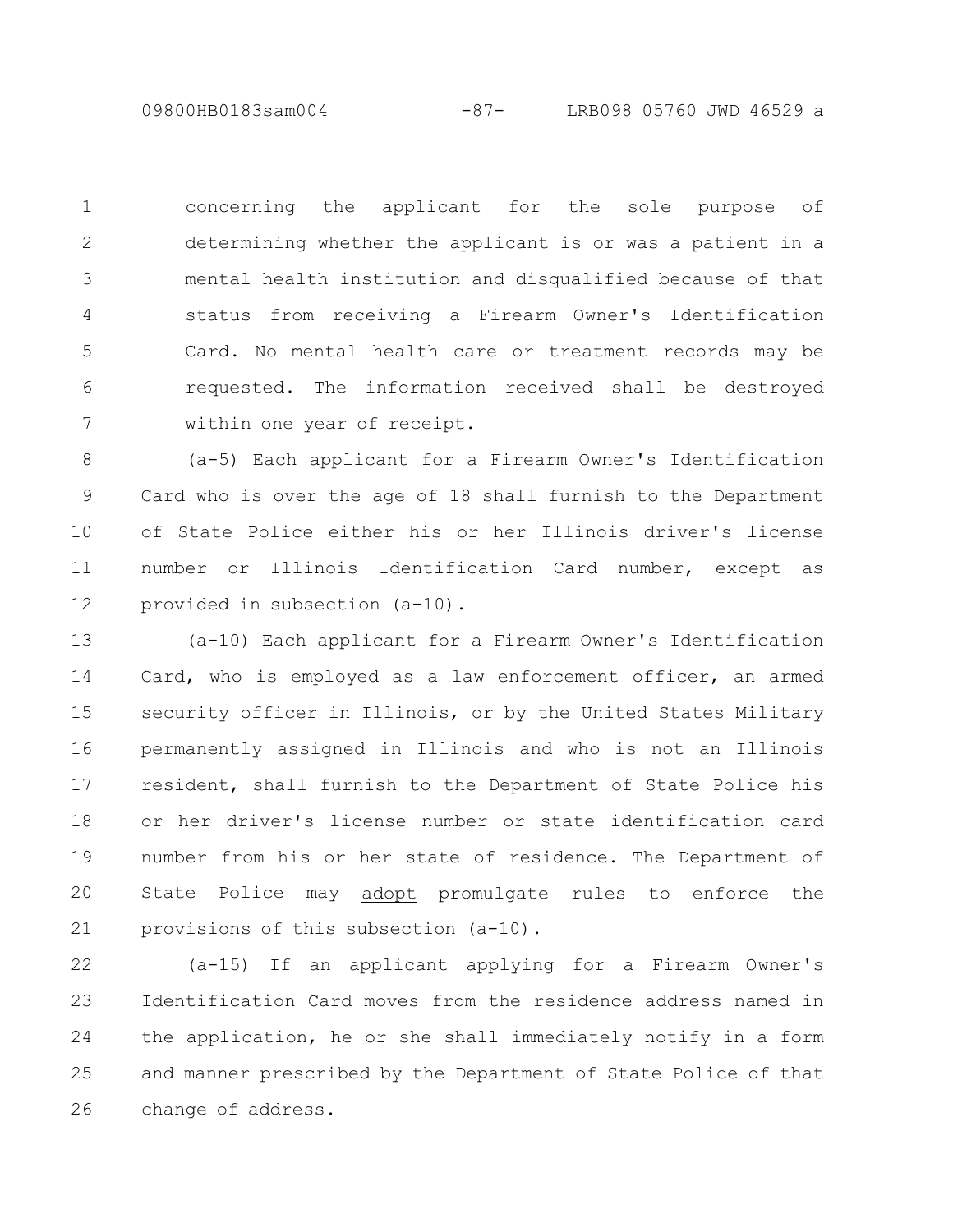09800HB0183sam004 -88- LRB098 05760 JWD 46529 a

(a-20) Each applicant for a Firearm Owner's Identification Card shall furnish to the Department of State Police his or her photograph. An applicant who is 21 years of age or older seeking a religious exemption to the photograph requirement must furnish with the application an approved copy of United States Department of the Treasury Internal Revenue Service Form 4029. In lieu of a photograph, an applicant regardless of age seeking a religious exemption to the photograph requirement shall submit fingerprints on a form and manner prescribed by the Department with his or her application. 1 2 3 4 5 6 7 8 9 10

(b) Each application form shall include the following statement printed in bold type: "Warning: Entering false information on an application for a Firearm Owner's Identification Card is punishable as a Class 2 felony in accordance with subsection (d-5) of Section 14 of the Firearm Owners Identification Card Act.". 11 12 13 14 15 16

(c) Upon such written consent, pursuant to Section 4, paragraph (a)(2)(i), the parent or legal quardian giving the consent shall be liable for any damages resulting from the applicant's use of firearms or firearm ammunition. 17 18 19 20

(Source: P.A. 97-158, eff. 1-1-12; 97-227, eff. 1-1-12; 97-813, eff. 7-13-12; 97-1131, eff. 1-1-13; 97-1167, eff. 6-1-13.) 21 22

(430 ILCS 65/5) (from Ch. 38, par. 83-5) 23

Sec. 5. The Department of State Police shall either approve or deny all applications within 30 days from the date they are 24 25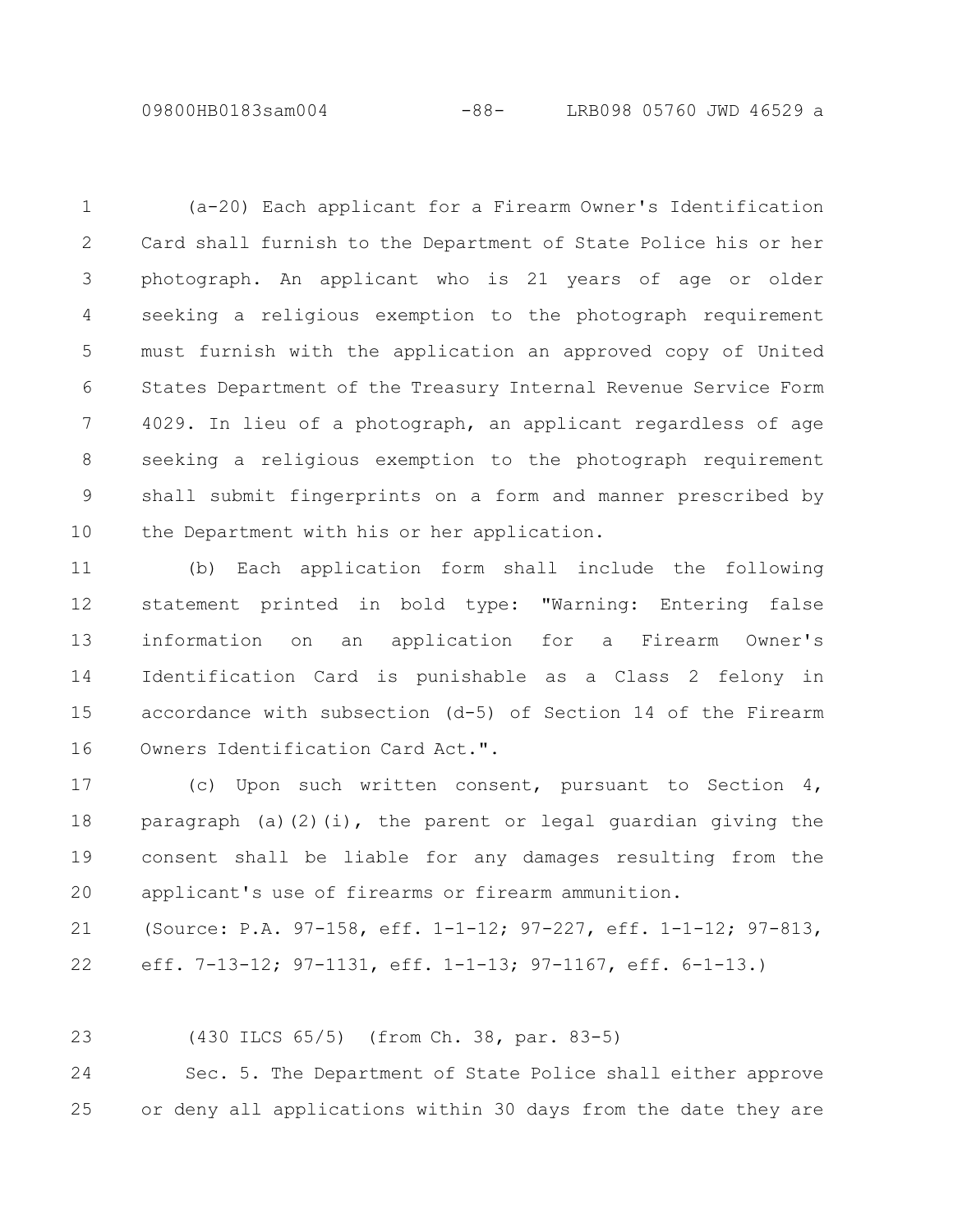09800HB0183sam004 -89- LRB098 05760 JWD 46529 a

received, and every applicant found qualified under pursuant to Section 8 of this Act by the Department shall be entitled to a Firearm Owner's Identification Card upon the payment of a \$10 fee. Any applicant who is an active duty member of the Armed Forces of the United States, a member of the Illinois National Guard, or a member of the Reserve Forces of the United States is exempt from the application fee. \$6 of each fee derived from the issuance of Firearm Owner's Identification Cards, or renewals thereof, shall be deposited in the Wildlife and Fish Fund in the State Treasury; \$1 of the  $\frac{1}{2}$  for the shall be deposited in the State Police Services Fund and \$3 of the such fee shall be deposited in the State Police Firearm Services Fund. Firearm Owner's Notification Fund. Monies in the Firearm Notification Fund shall be used exclusively sending notices of expiration Identification Cards under Section 13.2 of in the Firearm Owner's Notification Fund ensure the prompt and efficient processing of received under Section 4 of this Act. 1 2 3 4 5 6 7 8 9 10 11 12 13 14 15 16 17 18 19

(Source: P.A. 95-581, eff. 6-1-08; 96-91, eff. 7-27-09.) 20

(430 ILCS 65/5.1 new) Sec. 5.1. State Police Firearm Services Fund. All moneys remaining in the Firearm Owner's Notification Fund on the effective date of this amendatory Act of the 98th General Assembly shall be transferred into the State Police Firearm 21 22 23 24 25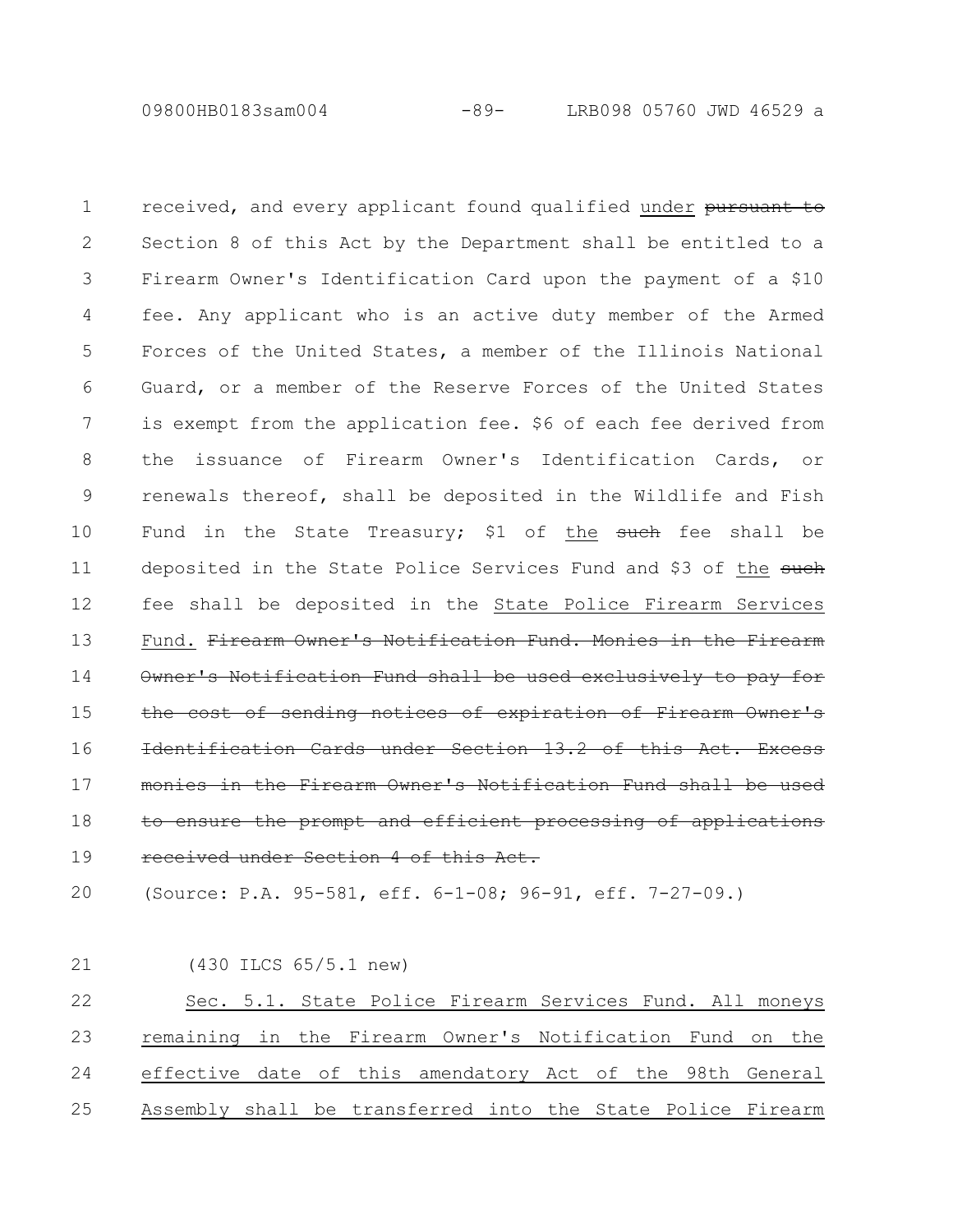6

| $1 \quad \cdots$ | Services Fund, a special fund created in the State treasury, to   |
|------------------|-------------------------------------------------------------------|
|                  | 2 be expended by the Department of State Police, for the purposes |
|                  | 3 specified in this Act and Section 2605-595 of the Department of |
|                  | 4 State Police Law of the Civil Administrative Code of Illinois.  |

(430 ILCS 65/8) (from Ch. 38, par. 83-8) 5

(Text of Section before amendment by P.A. 97-1167)

Sec. 8. The Department of State Police has authority to deny an application for or to revoke and seize a Firearm Owner's Identification Card previously issued under this Act only if the Department finds that the applicant or the person to whom such card was issued is or was at the time of issuance: 7 8 9 10 11

(a) A person under 21 years of age who has been convicted of a misdemeanor other than a traffic offense or adjudged delinquent; 12 13 14

(b) A person under 21 years of age who does not have the written consent of his parent or guardian to acquire and possess firearms and firearm ammunition, or whose parent or guardian has revoked such written consent, or where such parent or guardian does not qualify to have a Firearm Owner's Identification Card; 15 16 17 18 19 20

(c) A person convicted of a felony under the laws of this or any other jurisdiction; 21 22

(d) A person addicted to narcotics; 23

(e) A person who has been a patient of a mental health facility institution within the past 5 years or a person who 24 25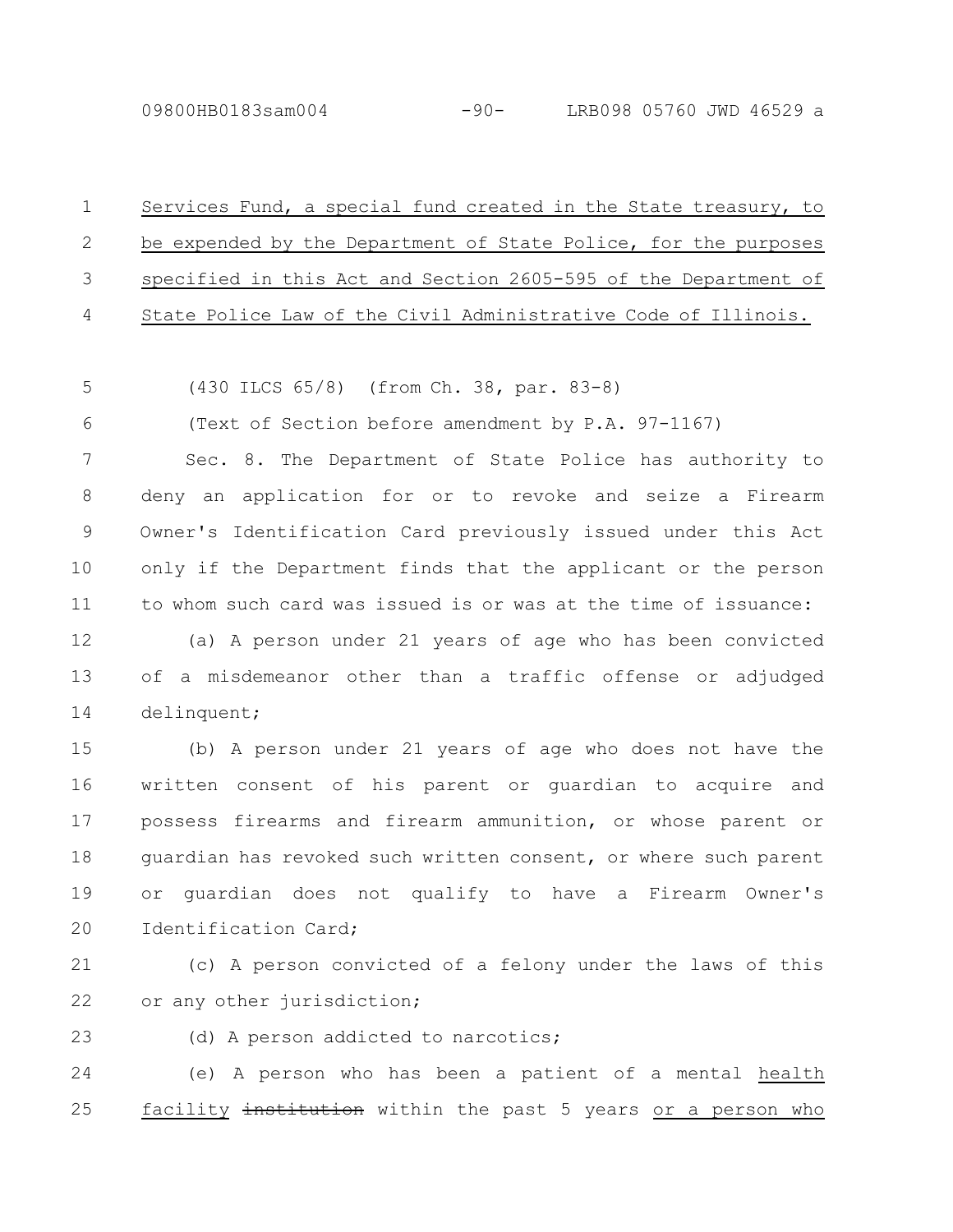09800HB0183sam004 -91- LRB098 05760 JWD 46529 a

has been a patient in a mental health facility more than 5 years ago who has not received the certification required under subsection (u) of this Section. An active law enforcement officer employed by a unit of government who is denied, revoked, or has his or her Firearm Owner's Identification Card seized under this subsection (e) may obtain relief as described in subsection (c-5) of Section 10 of this Act if the officer did not act in a manner threatening to the officer, another person, or the public as determined by the treating clinical psychologist or physician, and the officer seeks mental health treatment; or has been adjudicated as a mental defective; 1 2 3 4 5 6 7 8 9 10 11

(f) A person whose mental condition is of such a nature that it poses a clear and present danger to the applicant, any other person or persons or the community; 12 13 14

purposes of this Section, "mental atate of mind manifested by violent, suicidal, threatenin assaultive behavior. 15 16 17

18

(g) A person who is intellectually disabled;

(h) A person who intentionally makes a false statement in the Firearm Owner's Identification Card application; 19 20

(i) An alien who is unlawfully present in the United States under the laws of the United States; 21 22

(i-5) An alien who has been admitted to the United States under a non-immigrant visa (as that term is defined in Section 101(a)(26) of the Immigration and Nationality Act (8 U.S.C. 1101(a)(26))), except that this subsection (i-5) does not apply 23 24 25 26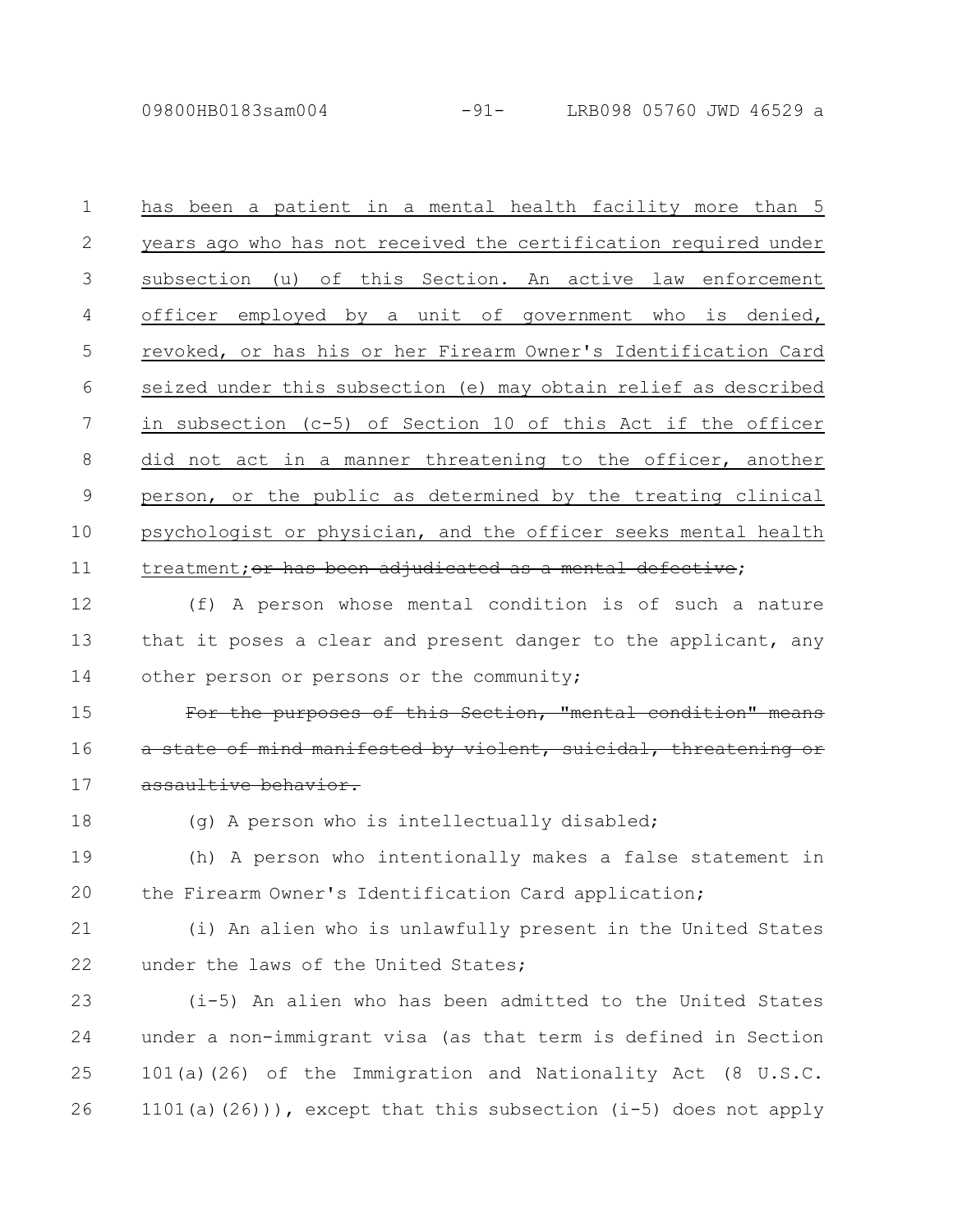09800HB0183sam004 -92- LRB098 05760 JWD 46529 a

to any alien who has been lawfully admitted to the United States under a non-immigrant visa if that alien is: (1) admitted to the United States for lawful hunting or sporting purposes; (2) an official representative of a foreign government who is: (A) accredited to the United States Government or the Government's mission to an international organization having its headquarters in the United States; or (B) en route to or from another country to which that alien is accredited; (3) an official of a foreign government or distinguished foreign visitor who has been so designated by the Department of State; (4) a foreign law enforcement officer of a friendly foreign government entering the United States on official business; or (5) one who has received a waiver from the Attorney General of the United States pursuant to 18 U.S.C. 922(y)(3);  $(j)$  (Blank); (k) A person who has been convicted within the past 5 years of battery, assault, aggravated assault, violation of an order of protection, or a substantially similar offense in another jurisdiction, in which a firearm was used or possessed; 1 2 3 4 5 6 7 8 9 10 11 12 13 14 15 16 17 18 19 20 21 22 23 24 25 26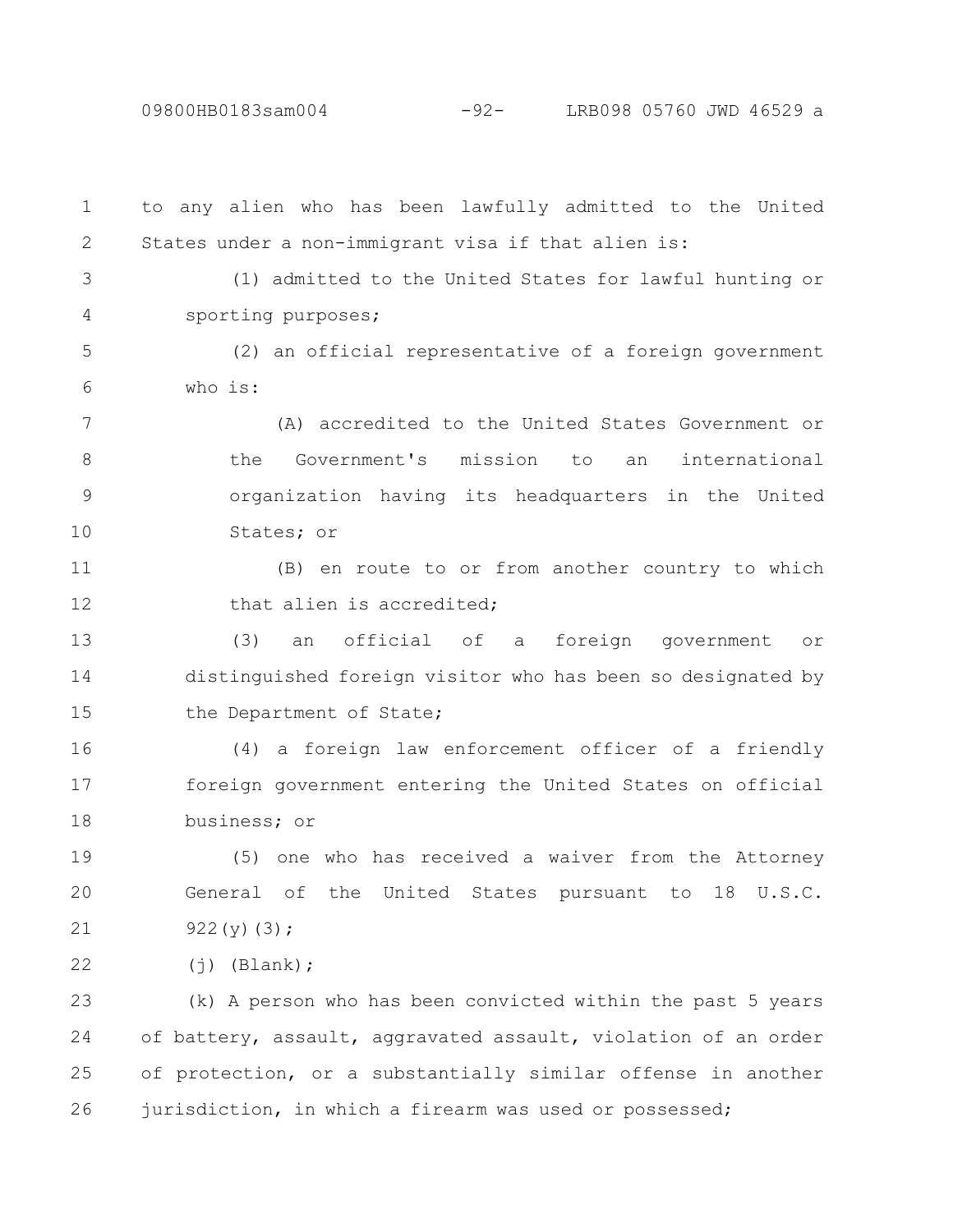09800HB0183sam004 -93- LRB098 05760 JWD 46529 a

(l) A person who has been convicted of domestic battery, aggravated domestic battery, or a substantially similar offense in another jurisdiction committed before, on or after January 1, 2012 (the effective date of Public Act 97-158). If the applicant or person who has been previously issued a Firearm Owner's Identification Card under this Act knowingly and intelligently waives the right to have an offense described in this paragraph (l) tried by a jury, and by guilty plea or otherwise, results in a conviction for an offense in which a domestic relationship is not a required element of the offense but in which a determination of the applicability of 18 U.S.C. 922(g)(9) is made under Section 112A-11.1 of the Code of Criminal Procedure of 1963, an entry by the court of a judgment of conviction for that offense shall be grounds for denying an application for and for revoking and seizing a Firearm Owner's Identification Card previously issued to the person under this Act; 1 2 3 4 5 6 7 8 9 10 11 12 13 14 15 16 17

(m) (Blank); 18

(n) A person who is prohibited from acquiring or possessing firearms or firearm ammunition by any Illinois State statute or by federal law; 19 20 21

(o) A minor subject to a petition filed under Section 5-520 of the Juvenile Court Act of 1987 alleging that the minor is a delinquent minor for the commission of an offense that if committed by an adult would be a felony; 22 23 24 25

26

(p) An adult who had been adjudicated a delinquent minor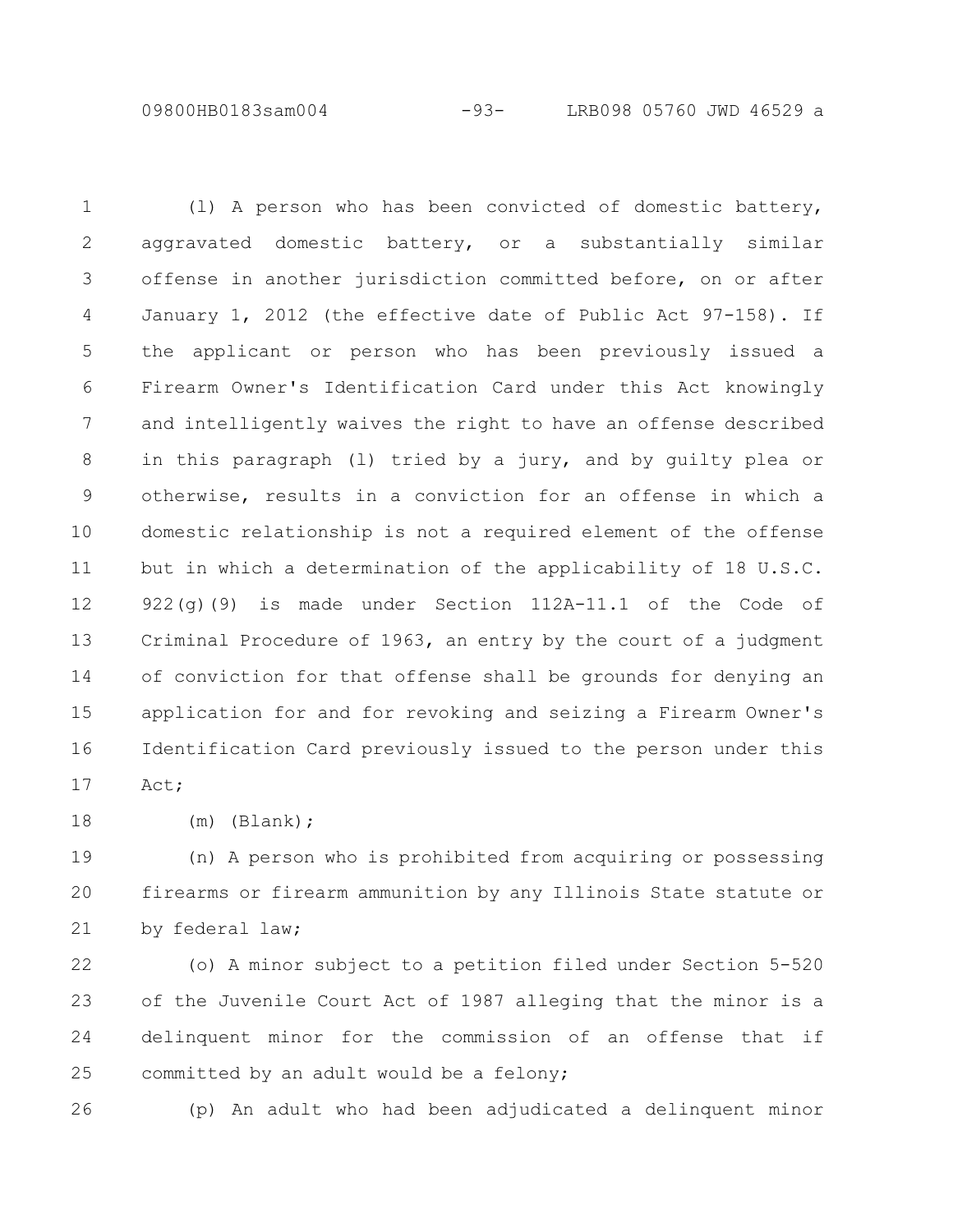09800HB0183sam004 -94- LRB098 05760 JWD 46529 a

under the Juvenile Court Act of 1987 for the commission of an offense that if committed by an adult would be a felony;  $\Theta$ <sup>+</sup> (q) A person who is not a resident of the State of Illinois, except as provided in subsection (a-10) of Section  $4; -$ (r) A person who has been adjudicated as a mentally disabled person; (s) A person who has been found to be developmentally disabled; (t) A person involuntarily admitted into a mental health facility; (u) A person who has had his or her Firearm Owner's Identification Card revoked or denied under subsection (e) of this Section or item (iv) of Section 4 of this Act because he or she was a patient in a mental health facility as provided in item (2) of subsection (e) of this Section, shall not be permitted to obtain a Firearm Owner's Identification Card, after the 5 year period has lapsed, unless he or she has received a mental health evaluation by a physician, clinical psychologist, or qualified examiner as those terms are defined in the Mental Health and Developmental Disabilities Code, and has received a certification that he or she is not a clear and present danger to himself, herself, or others. The physician, clinical psychologist, or qualified examiner making the certification shall not be held criminally, civilly, or professionally liable for making or not making the 1 2 3 4 5 6 7 8 9 10 11 12 13 14 15 16 17 18 19 20 21 22 23 24 25 26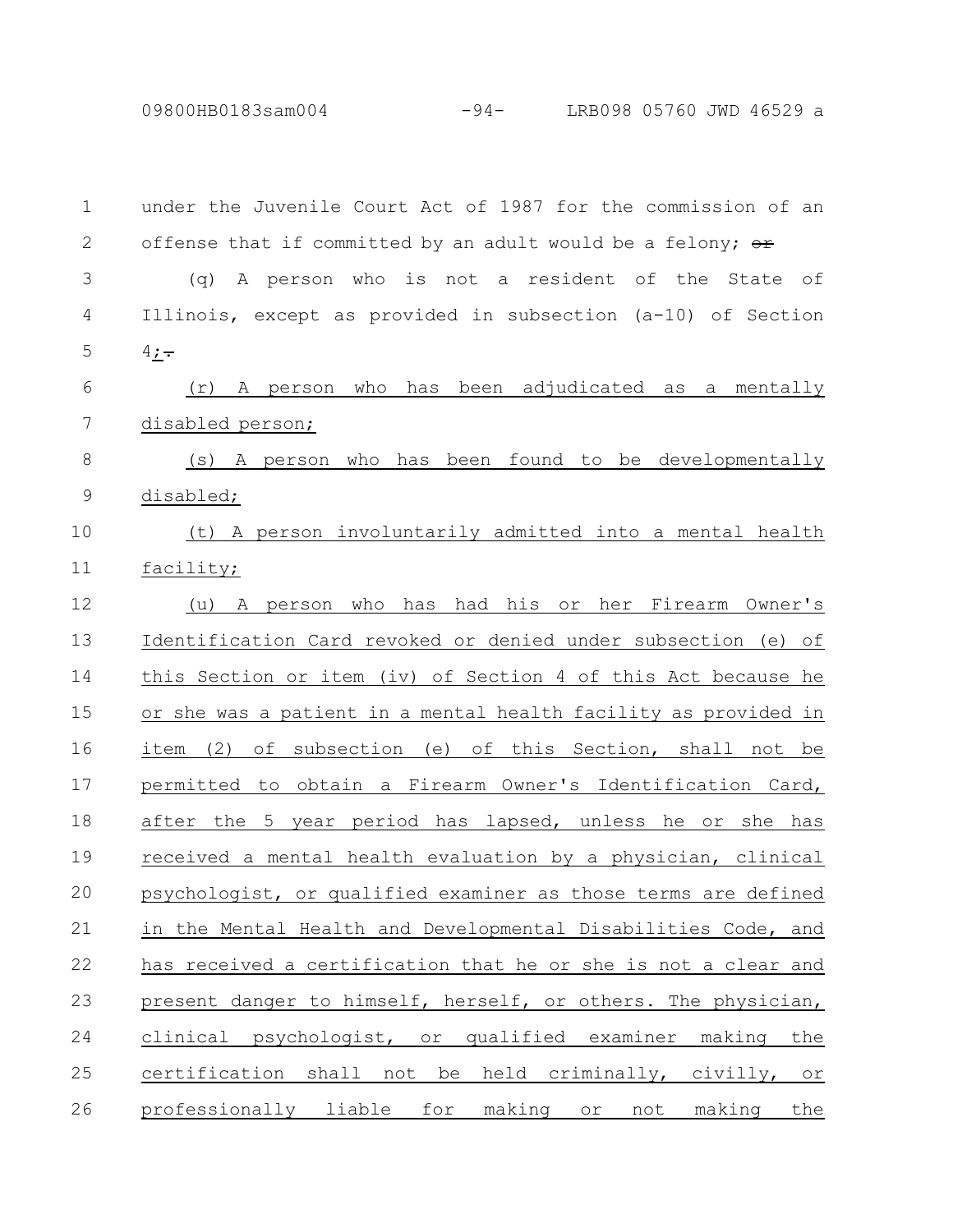09800HB0183sam004 -95- LRB098 05760 JWD 46529 a

| $\mathbf{1}$   | certification required under this subsection, except for                |
|----------------|-------------------------------------------------------------------------|
| $\mathbf{2}$   | willful or wanton misconduct. This subsection does not apply to         |
| $\mathfrak{Z}$ | a person whose firearm possession rights have been restored             |
| 4              | through administrative or judicial action under Section 10 or           |
| 5              | 11 of this Act; or                                                      |
| 6              | (v) Upon revocation of a person's Firearm Owner's                       |
| $\overline{7}$ | Identification Card, the Department of State Police shall               |
| $8\,$          | provide notice to the person and the person shall comply with           |
| $\mathsf 9$    | Section 9.5 of this Act.                                                |
| 10             | (Source: P.A. 96-701, eff. 1-1-10; 97-158, eff. 1-1-12; 97-227,         |
| 11             | eff. $1-1-12$ ; $97-813$ , eff. $7-13-12$ ; $97-1131$ , eff. $1-1-13$ . |
|                |                                                                         |
| 12             | (Text of Section after amendment by P.A. 97-1167)                       |
| 13             | Sec. 8. The Department of State Police has authority to                 |
| 14             | deny an application for or to revoke and seize a Firearm                |
| 15             | Owner's Identification Card previously issued under this Act            |
| 16             | only if the Department finds that the applicant or the person           |
| 17             | to whom such card was issued is or was at the time of issuance:         |
| 18             | (a) A person under 21 years of age who has been convicted               |
| 19             | of a misdemeanor other than a traffic offense or adjudged               |
| 20             | delinquent;                                                             |
| 21             | (b) A person under 21 years of age who does not have the                |
| 22             | written consent of his parent or guardian to acquire and                |
| 23             | possess firearms and firearm ammunition, or whose parent or             |
| 24             | guardian has revoked such written consent, or where such parent         |

or guardian does not qualify to have a Firearm Owner's 25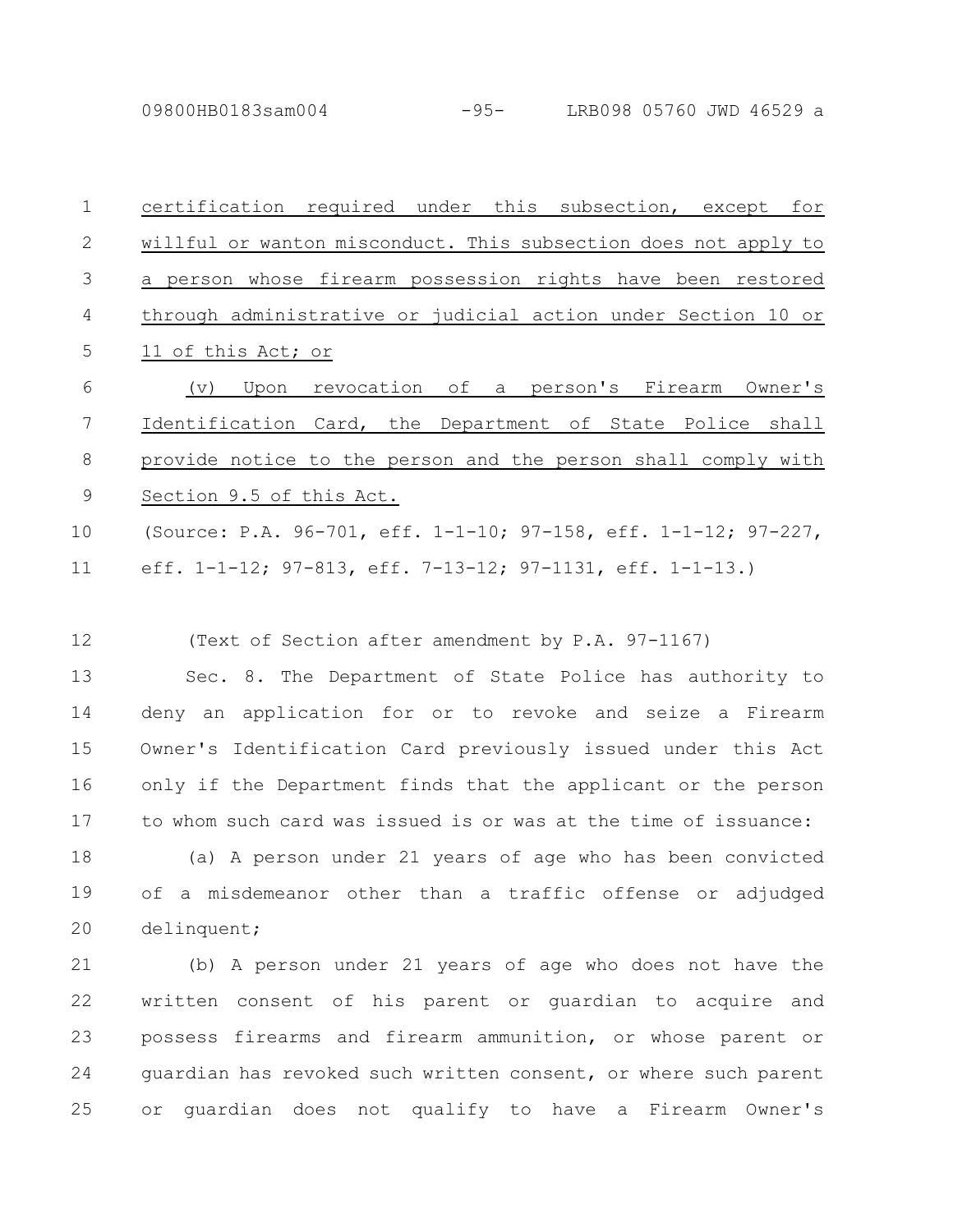Identification Card; 1

- (c) A person convicted of a felony under the laws of this or any other jurisdiction; 2 3
- 4
- (d) A person addicted to narcotics;

(e) A person who has been a patient of a mental health facility institution within the past 5 years or a person who has been a patient in a mental health facility more than 5 years ago who has not received the certification required under subsection (u) of this Section. An active law enforcement officer employed by a unit of government who is denied, revoked, or has his or her Firearm Owner's Identification Card seized under this subsection (e) may obtain relief as described in subsection (c-5) of Section 10 of this Act if the officer did not act in a manner threatening to the officer, another person, or the public as determined by the treating clinical psychologist or physician, and the officer seeks mental health treatment; 5 6 7 8 9 10 11 12 13 14 15 16 17

(f) A person whose mental condition is of such a nature that it poses a clear and present danger to the applicant, any other person or persons or the community; 18 19 20

For the purposes of this Section, "mental condition" state of mind manifested by violent, suicidal, assaultive behavior. 21 22 23

(g) A person who is intellectually disabled; 24

(h) A person who intentionally makes a false statement in the Firearm Owner's Identification Card application; 25 26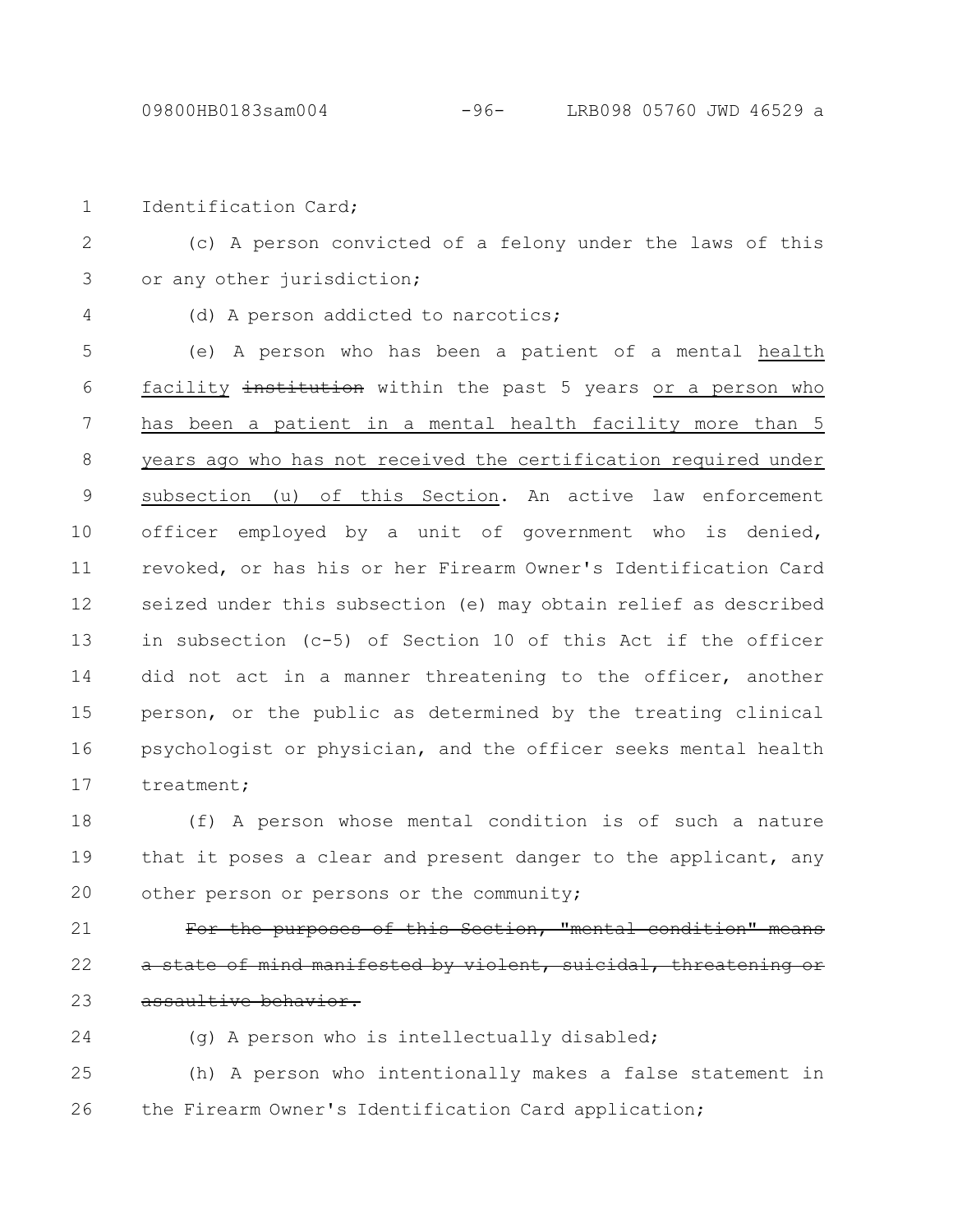26

(i) An alien who is unlawfully present in the United States under the laws of the United States: (i-5) An alien who has been admitted to the United States under a non-immigrant visa (as that term is defined in Section 101(a)(26) of the Immigration and Nationality Act (8 U.S.C. 1101(a)(26))), except that this subsection (i-5) does not apply to any alien who has been lawfully admitted to the United States under a non-immigrant visa if that alien is: (1) admitted to the United States for lawful hunting or sporting purposes; (2) an official representative of a foreign government who is: (A) accredited to the United States Government or the Government's mission to an international organization having its headquarters in the United States; or (B) en route to or from another country to which that alien is accredited; (3) an official of a foreign government or distinguished foreign visitor who has been so designated by the Department of State; (4) a foreign law enforcement officer of a friendly foreign government entering the United States on official business; or (5) one who has received a waiver from the Attorney 1 2 3 4 5 6 7 8 9 10 11 12 13 14 15 16 17 18 19 20 21 22 23 24 25

General of the United States pursuant to 18 U.S.C.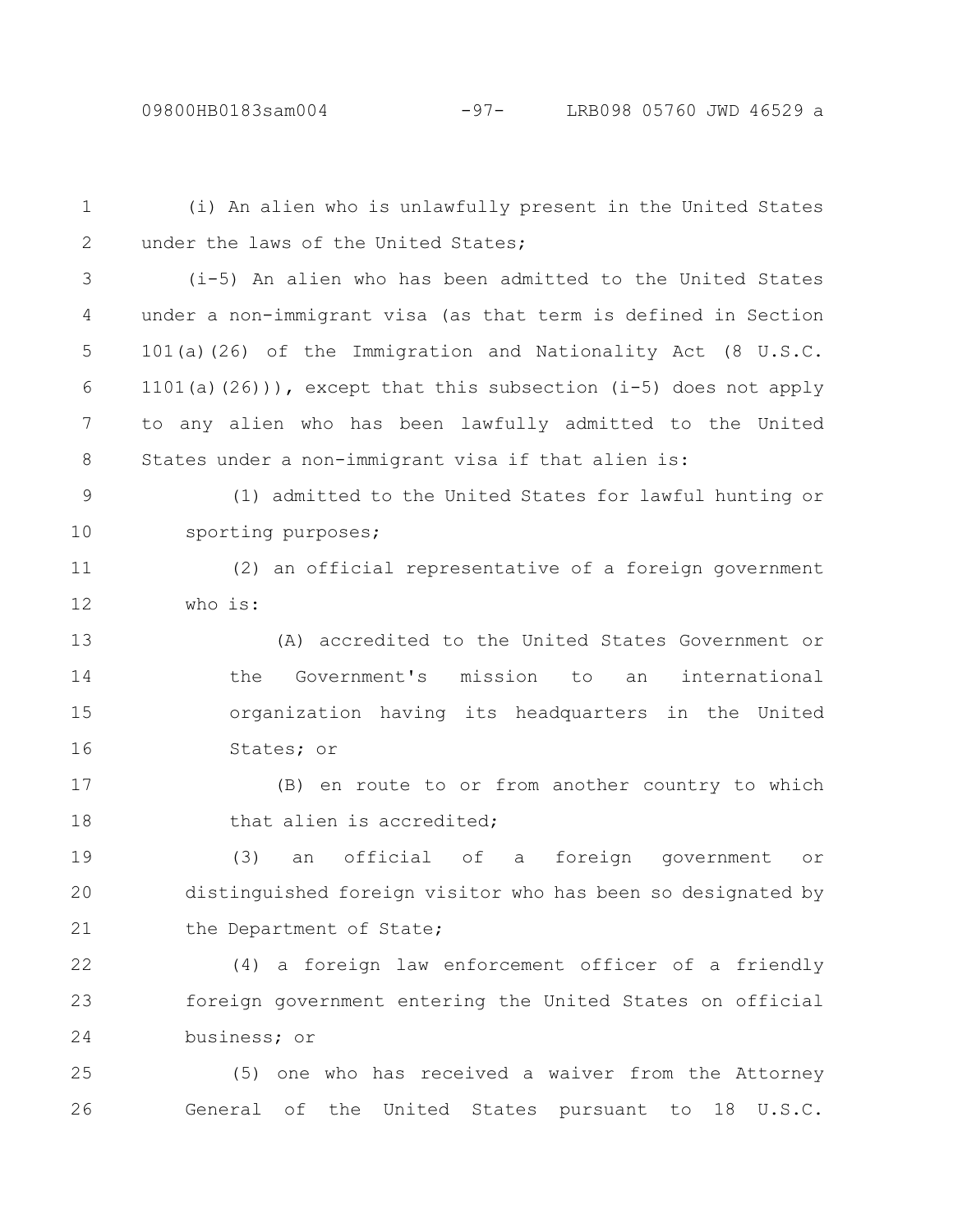922 $(y)(3)$ ; 1

2

 $(i)$  (Blank);

(k) A person who has been convicted within the past 5 years of battery, assault, aggravated assault, violation of an order of protection, or a substantially similar offense in another jurisdiction, in which a firearm was used or possessed; 3 4 5 6

(l) A person who has been convicted of domestic battery, aggravated domestic battery, or a substantially similar offense in another jurisdiction committed before, on or after January 1, 2012 (the effective date of Public Act 97-158). If the applicant or person who has been previously issued a Firearm Owner's Identification Card under this Act knowingly and intelligently waives the right to have an offense described in this paragraph (l) tried by a jury, and by guilty plea or otherwise, results in a conviction for an offense in which a domestic relationship is not a required element of the offense but in which a determination of the applicability of 18 U.S.C. 922(g)(9) is made under Section 112A-11.1 of the Code of Criminal Procedure of 1963, an entry by the court of a judgment of conviction for that offense shall be grounds for denying an application for and for revoking and seizing a Firearm Owner's Identification Card previously issued to the person under this Act; 7 8 9 10 11 12 13 14 15 16 17 18 19 20 21 22 23

(m) (Blank); 24

(n) A person who is prohibited from acquiring or possessing firearms or firearm ammunition by any Illinois State statute or 25 26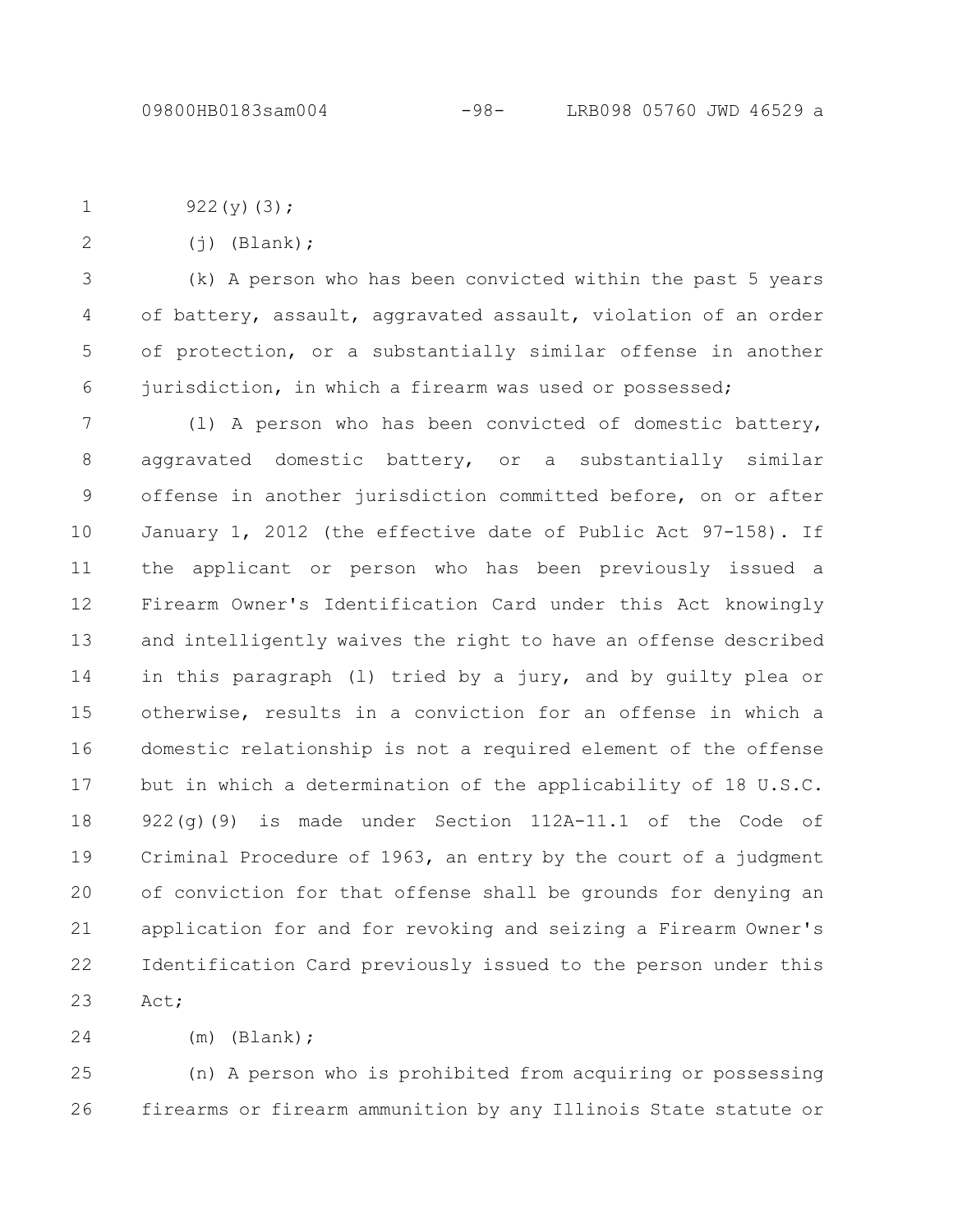by federal law; 1

(o) A minor subject to a petition filed under Section 5-520 of the Juvenile Court Act of 1987 alleging that the minor is a delinquent minor for the commission of an offense that if committed by an adult would be a felony; 2 3 4 5

(p) An adult who had been adjudicated a delinquent minor under the Juvenile Court Act of 1987 for the commission of an offense that if committed by an adult would be a felony; 6 7 8

(q) A person who is not a resident of the State of Illinois, except as provided in subsection (a-10) of Section 4; or 9 10 11

(r) A person who has been adjudicated as a mentally disabled person; mental defective. 12 13

(s) A person who has been found to be developmentally disabled; 14 15

(t) A person involuntarily admitted into a mental health facility; 16 17

(u) A person who has had his or her Firearm Owner's Identification Card revoked or denied under subsection (e) of this Section or item (iv) of Section 4 of this Act because he or she was a patient in a mental health facility as provided in item (2) of subsection (e) of this Section, shall not be permitted to obtain a Firearm Owner's Identification Card, after the 5 year period has lapsed, unless he or she has received a mental health evaluation by a physician, clinical psychologist, or qualified examiner as those terms are defined 18 19 20 21 22 23 24 25 26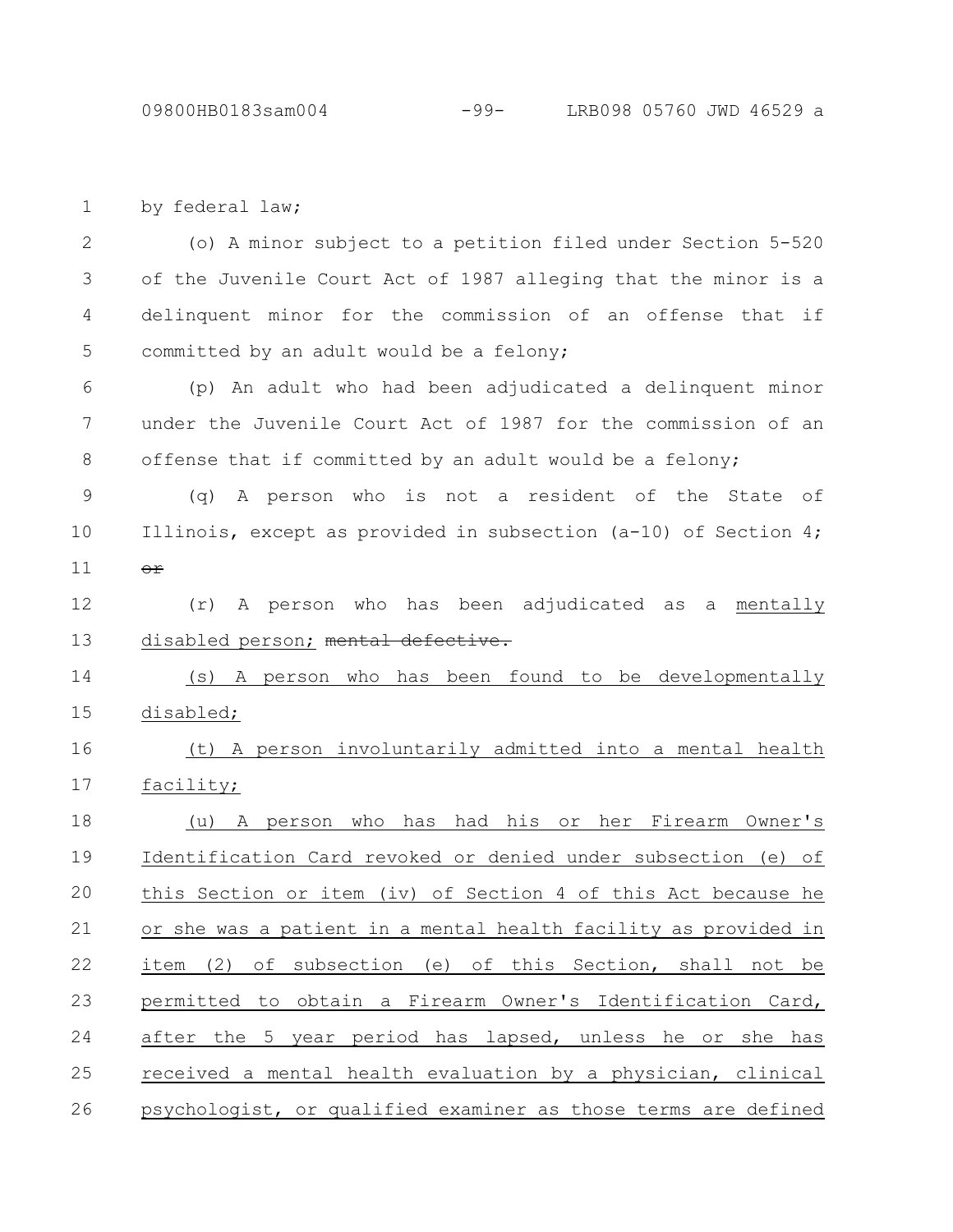09800HB0183sam004 -100- LRB098 05760 JWD 46529 a

| $\mathbf 1$    | in the Mental Health and Developmental Disabilities Code, and           |
|----------------|-------------------------------------------------------------------------|
| $\mathbf{2}$   | has received a certification that he or she is not a clear and          |
| 3              | present danger to himself, herself, or others. The physician,           |
| $\overline{4}$ | clinical psychologist, or qualified examiner making the                 |
| 5              | certification shall not be held criminally, civilly, or                 |
| 6              | professionally liable for making or not making the                      |
| 7              | certification required under this subsection, except for                |
| 8              | willful or wanton misconduct. This subsection does not apply to         |
| 9              | a person whose firearm possession rights have been restored             |
| 10             | through administrative or judicial action under Section 10 or           |
| 11             | 11 of this Act; or                                                      |
| 12             | (v) Upon revocation of a person's Firearm Owner's                       |
| 13             | Identification Card, the Department of State Police shall               |
| 14             | provide notice to the person and the person shall comply with           |
| 15             | Section 9.5 of this Act.                                                |
| 16             | (Source: P.A. 96-701, eff. 1-1-10; 97-158, eff. 1-1-12; 97-227,         |
| 17             | eff. $1-1-12$ ; $97-813$ , eff. $7-13-12$ ; $97-1131$ , eff. $1-1-13$ ; |
| 18             | $97-1167$ , eff. $6-1-13$ .)                                            |
|                |                                                                         |
| 19             | (430 ILCS 65/8.1) (from Ch. 38, par. 83-8.1)                            |
| 20             | Sec. 8.1. Notifications to the Circuit Clerk to notify                  |
| 21             | Department of State Police.                                             |
| $\sim$ $\sim$  |                                                                         |

(a) The Circuit Clerk shall, in the form and manner required by the Supreme Court, notify the Department of State Police of all final dispositions of cases for which the Department has received information reported to it under 22 23 24 25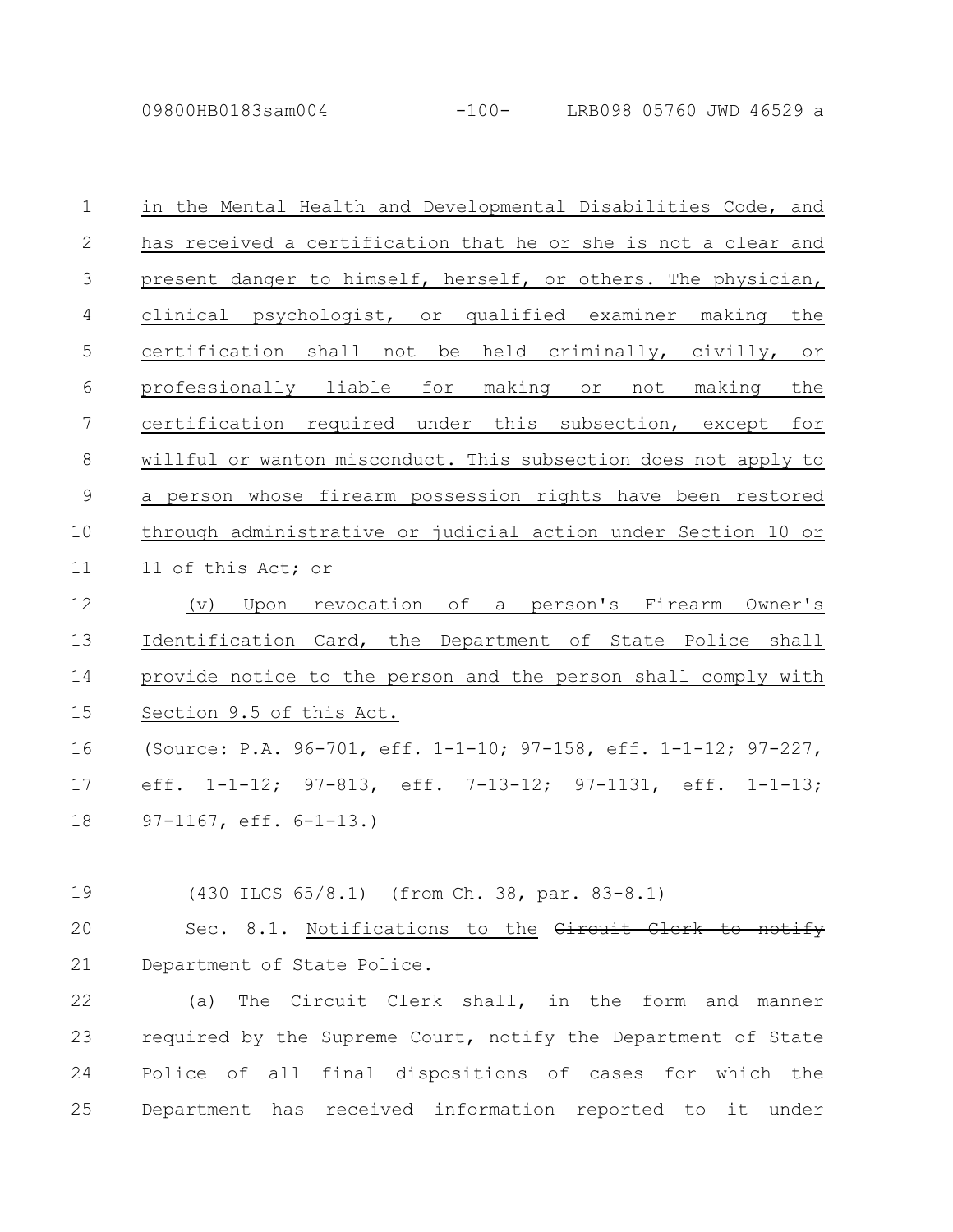09800HB0183sam004 -101- LRB098 05760 JWD 46529 a

Sections 2.1 and 2.2 of the Criminal Identification Act. 1

(b) Upon adjudication of any individual as a mentally disabled person mental defective, as defined in Section 1.1 of this Act or a finding that a person has been involuntarily admitted or as provided in paragraph (3.5) of subsection (c) of Section 104-26 of the Code of Criminal Procedure of 1963, the court shall direct the circuit court clerk to immediately notify the Department of State Police, Firearm Owner's Identification (FOID) department, and shall forward a copy of the court order to the Department. 2 3 4 5 6 7 8 9 10

(c) The Department of Human Services shall, in the form and manner prescribed by the Department of State Police, report all information collected under subsection (b) of Section 12 of the Mental Health and Developmental Disabilities Confidentiality Act for the purpose of determining whether a person who may be or may have been a patient in a mental health facility is disqualified under State or federal law from receiving or retaining a Firearm Owner's Identification Card, or purchasing a weapon. 11 12 13 14 15 16 17 18 19

(d) If a person is determined to pose a clear and present danger to himself, herself, or to others by a physician, clinical psychologist, qualified examiner, law enforcement official, or school administrator, or is determined to be developmentally disabled by a physician, clinical psychologist, or qualified examiner, whether employed by the State or by a private mental health facility, then the 20 21 22 23 24 25 26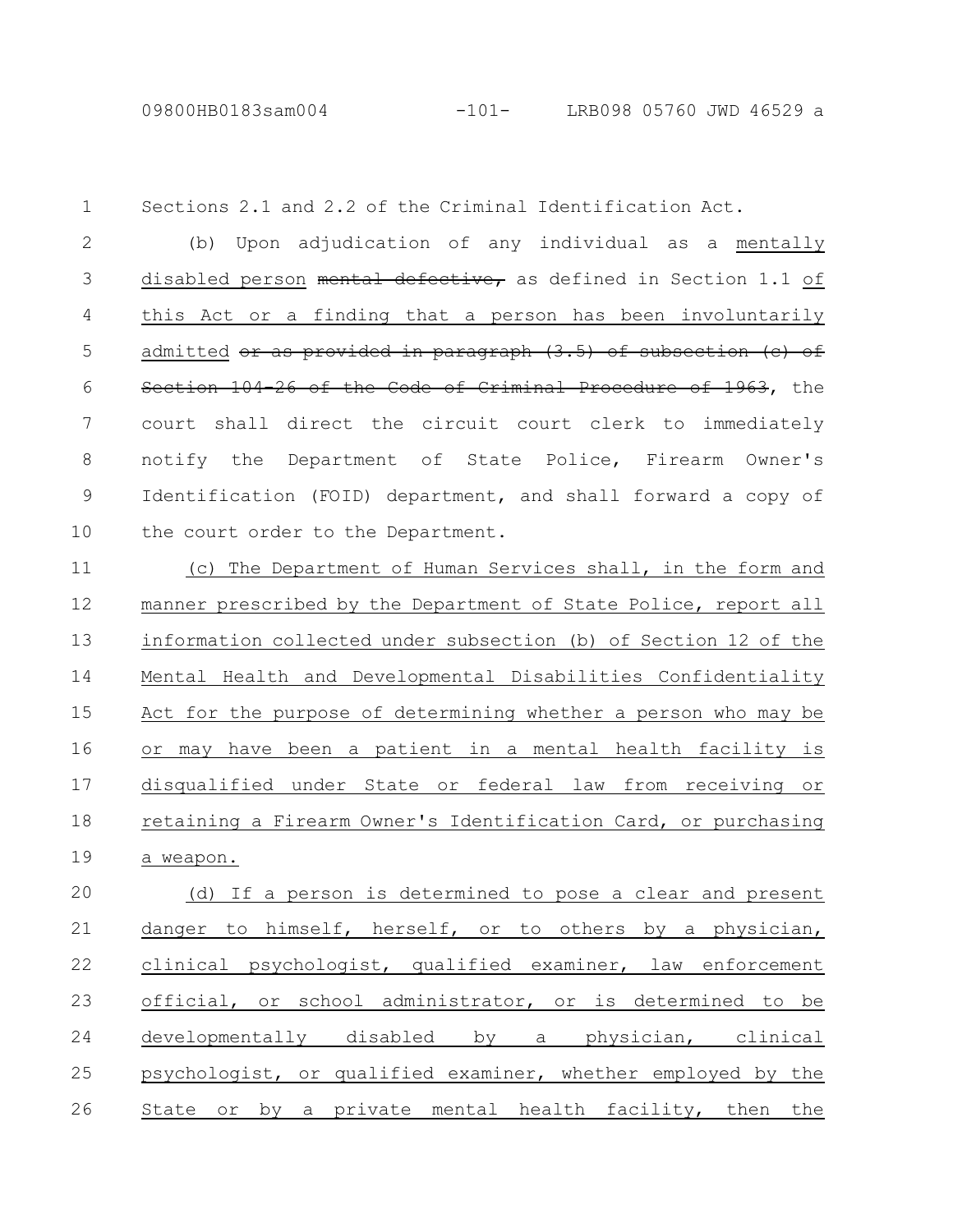| $\mathbf{1}$ | physician, clinical psychologist, or qualified examiner shall,  |
|--------------|-----------------------------------------------------------------|
| $\mathbf{2}$ | within 24 hours of making the determination, notify the         |
| 3            | Department of Human Services that the person poses a clear and  |
| 4            | present danger. The Department of Human Services shall          |
| 5            | immediately update its records and information relating to      |
| 6            | mental health and developmental disabilities, and if            |
| 7            | appropriate, shall notify the Department of State Police in a   |
| $8\,$        | form and manner prescribed by the Department of State Police.   |
| $\mathsf 9$  | The Department of State Police shall determine whether to       |
| 10           | revoke the person's Firearm Owner's Identification Card under   |
| 11           | Section 8 of this Act. Any information disclosed under this     |
| 12           | subsection shall remain privileged and confidential, and shall  |
| 13           | not be redisclosed, except as required under subsection (e) of  |
| 14           | Section 3.1 of this Act, nor used for any other purpose. The    |
| 15           | method of providing this information shall quarantee that the   |
| 16           | information is not released beyond what is necessary for the    |
| 17           | purpose of this Section and shall be provided by rule by the    |
| 18           | Department of Human Services. The identity of the person        |
| 19           | reporting under this Section shall not be disclosed to the      |
| 20           | subject of the report. The physician, clinical psychologist,    |
| 21           | examiner, law enforcement official, or<br>qualified<br>school   |
| 22           | administrator making the determination and his or her employer  |
| 23           | shall not be held criminally, civilly, or professionally liable |
| 24           | for making or not making the notification required under this   |
| 25           | subsection, except for willful or wanton misconduct.            |
| 26           | The Department of State Police shall adopt rules to<br>(e)      |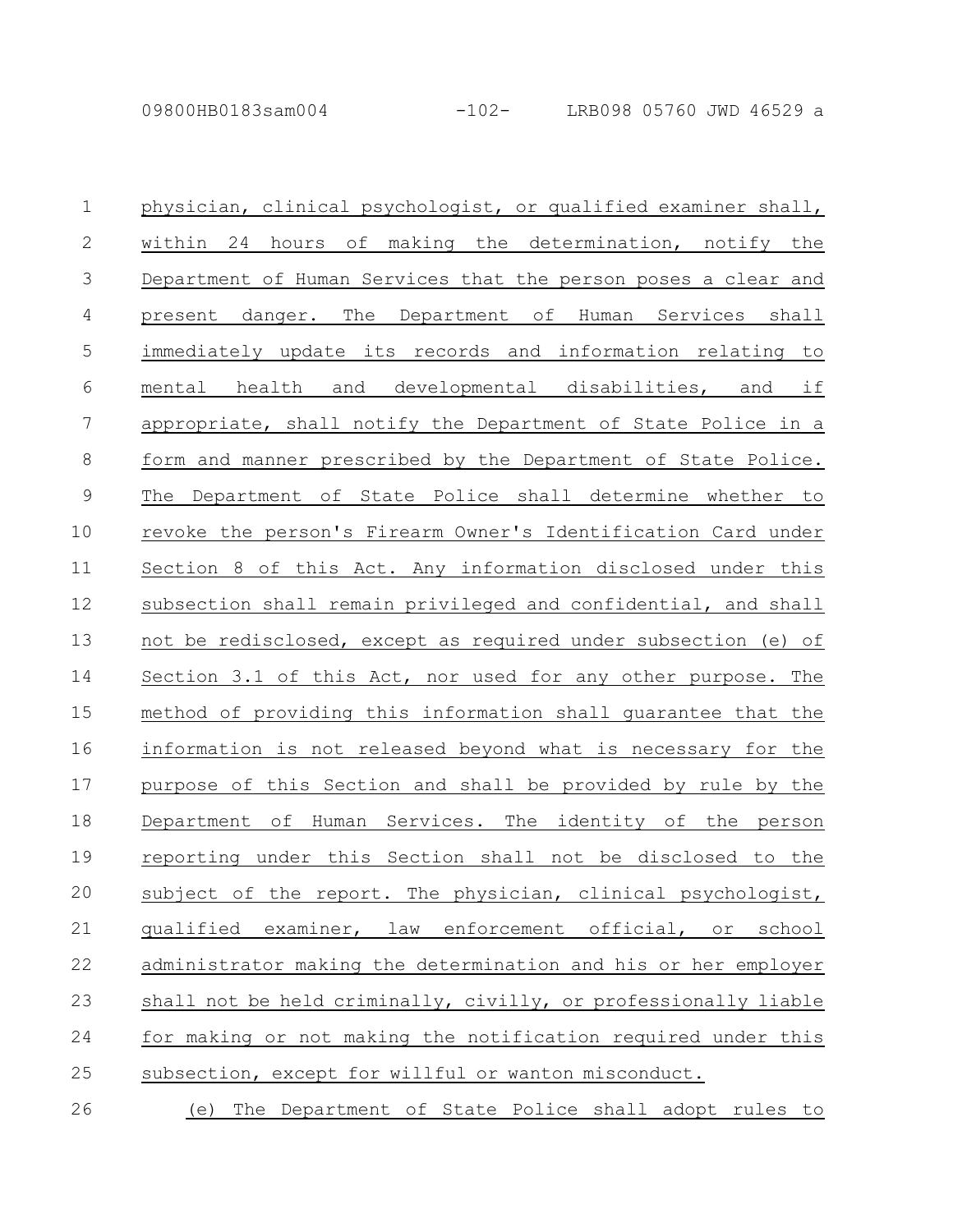| $\mathbf 1$  | implement this Section.                                                              |
|--------------|--------------------------------------------------------------------------------------|
| $\mathbf{2}$ | (Source: P.A. 97-1131, eff. 1-1-13.)                                                 |
| 3            | (430 ILCS 65/9) (from Ch. 38, par. 83-9)                                             |
| 4            | Sec. 9. Every person whose application for a Firearm                                 |
| 5            | Owner's Identification Card is denied, and every holder of such                      |
| 6            | a Card whose Card is revoked or seized, shall receive a written                      |
| 7            | notice from the Department of State Police stating specifically                      |
| 8            | the grounds upon which his application has been denied or upon                       |
| $\mathsf 9$  | which his Identification Card has been revoked. The written                          |
| 10           | notice shall include the requirements of Section 9.5 of this                         |
| 11           | Act and the persons's right to administrative or judicial                            |
| 12           | review under Section 10 and 11 of this Act. A copy of the                            |
| 13           | written notice shall be provided to the sheriff and law                              |
| 14           | enforcement agency where the person resides.                                         |
| 15           | (Source: P.A. 97-1131, eff. 1-1-13.)                                                 |
| 16           | (430 ILCS 65/9.5 new)                                                                |
| 17           | Sec. 9.5. Revocation of Firearm Owner's Identification                               |
| 18           | Card.                                                                                |
| 19           | (a) A person who receives a revocation notice under Section                          |
| 20           | 9 of this Act shall, within 48 hours of receiving notice of the                      |
| 21           | revocation:                                                                          |
| 22           | her<br>Firearm<br><u>surrender</u><br><u>his l</u><br>Owner's<br>(1)<br>$\circ$ $\,$ |
| 23           | Identification Card to the local law enforcement agency                              |
| 24           | where the person resides. The local law enforcement agency                           |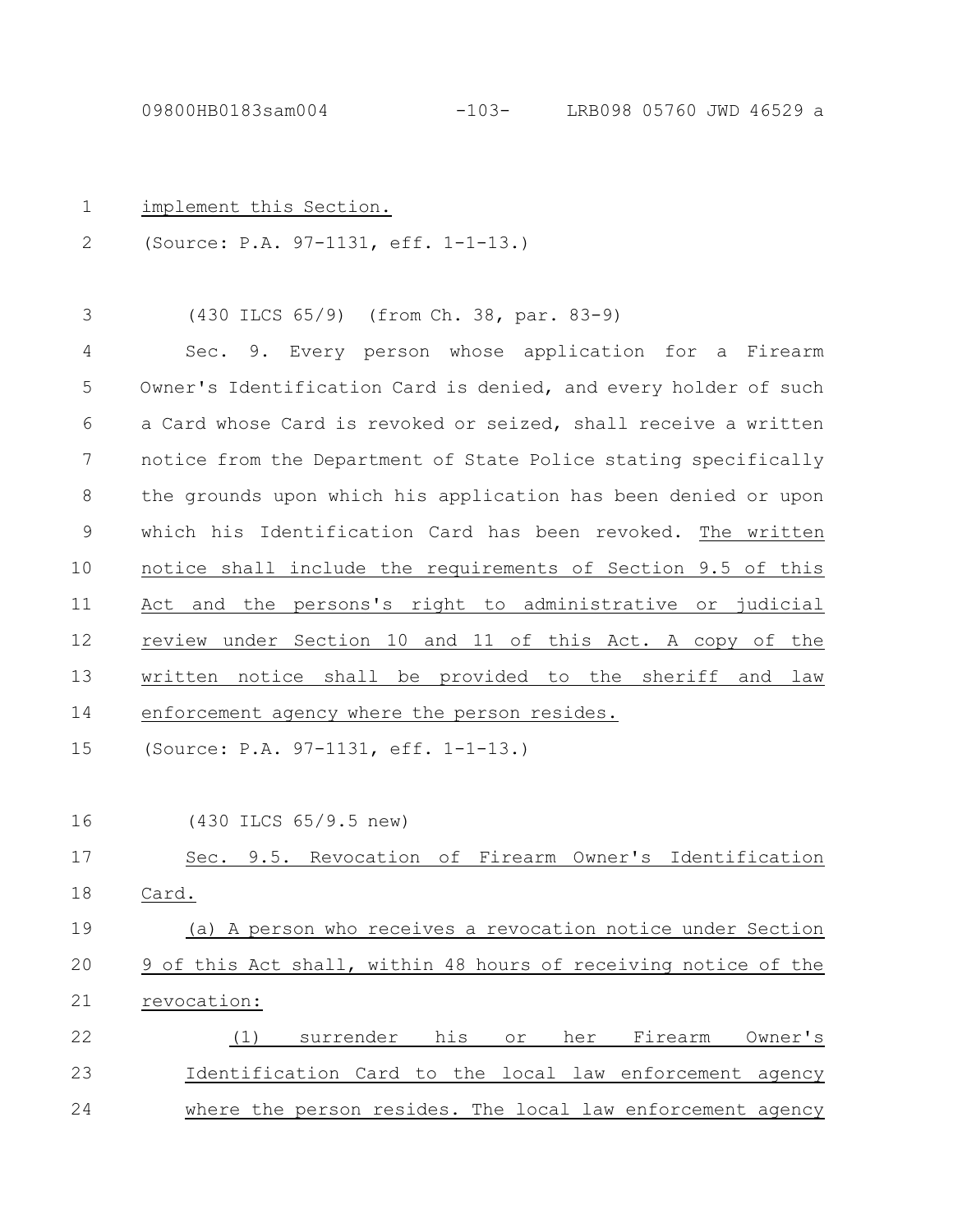| $\mathbf 1$  | shall provide the person a receipt and transmit the Firearm               |
|--------------|---------------------------------------------------------------------------|
| $\mathbf{2}$ | Owner's Identification Card to the Department of State                    |
| 3            | Police; and                                                               |
| 4            | complete a Firearm Disposition Record on a form<br>(2)                    |
| 5            | prescribed by the Department of State Police and place his                |
| 6            | or her firearms in the location or with the person reported               |
| 7            | in the Firearm Disposition Record. The form shall require                 |
| 8            | the person to disclose:                                                   |
| 9            | the make, model, and serial number of each<br>(A)                         |
| 10           | firearm owned by or under the custody and control of                      |
| 11           | the revoked person;                                                       |
| 12           | the location where each firearm will be<br>(B)                            |
| 13           | maintained during the prohibited term; and                                |
| 14           | if<br>any firearm will be transferred to<br>(C)<br>the                    |
| 15           | custody of another person, the name, address<br>and                       |
| 16           | Firearm Owner's Identification Card number of<br>the                      |
| 17           | transferee.                                                               |
| 18           | The local law enforcement agency shall provide a copy<br>(b)              |
| 19           | of the Firearm Disposition Record to the person whose Firearm             |
| 20           | Identification Card has<br>Owner's<br>been<br>revoked<br>and<br>the<br>to |
| 21           | Department of State Police.                                               |
| 22           | (c) If the person whose Firearm Owner's Identification Card               |
| 23           | has been revoked fails to comply with the requirements of this            |
| 24           | Section, the sheriff or law enforcement agency where the person           |
| 25           | resides may petition the circuit court to issue a warrant to              |
| 26           | search for and seize the Firearm Owner's Identification Card              |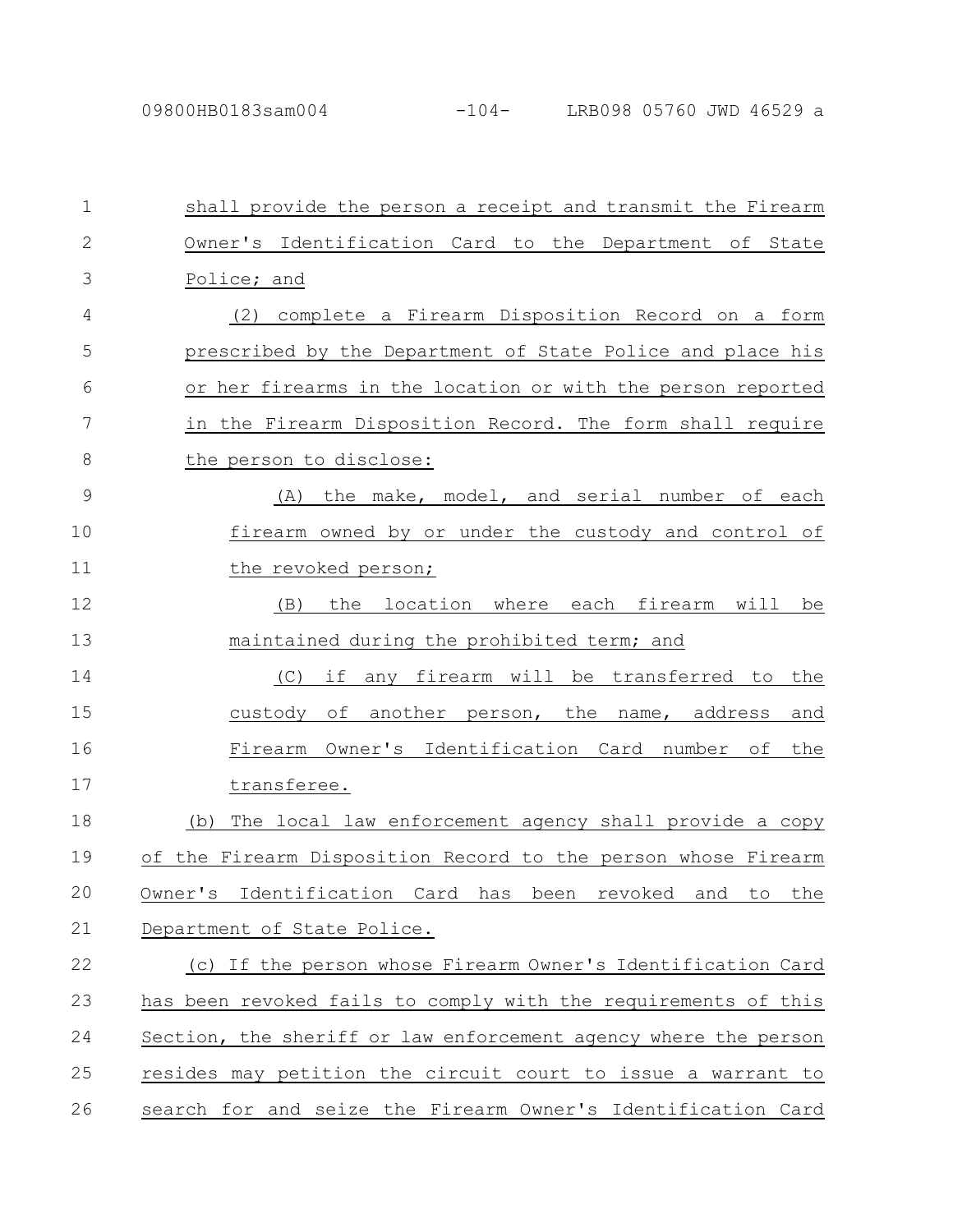| $\mathbf 1$    | and firearms in the possession or under the custody or control         |
|----------------|------------------------------------------------------------------------|
| $\overline{2}$ | of the person whose Firearm Owner's Identification Card has            |
| 3              | been revoked.                                                          |
| 4              | (d) A violation of subsection (a) of this Section is a                 |
| 5              | Class A misdemeanor.                                                   |
| 6              | The observation of a Firearm Owner's Identification<br>(e)             |
| 7              | Card in the possession of a person whose Firearm Owner's               |
| 8              | Identification Card has been revoked constitutes a sufficient          |
| $\mathsf 9$    | basis for the arrest of that person for violation of this              |
| 10             | Section.                                                               |
| 11             | (f)<br>Within 30 days after the effective date of this                 |
| 12             | amendatory Act of the 98th General Assembly, the Department of         |
| 13             | State Police shall provide written notice of the requirements          |
| 14             | of this Section to persons whose Firearm Owner's Identification        |
| 15             | Cards have been revoked, suspended, or expired and who have            |
| 16             | failed to surrender their cards to the Department.                     |
| 17             | Persons whose Firearm Owner's Identification Cards<br>(q)              |
| 18             | have been revoked and who receive notice under subsection (f)          |
| 19             | shall comply with the requirements of this Section within 48           |
| 20             | hours of receiving notice.                                             |
|                |                                                                        |
| 21             | (430 ILCS 65/10) (from Ch. 38, par. 83-10)                             |
| 22             | (Text of Section before amendment by P.A. 97-1167)                     |
| 23             | Sec. 10. Appeal to director; hearing; relief from firearm              |
| 24             | prohibitions.                                                          |
| 25             | application<br>Firearm<br>Whenever<br>for<br>Owner's<br>(a)<br>a<br>an |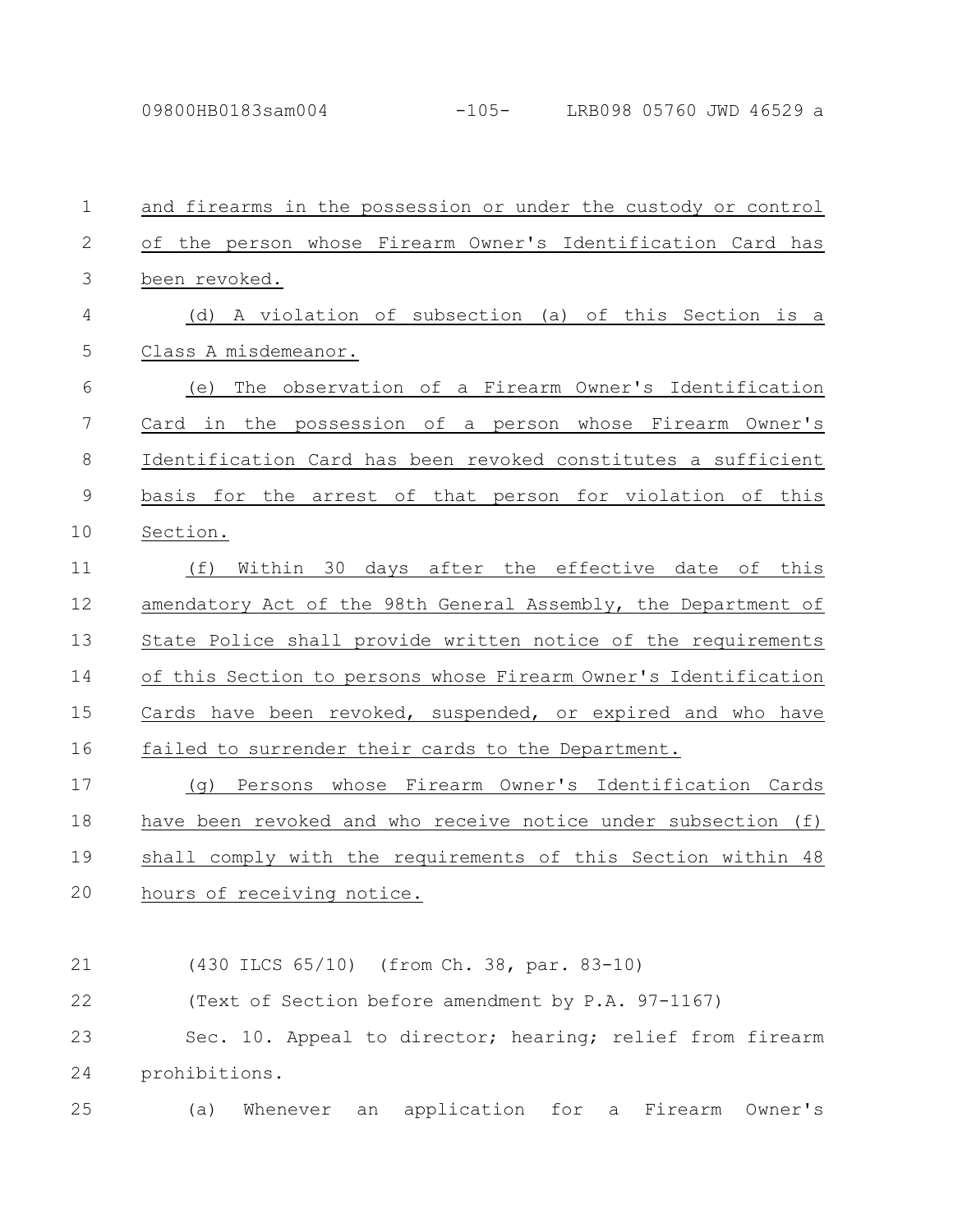09800HB0183sam004 -106- LRB098 05760 JWD 46529 a

Identification Card is denied, whenever the Department fails to act on an application within 30 days of its receipt, or whenever such a Card is revoked or seized as provided for in Section 8 of this Act, the aggrieved party may appeal to the Director of State Police for a hearing upon such denial, revocation or seizure, unless the denial, revocation, or seizure was based upon a forcible felony, stalking, aggravated stalking, domestic battery, any violation of the Illinois Controlled Substances Act, the Methamphetamine Control and Community Protection Act, or the Cannabis Control Act that is classified as a Class 2 or greater felony, any felony violation of Article 24 of the Criminal Code of 1961 or the Criminal Code of 2012, or any adjudication as a delinquent minor for the commission of an offense that if committed by an adult would be a felony, in which case the aggrieved party may petition the circuit court in writing in the county of his or her residence for a hearing upon such denial, revocation, or seizure. 1 2 3 4 5 6 7 8 9 10 11 12 13 14 15 16 17

(b) At least 30 days before any hearing in the circuit court, the petitioner shall serve the relevant State's Attorney with a copy of the petition. The State's Attorney may object to the petition and present evidence. At the hearing the court shall determine whether substantial justice has been done. Should the court determine that substantial justice has not been done, the court shall issue an order directing the Department of State Police to issue a Card. However, the court shall not issue the order if the petitioner is otherwise 18 19 20 21 22 23 24 25 26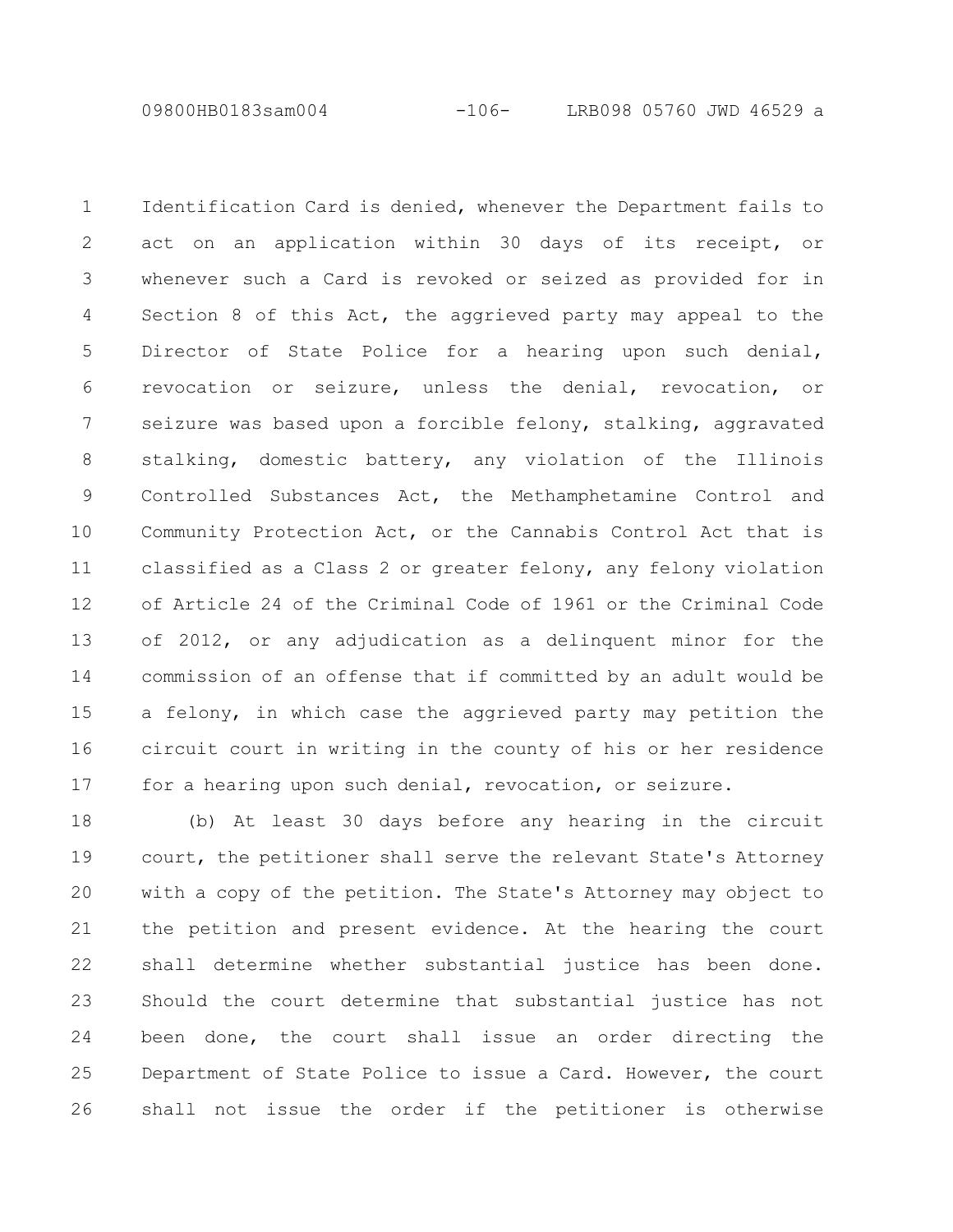prohibited from obtaining, possessing, or using a firearm under federal law. 1 2

(c) Any person prohibited from possessing a firearm under Sections 24-1.1 or 24-3.1 of the Criminal Code of 2012 or acquiring a Firearm Owner's Identification Card under Section 8 of this Act may apply to the Director of State Police or petition the circuit court in the county where the petitioner resides, whichever is applicable in accordance with subsection (a) of this Section, requesting relief from such prohibition and the Director or court may grant such relief if it is established by the applicant to the court's or Director's satisfaction that: 3 4 5 6 7 8 9 10 11 12

(0.05) when in the circuit court, the State's Attorney has been served with a written copy of the petition at least 30 days before any such hearing in the circuit court and at the hearing the State's Attorney was afforded an opportunity to present evidence and object to the petition; 13 14 15 16 17

(1) the applicant has not been convicted of a forcible felony under the laws of this State or any other jurisdiction within 20 years of the applicant's application for a Firearm Owner's Identification Card, or at least 20 years have passed since the end of any period of imprisonment imposed in relation to that conviction; 18 19 20 21 22 23

(2) the circumstances regarding a criminal conviction, where applicable, the applicant's criminal history and his reputation are such that the applicant will not be likely 24 25 26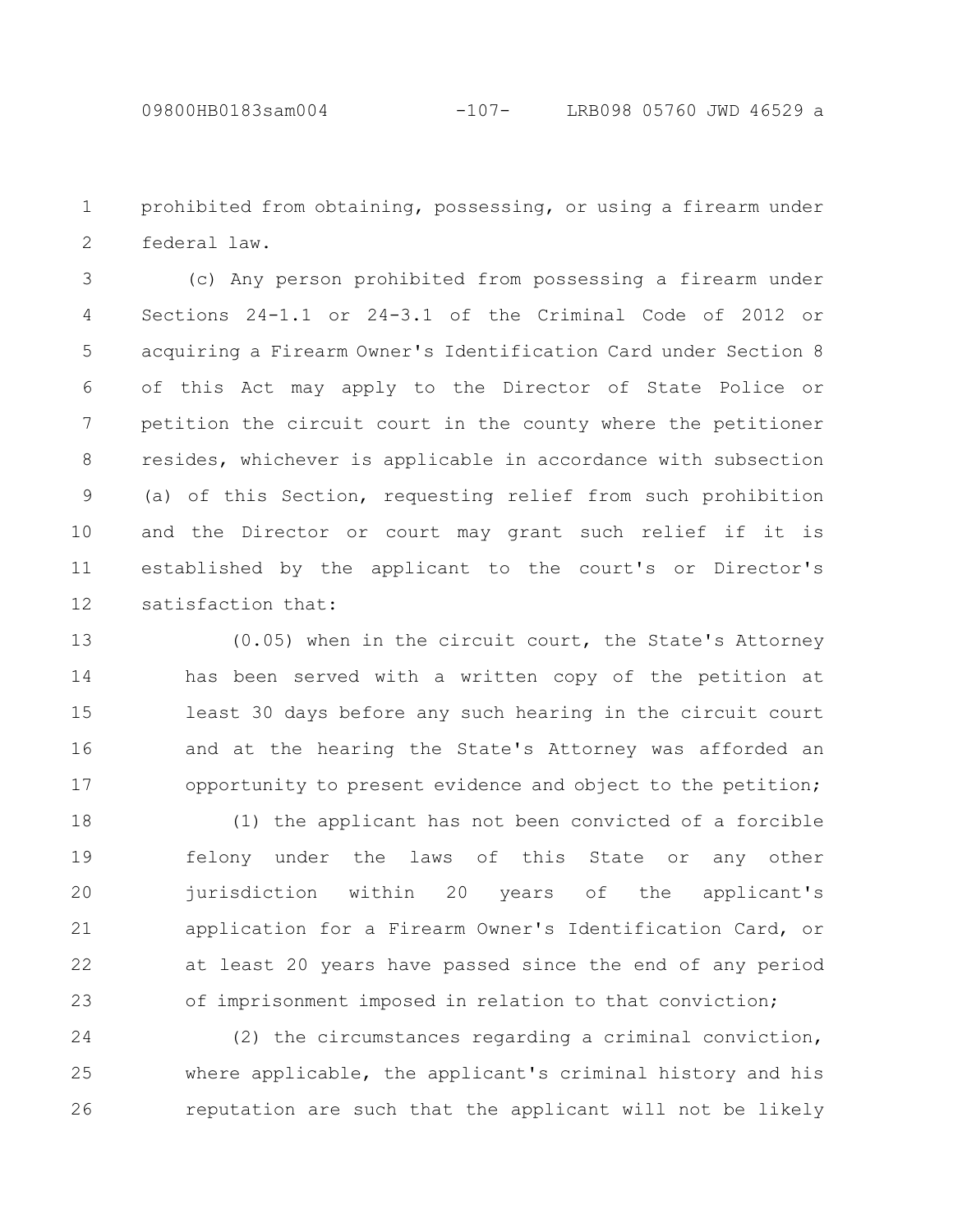| $\mathbf 1$  | to act in a manner dangerous to public safety;              |
|--------------|-------------------------------------------------------------|
| $\mathbf{2}$ | (3) granting relief would not be contrary to the public     |
| 3            | interest; and                                               |
| 4            | (4) granting relief would not be contrary to federal        |
| 5            | law.                                                        |
| 6            | (c-5) (1) An active law enforcement officer employed by     |
| 7            | a unit of government, who is denied, revoked, or has his or |
| 8            | Firearm Owner's Identification Card seized under<br>her     |
| 9            | subsection (e) of Section 8 of this Act may apply to the    |
| 10           | Director of State Police requesting relief if the officer   |
| 11           | did not act in a manner threatening to the officer, another |
| 12           | public as determined by the treating<br>or the<br>person,   |
| 13           | clinical psychologist or physician, and as a result of his  |
| 14           | or her work is referred by the employer for or voluntarily  |
| 15           | seeks mental health evaluation or treatment by a licensed   |
| 16           | clinical psychologist, psychiatrist, or qualified           |
| 17           | examiner, and:                                              |
| 18           | the officer has<br>not<br>received treatment<br>(A)         |
| 19           | involuntarily at a mental health facility, regardless       |
| 20           | of the length of admission; or has not been voluntarily     |
| 21           | admitted to a mental health facility for more than 30       |
| 22           | days and not for more than one incident within the past     |
| 23           | 5 years; and                                                |
| 24           | (B) the officer has not left the mental institution         |
| 25           | against medical advice.                                     |
| 26           | (2) The Director of State Police shall grant expedited      |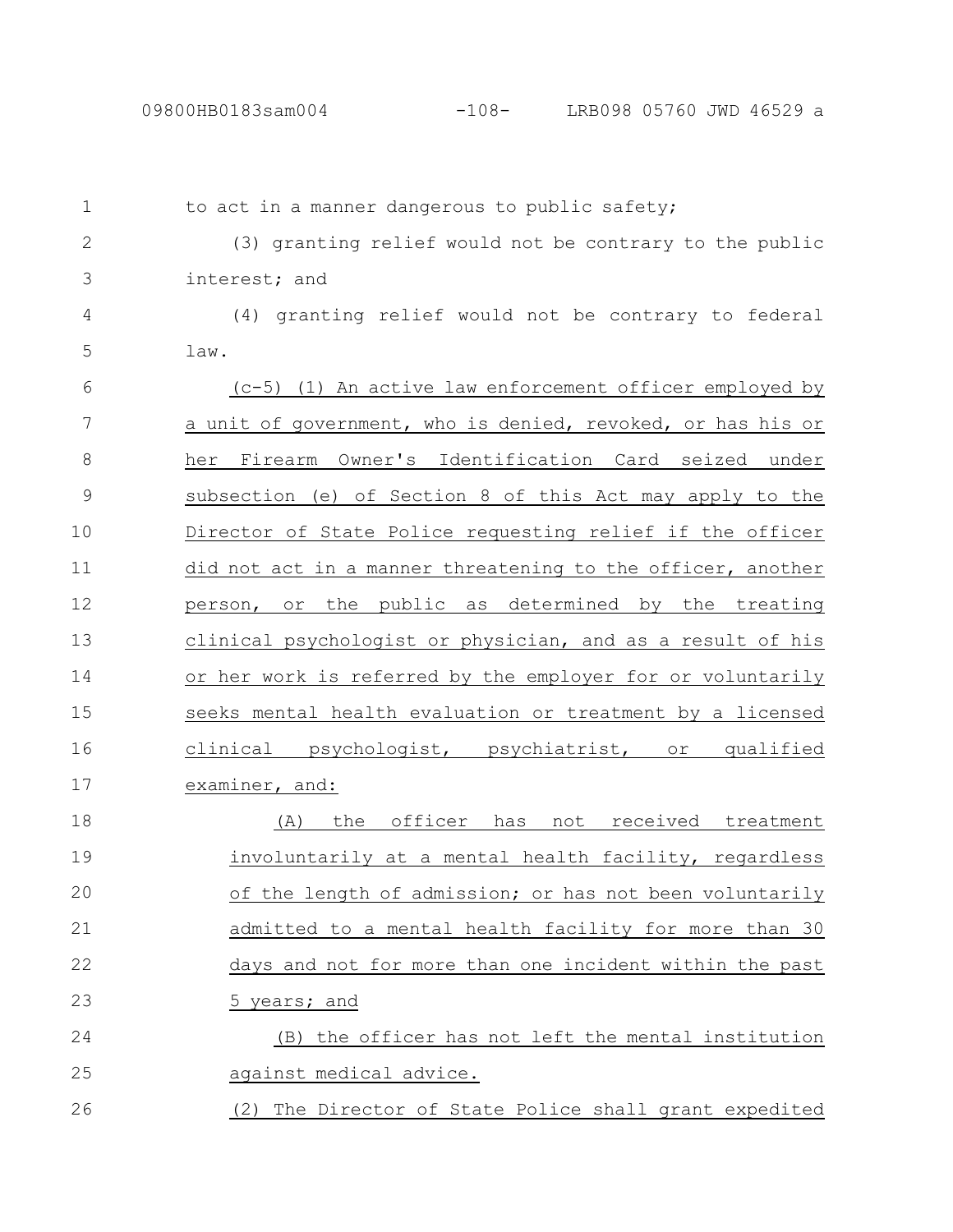| $\mathbf 1$   | relief to active law enforcement officers described in      |
|---------------|-------------------------------------------------------------|
| 2             | paragraph (1) of this subsection (c-5) upon a determination |
| 3             | by the Director that the officer's possession of a firearm  |
| 4             | does not present a threat to themselves, others, or public  |
| 5             | safety. The Director shall act on the request for relief    |
| 6             | within 30 business days of receipt of:                      |
| 7             | (A) a notarized statement from the officer in the           |
| 8             | form prescribed by the Director detailing the               |
| $\mathcal{G}$ | circumstances that led to the hospitalization;              |
| 10            | all documentation regarding the admission,<br>(B)           |
| 11            | evaluation, treatment and discharge from the treating       |
| 12            | licensed clinical psychologist or psychiatrist of the       |
| 13            | officer;                                                    |
| 14            | (C) a psychological fitness for duty evaluation of          |
| 15            | the person completed after the time of discharge; and       |
| 16            | (D) written confirmation in the form prescribed by          |
| 17            | the Director from the treating licensed clinical            |
| 18            | psychologist or psychiatrist that the provisions set        |
| 19            | forth in paragraph $(1)$ of this subsection $(c-5)$ have    |
| 20            | been met, the person successfully completed treatment,      |
| 21            | and their professional opinion regarding the person's       |
| 22            | ability to possess firearms.                                |
| 23            | (3) Officers eligible for the expedited relief in           |
| 24            | paragraph (2) of this subsection (c-5) have the burden of   |
| 25            | proof on eligibility and must provide all information       |
| 26            | required. The Director may not consider granting expedited  |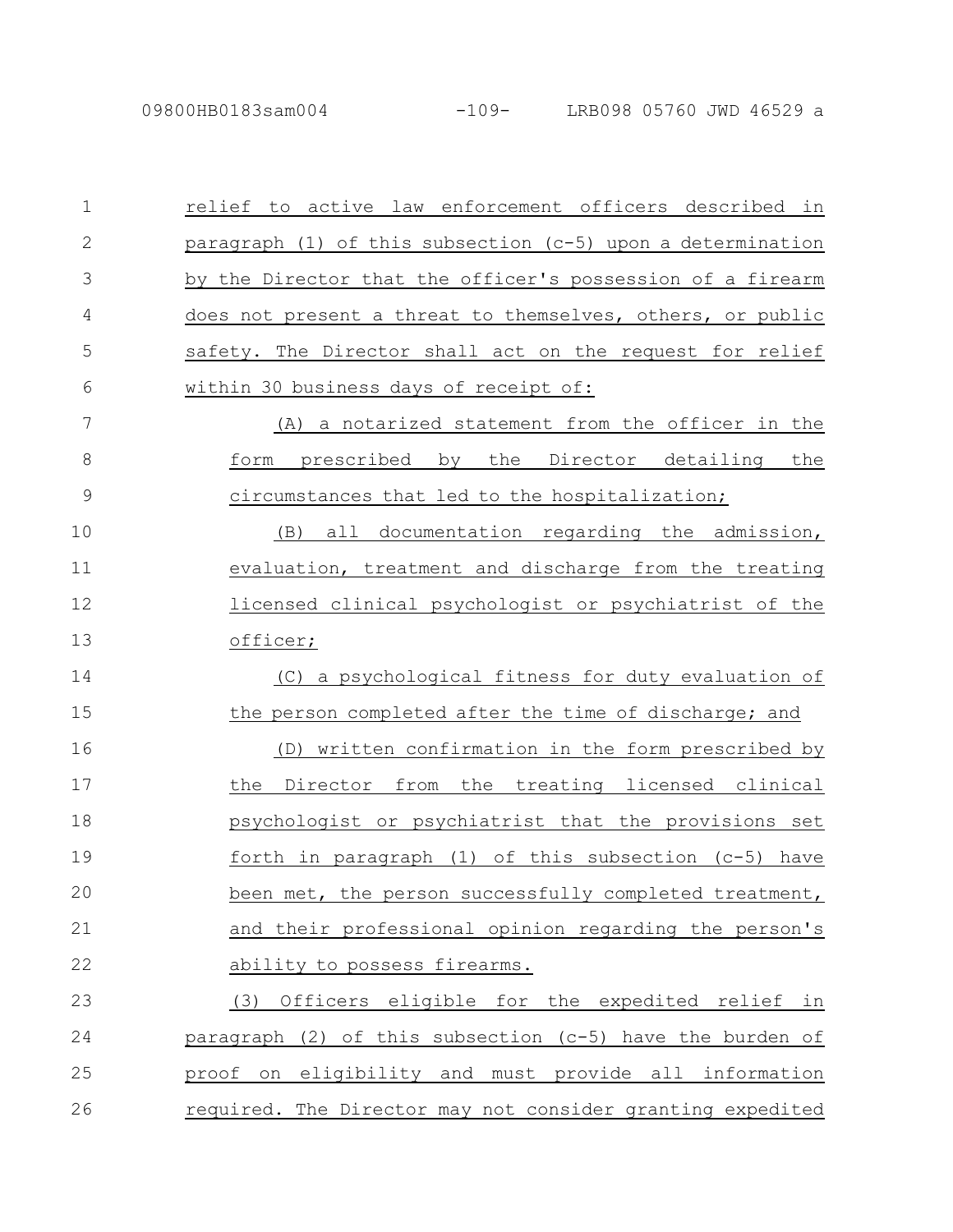relief until the proof and information is received. (4) "Clinical psychologist", "psychiatrist", and 1 2

"qualified examiner" shall have the same meaning as provided in Chapter 1 of the Mental Health and Developmental Disabilities Code. 3 4 5

(d) When a minor is adjudicated delinquent for an offense which if committed by an adult would be a felony, the court shall notify the Department of State Police. 6 7 8

(e) The court shall review the denial of an application or the revocation of a Firearm Owner's Identification Card of a person who has been adjudicated delinquent for an offense that if committed by an adult would be a felony if an application for relief has been filed at least 10 years after the adjudication of delinquency and the court determines that the applicant should be granted relief from disability to obtain a Firearm Owner's Identification Card. If the court grants relief, the court shall notify the Department of State Police that the disability has been removed and that the applicant is eligible to obtain a Firearm Owner's Identification Card. 9 10 11 12 13 14 15 16 17 18 19

(f) Any person who is subject to the disabilities of 18 U.S.C. 922(d)(4) and 922(g)(4) of the federal Gun Control Act of 1968 because of an adjudication or commitment that occurred under the laws of this State or who was determined to be subject to the provisions of subsections (e), (f), or (q) of Section 8 of this Act may apply to the Department of State Police requesting relief from that prohibition. The Director 20 21 22 23 24 25 26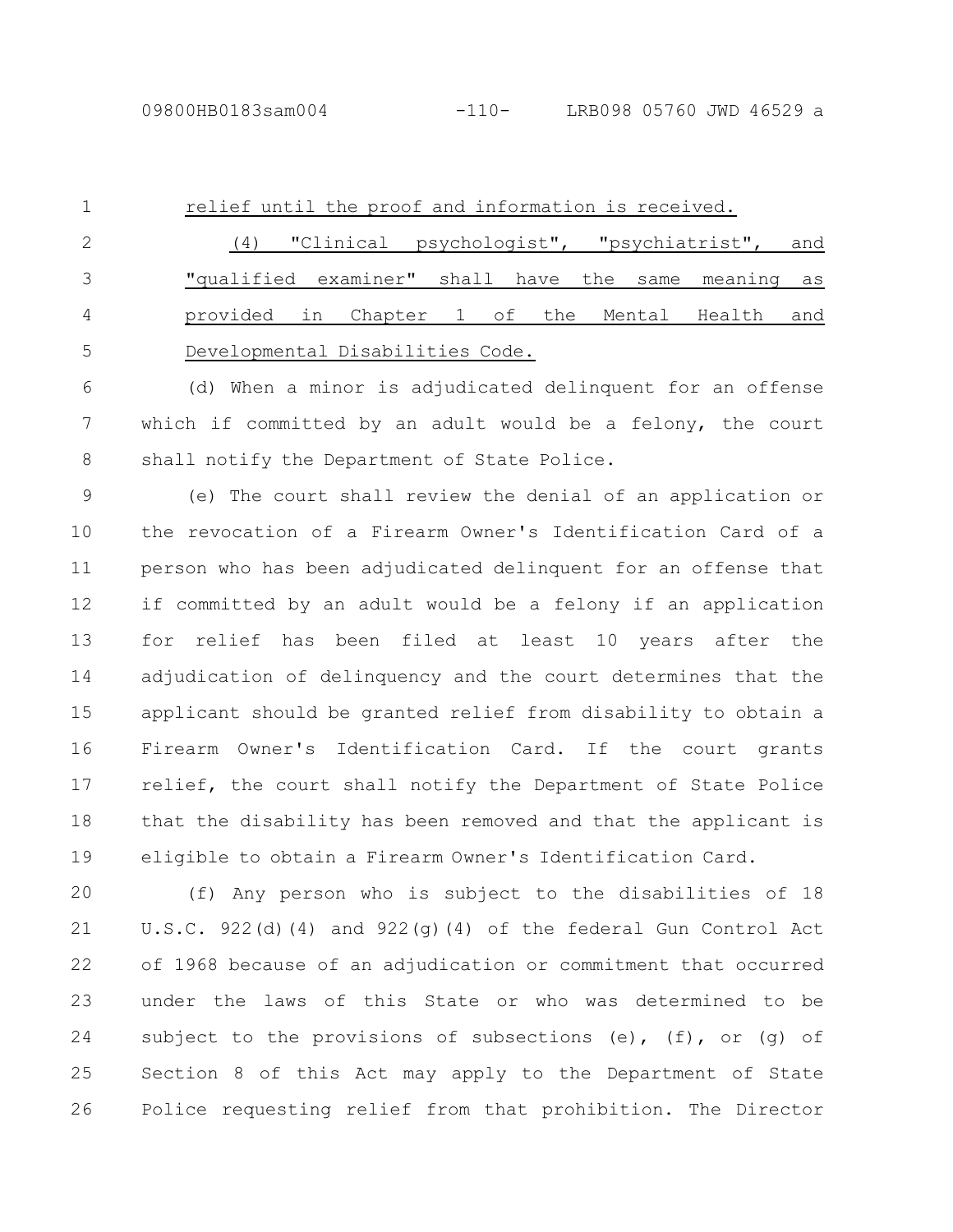09800HB0183sam004 -111- LRB098 05760 JWD 46529 a

shall grant the relief if it is established by a preponderance of the evidence that the person will not be likely to act in a manner dangerous to public safety and that granting relief would not be contrary to the public interest. In making this determination, the Director shall receive evidence concerning (i) the circumstances regarding the firearms disabilities from which relief is sought; (ii) the petitioner's mental health and criminal history records, if any; (iii) the petitioner's reputation, developed at a minimum through character witness statements, testimony, or other character evidence; and (iv) changes in the petitioner's condition or circumstances since the disqualifying events relevant to the relief sought. If relief is granted under this subsection or by order of a court under this Section, the Director shall as soon as practicable but in no case later than 15 business days, update, correct, modify, or remove the person's record in any database that the Department of State Police makes available to the National Instant Criminal Background Check System and notify the United States Attorney General that the basis for the record being made available no longer applies. The Department of State Police shall adopt rules for the administration of this Section subsection (f). 1 2 3 4 5 6 7 8 9 10 11 12 13 14 15 16 17 18 19 20 21 22

(Source: P.A. 96-1368, eff. 7-28-10; 97-1131, eff. 1-1-13; 97-1150, eff. 1-25-13.) 23 24

25

(Text of Section after amendment by P.A. 97-1167)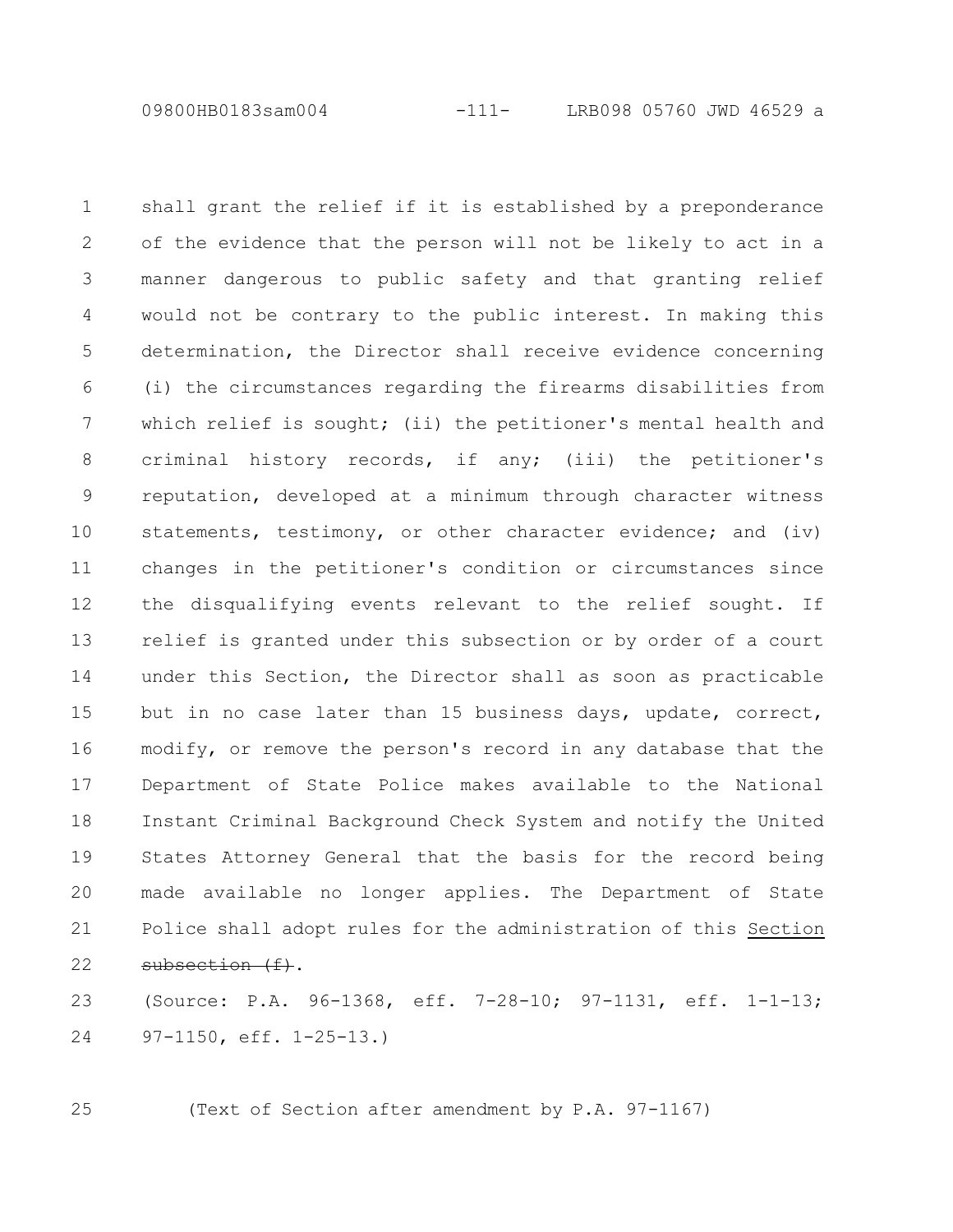Sec. 10. Appeal to director; hearing; relief from firearm prohibitions. 1 2

(a) Whenever an application for a Firearm Owner's Identification Card is denied, whenever the Department fails to act on an application within 30 days of its receipt, or whenever such a Card is revoked or seized as provided for in Section 8 of this Act, the aggrieved party may appeal to the Director of State Police for a hearing upon such denial, revocation or seizure, unless the denial, revocation, or seizure was based upon a forcible felony, stalking, aggravated stalking, domestic battery, any violation of the Illinois Controlled Substances Act, the Methamphetamine Control and Community Protection Act, or the Cannabis Control Act that is classified as a Class 2 or greater felony, any felony violation of Article 24 of the Criminal Code of 1961 or the Criminal Code of 2012, or any adjudication as a delinquent minor for the commission of an offense that if committed by an adult would be a felony, in which case the aggrieved party may petition the circuit court in writing in the county of his or her residence for a hearing upon such denial, revocation, or seizure. 3 4 5 6 7 8 9 10 11 12 13 14 15 16 17 18 19 20

(b) At least 30 days before any hearing in the circuit court, the petitioner shall serve the relevant State's Attorney with a copy of the petition. The State's Attorney may object to the petition and present evidence. At the hearing the court shall determine whether substantial justice has been done. Should the court determine that substantial justice has not 21 22 23 24 25 26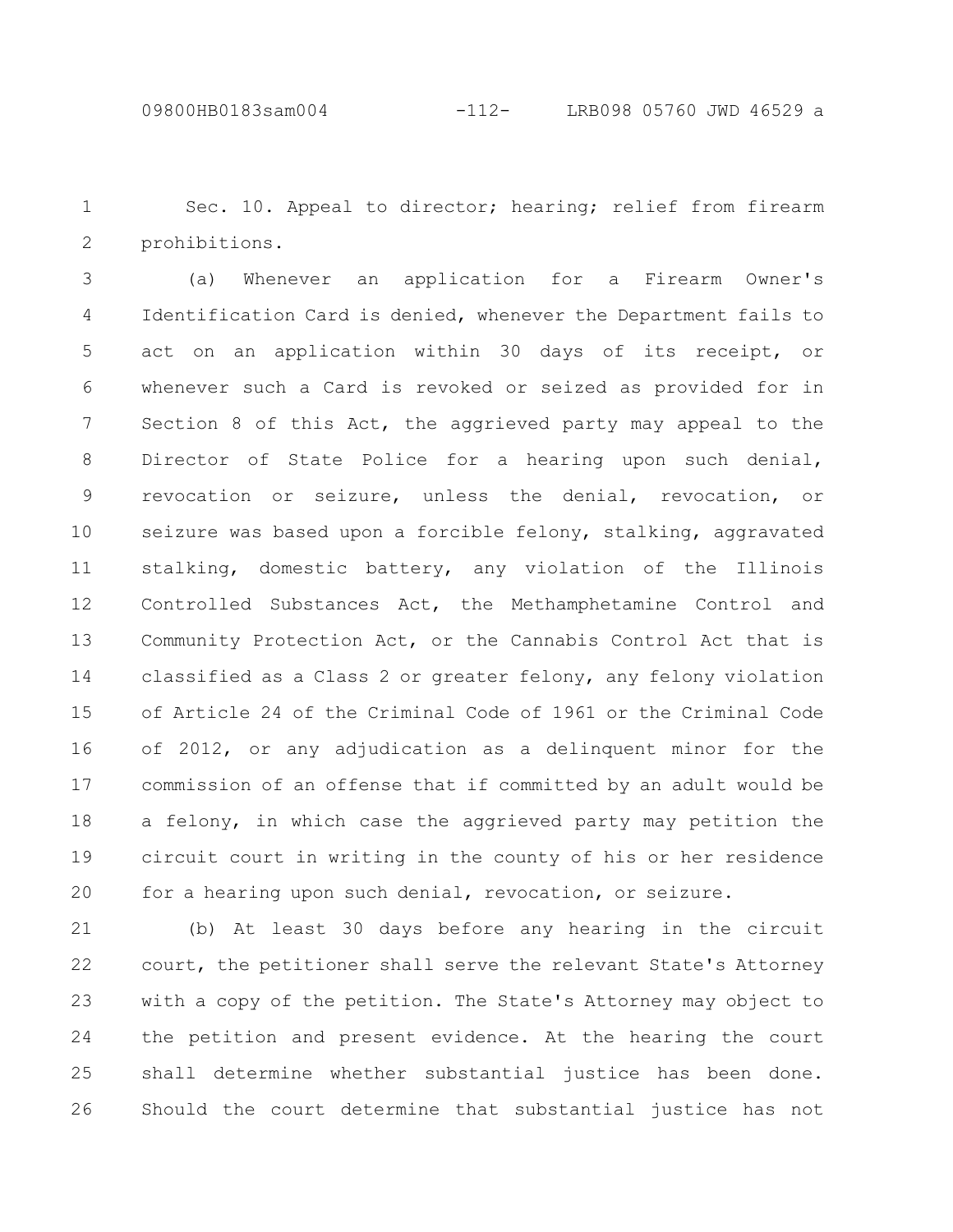09800HB0183sam004 -113- LRB098 05760 JWD 46529 a

been done, the court shall issue an order directing the Department of State Police to issue a Card. However, the court shall not issue the order if the petitioner is otherwise prohibited from obtaining, possessing, or using a firearm under federal law. 1 2 3 4 5

(c) Any person prohibited from possessing a firearm under Sections 24-1.1 or 24-3.1 of the Criminal Code of 2012 or acquiring a Firearm Owner's Identification Card under Section 8 of this Act may apply to the Director of State Police or petition the circuit court in the county where the petitioner resides, whichever is applicable in accordance with subsection (a) of this Section, requesting relief from such prohibition and the Director or court may grant such relief if it is established by the applicant to the court's or Director's satisfaction that: 6 7 8 9 10 11 12 13 14 15

(0.05) when in the circuit court, the State's Attorney has been served with a written copy of the petition at least 30 days before any such hearing in the circuit court and at the hearing the State's Attorney was afforded an opportunity to present evidence and object to the petition; 16 17 18 19 20

(1) the applicant has not been convicted of a forcible felony under the laws of this State or any other jurisdiction within 20 years of the applicant's application for a Firearm Owner's Identification Card, or at least 20 years have passed since the end of any period of imprisonment imposed in relation to that conviction; 21 22 23 24 25 26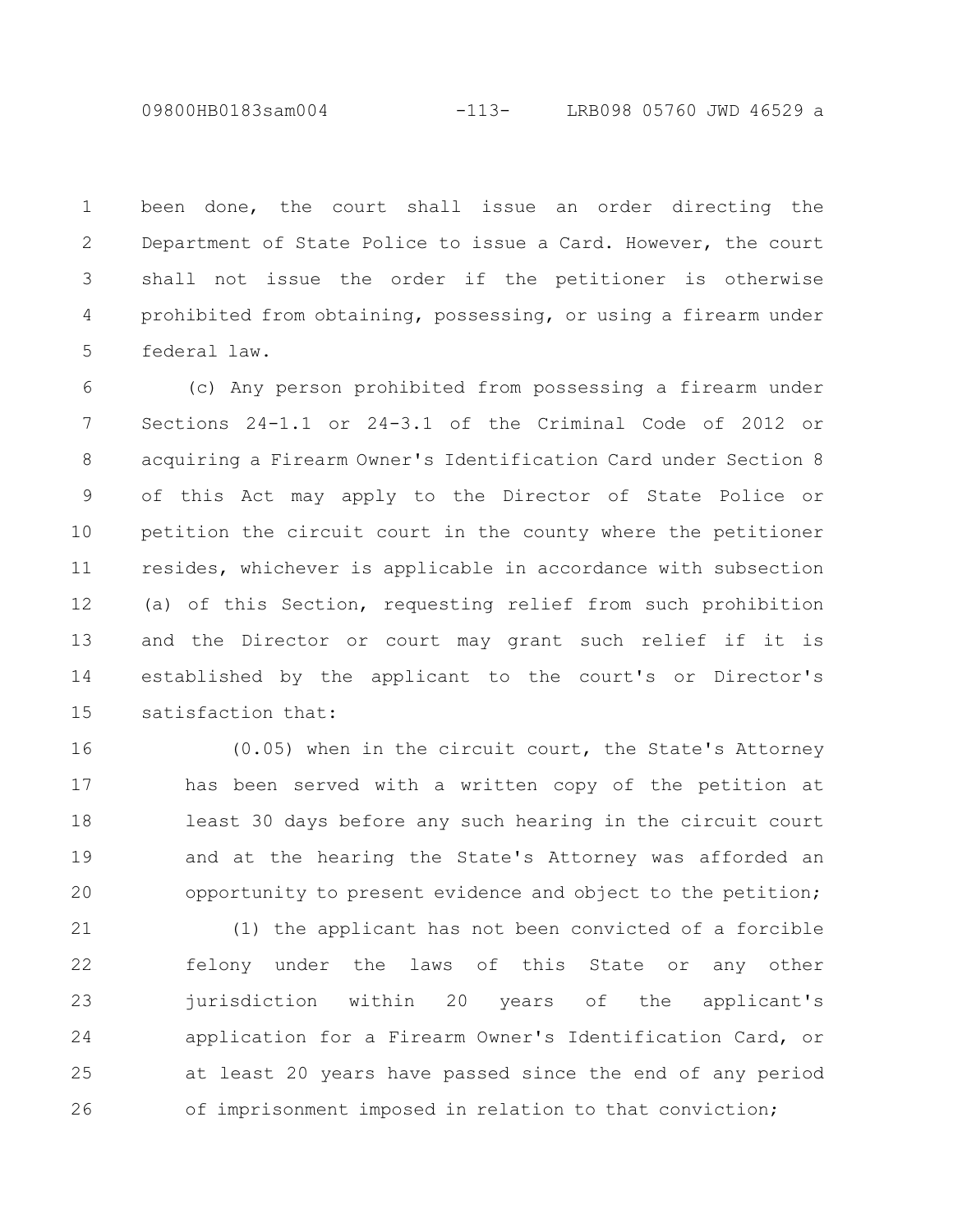(2) the circumstances regarding a criminal conviction, where applicable, the applicant's criminal history and his reputation are such that the applicant will not be likely to act in a manner dangerous to public safety; 1 2 3 4

(3) granting relief would not be contrary to the public interest; and 5 6

(4) granting relief would not be contrary to federal law. 7 8

(c-5) (1) An active law enforcement officer employed by a unit of government, who is denied, revoked, or has his or her Firearm Owner's Identification Card seized under subsection (e) of Section 8 of this Act may apply to the Director of State Police requesting relief if the officer did not act in a manner threatening to the officer, another person, or the public as determined by the treating clinical psychologist or physician, and as a result of his or her work is referred by the employer for or voluntarily seeks mental health evaluation or treatment by a licensed clinical psychologist, psychiatrist, or qualified examiner, and: 9 10 11 12 13 14 15 16 17 18 19 20

(A) the officer has not received treatment involuntarily at a mental health facility institution, regardless of the length of admission; or has not been voluntarily admitted to a mental health facility institution for more than 30 days and not for more than one incident within the past 5 years; and 21 22 23 24 25 26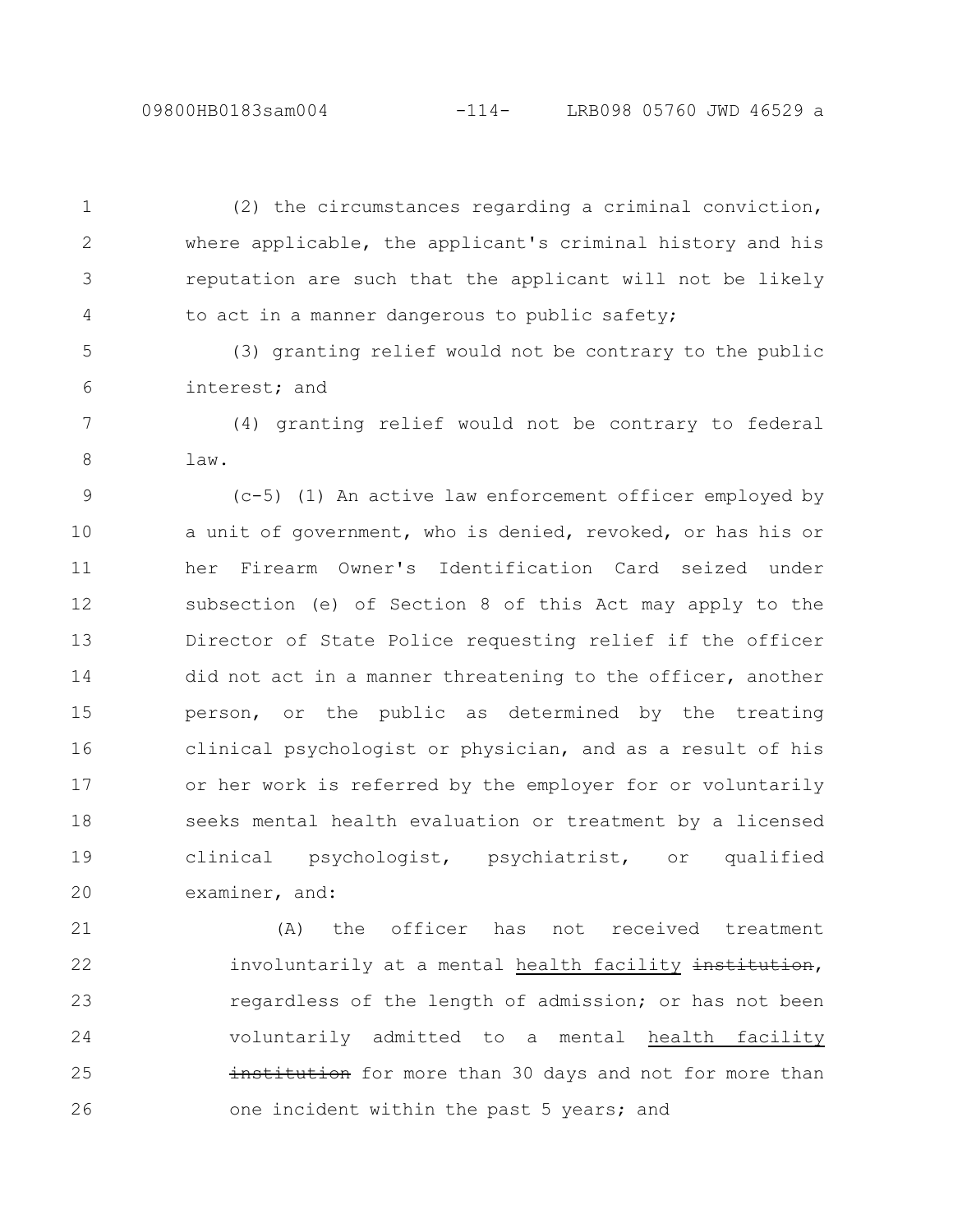(B) the officer has not left the mental institution against medical advice. 1 2

(2) The Director of State Police shall grant expedited relief to active law enforcement officers described in paragraph (1) of this subsection (c-5) upon a determination by the Director that the officer's possession of a firearm does not present a threat to themselves, others, or public safety. The Director shall act on the request for relief within 30 business days of receipt of: 3 4 5 6 7 8 9

(A) a notarized statement from the officer in the form prescribed by the Director detailing the circumstances that led to the hospitalization; 10 11 12

(B) all documentation regarding the admission, evaluation, treatment and discharge from the treating licensed clinical psychologist or psychiatrist of the officer; 13 14 15 16

(C) a psychological fitness for duty evaluation of the person completed after the time of discharge; and 17 18

(D) written confirmation in the form prescribed by the Director from the treating licensed clinical psychologist or psychiatrist that the provisions set forth in paragraph (1) of this subsection (c-5) have been met, the person successfully completed treatment, and their professional opinion regarding the person's ability to possess firearms. 19 20 21 22 23 24 25

(3) Officers eligible for the expedited relief in 26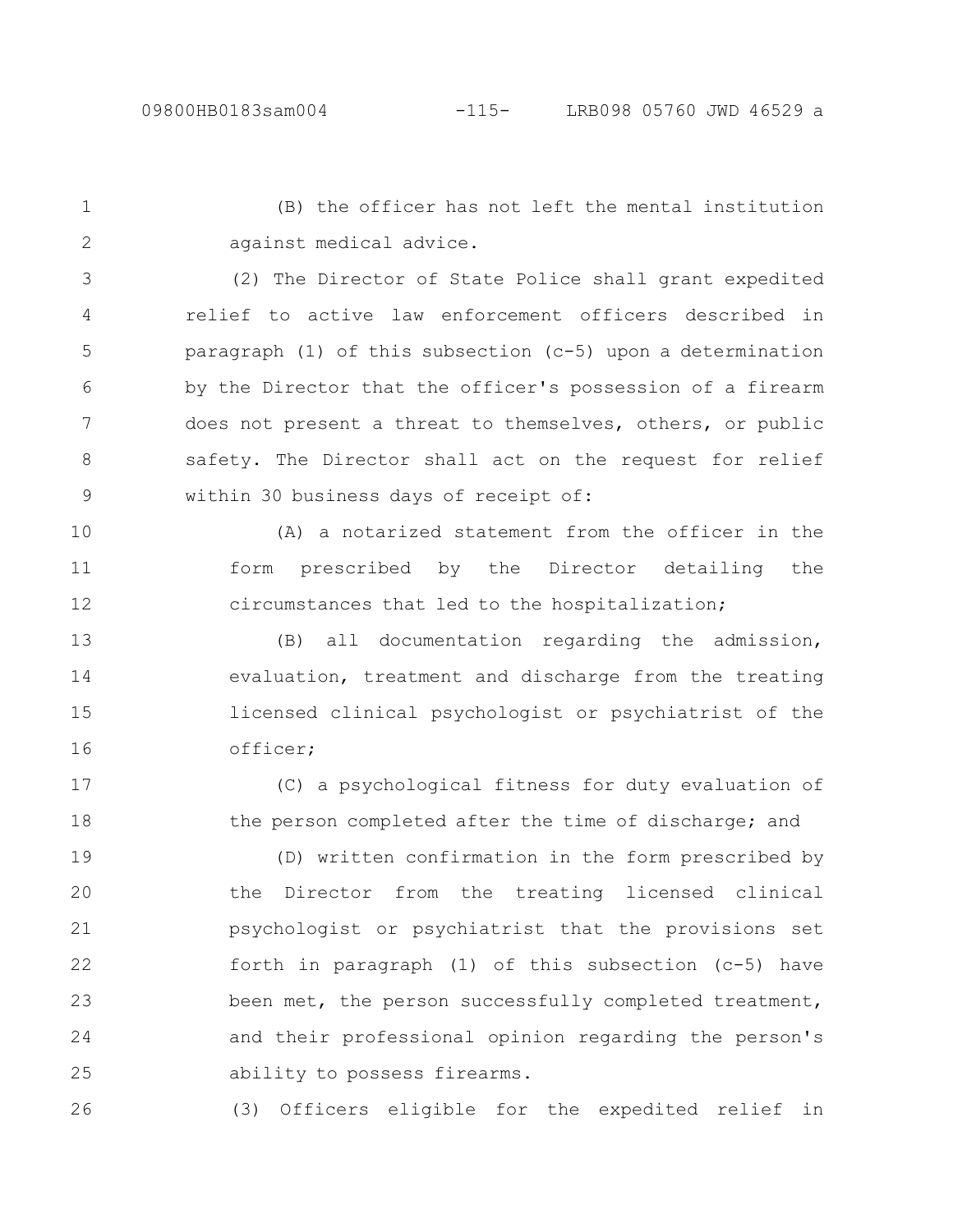paragraph (2) of this subsection  $(c-5)$  have the burden of proof on eligibility and must provide all information required. The Director may not consider granting expedited relief until the proof and information is received. 1 2 3 4

(4) "Clinical psychologist", "psychiatrist", and "qualified examiner" shall have the same meaning as provided in Chapter 1 of the Mental Health and Developmental Disabilities Code. 5 6 7 8

(d) When a minor is adjudicated delinquent for an offense which if committed by an adult would be a felony, the court shall notify the Department of State Police. 9 10 11

(e) The court shall review the denial of an application or the revocation of a Firearm Owner's Identification Card of a person who has been adjudicated delinquent for an offense that if committed by an adult would be a felony if an application for relief has been filed at least 10 years after the adjudication of delinquency and the court determines that the applicant should be granted relief from disability to obtain a Firearm Owner's Identification Card. If the court grants relief, the court shall notify the Department of State Police that the disability has been removed and that the applicant is eligible to obtain a Firearm Owner's Identification Card. 12 13 14 15 16 17 18 19 20 21 22

(f) Any person who is subject to the disabilities of 18 U.S.C. 922(d)(4) and 922(q)(4) of the federal Gun Control Act of 1968 because of an adjudication or commitment that occurred under the laws of this State or who was determined to be 23 24 25 26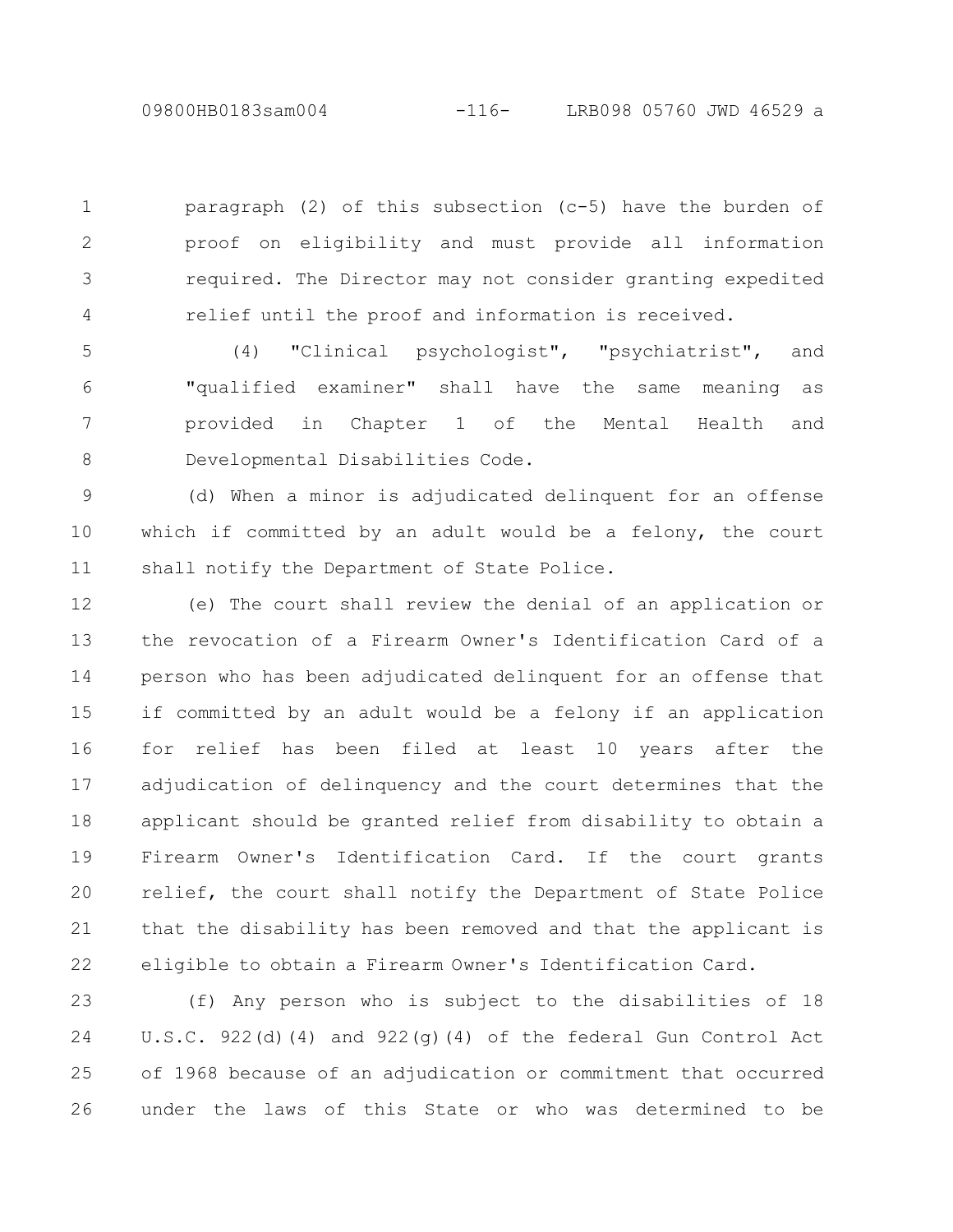09800HB0183sam004 -117- LRB098 05760 JWD 46529 a

subject to the provisions of subsections  $(e)$ ,  $(f)$ , or  $(q)$  of Section 8 of this Act may apply to the Department of State Police requesting relief from that prohibition. The Director shall grant the relief if it is established by a preponderance of the evidence that the person will not be likely to act in a manner dangerous to public safety and that granting relief would not be contrary to the public interest. In making this determination, the Director shall receive evidence concerning (i) the circumstances regarding the firearms disabilities from which relief is sought; (ii) the petitioner's mental health and criminal history records, if any; (iii) the petitioner's reputation, developed at a minimum through character witness statements, testimony, or other character evidence; and (iv) changes in the petitioner's condition or circumstances since the disqualifying events relevant to the relief sought. If relief is granted under this subsection or by order of a court under this Section, the Director shall as soon as practicable but in no case later than 15 business days, update, correct, modify, or remove the person's record in any database that the Department of State Police makes available to the National Instant Criminal Background Check System and notify the United States Attorney General that the basis for the record being made available no longer applies. The Department of State Police shall adopt rules for the administration of this Section subsection (f). 1 2 3 4 5 6 7 8 9 10 11 12 13 14 15 16 17 18 19 20 21 22 23 24 25

26

(Source: P.A. 96-1368, eff. 7-28-10; 97-1131, eff. 1-1-13;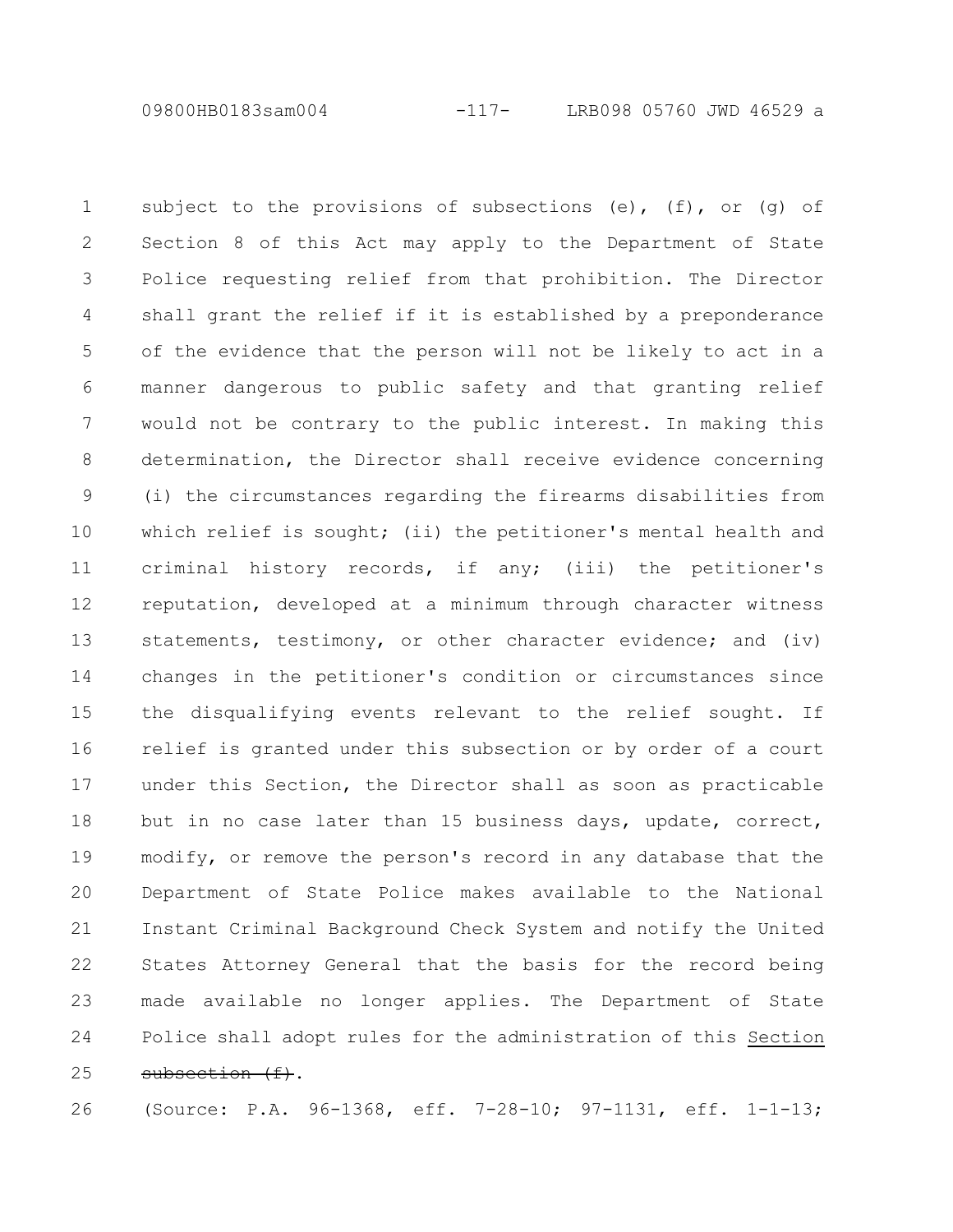97-1150, eff. 1-25-13; 97-1167, eff. 6-1-13.) 1

(430 ILCS 65/13.1) (from Ch. 38, par. 83-13.1) 2

Sec. 13.1. 3

Except as otherwise provided in the Gun Safety and Responsibility Act, the The provisions of any ordinance enacted by any municipality or home rule unit which requires registration or imposes greater restrictions or limitations on the acquisition, possession and transfer of firearms than are imposed by this Act, are not invalidated or affected by this Act. 4 5 6 7 8 9 10

(Source: P.A. 76-1939.) 11

(430 ILCS 65/13.2) (from Ch. 38, par. 83-13.2) 12

Sec. 13.2. The Department of State Police shall, 60 days prior to the expiration of a Firearm Owner's Identification Card, forward by first class mail to each person whose card is to expire a notification of the expiration of the card and an application which may be used to apply for renewal of the card. It is the obligation of the holder of a Firearm Owner's Identification Card to notify the Department of State Police of any address change since the issuance of the Firearm Owner's Identification Card. Whenever any person moves from the residence address named on his or her card, the person shall within 21 calendar days thereafter notify in a form and manner prescribed by the Department of his or her old and new 13 14 15 16 17 18 19 20 21 22 23 24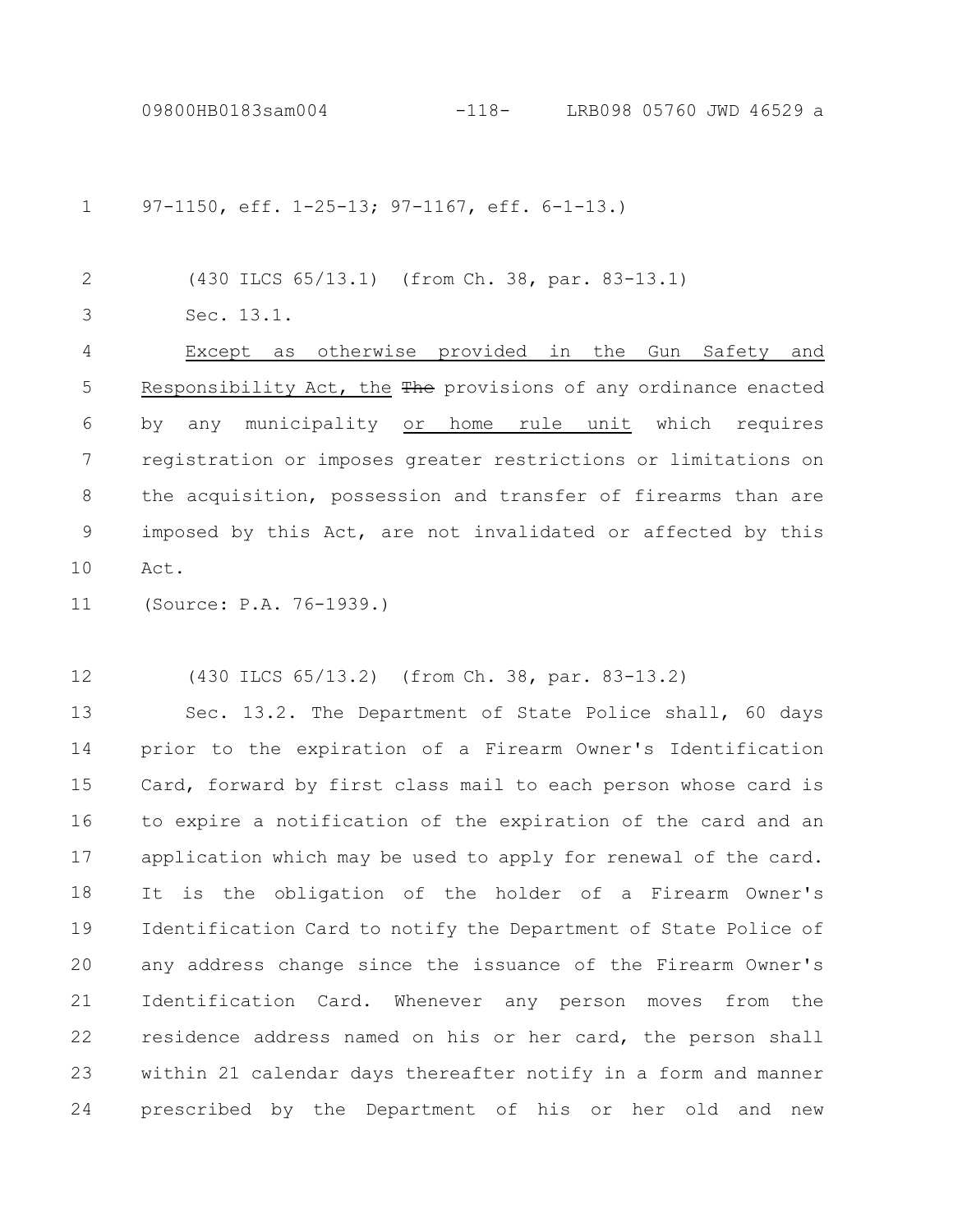09800HB0183sam004 -119- LRB098 05760 JWD 46529 a

| $\mathbf 1$ | residence addresses and the card number held by him or her. Any |
|-------------|-----------------------------------------------------------------|
| 2           | person whose legal name has changed from the name on the card   |
| 3           | that he or she has been previously issued must apply for a      |
| 4           | corrected card within 30 calendar days after the change. The    |
| 5           | cost for a corrected card shall be \$5 which shall be deposited |
| 6           | into the State Police Firearm Services Fund Firearm Owner's     |
| 7           | Notification Fund.                                              |
| 8           | (Source: P.A. 97-1131, eff. 1-1-13.)                            |
|             |                                                                 |
| 9           | Section 155. The Criminal Code of 2012 is amended<br>by         |
| 10          | changing Sections 24-1.6 and 24-2 as follows:                   |
|             |                                                                 |
| 11          | $(720$ ILCS $5/24-1.6)$                                         |
| 12          | Sec. 24-1.6. Aggravated unlawful use of a weapon.               |
| 13          | (a) A person commits the offense of aggravated unlawful use     |
| 14          | of a weapon when he or she knowingly:                           |
| 15          | (1) Carries on or about his or her person or in any             |
| 16          | vehicle or concealed on or about his or her person except       |
| 17          | when on his or her land or in his or her abode, legal           |
| 18          | dwelling, or fixed place of business, or on the land or in      |
| 19          | the legal dwelling of another person as an invitee with         |
| 20          | that person's permission, any pistol, revolver, stun qun or     |
| 21          | taser or other firearm; or                                      |
| 22          | (2) Carries or possesses on or about his or her person,         |
| 23          | upon any public street, alley, or other public lands within     |
| 24          | the corporate limits of a city, village or incorporated         |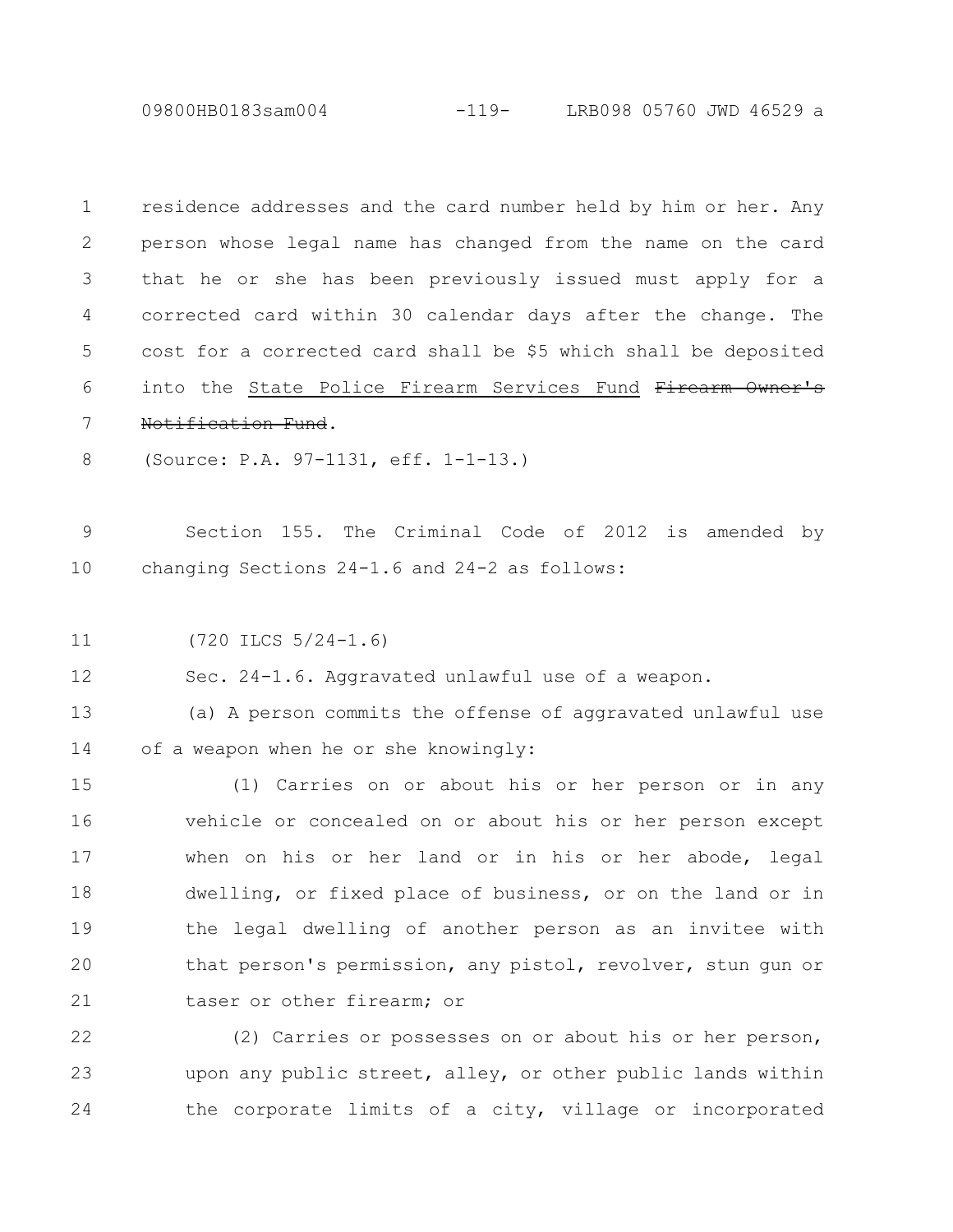09800HB0183sam004 -120- LRB098 05760 JWD 46529 a

town, except when an invitee thereon or therein, for the purpose of the display of such weapon or the lawful commerce in weapons, or except when on his or her own land or in his or her own abode, legal dwelling, or fixed place of business, or on the land or in the legal dwelling of another person as an invitee with that person's permission, any pistol, revolver, stun gun or taser or other firearm; and 1 2 3 4 5 6 7 8

9

(3) One of the following factors is present:

(A) the firearm, other than a pistol, revolver, or handgun, possessed was uncased, loaded, and immediately accessible at the time of the offense; or (A-5) the pistol, revolver, or handgun possessed was uncased, loaded, and immediately accessible at the time of the offense and the person possessing the pistol, revolver, or handgun has not been issued a currently valid license under the Gun Safety and Responsibility Act; or 10 11 12 13 14 15 16 17 18

(B) the firearm, other than a pistol, revolver, or handgun, possessed was uncased, unloaded, and the ammunition for the weapon was immediately accessible at the time of the offense; or 19 20 21 22

(B-5) the pistol, revolver, or handgun possessed was uncased, unloaded, and the ammunition for the weapon was immediately accessible at the time of the offense and the person possessing the pistol, 23 24 25 26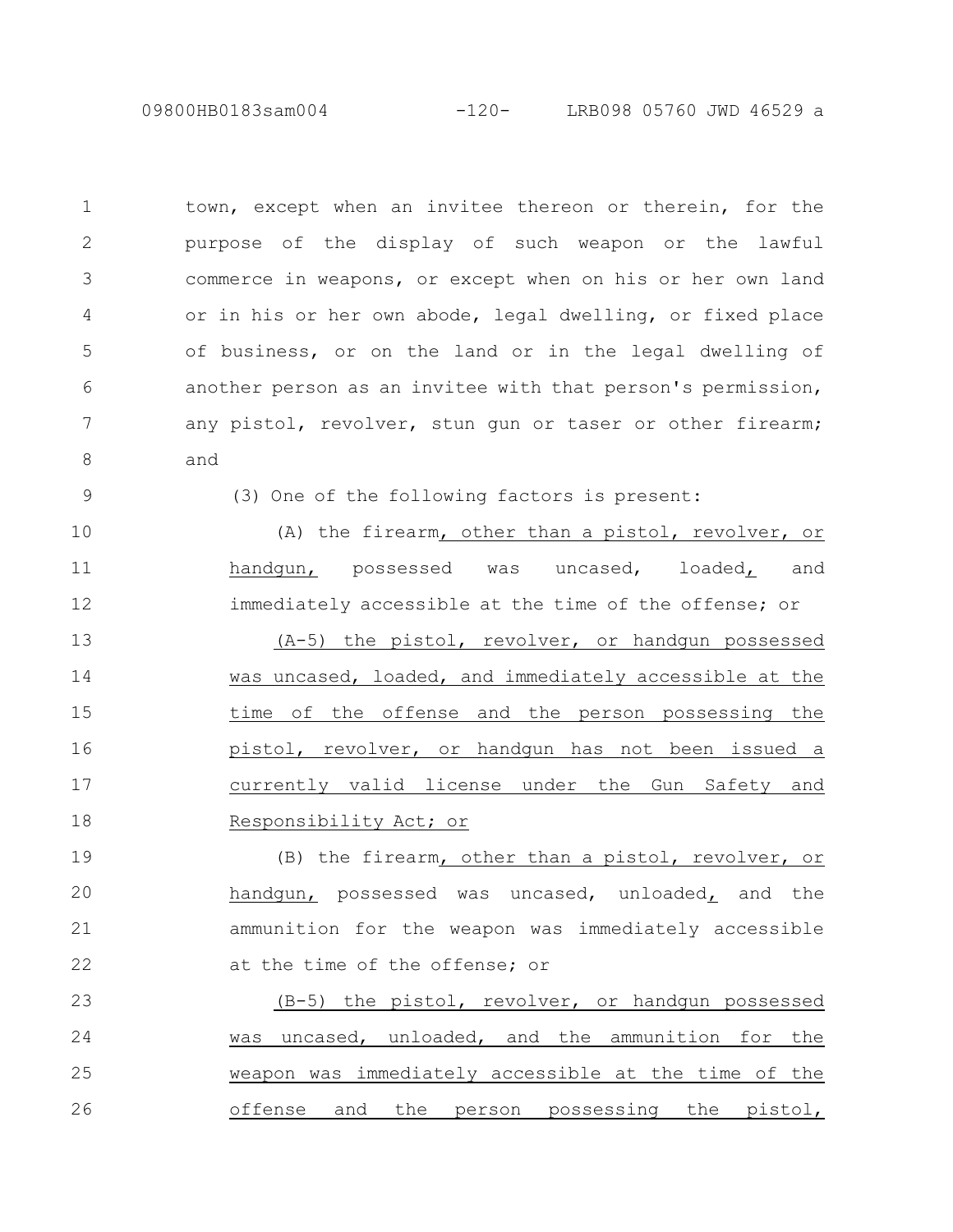revolver, or handgun has not been issued a currently valid license under the Gun Safety and Responsibility Act; or 1 2 3

(C) the person possessing the firearm has not been issued a currently valid Firearm Owner's Identification Card; or 4 5 6

(D) the person possessing the weapon was previously adjudicated a delinquent minor under the Juvenile Court Act of 1987 for an act that if committed by an adult would be a felony; or 7 8 9 10

(E) the person possessing the weapon was engaged in a misdemeanor violation of the Cannabis Control Act, in a misdemeanor violation of the Illinois Controlled Substances Act, or in a misdemeanor violation of the Methamphetamine Control and Community Protection Act; or 11 12 13 14 15 16

17

(F) (blank); or

(G) the person possessing the weapon had a order of protection issued against him or her within the previous 2 years; or 18 19 20

(H) the person possessing the weapon was engaged in the commission or attempted commission of a misdemeanor involving the use or threat of violence against the person or property of another; or 21 22 23 24

(I) the person possessing the weapon was under 21 years of age and in possession of a handgun as defined 25 26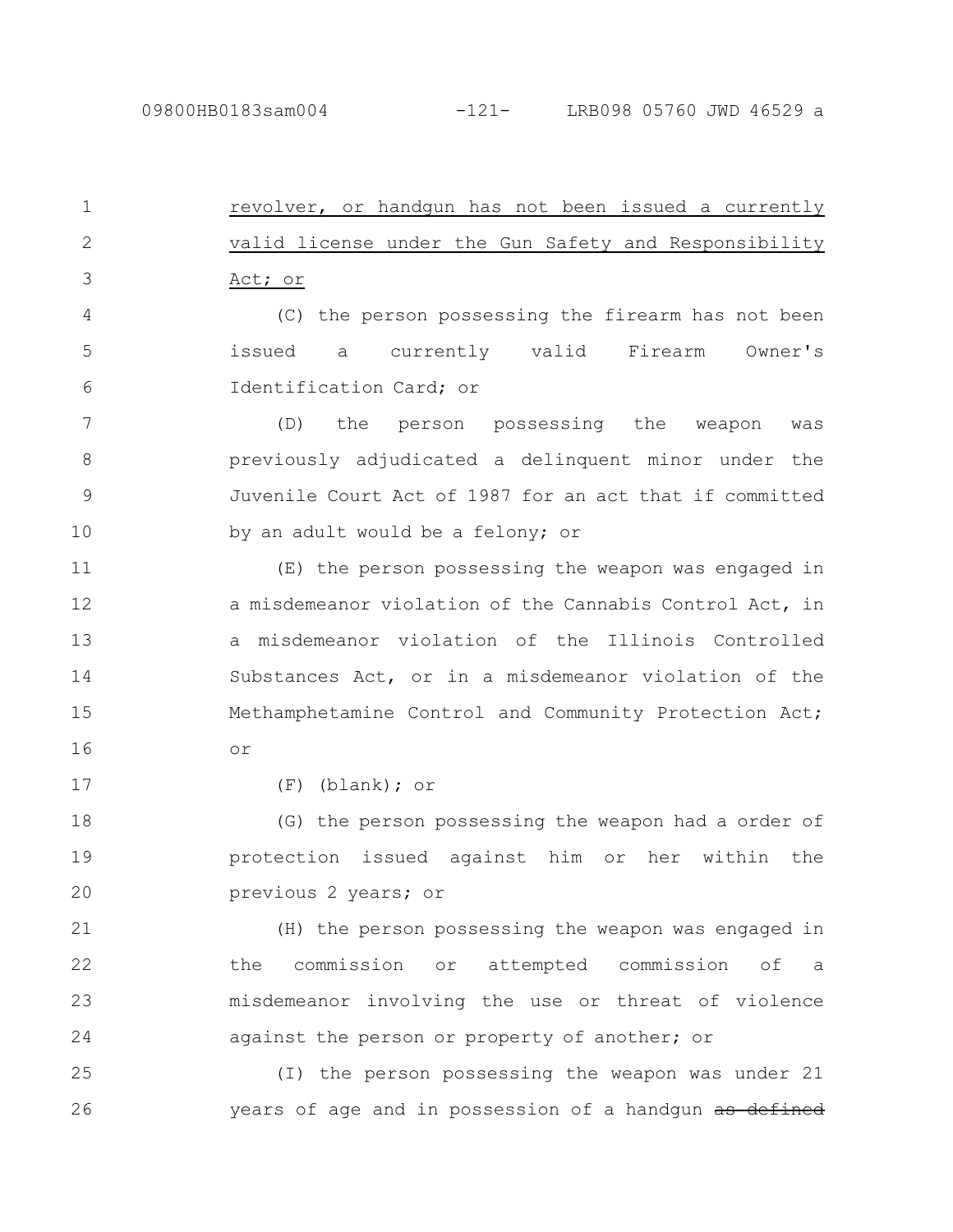in Section 24-3, unless the person under 21 is engaged in lawful activities under the Wildlife Code or described in subsection  $24-2(b)(1)$ , (b)(3), or  $24-2(f)$ . (a-5) "Handgun" as used in this Section has the meaning given to it in Section 5 of the Gun Safety and Responsibility Act. (b) "Stun gun or taser" as used in this Section has the same definition given to it in Section 24-1 of this Code. (c) This Section does not apply to or affect the transportation or possession of weapons that: (i) are broken down in a non-functioning state; or (ii) are not immediately accessible; or (iii) are unloaded and enclosed in a case, firearm carrying box, shipping box, or other container by a person who has been issued a currently valid Firearm Owner's Identification Card. (d) Sentence. (1) Aggravated unlawful use of a weapon is a Class 4 felony; a second or subsequent offense is a Class 2 felony for which the person shall be sentenced to a term of imprisonment of not less than 3 years and not more than 7 years. (2) Except as otherwise provided in paragraphs (3) and (4) of this subsection (d), a first offense of aggravated unlawful use of a weapon committed with a firearm by a 1 2 3 4 5 6 7 8 9 10 11 12 13 14 15 16 17 18 19 20 21 22 23 24 25 26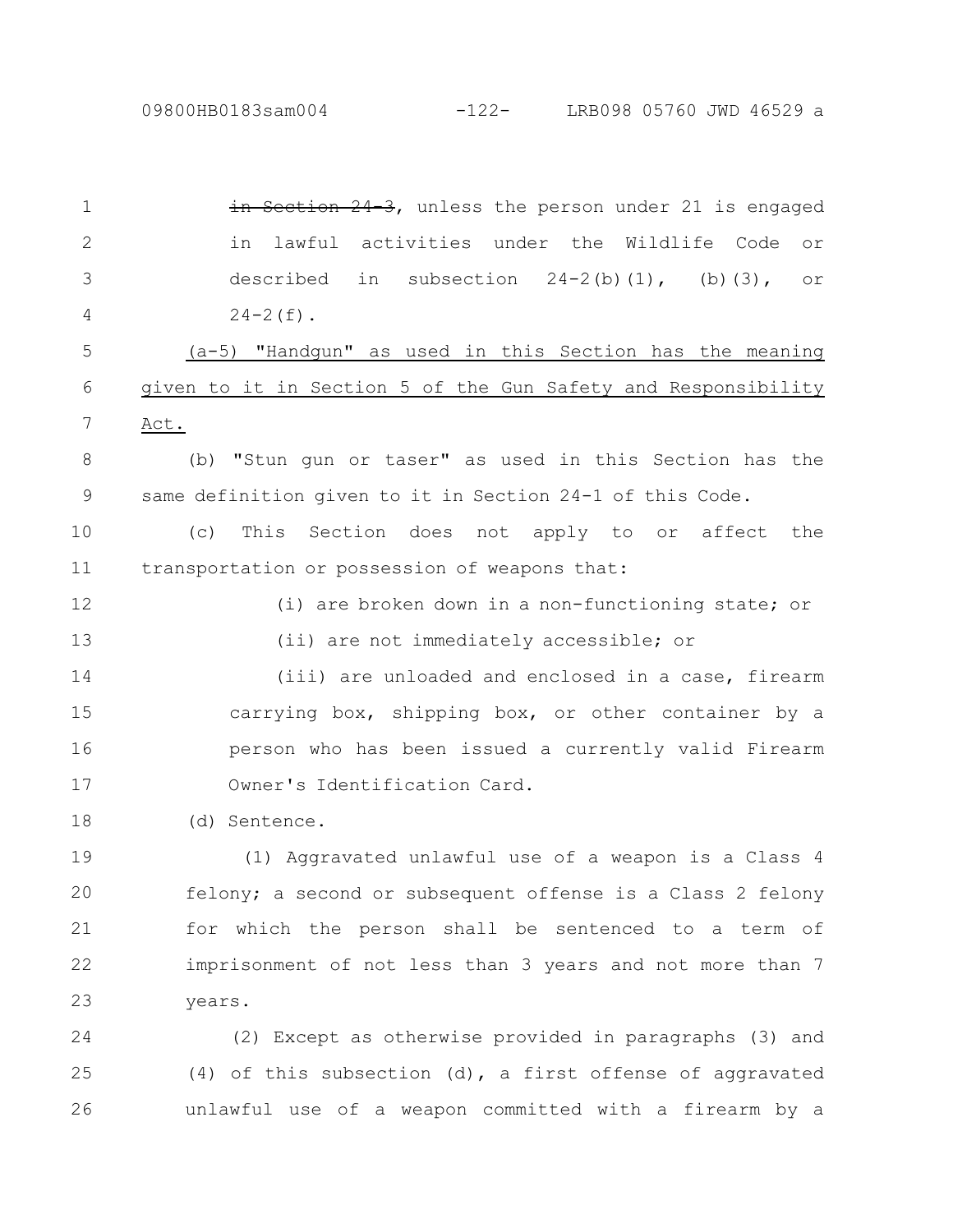person 18 years of age or older where the factors listed in both items (A) and (C) or both items (A-5) and (C) of paragraph (3) of subsection (a) are present is a Class 4 felony, for which the person shall be sentenced to a term of imprisonment of not less than one year and not more than 3 years. 1 2 3 4 5 6

(3) Aggravated unlawful use of a weapon by a person who has been previously convicted of a felony in this State or another jurisdiction is a Class 2 felony for which the person shall be sentenced to a term of imprisonment of not less than 3 years and not more than 7 years. 7 8 9 10 11

(4) Aggravated unlawful use of a weapon while wearing or in possession of body armor as defined in Section 33F-1 by a person who has not been issued a valid Firearms Owner's Identification Card in accordance with Section 5 of the Firearm Owners Identification Card Act is a Class X felony. 12 13 14 15 16 17

(e) The possession of each firearm in violation of this Section constitutes a single and separate violation. 18 19

(Source: P.A. 95-331, eff. 8-21-07; 96-742, eff. 8-25-09; 96-829, eff. 12-3-09; 96-1107, eff. 1-1-11.) 20 21

(720 ILCS 5/24-2) 22

Sec. 24-2. Exemptions. 23

(a) Subsections  $24-1$  (a)(3),  $24-1$  (a)(4),  $24-1$  (a)(10), and  $24-1$ (a)(13) and Section  $24-1.6$  do not apply to or affect any of 24 25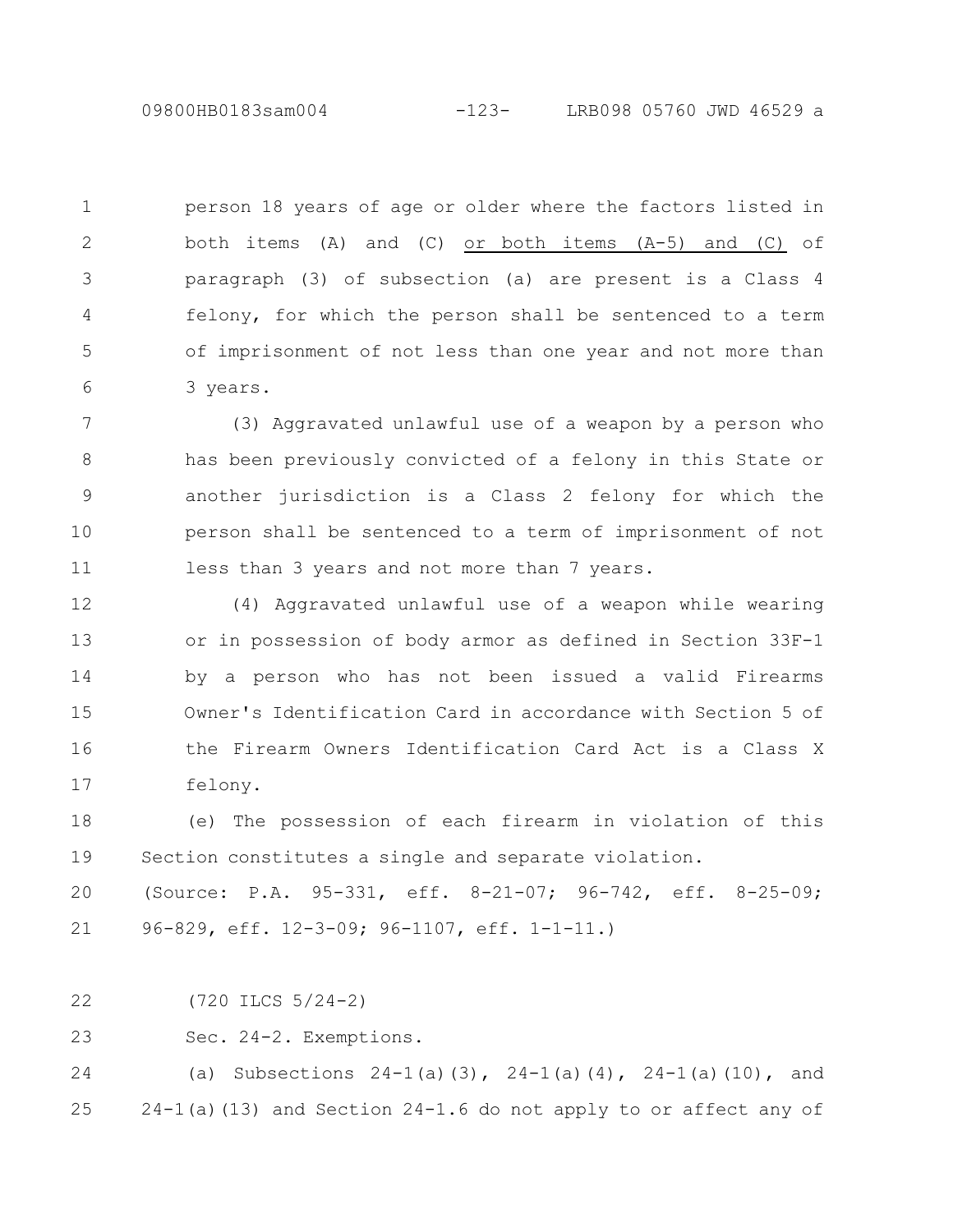the following: 1

(1) Peace officers, and any person summoned by a peace officer to assist in making arrests or preserving the peace, while actually engaged in assisting such officer. 2 3 4

(2) Wardens, superintendents and keepers of prisons, penitentiaries, jails and other institutions for the detention of persons accused or convicted of an offense, while in the performance of their official duty, or while commuting between their homes and places of employment. 5 6 7 8 9

(3) Members of the Armed Services or Reserve Forces of the United States or the Illinois National Guard or the Reserve Officers Training Corps, while in the performance of their official duty. 10 11 12 13

(4) Special agents employed by a railroad or a public utility to perform police functions, and guards of armored car companies, while actually engaged in the performance of the duties of their employment or commuting between their homes and places of employment; and watchmen while actually engaged in the performance of the duties of their employment. 14 15 16 17 18 19 20

(5) Persons licensed as private security contractors, private detectives, or private alarm contractors, or employed by an agency certified by the Department of Financial and Professional Regulation, if their duties include the carrying of a weapon under the provisions of the Private Detective, Private Alarm, Private Security, 21 22 23 24 25 26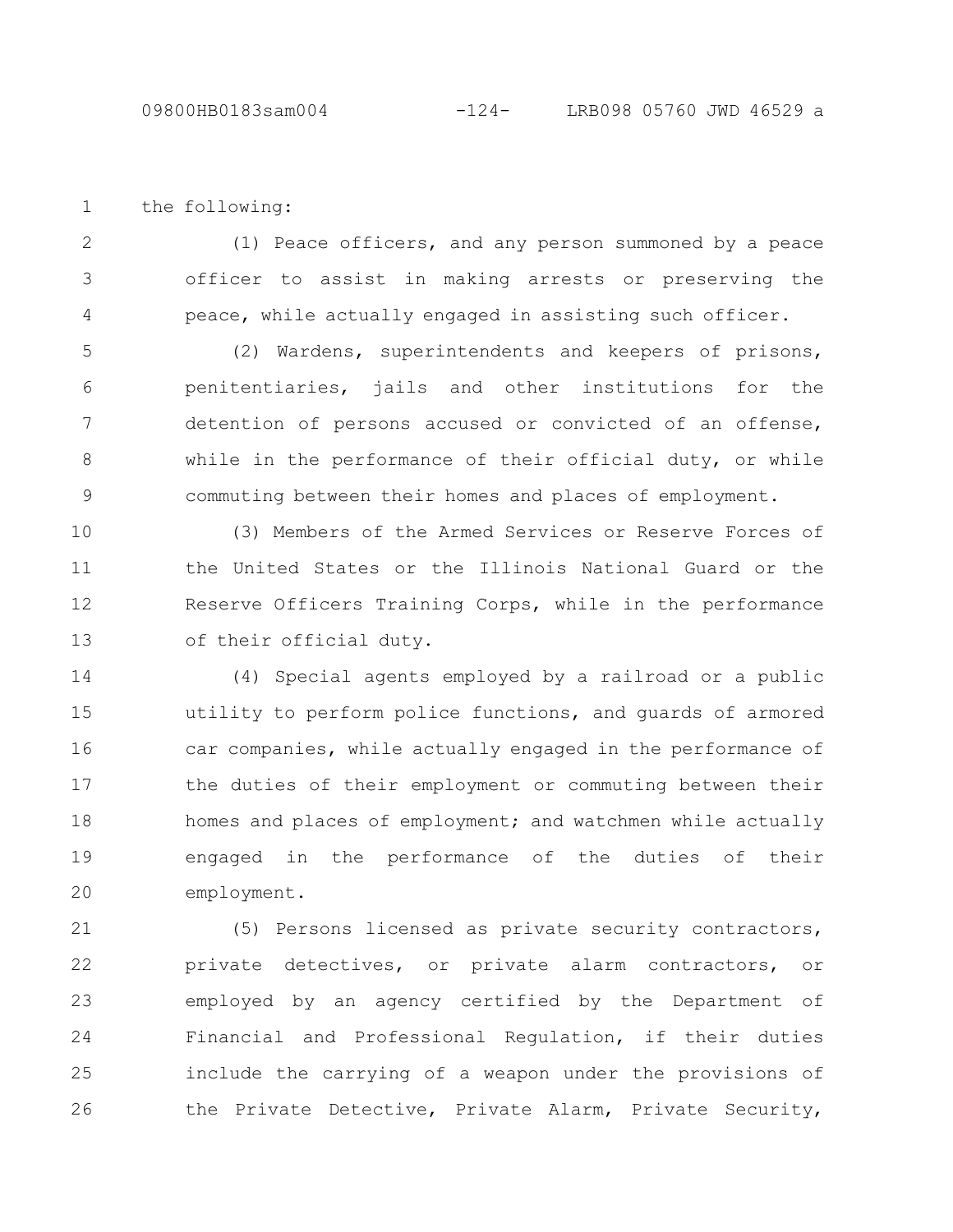09800HB0183sam004 -125- LRB098 05760 JWD 46529 a

Fingerprint Vendor, and Locksmith Act of 2004, while actually engaged in the performance of the duties of their employment or commuting between their homes and places of employment, provided that such commuting is accomplished within one hour from departure from home or place of employment, as the case may be. A person shall be considered eligible for this exemption if he or she has completed the required 20 hours of training for a private security contractor, private detective, or private alarm contractor, or employee of a licensed agency and 20 hours of required firearm training, and has been issued a firearm control card by the Department of Financial and Professional Regulation. Conditions for the renewal of firearm control cards issued under the provisions of this Section shall be the same as for those cards issued under the provisions of the Private Detective, Private Alarm, Private Security, Fingerprint Vendor, and Locksmith Act of 2004. The firearm control card shall be carried by the private security contractor, private detective, or private alarm contractor, or employee of the licensed agency at all times when he or she is in possession of a concealable weapon. 1 2 3 4 5 6 7 8 9 10 11 12 13 14 15 16 17 18 19 20 21 22

(6) Any person regularly employed in a commercial or industrial operation as a security guard for the protection of persons employed and private property related to such commercial or industrial operation, while actually engaged 23 24 25 26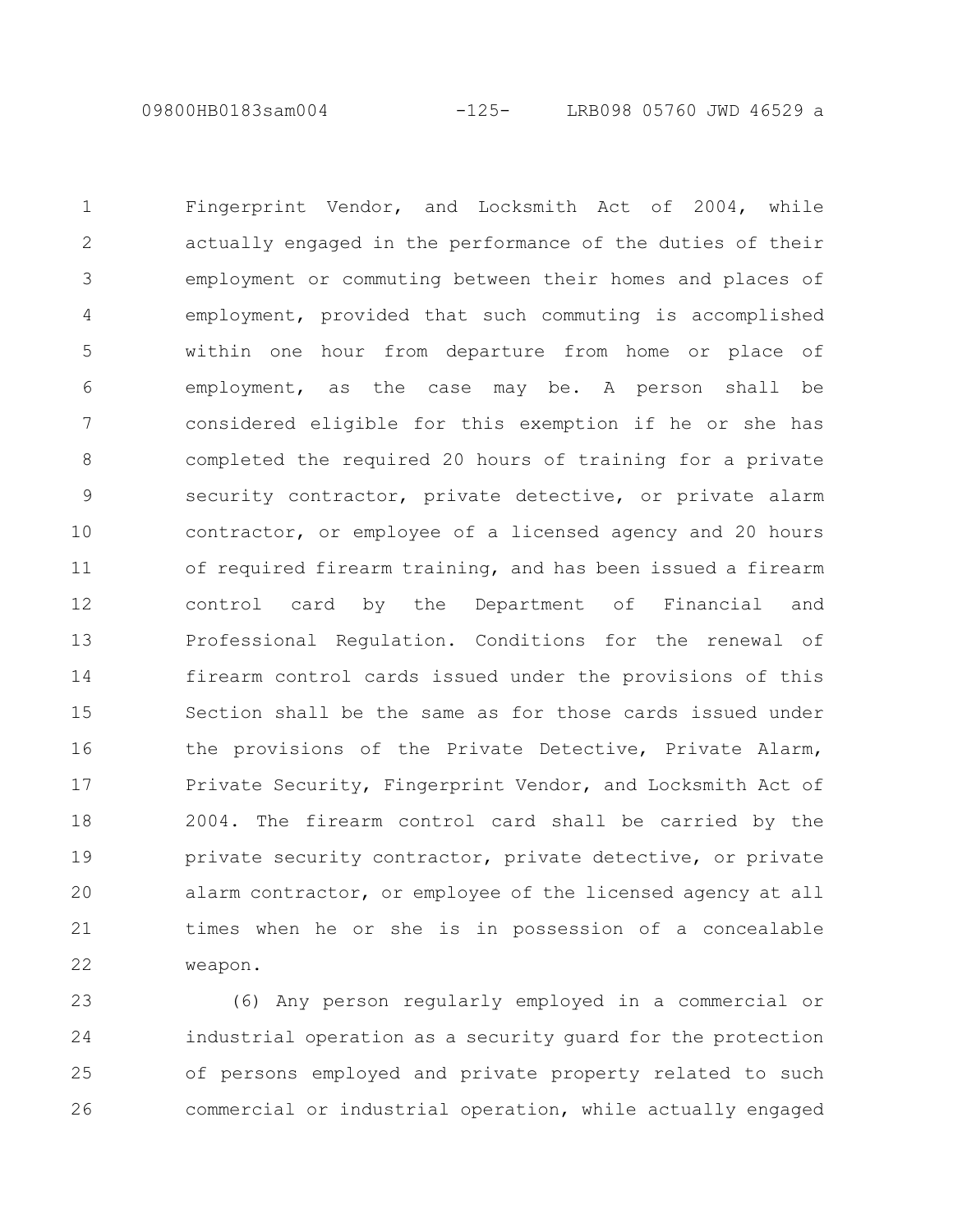09800HB0183sam004 -126- LRB098 05760 JWD 46529 a

in the performance of his or her duty or traveling between sites or properties belonging to the employer, and who, as a security guard, is a member of a security force of at least 5 persons registered with the Department of Financial and Professional Regulation; provided that such security guard has successfully completed a course of study, approved by and supervised by the Department of Financial and Professional Regulation, consisting of not less than 40 hours of training that includes the theory of law enforcement, liability for acts, and the handling of weapons. A person shall be considered eligible for this exemption if he or she has completed the required 20 hours of training for a security officer and 20 hours of required firearm training, and has been issued a firearm control card by the Department of Financial and Professional Regulation. Conditions for the renewal of firearm control cards issued under the provisions of this Section shall be the same as for those cards issued under the provisions of the Private Detective, Private Alarm, Private Security, Fingerprint Vendor, and Locksmith Act of 2004. The firearm control card shall be carried by the security guard at all times when he or she is in possession of a concealable weapon. 1 2 3 4 5 6 7 8 9 10 11 12 13 14 15 16 17 18 19 20 21 22 23

(7) Agents and investigators of the Illinois Legislative Investigating Commission authorized by the Commission to carry the weapons specified in subsections 24 25 26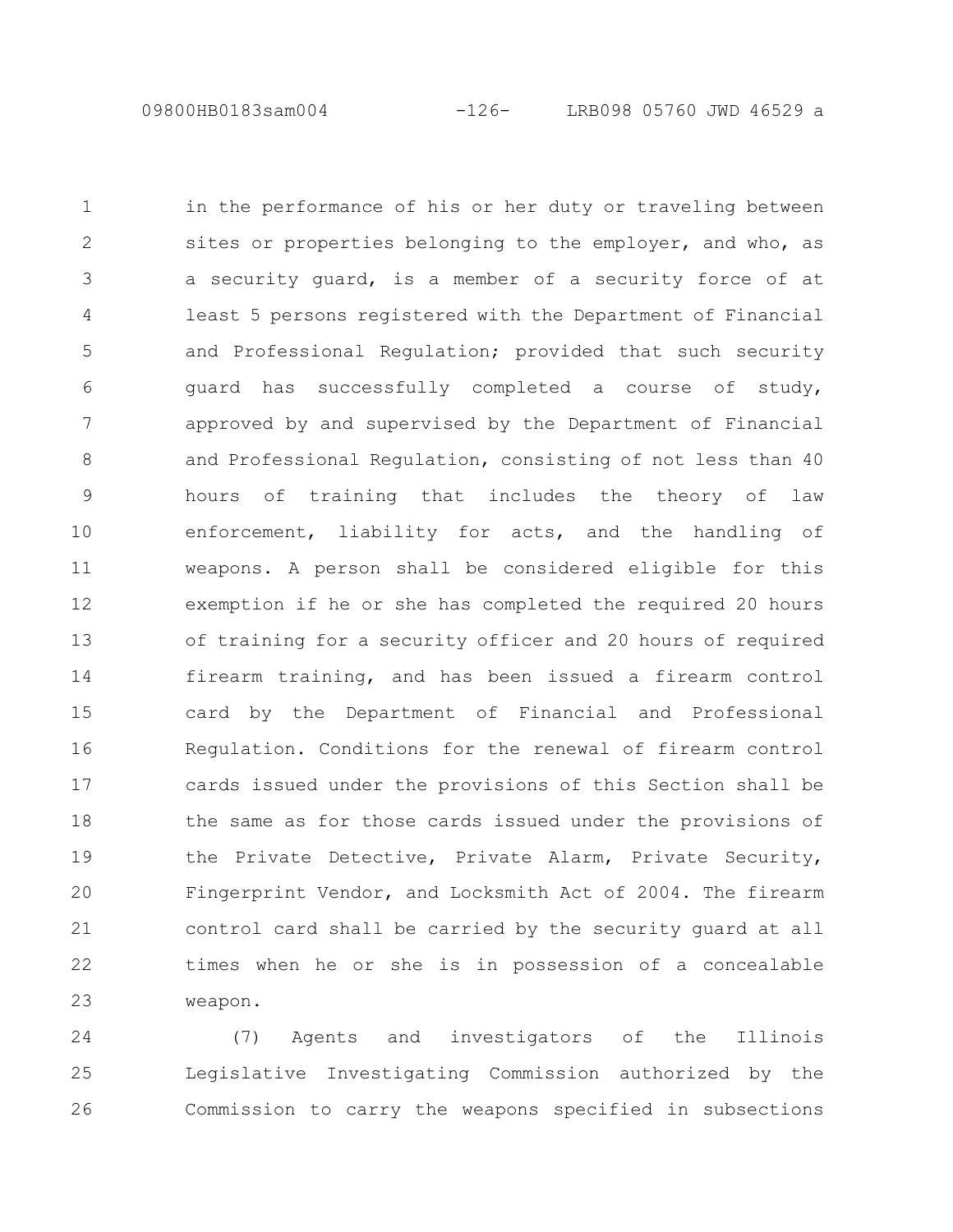$24-1$ (a)(3) and  $24-1$ (a)(4), while on duty in the course of any investigation for the Commission. 1 2

(8) Persons employed by a financial institution for the protection of other employees and property related to such financial institution, while actually engaged in the performance of their duties, commuting between their homes and places of employment, or traveling between sites or properties owned or operated by such financial institution, provided that any person so employed has successfully completed a course of study, approved by and supervised by the Department of Financial and Professional Regulation, consisting of not less than 40 hours of training which includes theory of law enforcement, liability for acts, and the handling of weapons. A person shall be considered to be eligible for this exemption if he or she has completed the required 20 hours of training for a security officer and 20 hours of required firearm training, and has been issued a firearm control card by the Department of Financial and Professional Regulation. Conditions for renewal of firearm control cards issued under the provisions of this Section shall be the same as for those issued under the provisions of the Private Detective, Private Alarm, Private Security, Fingerprint Vendor, and Locksmith Act of 2004. Such firearm control card shall be carried by the person so trained at all times when such person is in possession of a concealable weapon. 3 4 5 6 7 8 9 10 11 12 13 14 15 16 17 18 19 20 21 22 23 24 25 26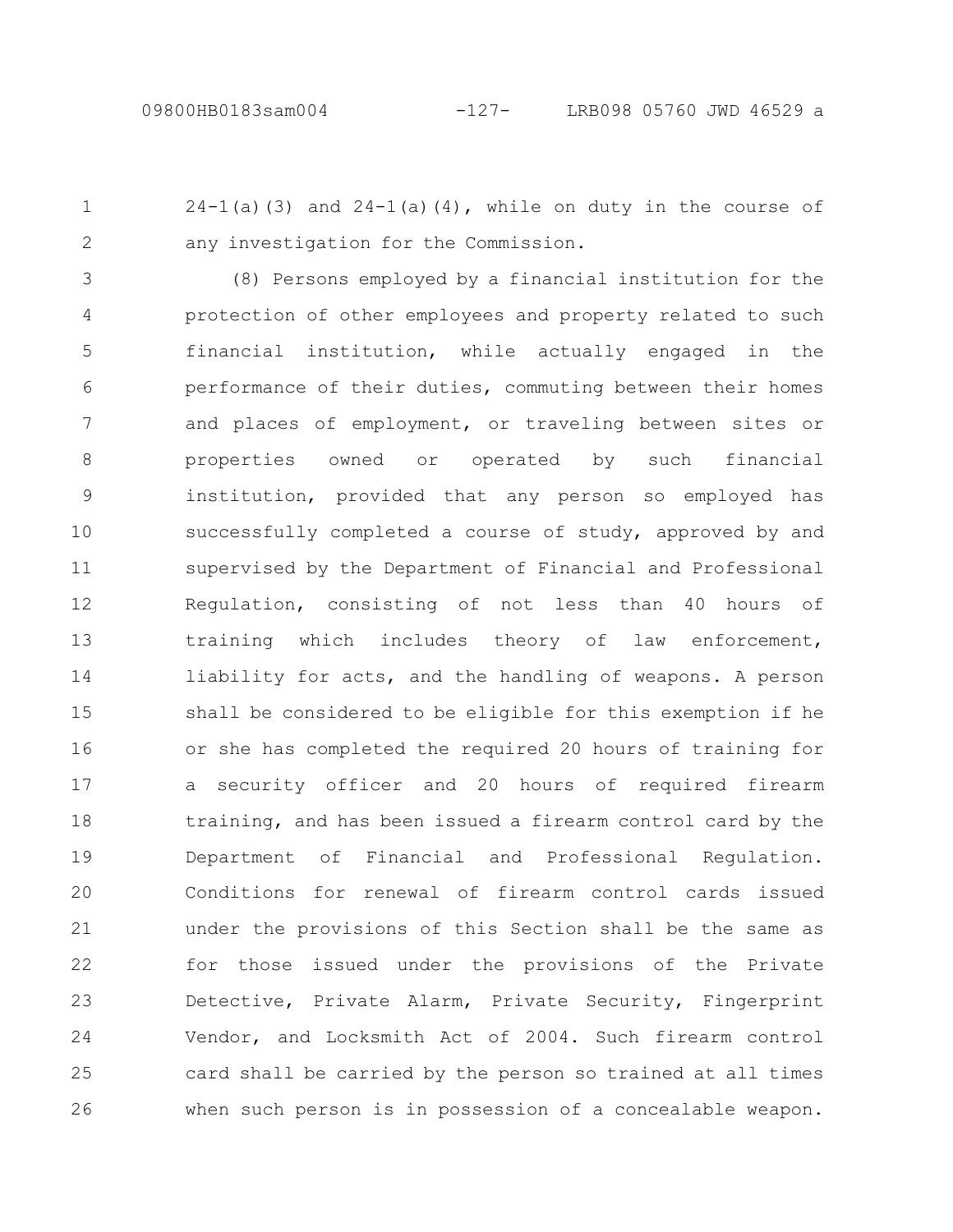For purposes of this subsection, "financial institution" means a bank, savings and loan association, credit union or company providing armored car services. 1 2 3

(9) Any person employed by an armored car company to drive an armored car, while actually engaged in the performance of his duties. 4 5 6

(10) Persons who have been classified as peace officers pursuant to the Peace Officer Fire Investigation Act. 7 8

(11) Investigators of the Office of the State's Attorneys Appellate Prosecutor authorized by the board of governors of the Office of the State's Attorneys Appellate Prosecutor to carry weapons pursuant to Section 7.06 of the State's Attorneys Appellate Prosecutor's Act. 9 10 11 12 13

(12) Special investigators appointed by a State's Attorney under Section 3-9005 of the Counties Code. 14 15

(12.5) Probation officers while in the performance of their duties, or while commuting between their homes, places of employment or specific locations that are part of their assigned duties, with the consent of the chief judge of the circuit for which they are employed. 16 17 18 19 20

(13) Court Security Officers while in the performance of their official duties, or while commuting between their homes and places of employment, with the consent of the Sheriff. 21 22 23 24

(13.5) A person employed as an armed security guard at a nuclear energy, storage, weapons or development site or 25 26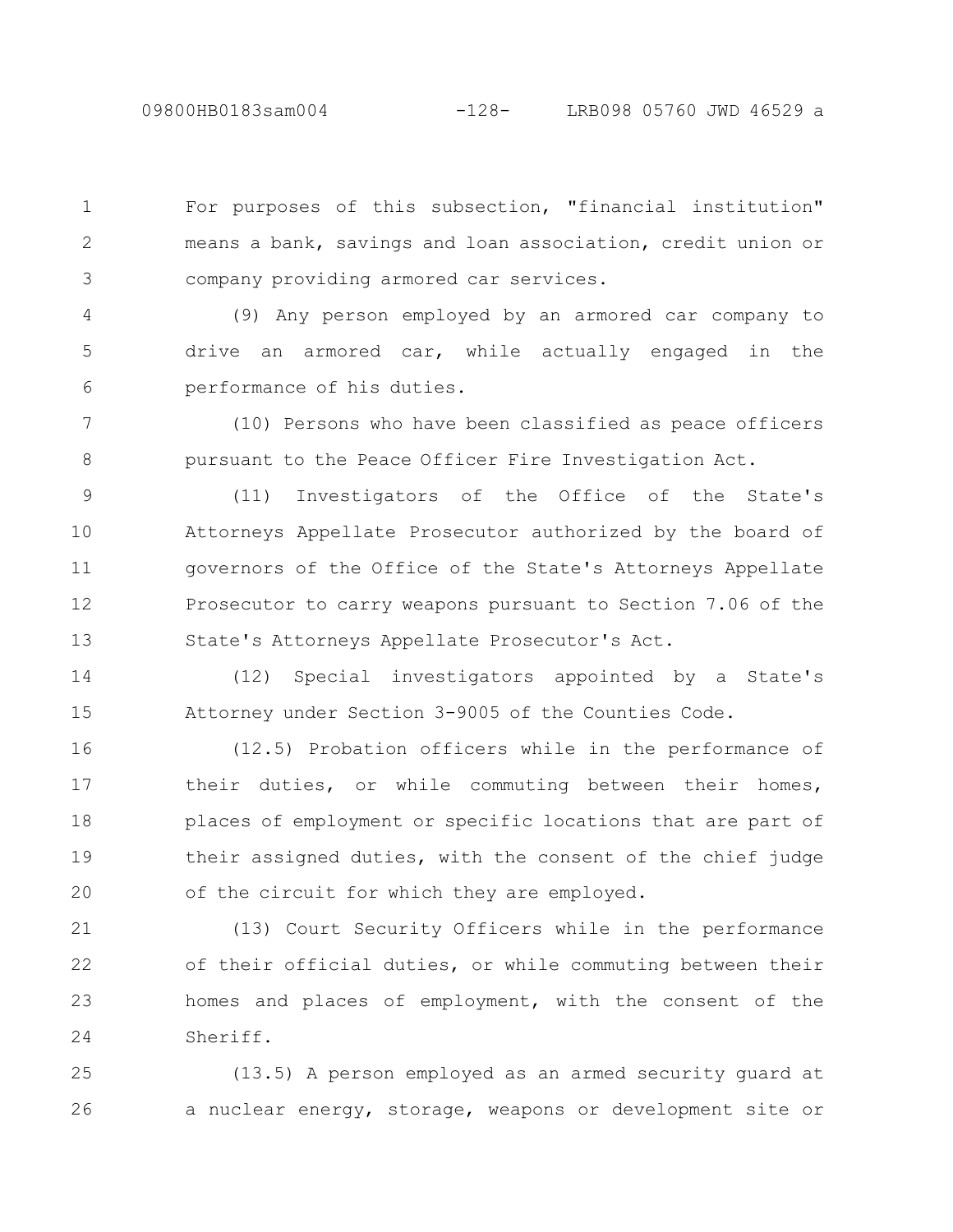09800HB0183sam004 -129- LRB098 05760 JWD 46529 a

facility regulated by the Nuclear Regulatory Commission who has completed the background screening and training mandated by the rules and regulations of the Nuclear Regulatory Commission. 1 2 3 4

(14) Manufacture, transportation, or sale of weapons to persons authorized under subdivisions (1) through (13.5) of this subsection to possess those weapons. 5 6 7

 $(a-5)$  Subsections  $24-1(a)(4)$  and  $24-1(a)(10)$  do not apply to or affect any person carrying a concealed pistol, revolver, or handgun and the person has been issued a currently valid license under the Gun Safety and Responsibility Act at the time of the commission of the offense. 8 9 10 11 12

(b) Subsections  $24-1$  (a) (4) and  $24-1$  (a) (10) and Section 24-1.6 do not apply to or affect any of the following: 13 14

(1) Members of any club or organization organized for the purpose of practicing shooting at targets upon established target ranges, whether public or private, and patrons of such ranges, while such members or patrons are using their firearms on those target ranges. 15 16 17 18 19

(2) Duly authorized military or civil organizations while parading, with the special permission of the Governor. 20 21 22

(3) Hunters, trappers or fishermen with a license or permit while engaged in hunting, trapping or fishing. 23 24

(4) Transportation of weapons that are broken down in a non-functioning state or are not immediately accessible. 25 26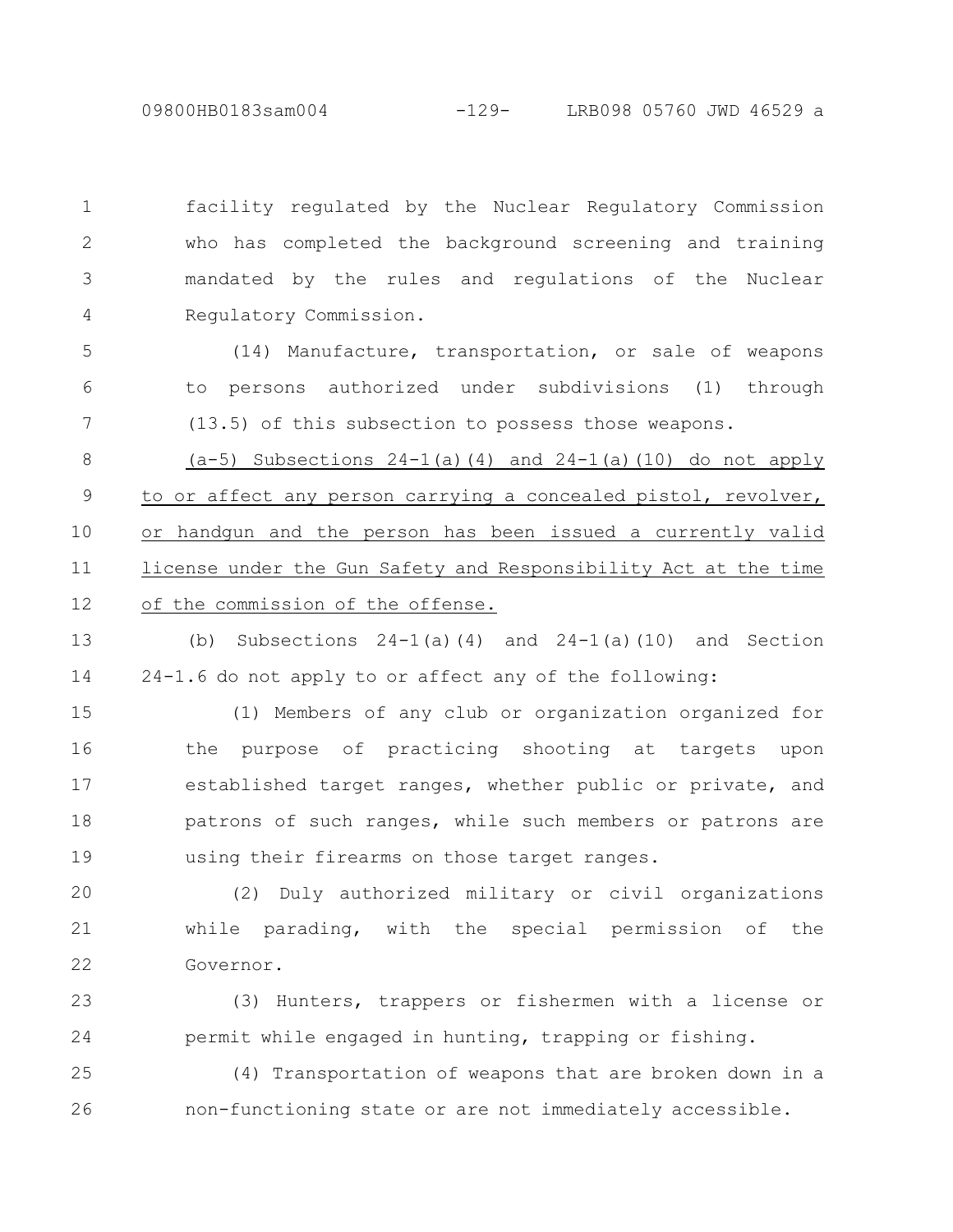(5) Carrying or possessing any pistol, revolver, stun gun or taser or other firearm on the land or in the legal dwelling of another person as an invitee with that person's permission. 1 2 3 4

(c) Subsection 24-1(a)(7) does not apply to or affect any of the following: 5 6

(1) Peace officers while in performance of their official duties. 7 8

(2) Wardens, superintendents and keepers of prisons, penitentiaries, jails and other institutions for the detention of persons accused or convicted of an offense. 9 10 11

(3) Members of the Armed Services or Reserve Forces of the United States or the Illinois National Guard, while in the performance of their official duty. 12 13 14

(4) Manufacture, transportation, or sale of machine guns to persons authorized under subdivisions (1) through (3) of this subsection to possess machine guns, if the machine guns are broken down in a non-functioning state or are not immediately accessible. 15 16 17 18 19

(5) Persons licensed under federal law to manufacture any weapon from which 8 or more shots or bullets can be discharged by a single function of the firing device, or ammunition for such weapons, and actually engaged in the business of manufacturing such weapons or ammunition, but only with respect to activities which are within the lawful scope of such business, such as the manufacture, 20 21 22 23 24 25 26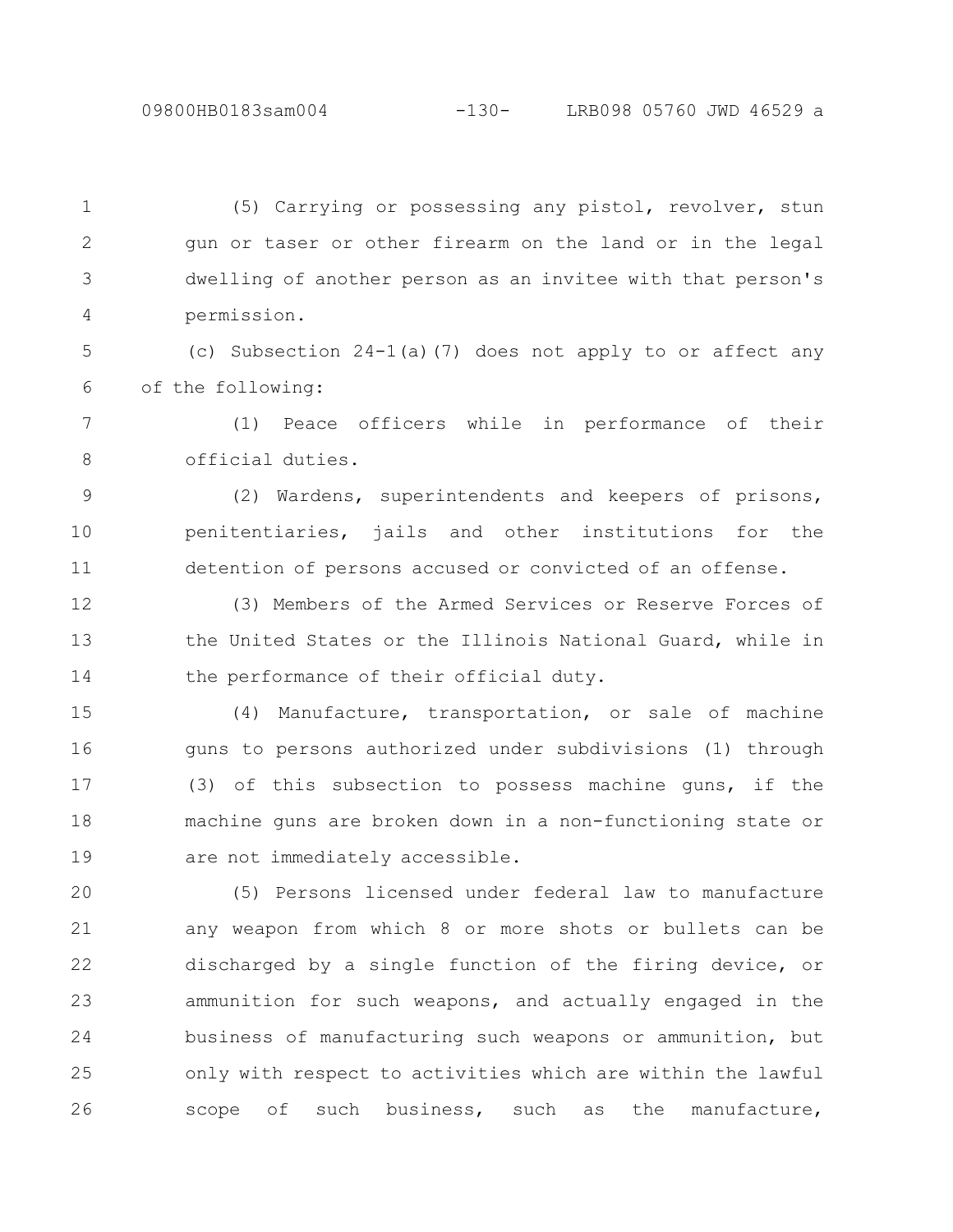09800HB0183sam004 -131- LRB098 05760 JWD 46529 a

transportation, or testing of such weapons or ammunition. This exemption does not authorize the general private possession of any weapon from which 8 or more shots or bullets can be discharged by a single function of the firing device, but only such possession and activities as are within the lawful scope of a licensed manufacturing business described in this paragraph. 1 2 3 4 5 6 7

During transportation, such weapons shall be broken down in a non-functioning state or not immediately accessible. 8 9 10

(6) The manufacture, transport, testing, delivery, transfer or sale, and all lawful commercial or experimental activities necessary thereto, of rifles, shotguns, and weapons made from rifles or shotguns, or ammunition for such rifles, shotguns or weapons, where engaged in by a person operating as a contractor or subcontractor pursuant to a contract or subcontract for the development and supply of such rifles, shotguns, weapons or ammunition to the United States government or any branch of the Armed Forces of the United States, when such activities are necessary and incident to fulfilling the terms of such contract. 11 12 13 14 15 16 17 18 19 20 21

The exemption granted under this subdivision  $(c)$  (6) shall also apply to any authorized agent of any such contractor or subcontractor who is operating within the scope of his employment, where such activities involving such weapon, weapons or ammunition are necessary and 22 23 24 25 26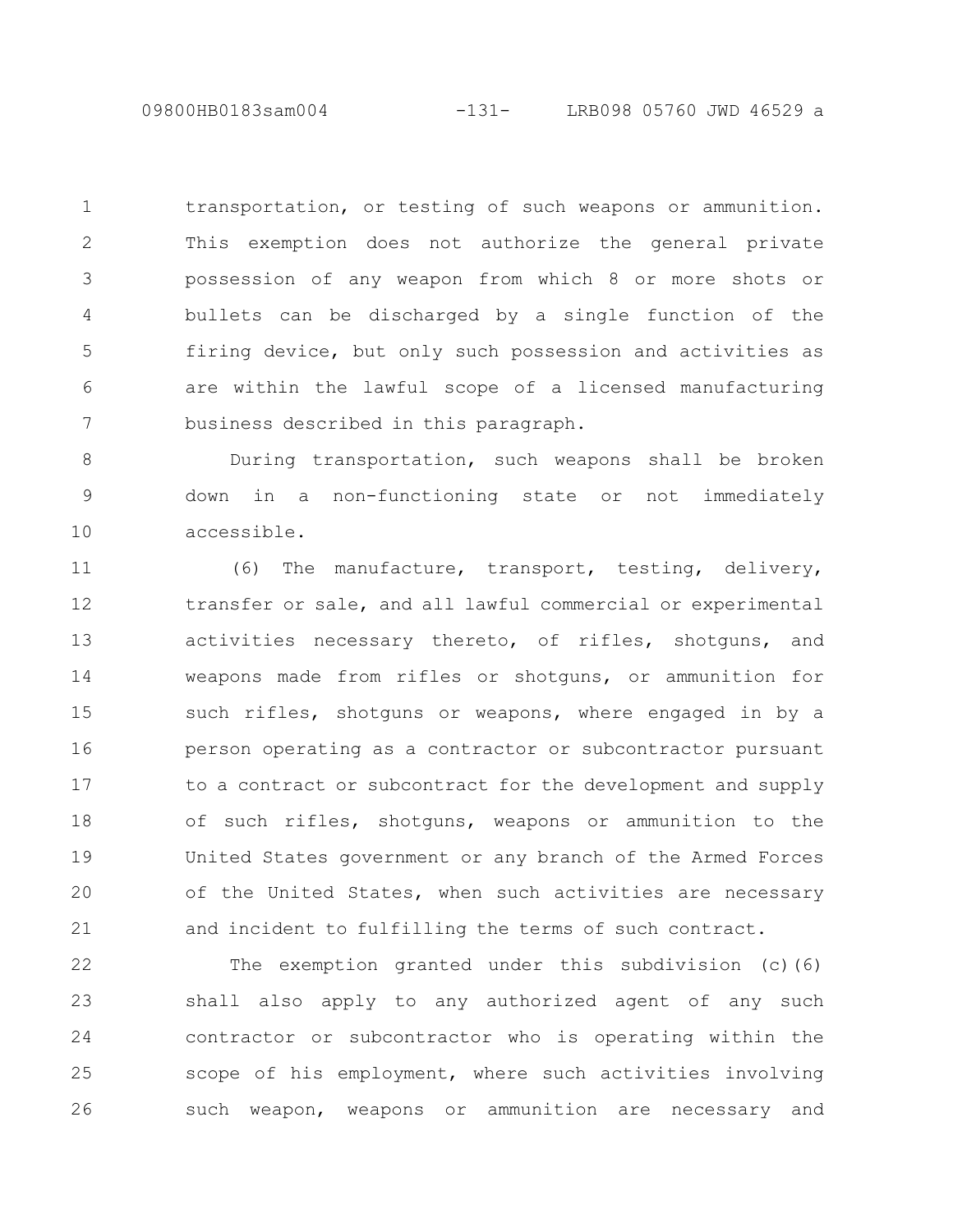1

incident to fulfilling the terms of such contract.

During transportation, any such weapon shall be broken down in a non-functioning state, or not immediately accessible. 2 3 4

(7) A person possessing a rifle with a barrel or barrels less than 16 inches in length if: (A) the person has been issued a Curios and Relics license from the U.S. Bureau of Alcohol, Tobacco, Firearms and Explosives; or (B) the person is an active member of a bona fide, nationally recognized military re-enacting group and the modification is required and necessary to accurately portray the weapon for historical re-enactment purposes; the re-enactor is in possession of a valid and current re-enacting group membership credential; and the overall length of the weapon as modified is not less than 26 inches. 5 6 7 8 9 10 11 12 13 14 15

During transportation, any such weapon shall be broken down in a non-functioning state, or not immediately accessible. 16 17 18

(d) Subsection  $24-1$ (a)(1) does not apply to the purchase, possession or carrying of a black-jack or slung-shot by a peace officer. 19 20 21

(e) Subsection  $24-1$  (a) (8) does not apply to any owner, manager or authorized employee of any place specified in that subsection nor to any law enforcement officer. 22 23 24

(f) Subsection  $24-1$  (a)(4) and subsection  $24-1$  (a)(10) and Section 24-1.6 do not apply to members of any club or 25 26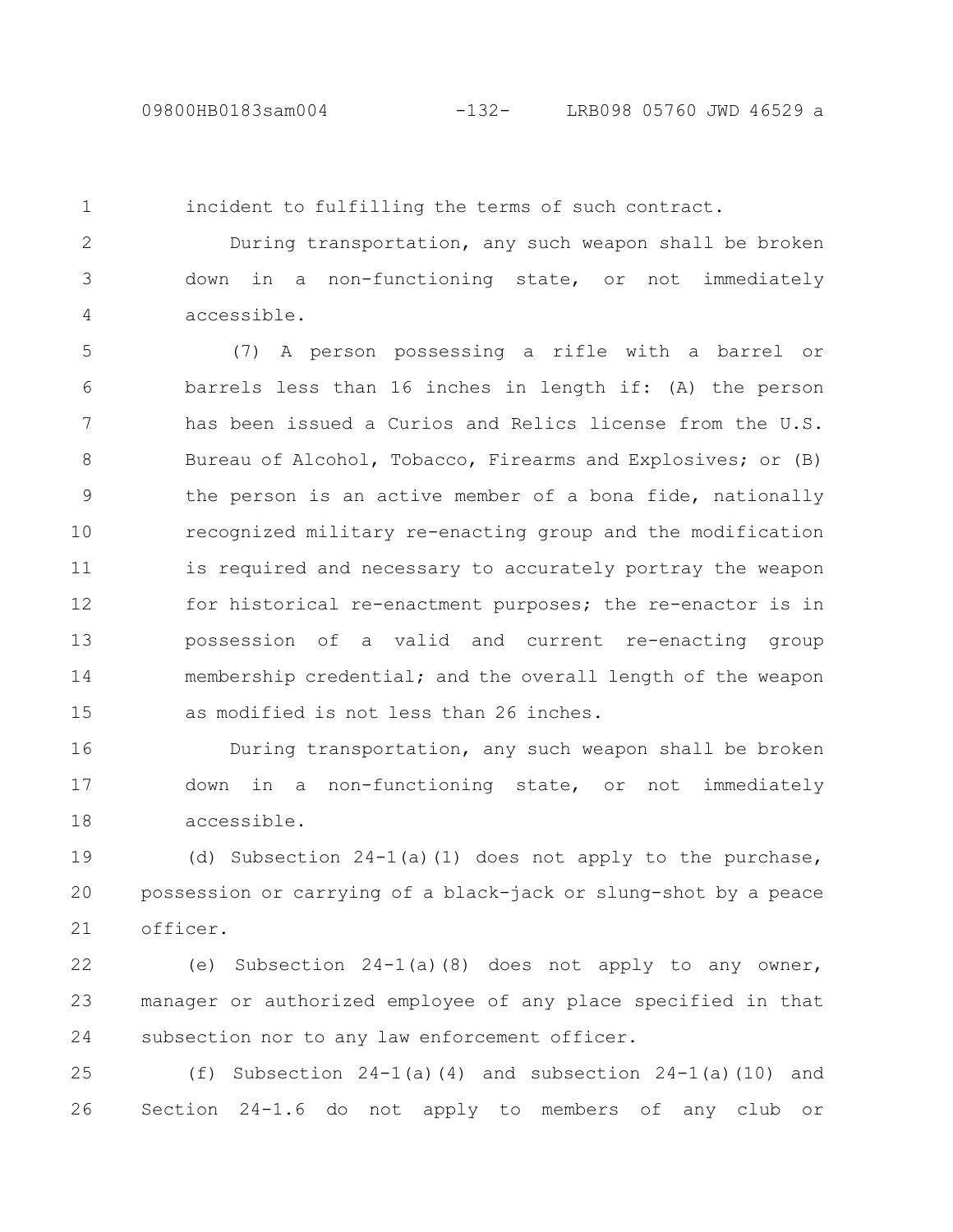09800HB0183sam004 -133- LRB098 05760 JWD 46529 a

organization organized for the purpose of practicing shooting at targets upon established target ranges, whether public or private, while using their firearms on those target ranges. 1 2 3

(g) Subsections  $24-1$  (a) (11) and  $24-3.1$  (a) (6) do not apply to: 4 5

(1) Members of the Armed Services or Reserve Forces of the United States or the Illinois National Guard, while in the performance of their official duty. 6 7 8

(2) Bonafide collectors of antique or surplus military ordinance. 9 10

(3) Laboratories having a department of forensic ballistics, or specializing in the development of ammunition or explosive ordinance. 11 12 13

(4) Commerce, preparation, assembly or possession of explosive bullets by manufacturers of ammunition licensed by the federal government, in connection with the supply of those organizations and persons exempted by subdivision (g)(1) of this Section, or like organizations and persons outside this State, or the transportation of explosive bullets to any organization or person exempted in this Section by a common carrier or by a vehicle owned or leased by an exempted manufacturer. 14 15 16 17 18 19 20 21 22

(g-5) Subsection 24-1(a)(6) does not apply to or affect persons licensed under federal law to manufacture any device or attachment of any kind designed, used, or intended for use in silencing the report of any firearm, firearms, or ammunition 23 24 25 26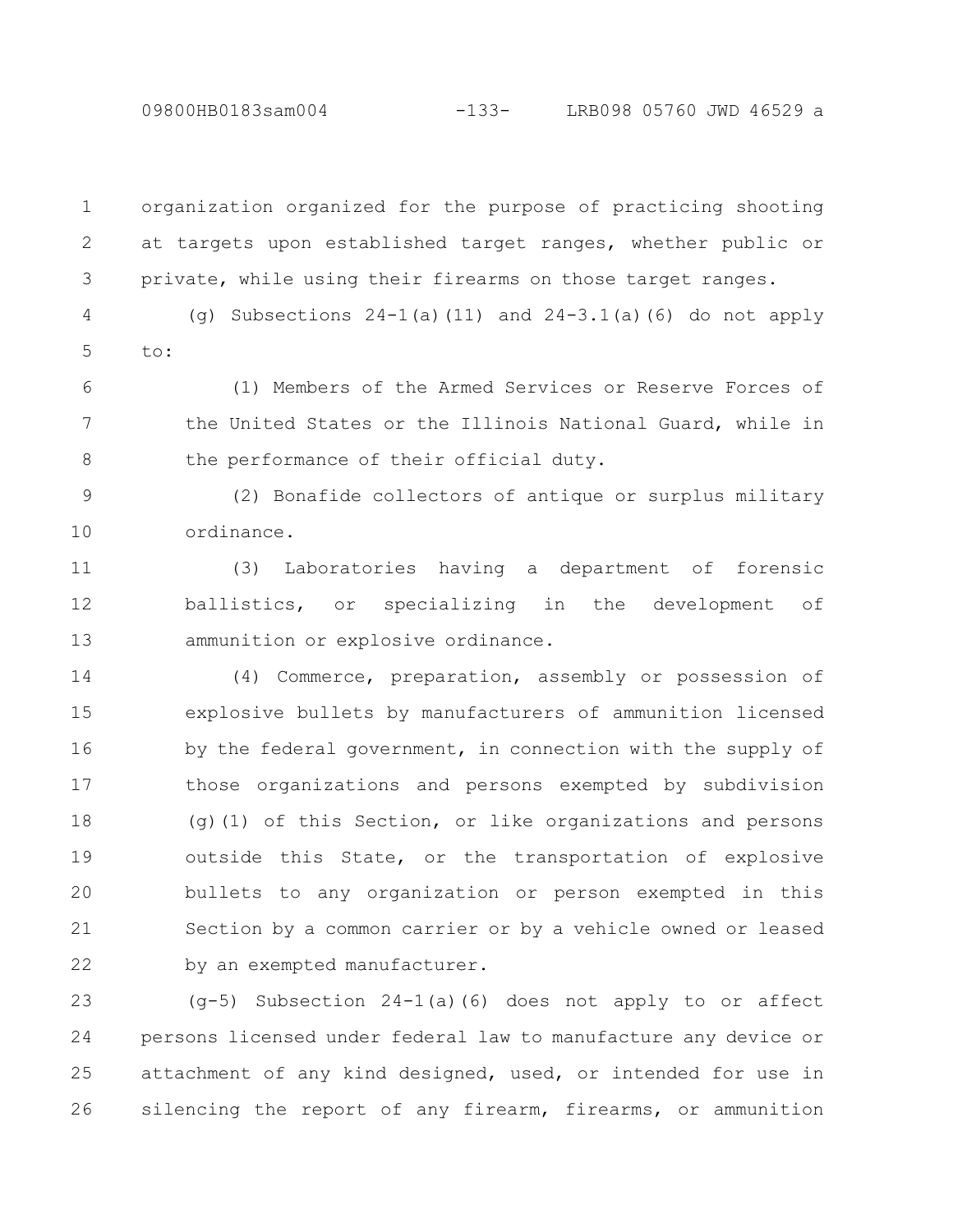09800HB0183sam004 -134- LRB098 05760 JWD 46529 a

for those firearms equipped with those devices, and actually engaged in the business of manufacturing those devices, firearms, or ammunition, but only with respect to activities that are within the lawful scope of that business, such as the manufacture, transportation, or testing of those devices, firearms, or ammunition. This exemption does not authorize the general private possession of any device or attachment of any kind designed, used, or intended for use in silencing the report of any firearm, but only such possession and activities as are within the lawful scope of a licensed manufacturing business described in this subsection (g-5). During transportation, these devices shall be detached from any weapon or not immediately accessible. 1 2 3 4 5 6 7 8 9 10 11 12 13

(g-6) Subsections 24-1(a)(4) and 24-1(a)(10) and Section 24-1.6 do not apply to or affect any parole agent or parole supervisor who meets the qualifications and conditions prescribed in Section 3-14-1.5 of the Unified Code of Corrections. 14 15 16 17 18

 $(q-7)$  Subsection 24-1(a)(6) does not apply to a peace officer while serving as a member of a tactical response team or special operations team. A peace officer may not personally own or apply for ownership of a device or attachment of any kind designed, used, or intended for use in silencing the report of any firearm. These devices shall be owned and maintained by lawfully recognized units of government whose duties include the investigation of criminal acts. 19 20 21 22 23 24 25 26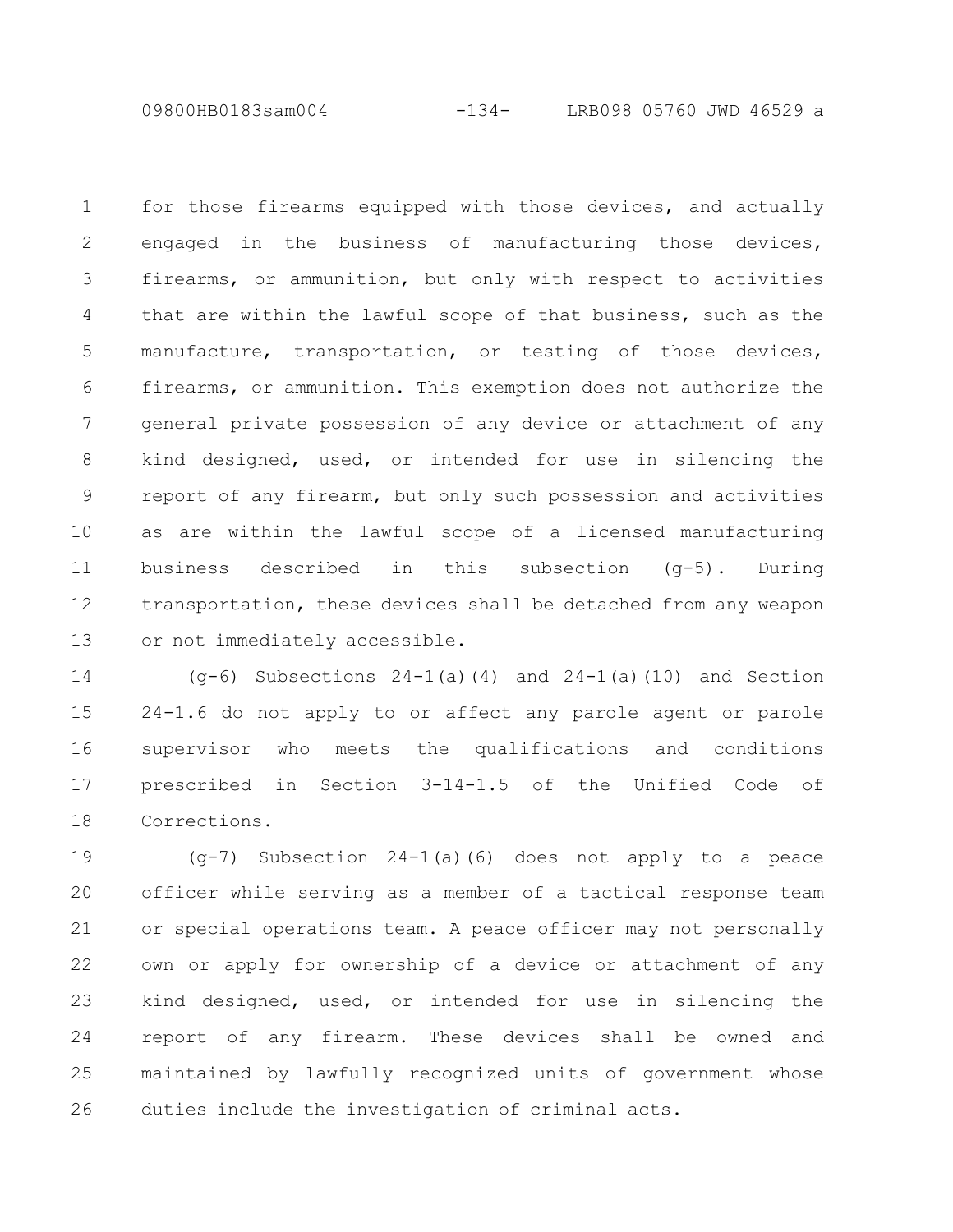09800HB0183sam004 -135- LRB098 05760 JWD 46529 a

 $(q-10)$  Subsections  $24-1(a)(4)$ ,  $24-1(a)(8)$ , and  $24-1$ (a)(10), and Sections  $24-1.6$  and  $24-3.1$  do not apply to an athlete's possession, transport on official Olympic and Paralympic transit systems established for athletes, or use of competition firearms sanctioned by the International Olympic Committee, the International Paralympic Committee, the International Shooting Sport Federation, or USA Shooting in connection with such athlete's training for and participation in shooting competitions at the 2016 Olympic and Paralympic Games and sanctioned test events leading up to the 2016 Olympic and Paralympic Games. 1 2 3 4 5 6 7 8 9 10 11

(h) An information or indictment based upon a violation of any subsection of this Article need not negative any exemptions contained in this Article. The defendant shall have the burden of proving such an exemption. 12 13 14 15

(i) Nothing in this Article shall prohibit, apply to, or affect the transportation, carrying, or possession, of any pistol or revolver, stun gun, taser, or other firearm consigned to a common carrier operating under license of the State of Illinois or the federal government, where such transportation, carrying, or possession is incident to the lawful transportation in which such common carrier is engaged; and nothing in this Article shall prohibit, apply to, or affect the transportation, carrying, or possession of any pistol, revolver, stun gun, taser, or other firearm, not the subject of and regulated by subsection  $24-1$  (a) (7) or subsection  $24-2$  (c) of 16 17 18 19 20 21 22 23 24 25 26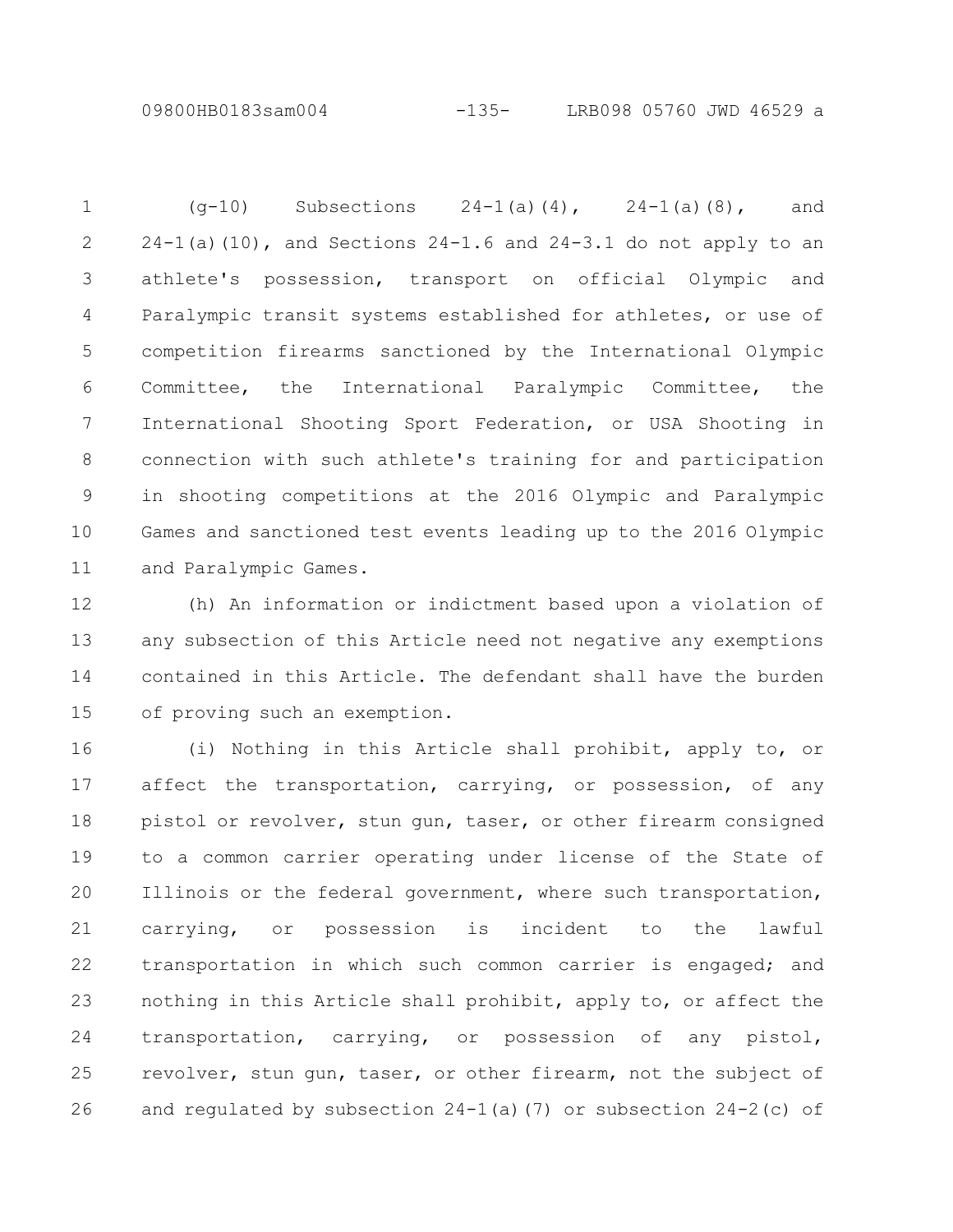09800HB0183sam004 -136- LRB098 05760 JWD 46529 a

|   | 1 this Article, which is unloaded and enclosed in a case, firearm |
|---|-------------------------------------------------------------------|
|   | 2 carrying box, shipping box, or other container, by the          |
|   | 3 possessor of a valid Firearm Owners Identification Card.        |
|   | 4 (Source: P.A. 96-7, eff. 4-3-09; 96-230, eff. 1-1-10; 96-742,   |
|   | 5 eff. 8-25-09; 96-1000, eff. 7-2-10; 97-465, eff. 8-22-11;       |
| 6 | 97-676, eff. 6-1-12; 97-936, eff. 1-1-13; 97-1010, eff. 1-1-13;   |
|   | 7 revised $8-23-12.$                                              |
|   |                                                                   |

Section 160. The Code of Criminal Procedure of 1963 is amended by changing Section 112A-14 as follows: 8 9

(725 ILCS 5/112A-14) (from Ch. 38, par. 112A-14) 10

Sec. 112A-14. Order of protection; remedies. 11

(a) Issuance of order. If the court finds that petitioner has been abused by a family or household member, as defined in this Article, an order of protection prohibiting such abuse shall issue; provided that petitioner must also satisfy the requirements of one of the following Sections, as appropriate: Section 112A-17 on emergency orders, Section 112A-18 on interim orders, or Section 112A-19 on plenary orders. Petitioner shall not be denied an order of protection because petitioner or respondent is a minor. The court, when determining whether or not to issue an order of protection, shall not require physical manifestations of abuse on the person of the victim. Modification and extension of prior orders of protection shall be in accordance with this Article. 12 13 14 15 16 17 18 19 20 21 22 23 24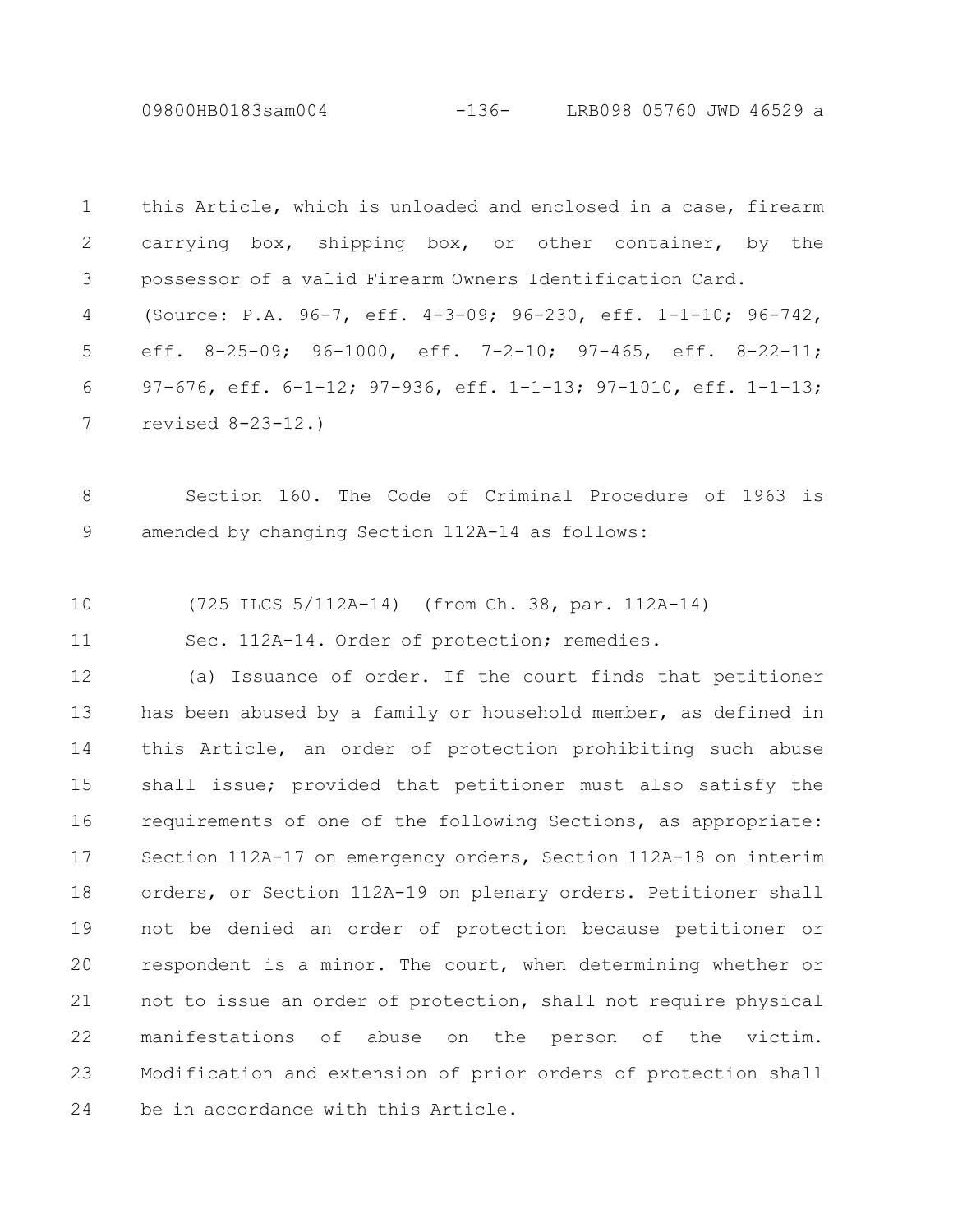(b) Remedies and standards. The remedies to be included in an order of protection shall be determined in accordance with this Section and one of the following Sections, as appropriate: Section 112A-17 on emergency orders, Section 112A-18 on interim orders, and Section 112A-19 on plenary orders. The remedies listed in this subsection shall be in addition to other civil or criminal remedies available to petitioner. 1 2 3 4 5 6 7

(1) Prohibition of abuse. Prohibit respondent's harassment, interference with personal liberty, intimidation of a dependent, physical abuse or willful deprivation, as defined in this Article, if such abuse has occurred or otherwise appears likely to occur if not prohibited. 8 9 10 11 12 13

(2) Grant of exclusive possession of residence. Prohibit respondent from entering or remaining in any residence, household, or premises of the petitioner, including one owned or leased by respondent, if petitioner has a right to occupancy thereof. The grant of exclusive possession of the residence, household, or premises shall not affect title to real property, nor shall the court be limited by the standard set forth in Section 701 of the Illinois Marriage and Dissolution of Marriage Act. 14 15 16 17 18 19 20 21 22

(A) Right to occupancy. A party has a right to occupancy of a residence or household if it is solely or jointly owned or leased by that party, that party's spouse, a person with a legal duty to support that 23 24 25 26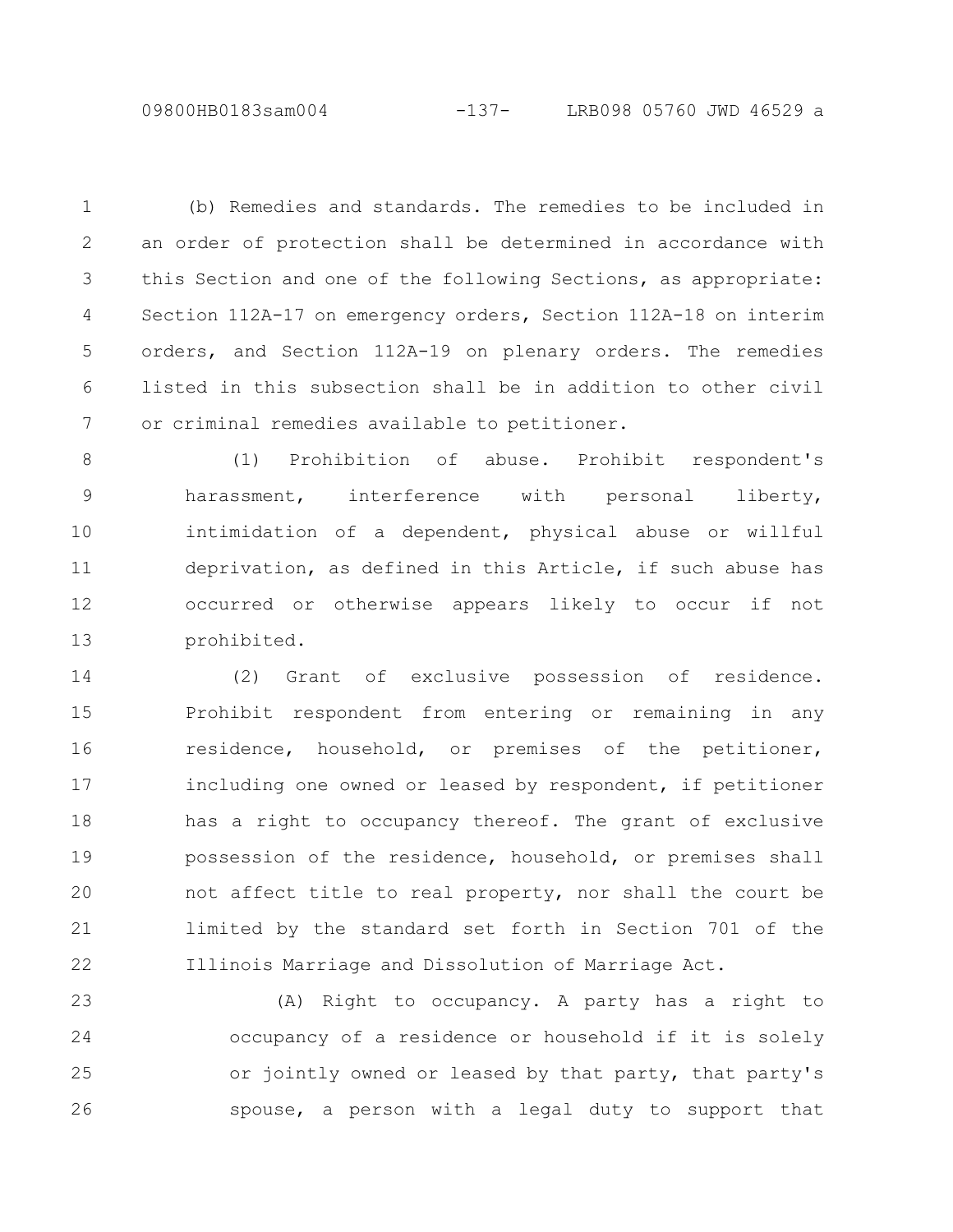1

2

3

4

5

party or a minor child in that party's care, or by any person or entity other than the opposing party that authorizes that party's occupancy (e.g., a domestic violence shelter). Standards set forth in subparagraph (B) shall not preclude equitable relief.

(B) Presumption of hardships. If petitioner and respondent each has the right to occupancy of a residence or household, the court shall balance (i) the hardships to respondent and any minor child or dependent adult in respondent's care resulting from entry of this remedy with (ii) the hardships to petitioner and any minor child or dependent adult in petitioner's care resulting from continued exposure to the risk of abuse (should petitioner remain at the residence or household) or from loss of possession of the residence or household (should petitioner leave to avoid the risk of abuse). When determining the balance of hardships, the court shall also take into account the accessibility of the residence or household. Hardships need not be balanced if respondent does not have a right to occupancy. 6 7 8 9 10 11 12 13 14 15 16 17 18 19 20 21

The balance of hardships is presumed to favor possession by petitioner unless the presumption is rebutted by a preponderance of the evidence, showing that the hardships to respondent substantially outweigh the hardships to petitioner and any minor 22 23 24 25 26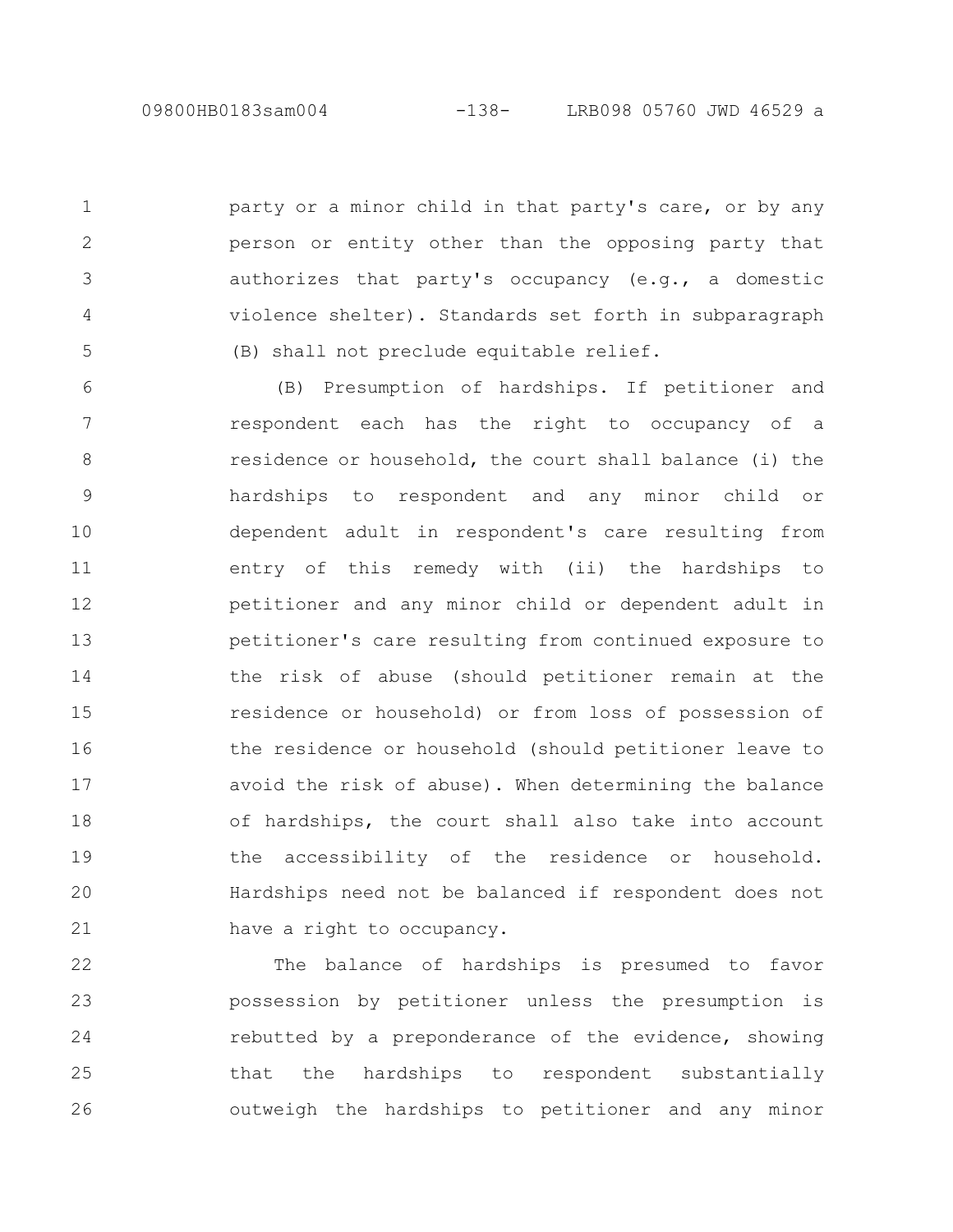09800HB0183sam004 -139- LRB098 05760 JWD 46529 a

child or dependent adult in petitioner's care. The court, on the request of petitioner or on its own motion, may order respondent to provide suitable, accessible, alternate housing for petitioner instead of excluding respondent from a mutual residence or household. 1 2 3 4 5 6

(3) Stay away order and additional prohibitions. Order respondent to stay away from petitioner or any other person protected by the order of protection, or prohibit respondent from entering or remaining present at petitioner's school, place of employment, or other specified places at times when petitioner is present, or both, if reasonable, given the balance of hardships. Hardships need not be balanced for the court to enter a stay away order or prohibit entry if respondent has no right to enter the premises. 7 8 9 10 11 12 13 14 15 16

If an order of protection grants petitioner exclusive possession of the residence, or prohibits respondent from entering the residence, or orders respondent to stay away from petitioner or other protected persons, then the court may allow respondent access to the residence to remove items of clothing and personal adornment used exclusively by respondent, medications, and other items as the court directs. The right to access shall be exercised on only one occasion as the court directs and in the presence of an agreed-upon adult third party or law enforcement officer. 17 18 19 20 21 22 23 24 25 26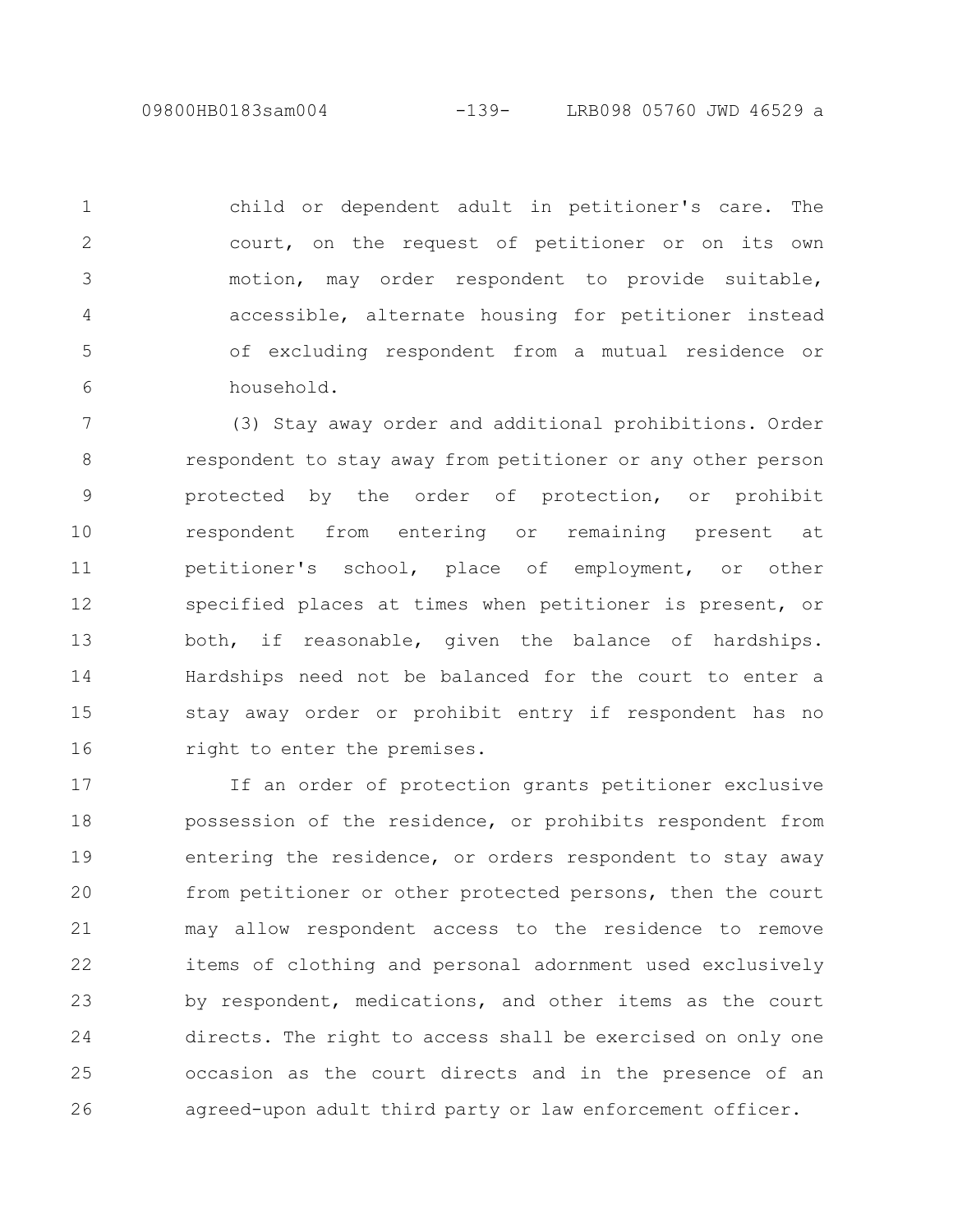(4) Counseling. Require or recommend the respondent to undergo counseling for a specified duration with a social worker, psychologist, clinical psychologist, psychiatrist, family service agency, alcohol or substance abuse program, mental health center guidance counselor, agency providing services to elders, program designed for domestic violence abusers or any other guidance service the court deems appropriate. The court may order the respondent in any intimate partner relationship to report to an Illinois Department of Human Services protocol approved partner abuse intervention program for an assessment and to follow all recommended treatment. 1 2 3 4 5 6 7 8 9 10 11 12

(5) Physical care and possession of the minor child. In order to protect the minor child from abuse, neglect, or unwarranted separation from the person who has been the minor child's primary caretaker, or to otherwise protect the well-being of the minor child, the court may do either or both of the following: (i) grant petitioner physical care or possession of the minor child, or both, or (ii) order respondent to return a minor child to, or not remove a minor child from, the physical care of a parent or person in loco parentis. 13 14 15 16 17 18 19 20 21 22

If a court finds, after a hearing, that respondent has committed abuse (as defined in Section 112A-3) of a minor child, there shall be a rebuttable presumption that awarding physical care to respondent would not be in the 23 24 25 26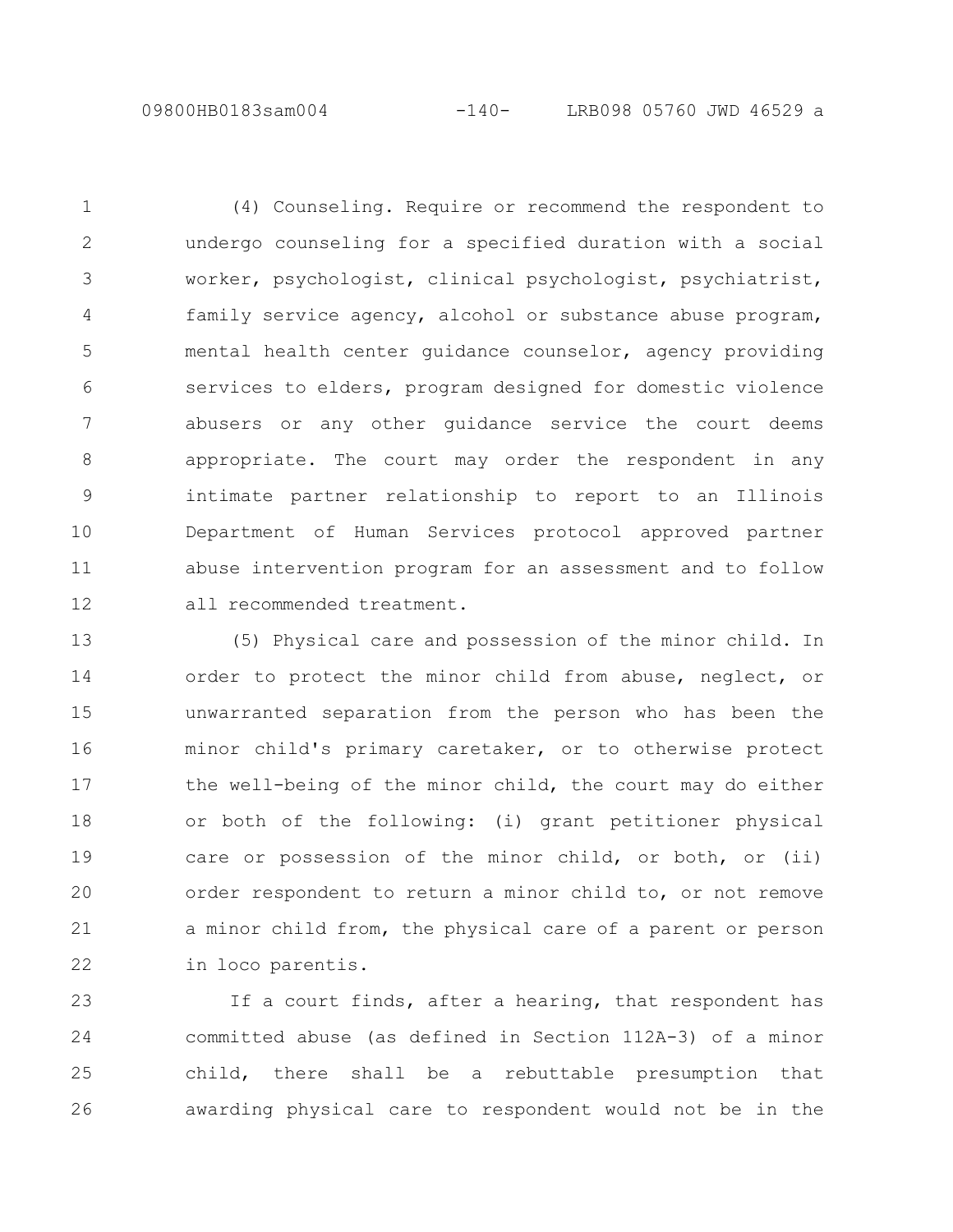```
minor child's best interest.
1
```
(6) Temporary legal custody. Award temporary legal custody to petitioner in accordance with this Section, the Illinois Marriage and Dissolution of Marriage Act, the Illinois Parentage Act of 1984, and this State's Uniform Child-Custody Jurisdiction and Enforcement Act. 2 3 4 5 6

If a court finds, after a hearing, that respondent has committed abuse (as defined in Section 112A-3) of a minor child, there shall be a rebuttable presumption that awarding temporary legal custody to respondent would not be in the child's best interest. 7 8 9 10 11

(7) Visitation. Determine the visitation rights, if any, of respondent in any case in which the court awards physical care or temporary legal custody of a minor child to petitioner. The court shall restrict or deny respondent's visitation with a minor child if the court finds that respondent has done or is likely to do any of the following: (i) abuse or endanger the minor child during visitation; (ii) use the visitation as an opportunity to abuse or harass petitioner or petitioner's family or household members; (iii) improperly conceal or detain the minor child; or (iv) otherwise act in a manner that is not in the best interests of the minor child. The court shall not be limited by the standards set forth in Section 607.1 of the Illinois Marriage and Dissolution of Marriage Act. If the court grants visitation, the order shall specify 12 13 14 15 16 17 18 19 20 21 22 23 24 25 26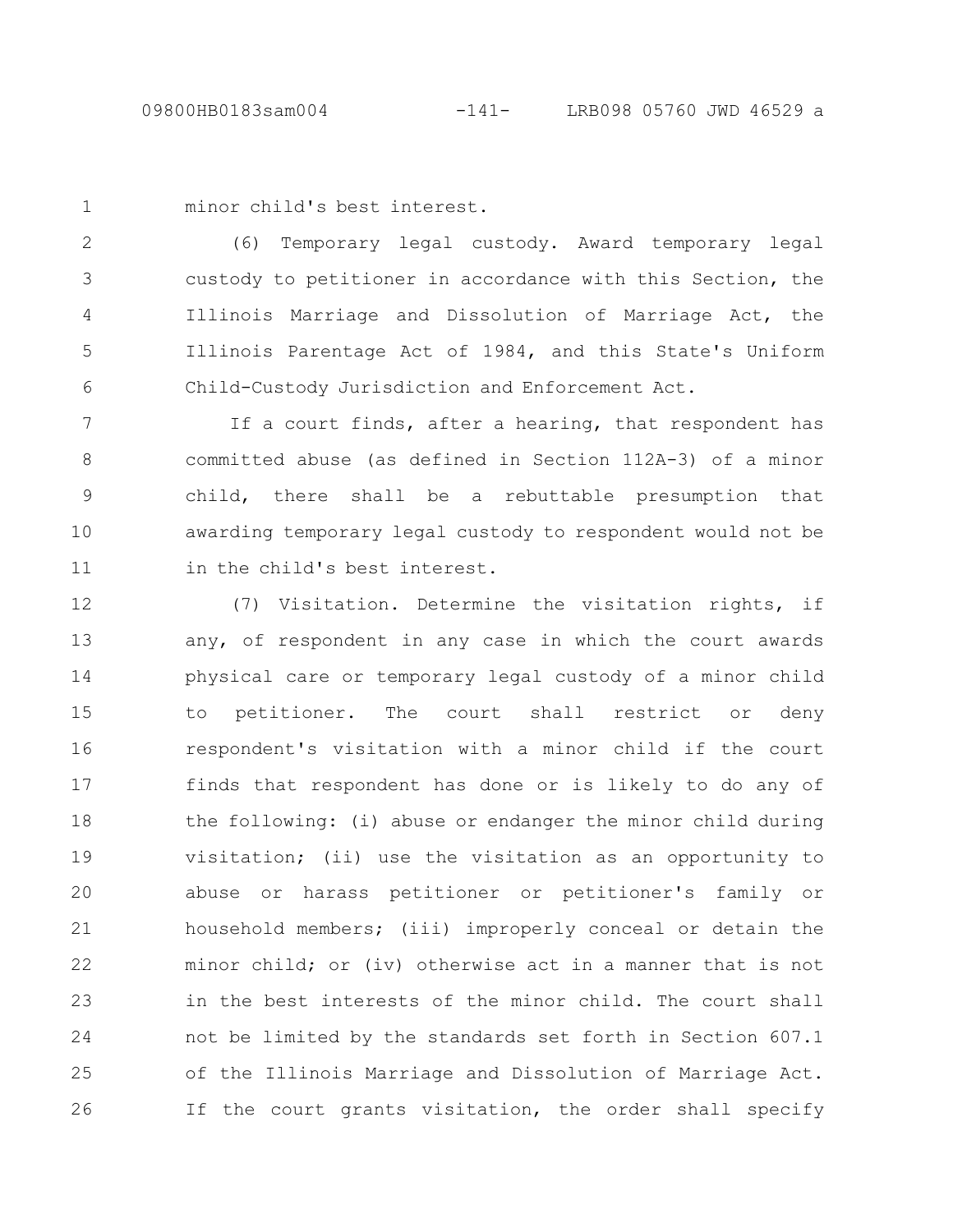dates and times for the visitation to take place or other specific parameters or conditions that are appropriate. No order for visitation shall refer merely to the term "reasonable visitation". 1 2 3 4

Petitioner may deny respondent access to the minor child if, when respondent arrives for visitation, respondent is under the influence of drugs or alcohol and constitutes a threat to the safety and well-being of petitioner or petitioner's minor children or is behaving in a violent or abusive manner. 5 6 7 8 9 10

If necessary to protect any member of petitioner's family or household from future abuse, respondent shall be prohibited from coming to petitioner's residence to meet the minor child for visitation, and the parties shall submit to the court their recommendations for reasonable alternative arrangements for visitation. A person may be approved to supervise visitation only after filing an affidavit accepting that responsibility and acknowledging accountability to the court. 11 12 13 14 15 16 17 18 19

(8) Removal or concealment of minor child. Prohibit respondent from removing a minor child from the State or concealing the child within the State. 20 21 22

(9) Order to appear. Order the respondent to appear in court, alone or with a minor child, to prevent abuse, neglect, removal or concealment of the child, to return the child to the custody or care of the petitioner or to permit 23 24 25 26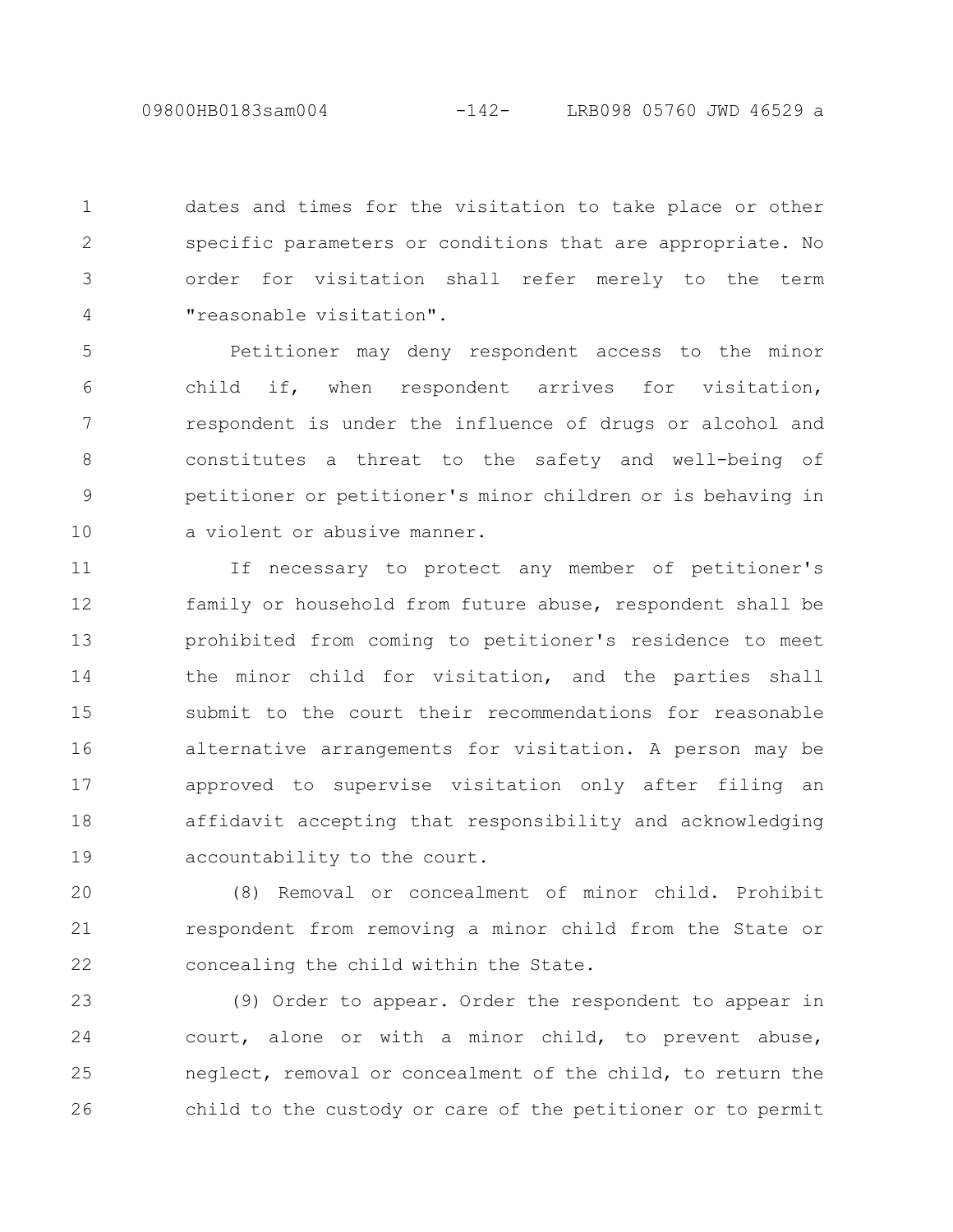any court-ordered interview or examination of the child or the respondent. 1 2

(10) Possession of personal property. Grant petitioner exclusive possession of personal property and, if respondent has possession or control, direct respondent to promptly make it available to petitioner, if: 3 4 5 6

(i) petitioner, but not respondent, owns the property; or 7 8

(ii) the parties own the property jointly; sharing it would risk abuse of petitioner by respondent or is impracticable; and the balance of hardships favors temporary possession by petitioner. 9 10 11 12

If petitioner's sole claim to ownership of the property is that it is marital property, the court may award petitioner temporary possession thereof under the standards of subparagraph (ii) of this paragraph only if a proper proceeding has been filed under the Illinois Marriage and Dissolution of Marriage Act, as now or hereafter amended. 13 14 15 16 17 18 19

No order under this provision shall affect title to property. 20 21

(11) Protection of property. Forbid the respondent from taking, transferring, encumbering, concealing, damaging or otherwise disposing of any real or personal property, except as explicitly authorized by the court, if: (i) petitioner, but not respondent, owns the 22 23 24 25 26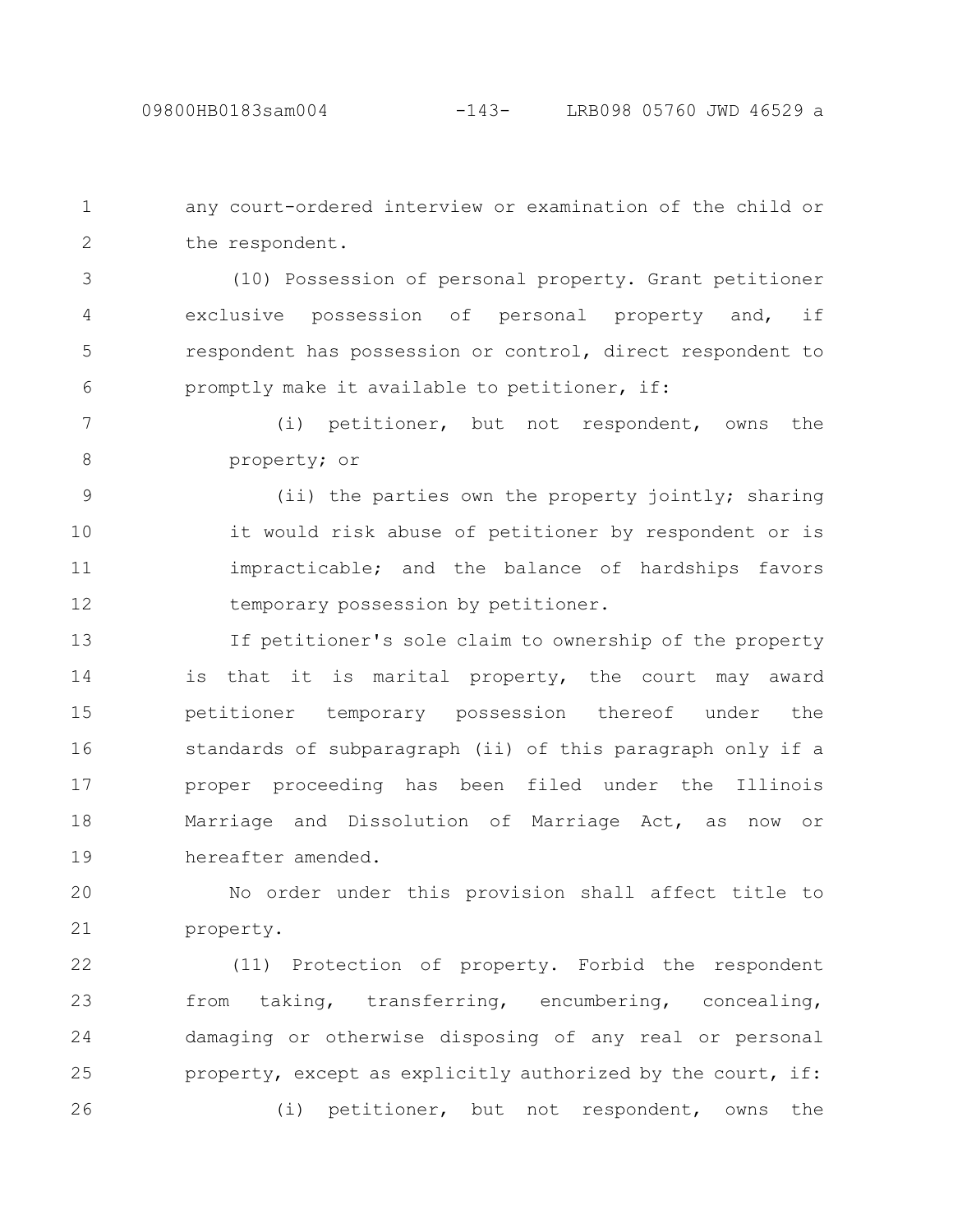property; or 1

(ii) the parties own the property jointly, and the balance of hardships favors granting this remedy. 2 3

If petitioner's sole claim to ownership of the property is that it is marital property, the court may grant petitioner relief under subparagraph (ii) of this paragraph only if a proper proceeding has been filed under the Illinois Marriage and Dissolution of Marriage Act, as now or hereafter amended. 4 5 6 7 8 9

The court may further prohibit respondent from improperly using the financial or other resources of an aged member of the family or household for the profit or advantage of respondent or of any other person. 10 11 12 13

(11.5) Protection of animals. Grant the petitioner the exclusive care, custody, or control of any animal owned, possessed, leased, kept, or held by either the petitioner or the respondent or a minor child residing in the residence or household of either the petitioner or the respondent and order the respondent to stay away from the animal and forbid the respondent from taking, transferring, encumbering, concealing, harming, or otherwise disposing of the animal. 14 15 16 17 18 19 20 21 22

(12) Order for payment of support. Order respondent to pay temporary support for the petitioner or any child in the petitioner's care or custody, when the respondent has a legal obligation to support that person, in accordance with 23 24 25 26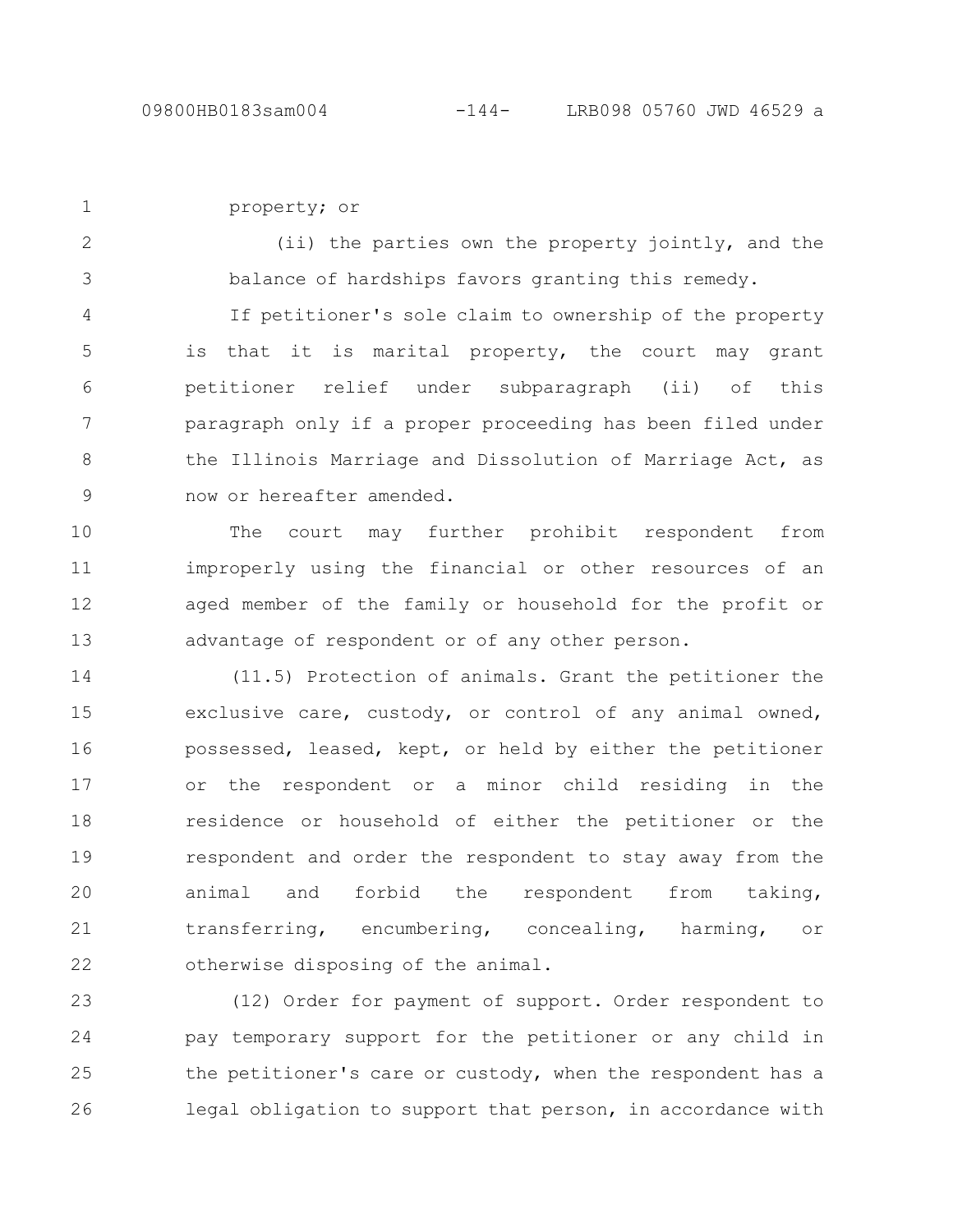09800HB0183sam004 -145- LRB098 05760 JWD 46529 a

the Illinois Marriage and Dissolution of Marriage Act, which shall govern, among other matters, the amount of support, payment through the clerk and withholding of income to secure payment. An order for child support may be granted to a petitioner with lawful physical care or custody of a child, or an order or agreement for physical care or custody, prior to entry of an order for legal custody. Such a support order shall expire upon entry of a valid order granting legal custody to another, unless otherwise provided in the custody order. 1 2 3 4 5 6 7 8 9 10

(13) Order for payment of losses. Order respondent to pay petitioner for losses suffered as a direct result of the abuse. Such losses shall include, but not be limited to, medical expenses, lost earnings or other support, repair or replacement of property damaged or taken, reasonable attorney's fees, court costs and moving or other travel expenses, including additional reasonable expenses for temporary shelter and restaurant meals. 11 12 13 14 15 16 17 18

(i) Losses affecting family needs. If a party is entitled to seek maintenance, child support or property distribution from the other party under the Illinois Marriage and Dissolution of Marriage Act, as now or hereafter amended, the court may order respondent to reimburse petitioner's actual losses, to the extent that such reimbursement would be "appropriate temporary relief", as authorized by 19 20 21 22 23 24 25 26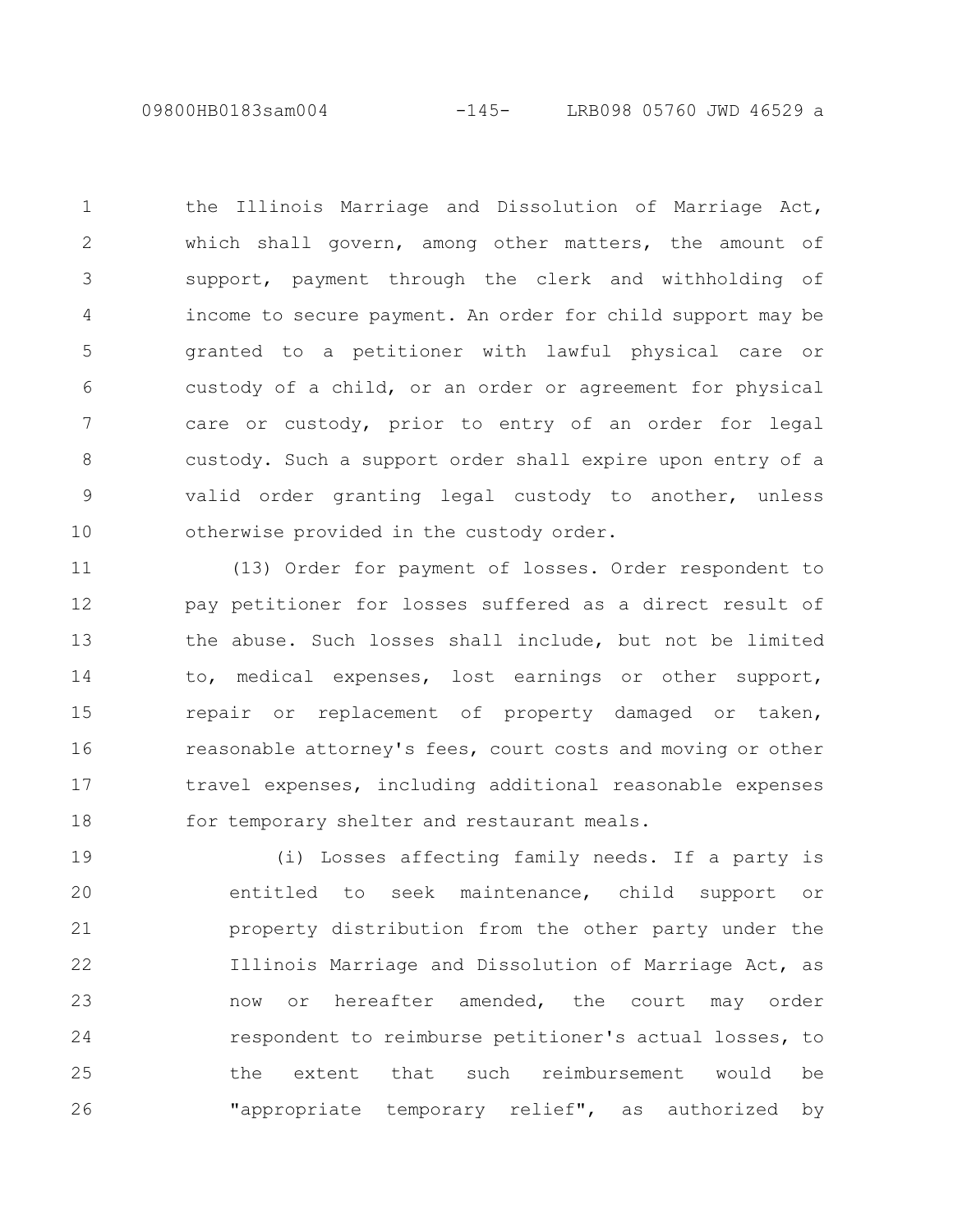subsection (a)(3) of Section 501 of that Act. (ii) Recovery of expenses. In the case of an improper concealment or removal of a minor child, the court may order respondent to pay the reasonable expenses incurred or to be incurred in the search for and recovery of the minor child, including but not limited to legal fees, court costs, private investigator fees, and travel costs. (14) Prohibition of entry. Prohibit the respondent from entering or remaining in the residence or household while the respondent is under the influence of alcohol or drugs and constitutes a threat to the safety and well-being of the petitioner or the petitioner's children. (14.5) Prohibition of firearm possession. 1 2 3 4 5 6 7 8 9 10 11 12 13 14

(A) A person who is subject to an existing order of protection, interim order of protection, emergency order of protection, or plenary order of protection, issued under this Code may not lawfully possess weapons under Section 8.2 of the Firearm Owners Identification Card Act.  $(a)$  Prohibit a respondent against whom protection was issued from possessing any firearms during the duration of the issued after a hearing of received actual notice, and at which such opportunity to participate; (2) restrains such person from harassing, 15 16 17 18 19 20 21 22 23 24 25 26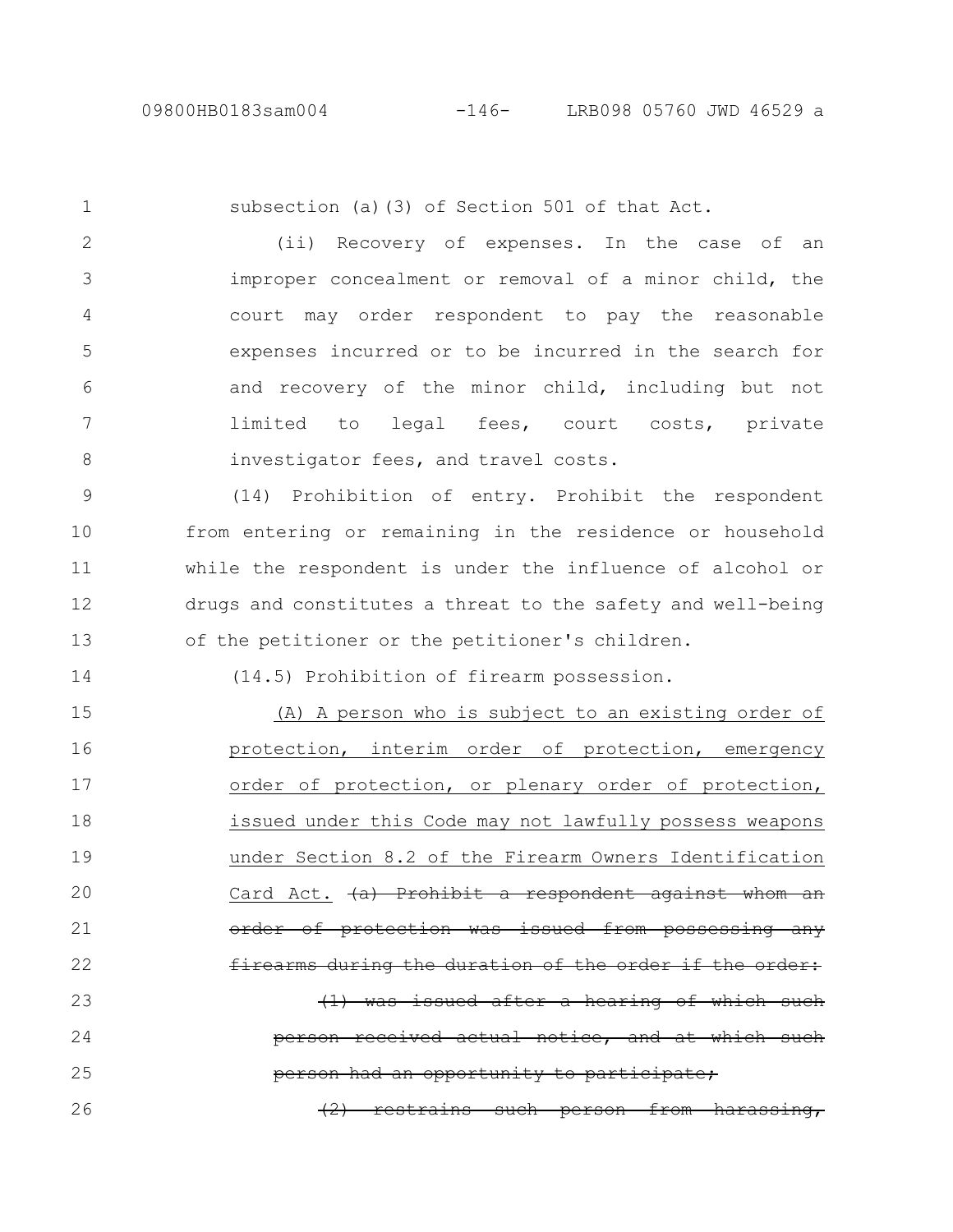or threatening an intimate partner of person or child of such intimate partner engaging in other conduct place an intimate partner in reasonable fear of injury to the partner includes a finding that such represents a credible threat to the physical of such intimate partner by terms explicitly prohibi attempted use, or threatened use of physical against such intimate partner or child that would reasonably be expected to cause bodily injury. (B) Any firearms in the possession of the respondent, except as provided in subparagraph (C) of this paragraph  $(14.5)$  subsection  $(b)$ , shall be ordered by the court to be turned over to a person with a valid Firearm Owner's Identification Card the local law enforcement agency for safekeeping. The court shall issue an order that the respondent's Firearm Owner's Identification Card be turned over to the local law enforcement agency, which in turn shall immediately mail the card to the Department of State Police Firearm Owner's Identification Card Office for safekeeping. The period of safekeeping shall be for the duration of the order of protection. The firearm or firearms and Firearm Owner's Identification Card, if unexpired, 1 2 3 4 5 6 7 8 9 10 11 12 13 14 15 16 17 18 19 20 21 22 23 24 25 26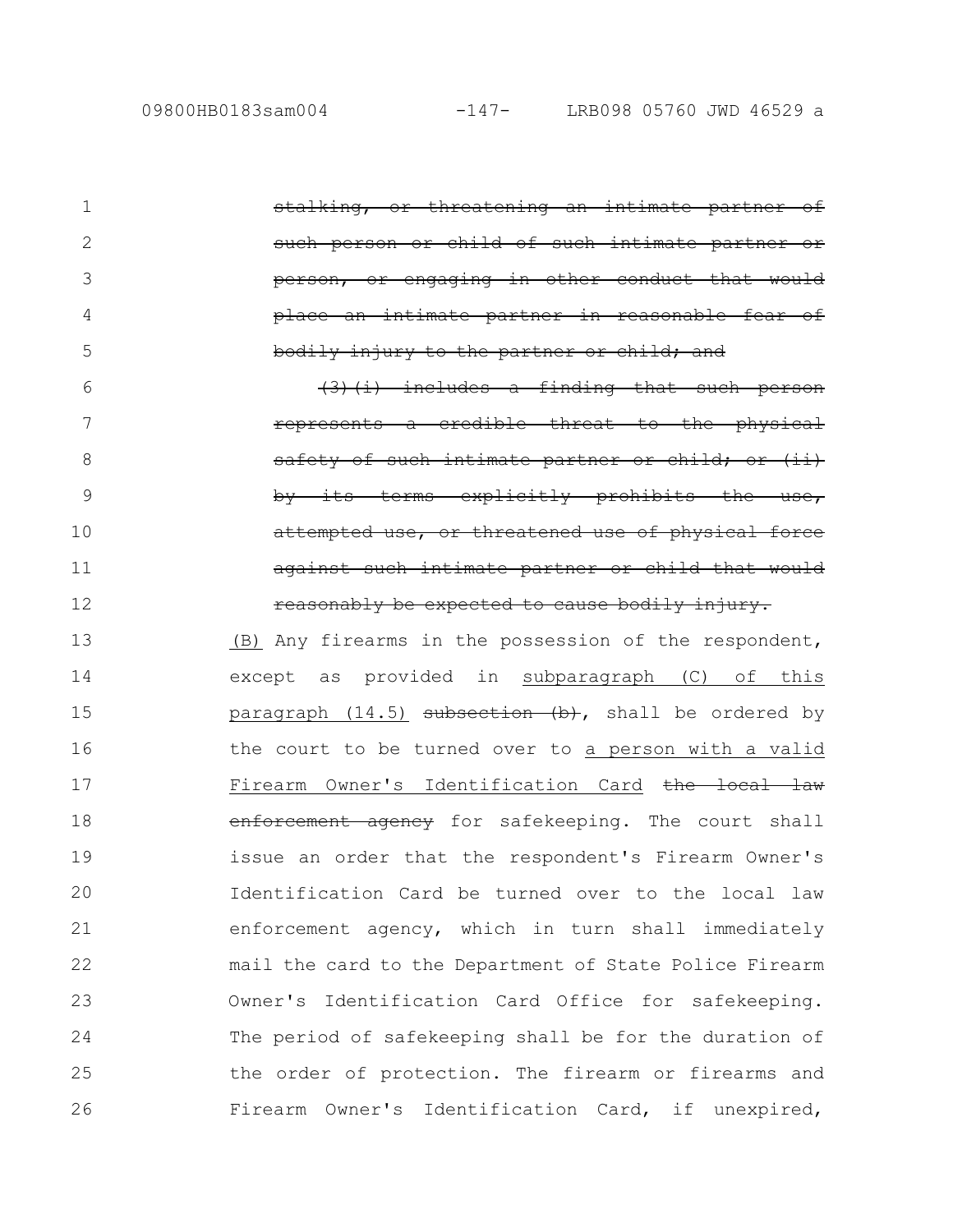protection.

shall at the respondent's request be returned to the respondent at expiration of the order of protection. (C)  $\overline{(b)}$  If the respondent is a peace officer as defined in Section 2-13 of the Criminal Code of 2012, the court shall order that any firearms used by the respondent in the performance of his or her duties as a peace officer be surrendered to the chief law enforcement executive of the agency in which the respondent is employed, who shall retain the firearms for safekeeping for the duration of the order of 1 2 3 4 5 6 7 8 9 10

(D)  $\leftarrow$  Upon expiration of the period of safekeeping, if the firearms or Firearm Owner's Identification Card cannot be returned to respondent because respondent cannot be located, fails to respond to requests to retrieve the firearms, or is not lawfully eligible to possess a firearm, upon petition from the local law enforcement agency, the court may order the local law enforcement agency to destroy the firearms, use the firearms for training purposes, or for any other application as deemed appropriate by the local law enforcement agency; or that the firearms be turned over to a third party who is lawfully eligible to possess firearms, and who does not reside with respondent. 12 13 14 15 16 17 18 19 20 21 22 23 24 25

26

11

(15) Prohibition of access to records. If an order of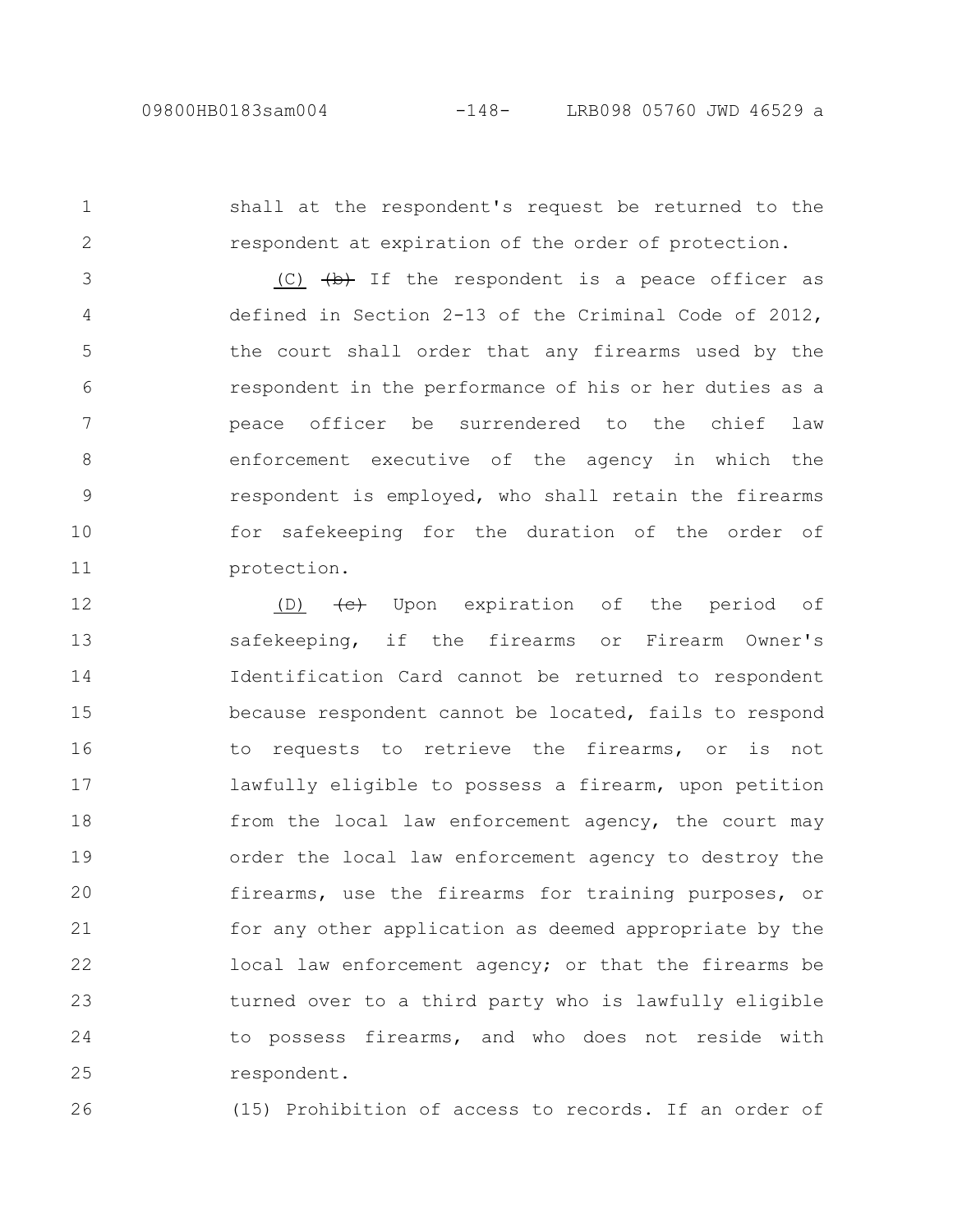protection prohibits respondent from having contact with the minor child, or if petitioner's address is omitted under subsection (b) of Section 112A-5, or if necessary to prevent abuse or wrongful removal or concealment of a minor child, the order shall deny respondent access to, and prohibit respondent from inspecting, obtaining, or attempting to inspect or obtain, school or any other records of the minor child who is in the care of petitioner. 1 2 3 4 5 6 7 8 9

(16) Order for payment of shelter services. Order respondent to reimburse a shelter providing temporary housing and counseling services to the petitioner for the cost of the services, as certified by the shelter and deemed reasonable by the court. 10 11 12 13 14

(17) Order for injunctive relief. Enter injunctive relief necessary or appropriate to prevent further abuse of a family or household member or to effectuate one of the granted remedies, if supported by the balance of hardships. If the harm to be prevented by the injunction is abuse or any other harm that one of the remedies listed in paragraphs (1) through (16) of this subsection is designed to prevent, no further evidence is necessary to establish that the harm is an irreparable injury. 15 16 17 18 19 20 21 22 23

(c) Relevant factors; findings. 24

(1) In determining whether to grant a specific remedy, other than payment of support, the court shall consider 25 26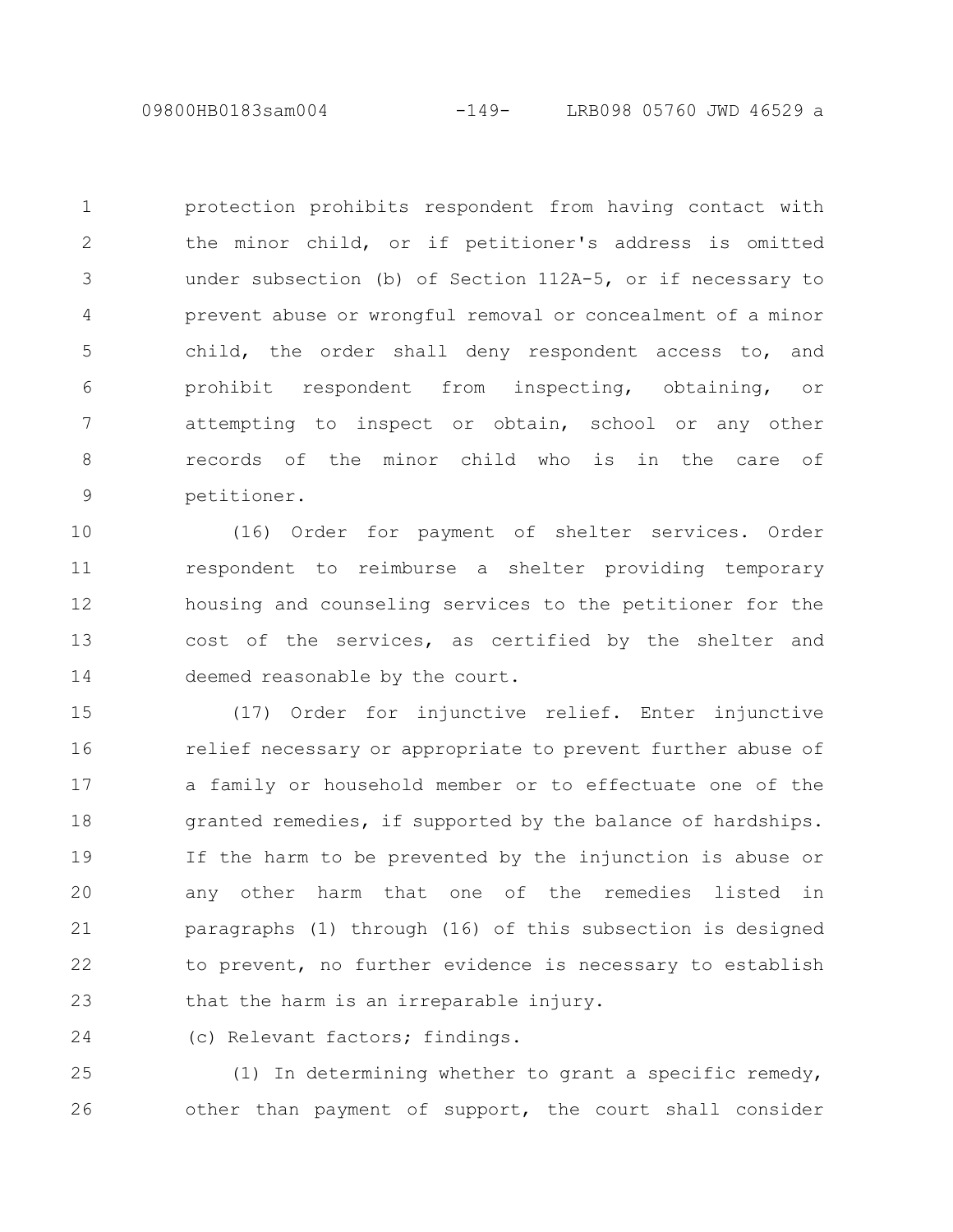relevant factors, including but not limited to the following: 1 2

(i) the nature, frequency, severity, pattern and consequences of the respondent's past abuse of the petitioner or any family or household member, including the concealment of his or her location in order to evade service of process or notice, and the likelihood of danger of future abuse to petitioner or any member of petitioner's or respondent's family or household; and 3 4 5 6 7 8 9 10

(ii) the danger that any minor child will be abused or neglected or improperly removed from the jurisdiction, improperly concealed within the State or improperly separated from the child's primary caretaker. 11 12 13 14 15

(2) In comparing relative hardships resulting to the parties from loss of possession of the family home, the court shall consider relevant factors, including but not limited to the following: 16 17 18 19

(i) availability, accessibility, cost, safety, adequacy, location and other characteristics of alternate housing for each party and any minor child or dependent adult in the party's care; 20 21 22 23

(ii) the effect on the party's employment; and (iii) the effect on the relationship of the party, and any minor child or dependent adult in the party's 24 25 26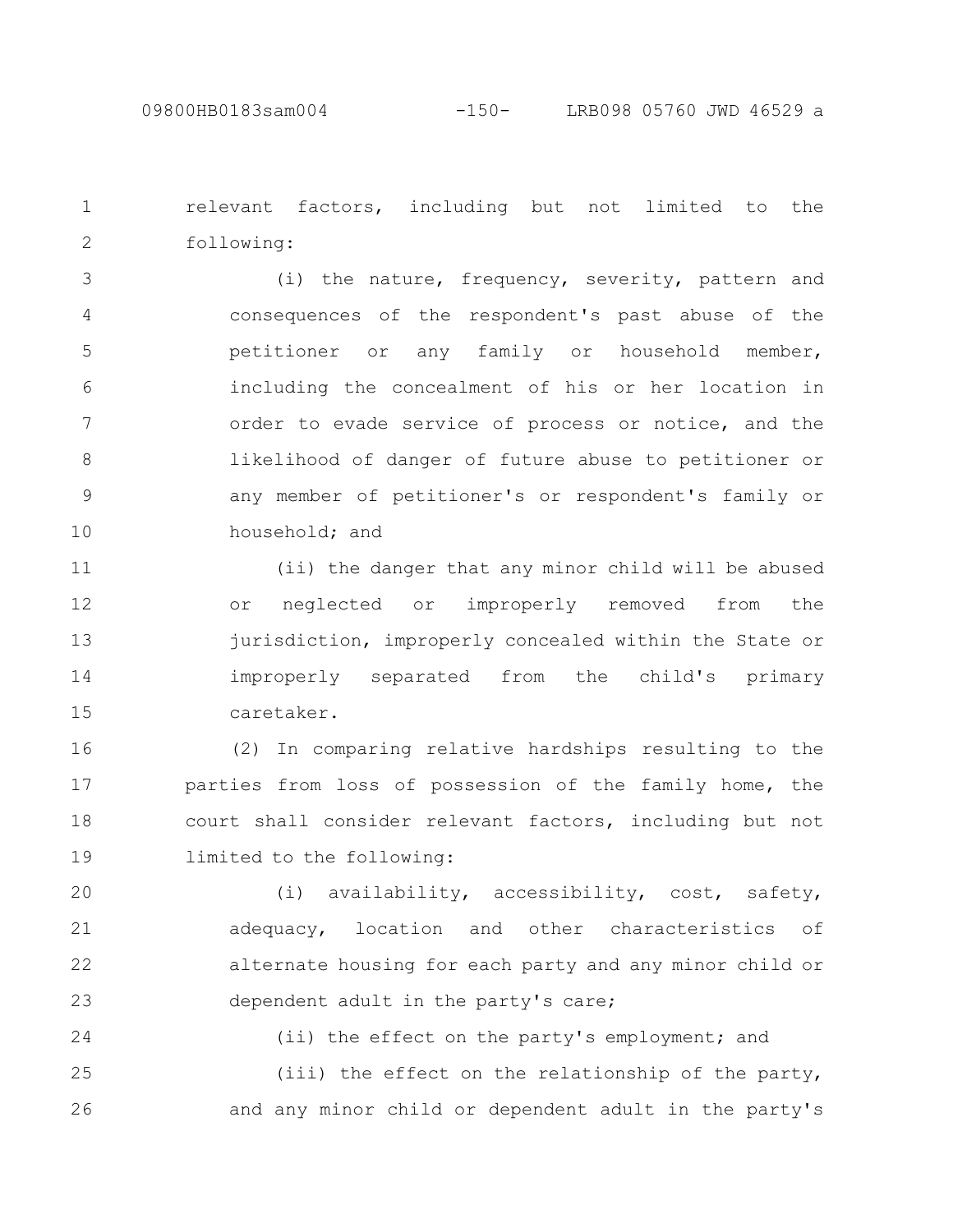care, to family, school, church and community. (3) Subject to the exceptions set forth in paragraph (4) of this subsection, the court shall make its findings in an official record or in writing, and shall at a minimum set forth the following: (i) That the court has considered the applicable relevant factors described in paragraphs (1) and (2) of this subsection. (ii) Whether the conduct or actions of respondent, unless prohibited, will likely cause irreparable harm or continued abuse. (iii) Whether it is necessary to grant the requested relief in order to protect petitioner or other alleged abused persons. (4) For purposes of issuing an ex parte emergency order of protection, the court, as an alternative to or as a supplement to making the findings described in paragraphs (c)(3)(i) through (c)(3)(iii) of this subsection, may use the following procedure: When a verified petition for an emergency order of protection in accordance with the requirements of Sections 112A-5 and 112A-17 is presented to the court, the court 1 2 3 4 5 6 7 8 9 10 11 12 13 14 15 16 17 18 19 20 21 22

shall examine petitioner on oath or affirmation. An emergency order of protection shall be issued by the court if it appears from the contents of the petition and the examination of petitioner that the averments are 23 24 25 26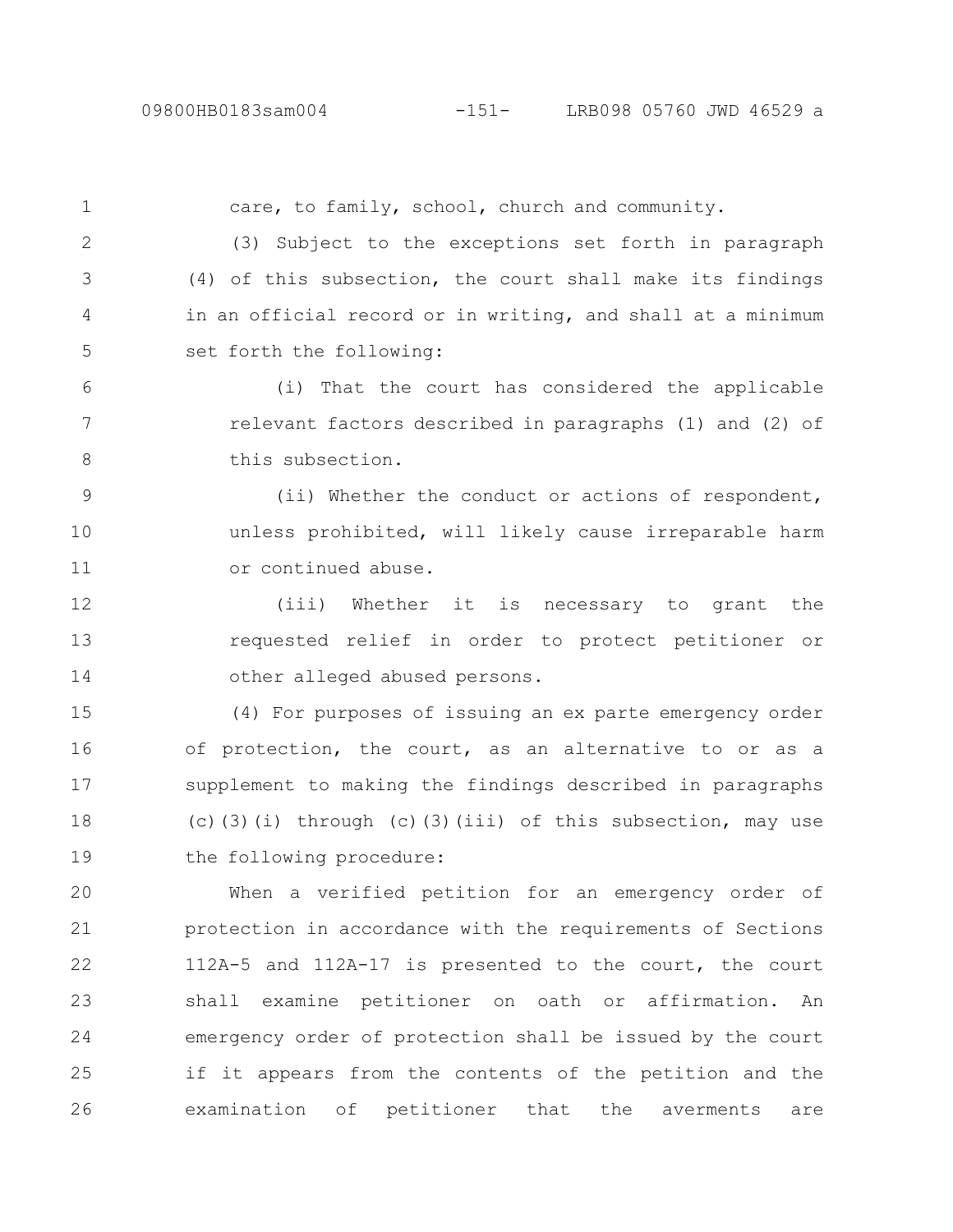sufficient to indicate abuse by respondent and to support the granting of relief under the issuance of the emergency order of protection. 1 2 3

(5) Never married parties. No rights or responsibilities for a minor child born outside of marriage attach to a putative father until a father and child relationship has been established under the Illinois Parentage Act of 1984. Absent such an adjudication, no putative father shall be granted temporary custody of the minor child, visitation with the minor child, or physical care and possession of the minor child, nor shall an order of payment for support of the minor child be entered. 4 5 6 7 8 9 10 11 12

(d) Balance of hardships; findings. If the court finds that the balance of hardships does not support the granting of a remedy governed by paragraph  $(2)$ ,  $(3)$ ,  $(10)$ ,  $(11)$ , or  $(16)$  of subsection (b) of this Section, which may require such balancing, the court's findings shall so indicate and shall include a finding as to whether granting the remedy will result in hardship to respondent that would substantially outweigh the hardship to petitioner from denial of the remedy. The findings shall be an official record or in writing. 13 14 15 16 17 18 19 20 21

(e) Denial of remedies. Denial of any remedy shall not be based, in whole or in part, on evidence that: 22 23

(1) Respondent has cause for any use of force, unless that cause satisfies the standards for justifiable use of force provided by Article 7 of the Criminal Code of 2012; 24 25 26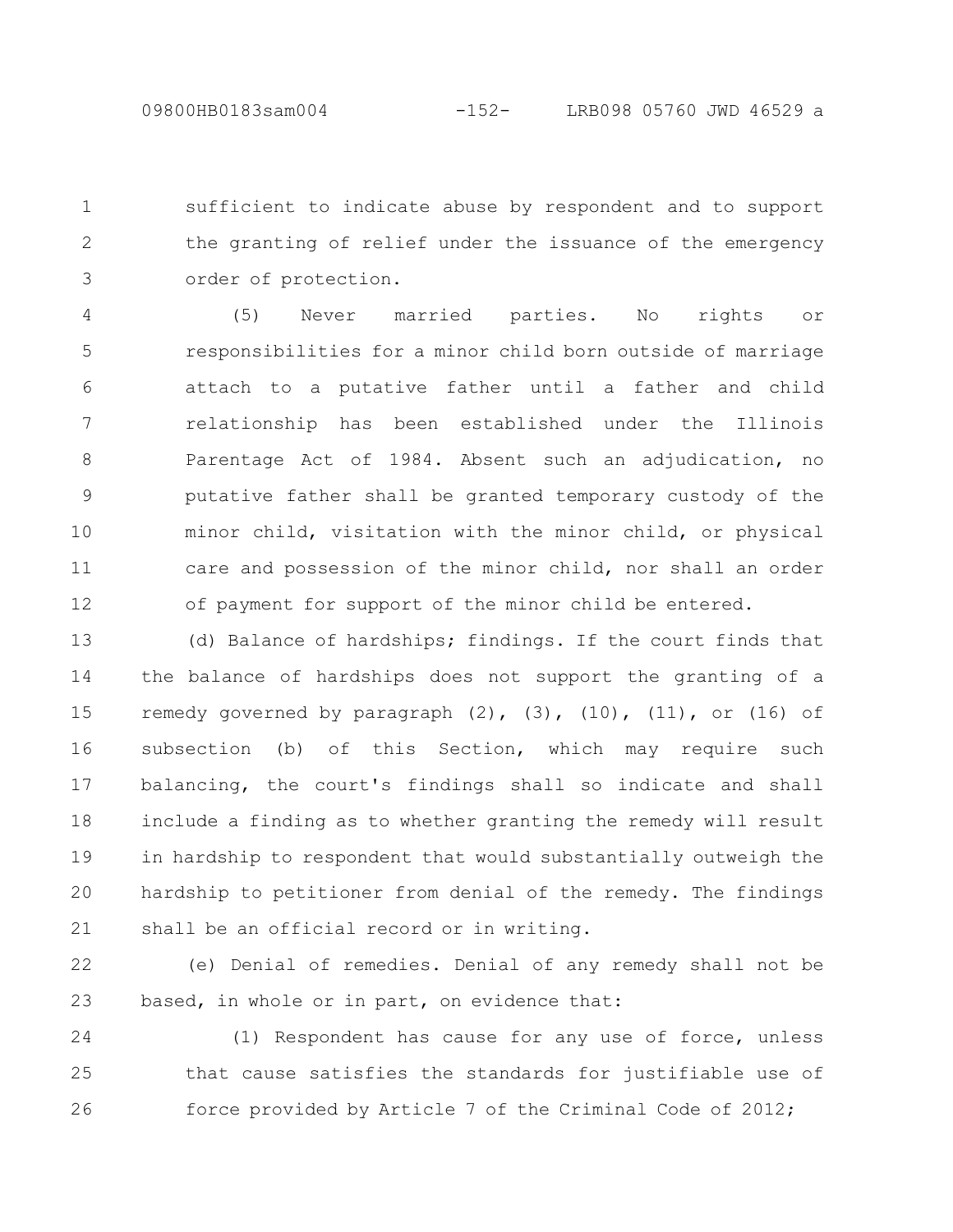(2) Respondent was voluntarily intoxicated; (3) Petitioner acted in self-defense or defense of another, provided that, if petitioner utilized force, such force was justifiable under Article 7 of the Criminal Code of 2012; (4) Petitioner did not act in self-defense or defense of another; (5) Petitioner left the residence or household to avoid further abuse by respondent; (6) Petitioner did not leave the residence or household to avoid further abuse by respondent; (7) Conduct by any family or household member excused the abuse by respondent, unless that same conduct would have excused such abuse if the parties had not been family or household members. (Source: P.A. 96-701, eff. 1-1-10; 96-1239, eff. 1-1-11; 97-158, eff. 1-1-12; 97-1131, eff. 1-1-13; 97-1150, eff.  $1 - 25 - 13.$ 1 2 3 4 5 6 7 8 9 10 11 12 13 14 15 16 17 18

Section 165. The Mental Health and Developmental Disabilities Confidentiality Act is amended by changing Section 12 as follows: 19 20 21

(740 ILCS 110/12) (from Ch. 91 1/2, par. 812) 22

Sec. 12. (a) If the United States Secret Service or the Department of State Police requests information from a mental 23 24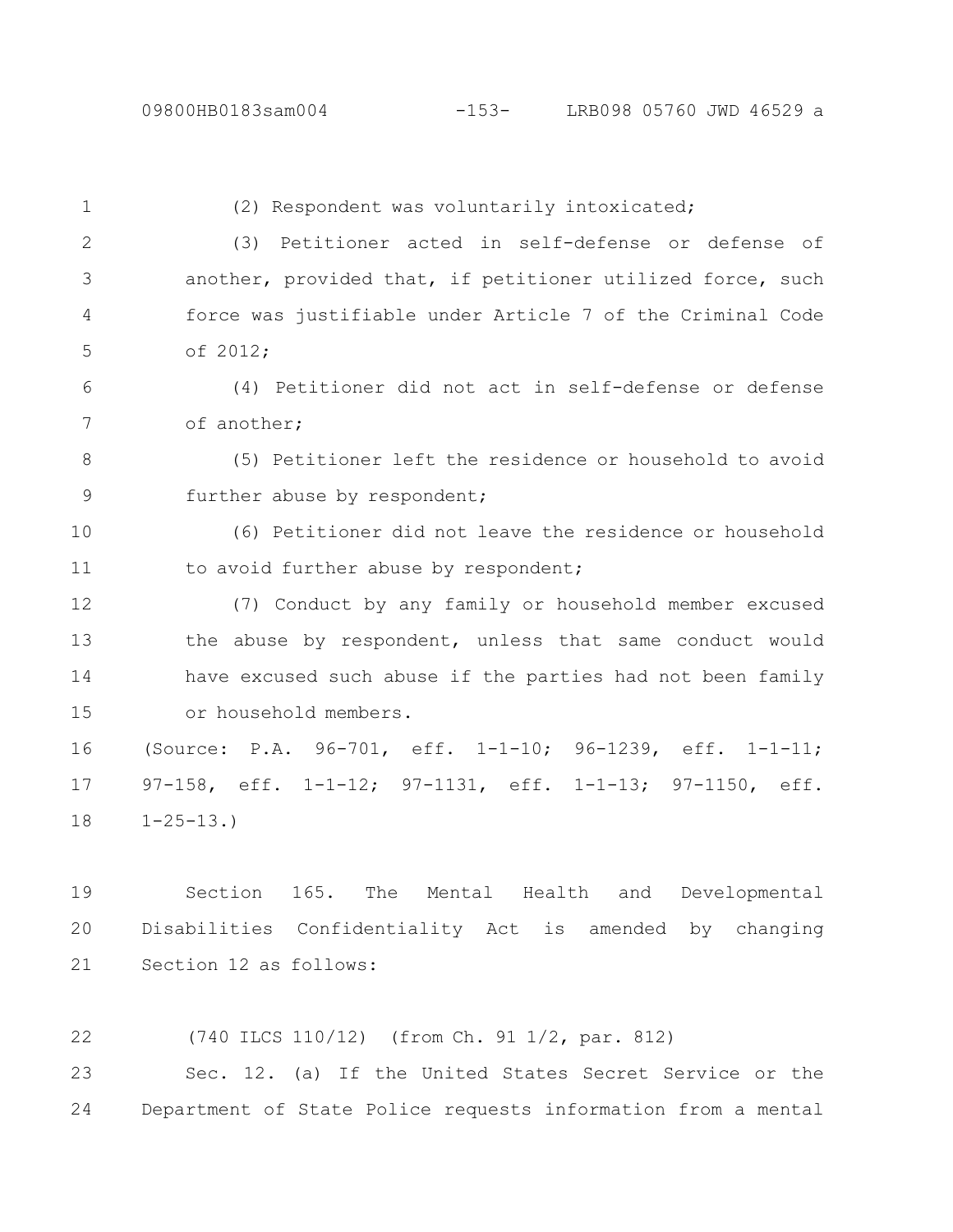09800HB0183sam004 -154- LRB098 05760 JWD 46529 a

health or developmental disability facility, as defined in Section 1-107 and 1-114 of the Mental Health and Developmental Disabilities Code, relating to a specific recipient and the facility director determines that disclosure of such information may be necessary to protect the life of, or to prevent the infliction of great bodily harm to, a public official, or a person under the protection of the United States Secret Service, only the following information may be disclosed: the recipient's name, address, and age and the date of any admission to or discharge from a facility; and any information which would indicate whether or not the recipient has a history of violence or presents a danger of violence to the person under protection. Any information so disclosed shall be used for investigative purposes only and shall not be publicly disseminated. Any person participating in good faith in the disclosure of such information in accordance with this provision shall have immunity from any liability, civil, criminal or otherwise, if such information is disclosed relying upon the representation of an officer of the United States Secret Service or the Department of State Police that a person is under the protection of the United States Secret Service or is a public official. 1 2 3 4 5 6 7 8 9 10 11 12 13 14 15 16 17 18 19 20 21 22

For the purpose of this subsection (a), the term "public official" means the Governor, Lieutenant Governor, Attorney General, Secretary of State, State Comptroller, State Treasurer, member of the General Assembly, member of the United 23 24 25 26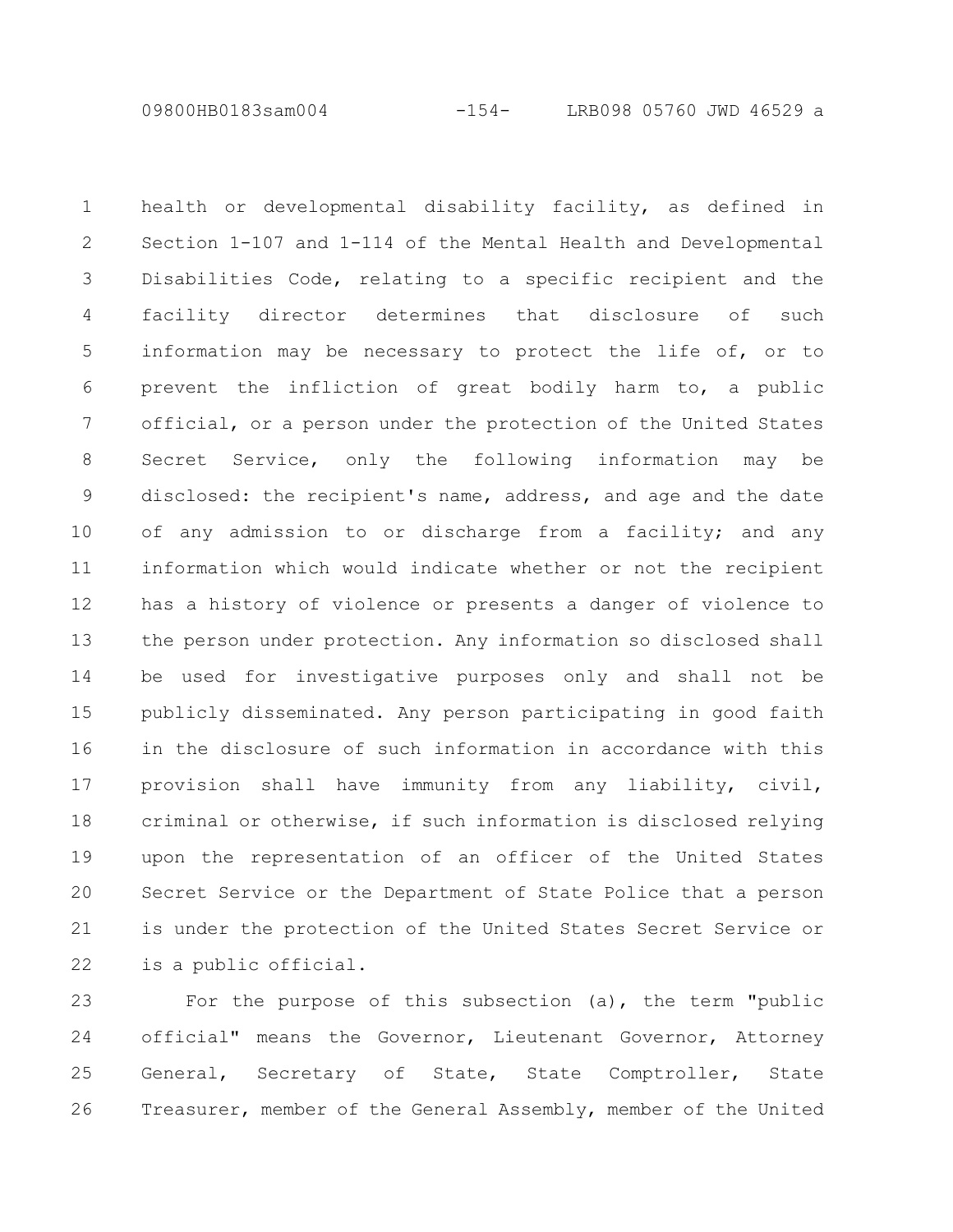09800HB0183sam004 -155- LRB098 05760 JWD 46529 a

States Congress, Judge of the United States as defined in 28 U.S.C. 451, Justice of the United States as defined in 28 U.S.C. 451, United States Magistrate Judge as defined in 28 U.S.C. 639, Bankruptcy Judge appointed under 28 U.S.C. 152, or Supreme, Appellate, Circuit, or Associate Judge of the State of Illinois. The term shall also include the spouse, child or children of a public official. 1 2 3 4 5 6 7

(b) The Department of Human Services (acting as successor to the Department of Mental Health and Developmental Disabilities) and all public or private hospitals and mental health facilities are required, as hereafter described in this subsection, to furnish the Department of State Police only such information as may be required for the sole purpose of determining whether an individual who may be or may have been a patient is disqualified because of that status from receiving or retaining a Firearm Owner's Identification Card or falls within the federal prohibitors under subsection (e),  $(f)$ ,  $(q)$ , (r), (s), or (t) of Section 8 of the Firearm Owners Identification Card Act, or falls within the federal prohibitors in under subsection (e) or (f) of Section 8 of the Firearm Owners Identification Card Act or 18 U.S.C. 922(q) and (n). All physicians, clinical psychologists, or qualified examiners at public or private hospitals and mental health facilities or parts thereof as defined in this subsection shall, in the form and manner required by the Department, provide notice directly to the Department of Human Services, or 8 9 10 11 12 13 14 15 16 17 18 19 20 21 22 23 24 25 26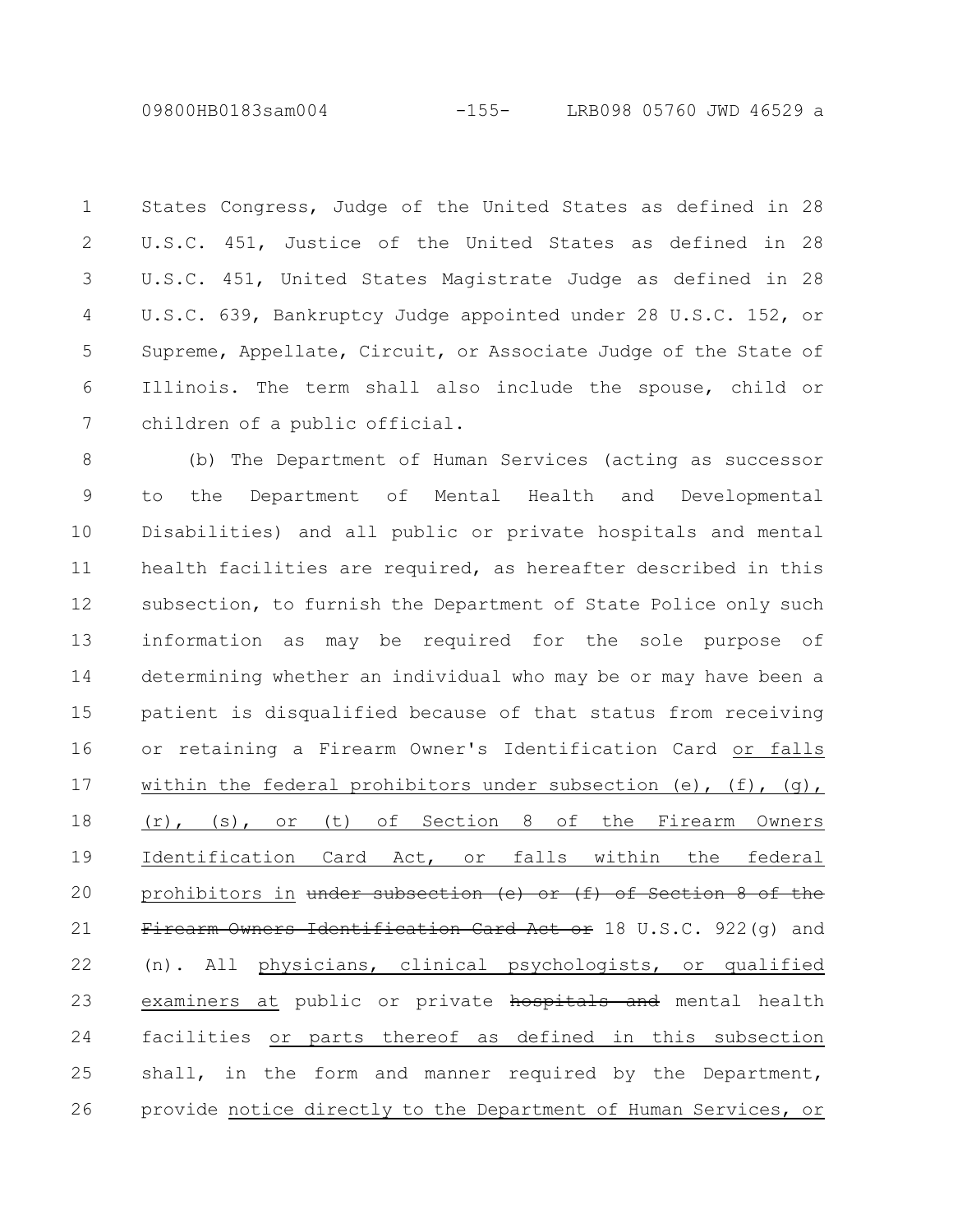to his or her employer who shall then report to the Department, within 24 hours after determining that a patient as described in clause (2) of the definition of "patient" in Section 1.1 of the Firearm Owners Identification Card Act poses a clear and present danger to himself, herself, or others, or is determined to be developmentally disabled such information as necessary for the Department to comply with the reporting requirements to the Department of State Police. This Such information shall be furnished within 24 hours after the physician, clinical psychologist, or qualified examiner has made a determination, or within 7 days after admission to a public or private hospital or mental health facility or the provision of services to a patient described in clause (1) of the definition of "patient" in Section 1.1 of the Firearm Owners Identification Card Act  $e$  and  $e$  of this subsection  $(b)$ . Any such information disclosed under this subsection shall remain privileged and confidential, and shall not be redisclosed, except as required by subsection (e)  $clause(e)$  (2) of Section 3.1 of the Firearm Owners Identification Card Act, nor utilized for any other purpose. The method of requiring the providing of such information shall guarantee that no information is released beyond what is necessary for this purpose. In addition, the information disclosed shall be provided by the Department within the time period established by Section 24-3 of the Criminal Code of 2012 regarding the delivery of firearms. The method used shall be sufficient to 1 2 3 4 5 6 7 8 9 10 11 12 13 14 15 16 17 18 19 20 21 22 23 24 25 26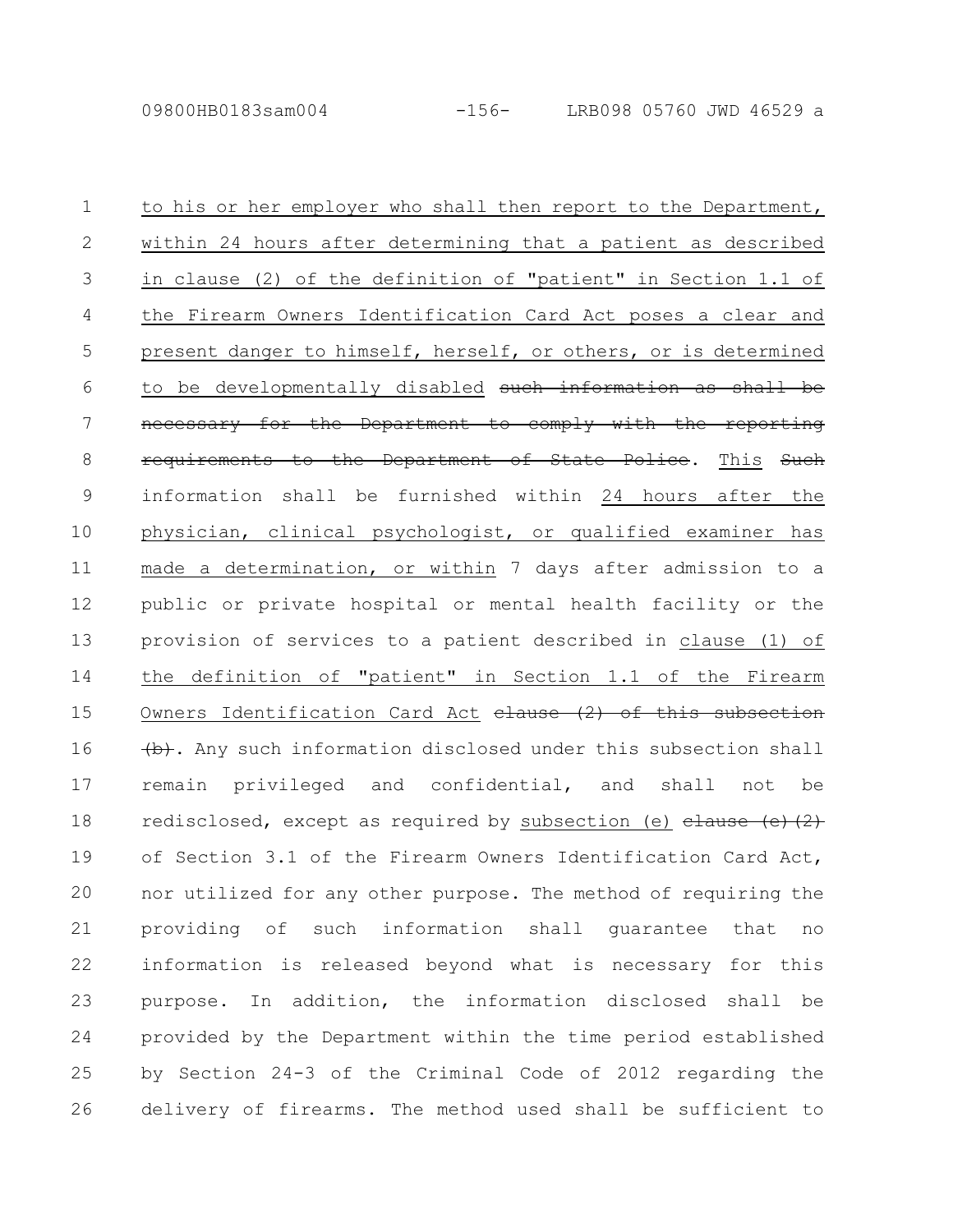09800HB0183sam004 -157- LRB098 05760 JWD 46529 a

provide the necessary information within the prescribed time period, which may include periodically providing lists to the Department of Human Services or any public or private hospital or mental health facility of Firearm Owner's Identification Card applicants on which the Department or hospital shall indicate the identities of those individuals who are to its knowledge disqualified from having a Firearm Owner's Identification Card for reasons described herein. The Department may provide for a centralized source of information for the State on this subject under its jurisdiction. The identity of the person reporting under this subsection shall not be disclosed to the subject of the report. For the purposes of this subsection, the physician, clinical psychologist, or qualified examiner making the determination and his or her employer shall not be held criminally, civilly, or professionally liable for making or not making the notification required under this subsection, except for willful or wanton misconduct. 1 2 3 4 5 6 7 8 9 10 11 12 13 14 15 16 17 18

Any person, institution, or agency, under this Act, participating in good faith in the reporting or disclosure of records and communications otherwise in accordance with this provision or with rules, regulations or guidelines issued by the Department shall have immunity from any liability, civil, criminal or otherwise, that might result by reason of the action. For the purpose of any proceeding, civil or criminal, arising out of a report or disclosure in accordance with this 19 20 21 22 23 24 25 26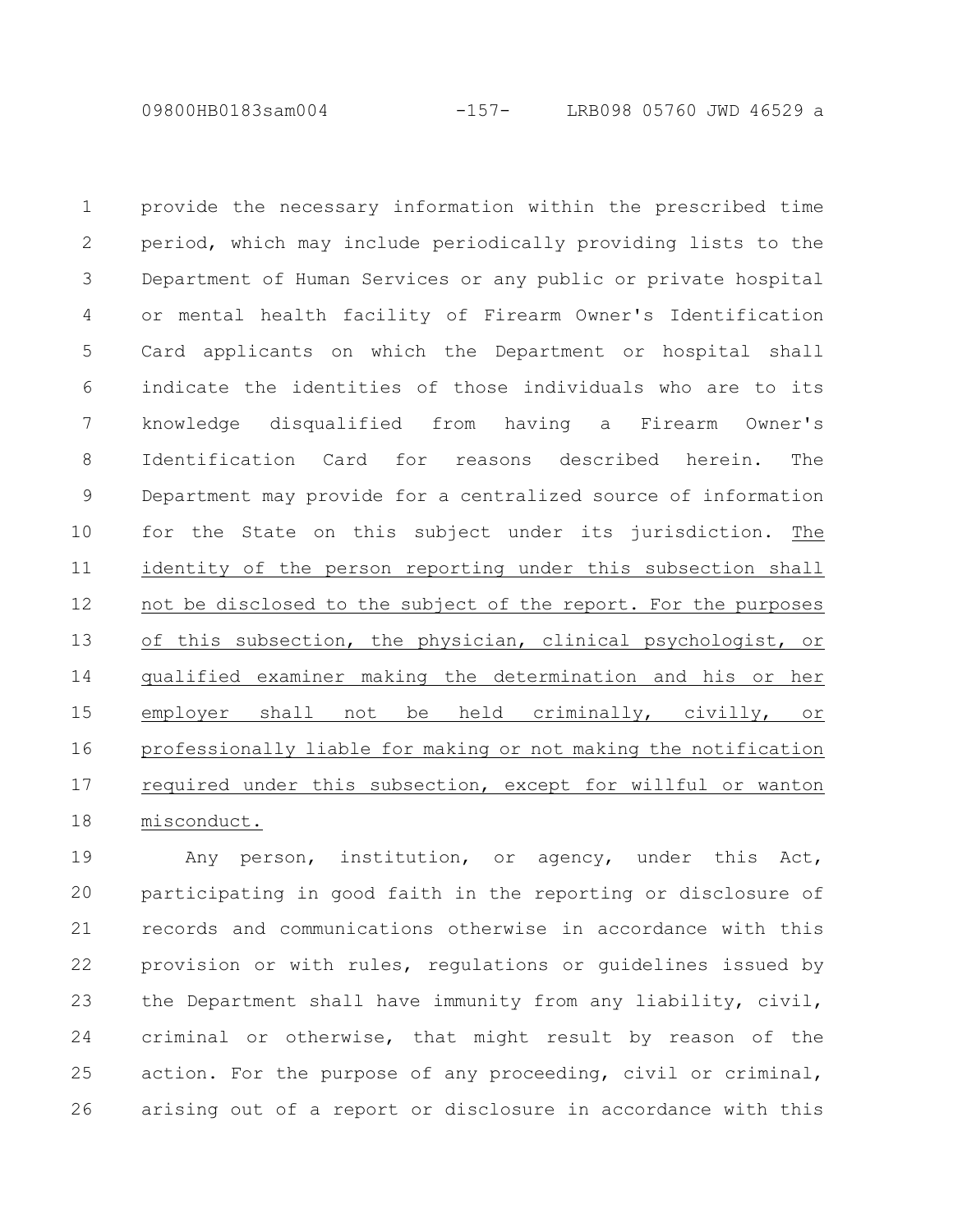provision, the good faith of any person, institution, or agency so reporting or disclosing shall be presumed. The full extent of the immunity provided in this subsection (b) shall apply to any person, institution or agency that fails to make a report or disclosure in the good faith belief that the report or disclosure would violate federal regulations governing the confidentiality of alcohol and drug abuse patient records implementing 42 U.S.C. 290dd-3 and 290ee-3. 1 2 3 4 5 6 7 8

For purposes of this subsection (b) only, the following terms shall have the meaning prescribed: 9 10

11

12

13

 $(1)$  (Blank). "Hospital" means only that institution which is providing full-time facilities and treatment.

(1.3) "Clear and present danger" has the meaning as defined in Section 1.1 of the Firearm Owners Identification Card Act. 14 15 16

(1.5) "Developmentally disabled" has the meaning as defined in Section 1.1 of the Firearm Owners Identification Card Act. 17 18 19

(2) "Patient" has the meaning as defined in Section 1.1 of the Firearm Owners Identification Card Act shall include  $\langle i \rangle$  a person who is an in-patient private hospital or mental health <u>person who is an out-patient or provided</u> a public or private hospital or mental health facility whose mental condition is of such a nature that it is 20 21 22 23 24 25 26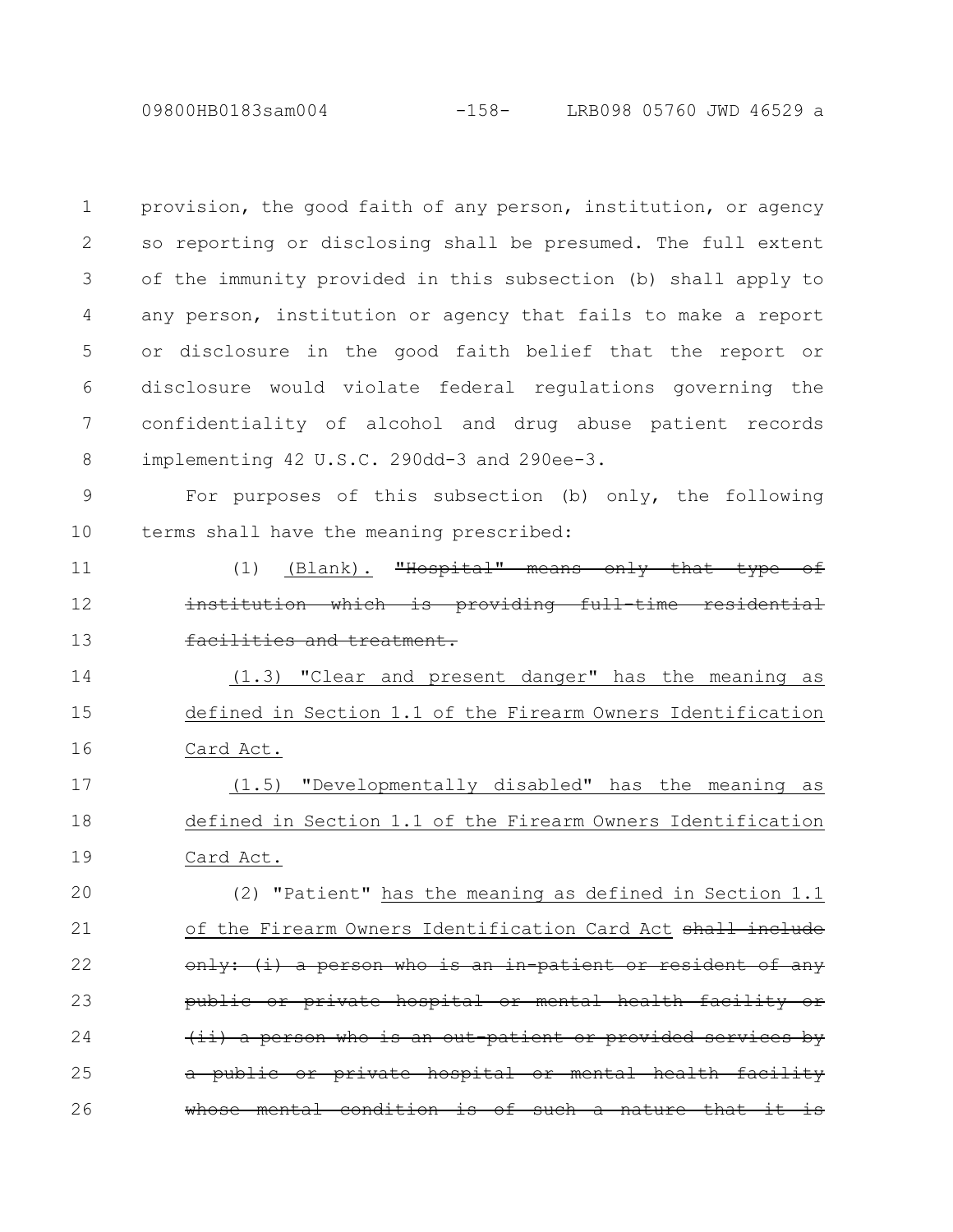manifested by violent, suicidal, threatening, or or reported behav: is a reasonable belief by a physician, clinical psychologist, or qualified examiner that the condition poses a clear and present or imminent danger to the patient, any other person or the community meaning the patient's condition poses a clear and present with subsection (f) of Section 8 of the ification Card Act. Th psychologist, and qualified  $-120, -1-103,$  and  $1-122$ and Developmental Disabilities Code. 1 2 3 4 5 6 7 8 9 10 11 12

(3) "Mental health facility" has the meaning as defined in Section 1.1 of the Firearm Owners Identification Card Act is defined by Section 1 114 of the Mental Health Developmental Disabilities Code. 13 14 15 16

(c) Upon the request of a peace officer who takes a person into custody and transports such person to a mental health or developmental disability facility pursuant to Section 3-606 or 4-404 of the Mental Health and Developmental Disabilities Code or who transports a person from such facility, a facility director shall furnish said peace officer the name, address, age and name of the nearest relative of the person transported to or from the mental health or developmental disability facility. In no case shall the facility director disclose to the peace officer any information relating to the diagnosis, 17 18 19 20 21 22 23 24 25 26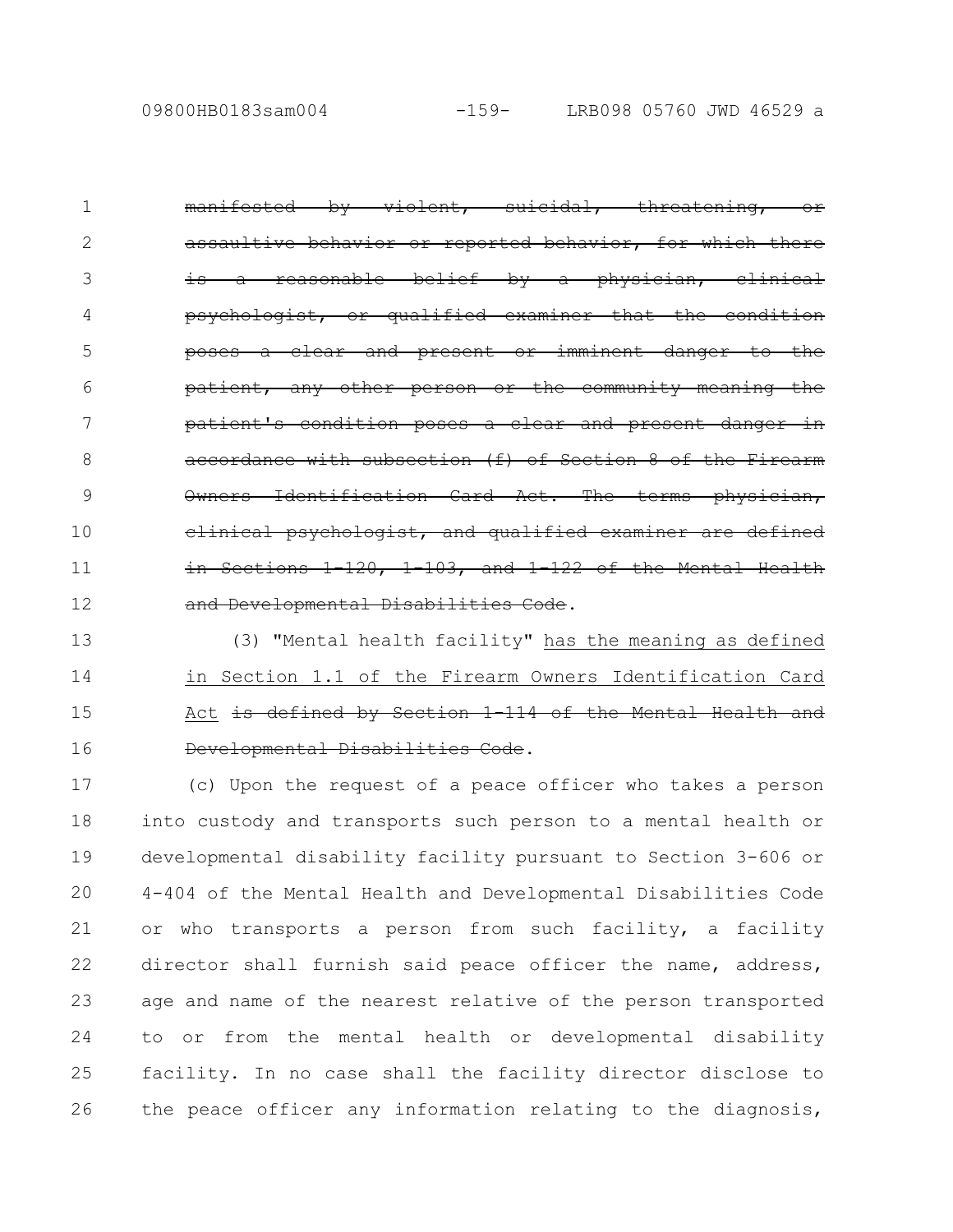treatment or evaluation of the person's mental or physical health. 1 2

For the purposes of this subsection (c), the terms "mental health or developmental disability facility", "peace officer" and "facility director" shall have the meanings ascribed to them in the Mental Health and Developmental Disabilities Code. 3 4 5 6

(d) Upon the request of a peace officer or prosecuting authority who is conducting a bona fide investigation of a criminal offense, or attempting to apprehend a fugitive from justice, a facility director may disclose whether a person is present at the facility. Upon request of a peace officer or prosecuting authority who has a valid forcible felony warrant issued, a facility director shall disclose: (1) whether the person who is the subject of the warrant is present at the facility and (2) the date of that person's discharge or future discharge from the facility. The requesting peace officer or prosecuting authority must furnish a case number and the purpose of the investigation or an outstanding arrest warrant at the time of the request. Any person, institution, or agency participating in good faith in disclosing such information in accordance with this subsection (d) is immune from any liability, civil, criminal or otherwise, that might result by reason of the action. 7 8 9 10 11 12 13 14 15 16 17 18 19 20 21 22 23

(Source: P.A. 96-193, eff. 8-10-09; 97-1150, eff. 1-25-13.) 24

25

Section 170. The Probate Act of 1975 is amended by adding